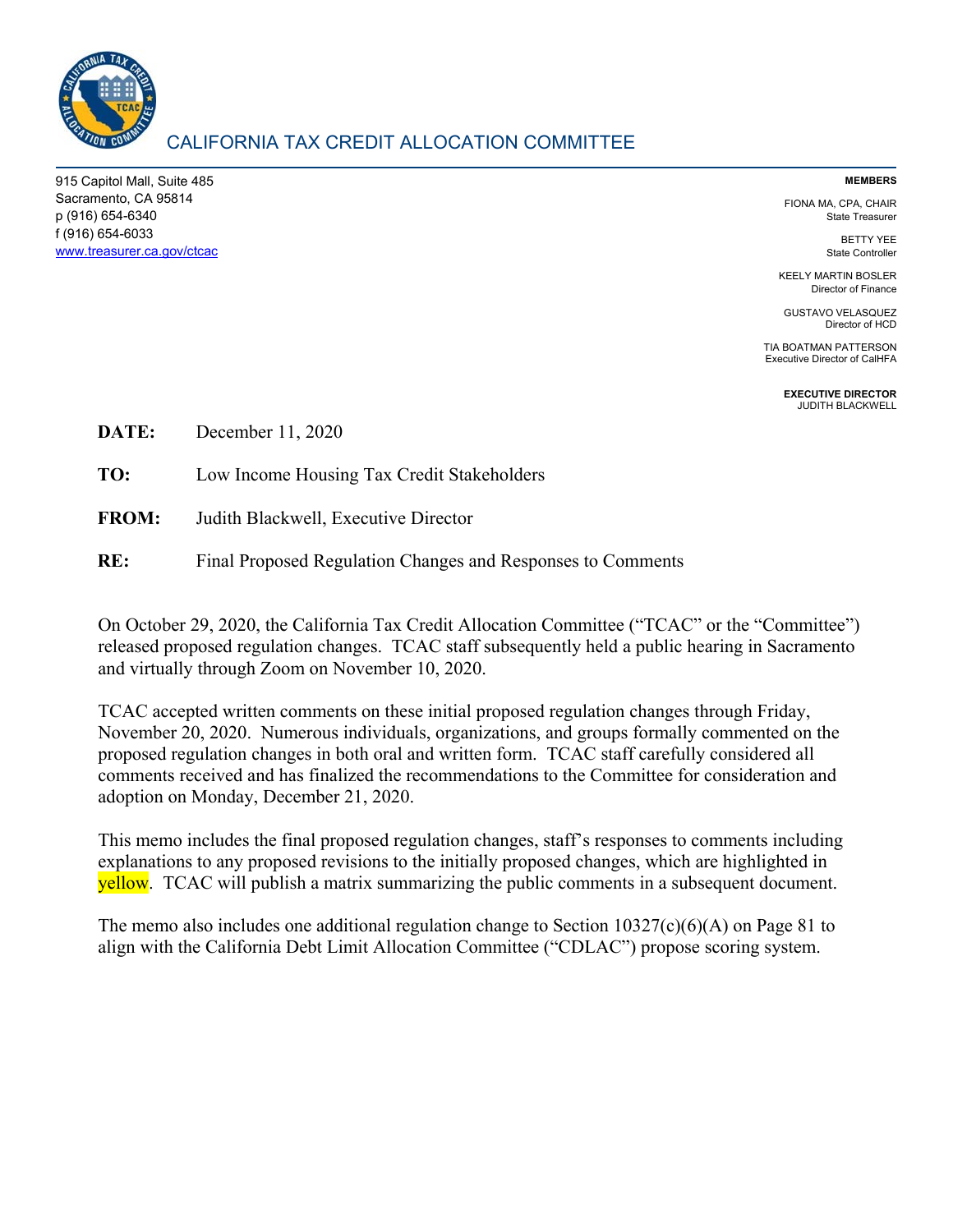# **Proposed Regulation Changes, Comments Received, and Responses to Comments December 11, 2020**

**Section 10302(a)** 

# **Initial Proposed Change:**

a) Adaptive reuse. Adaptive reuse means retrofitting and repurposing of existing buildings that create new residential rental units, and expressly excludes any project that involves rehabilitation of any construction affecting existing residential rental units. Adaptive reuse may include retrofitting and repurposing of existing hotels or motels if the hotel or motel is not a place of residence for the current occupants.

[section renumbering continues through the end of 10302]

**Comments Received:** Several commenters requested that the proposed change be modified to allow past conversions of hotels and motels to residential rental units (going back 10-15 years) be considered adaptive reuse, for the purpose of benefitting from the new construction and adaptive reuse tie breaker size factor. Commenters also requested that conversions currently being done through the Project Homekey program be considered adaptive reuse. One commenter suggested a technical change to clarify that the temporary occupants living in those motels or hotels as a place of last resort not be penalized or evicted in order for a site to qualify as adaptive reuse.

**Response to Comments:** TCAC staff believes that existing residential housing that was formerly a hotel or motel 10 years ago is not an adaptive reuse. Staff understands that the recently established Project Homekey program is converting hotels and motels into permanent housing, including with the use of low-income housing tax credits. Staff proposes to amend the change to allow Project Homekey projects and include the suggested technical change.

**Final Proposed Change:** Proceed with changes as initially proposed with the highlighted changes.

a) Adaptive reuse. Adaptive reuse means retrofitting and repurposing of existing buildings that create new residential rental units, and expressly excludes any project that involves rehabilitation of any construction affecting existing residential rental units. Adaptive reuse may include retrofitting and repurposing of existing hotels or motels if the hotel or motel is not currently a place of residence for the current occupants, and/or sites that have received a Project Homekey allocation.

**\_\_\_\_\_\_\_\_\_\_\_\_\_\_\_\_\_\_\_\_\_\_\_\_\_\_\_\_\_\_\_\_\_\_\_\_\_\_\_\_\_\_\_\_\_\_\_\_\_\_\_\_** 

### **Section 10302(e)**

# **Initial Proposed Change:**

e) Bedroom. A bedroom be at least 70 square feet, must include an interior door, a window or an exterior door, a closet, and at least one receptacle outlet.

[section renumbering follows]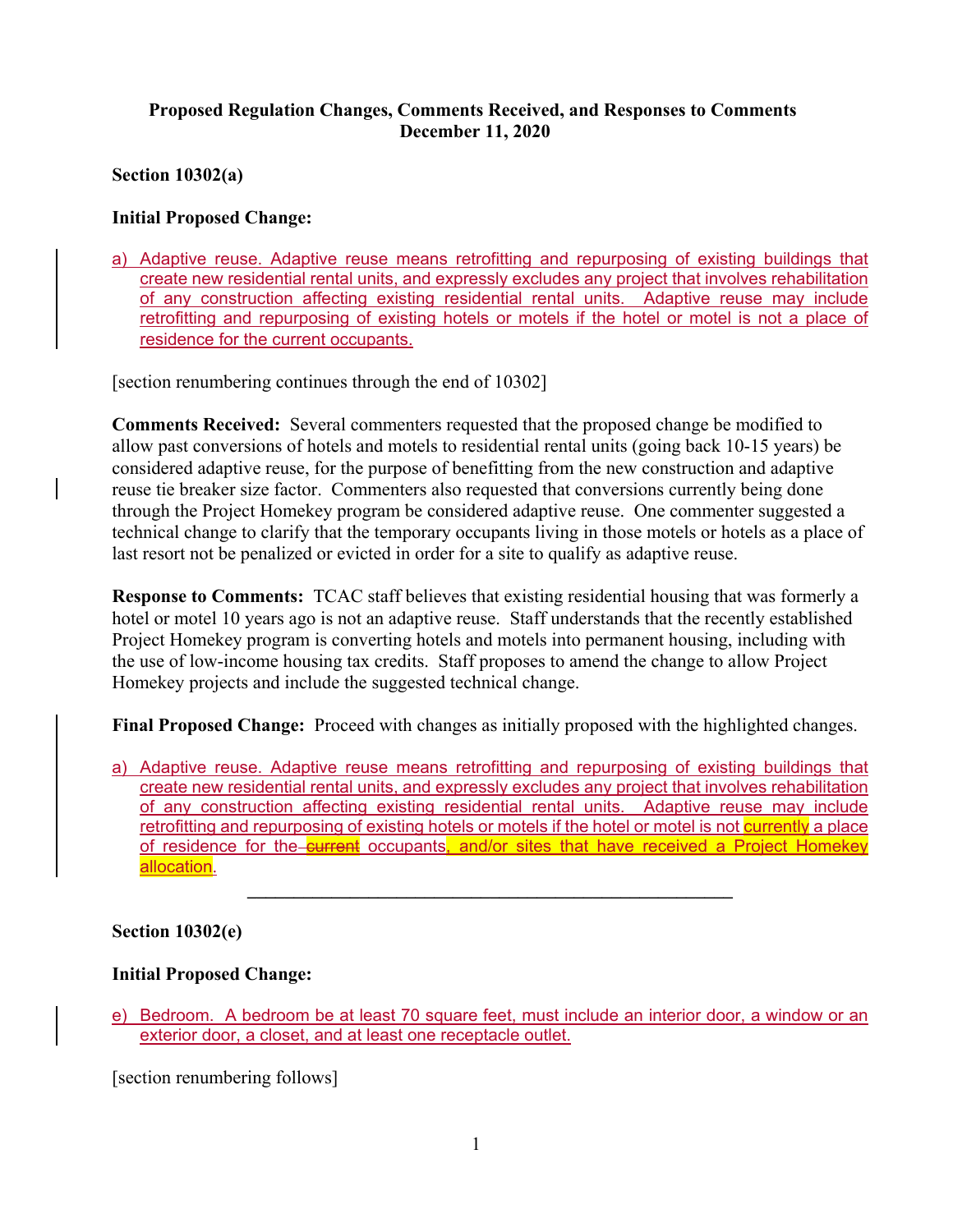**Comments Received:** Two comments opposed the requirement of an exterior door or window, stating that building codes permit this design and it is used in the construction of high-density, urban buildings. One commenter requested to continue the use of a free-standing wardrobe in place of a framed closet to allow more design flexibility.

**Response to Comments:** Based on the comments received, staff has revised the proposed definition.

**Final Proposed Change:** Proceed with changes as initially proposed with the highlighted changes

e) Bedroom. A bedroom be at least 70 square feet, must include an interior door, a window or an exterior door, a closet or free-standing wardrobe provided by the project owner, and at least one receptacle outlet.

 $\mathcal{L}_\mathcal{L} = \{ \mathcal{L}_\mathcal{L} = \{ \mathcal{L}_\mathcal{L} \}$ 

## **Section 10302(f)**

## **Initial Proposed Change:**

f) Bath or bathroom. A bath or bathroom must be and must be equipped with an exhaust fan, a toilet, a sink, a shower or bathtub, and a receptacle outlet.

**\_\_\_\_\_\_\_\_\_\_\_\_\_\_\_\_\_\_\_\_\_\_\_\_\_\_\_\_\_\_\_\_\_\_\_\_\_\_\_\_\_\_\_\_\_\_\_\_\_\_\_\_** 

[section renumbering follows]

**Comments Received:** None

**Final Proposed Change:** Proceed with changes as initially proposed.

### **Section 10302(l)**

### **Initial Proposed Change:**

lo) Developer Fee. All Funds paid at any time as compensation for developing the proposed project, to include all development consultant fees, processing agent fees, developer overhead and profit, construction management oversight fees if provided by the developer, personal guarantee fees, syndicator consulting fees, and reserves in excess of those customarily required by multi-family housing lenders. Development consultant fees include but are not limited to: financial modeling or consulting, application preparation, assistance or review, specialized financing consultant services such as HUD, FHA, or AHP financing, entitlement consulting or services, building permit expediting, and tenant file review.

[section renumbering follows]

**Comments Received:** Commenters generally opposed the proposed language, with one commenter supporting. Commenters stated that consulting fees are not being included in the developer fee maximum, and that these are specialized experts outside of a typical developer staff capacity, citing the complexity of affordable housing programs as well as financial and tax modeling.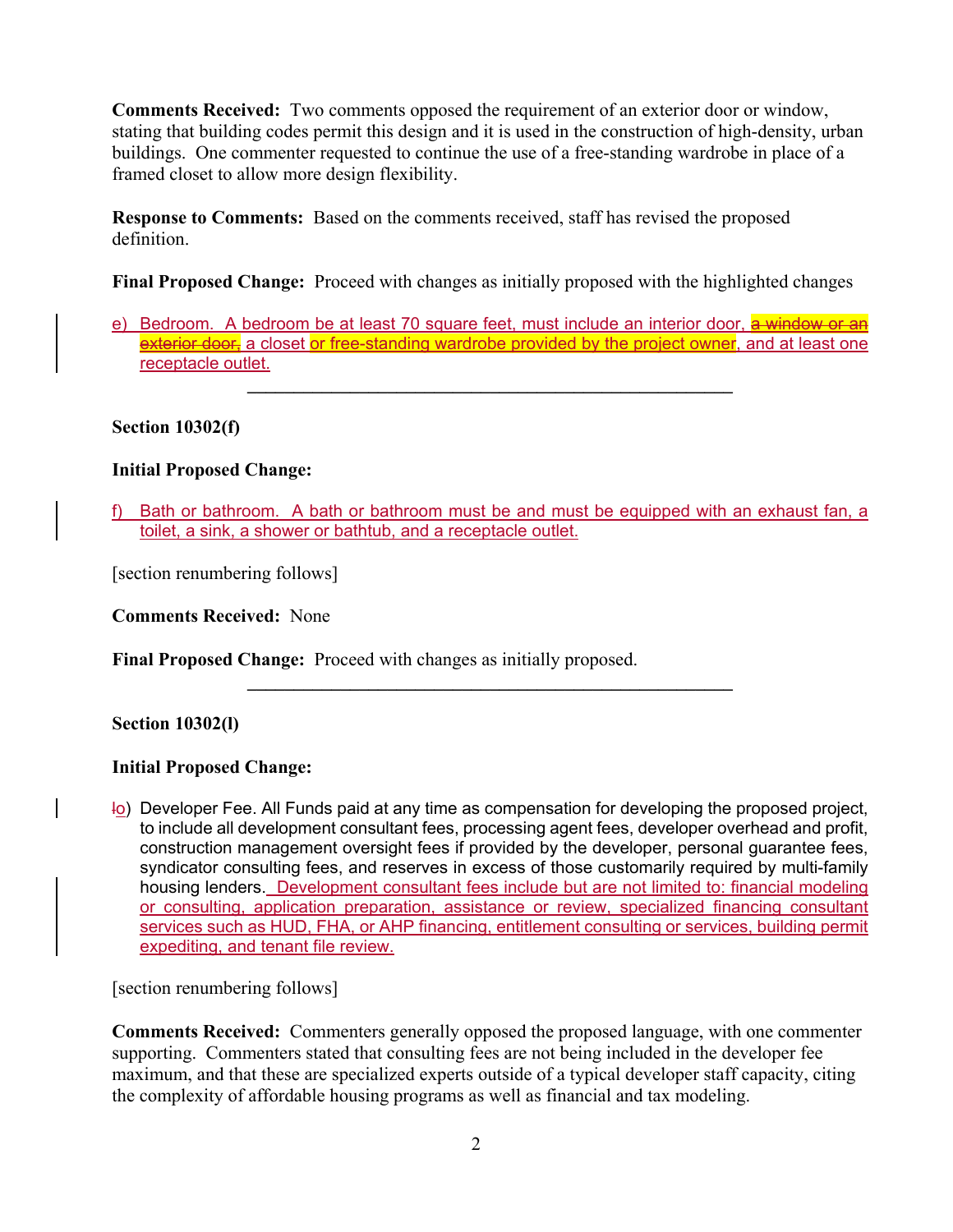**Response to Comments:** Based on the comments received, staff finds it reasonable to believe that developers have been discounting the existing requirement, or somehow interpreting the developer fee to exclude certain consulting as outside the defined term, without verification from TCAC. While there may be a level of specialized knowledge developed by some consultants, it is staff's recommendation that the clarifying change proceed as proposed since it is in line with the existing defined term.

**Final Proposed Change:** Proceed with changes as initially proposed.

# **Section 10302(p)**

### **Initial Proposed Change:**

ps) Farmworker Housing. A development of permanent housing exclusively for agricultural workers (as defined by California Labor Code Section 1140.4(b)) in which at least 50 percent of the units are available to, and occupied by, farmworkers and their households. The Committee may permit an owner to temporarily house nonfarmworkers in vacant units in the event of a disaster or other critical occurrence. However, such emergency shelter shall only be permitted if there are no pending qualified farmworker household applications for residency that is available to, and occupied by, only farmworkers and their households.

**\_\_\_\_\_\_\_\_\_\_\_\_\_\_\_\_\_\_\_\_\_\_\_\_\_\_\_\_\_\_\_\_\_\_\_\_\_\_\_\_\_\_\_\_\_\_\_\_\_\_\_\_** 

### **Comments Received:** None

**Final Proposed Change:** Proceed with changes as initially proposed.

### **Section 10302(z)**

### **Initial Proposed Change:**

**\_\_\_\_\_\_\_\_\_\_\_\_\_\_\_\_\_\_\_\_\_\_\_\_\_\_\_\_\_\_\_\_\_\_\_\_\_\_\_\_\_\_\_\_\_\_\_\_\_\_\_\_** 

**\_\_\_\_\_\_\_\_\_\_\_\_\_\_\_\_\_\_\_\_\_\_\_\_\_\_\_\_\_\_\_\_\_\_\_\_\_\_\_\_\_\_\_\_\_\_\_\_\_\_\_\_** 

### **Comments Received:** None

**Final Proposed Change:** Proceed with changes as initially proposed.

### **Section 10302(y)**

### **Initial Proposed Change:**

 $\chi$ cc) Local Reviewing Agency. An agency designated by the local government having jurisdiction, that will perform evaluations of proposed projects in its locale according to criteria set forth by the Committee.

**Comments Received:** None

z) Hybrid project or development. A new construction development constructed with separate 9% and 4% Federal Credit Allocations. The development must meet the conditions set forth in section 10325(c)(9)(A).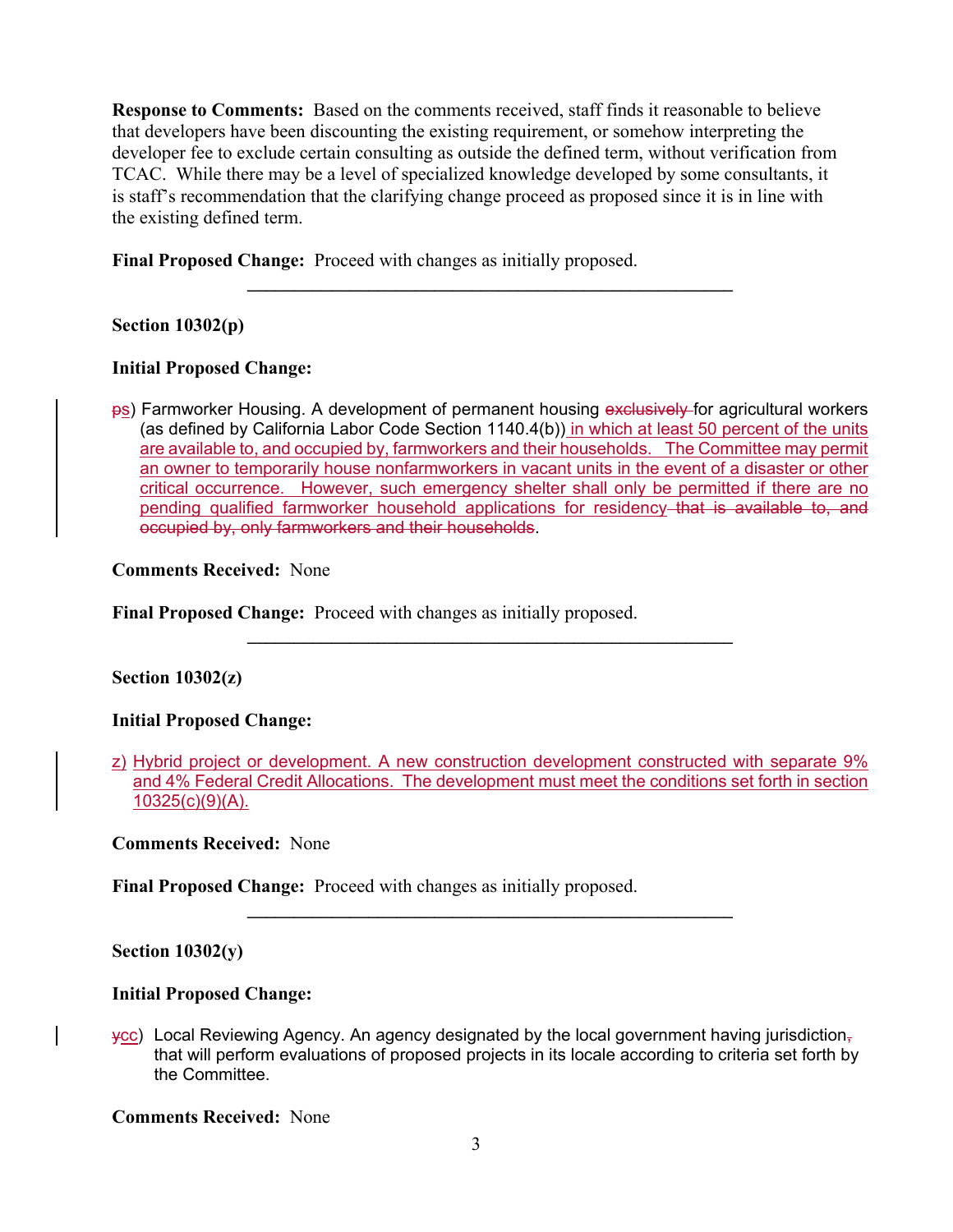**Final Proposed Change:** Proceed with changes as initially proposed.

#### **Section 10302(ll)**

#### **Initial Proposed Change:**

Hop) Scattered Site Project. A project in which the parcels of land are not contiguous except for the interposition of a road, street, stream or similar propertyinterposition.

**\_\_\_\_\_\_\_\_\_\_\_\_\_\_\_\_\_\_\_\_\_\_\_\_\_\_\_\_\_\_\_\_\_\_\_\_\_\_\_\_\_\_\_\_\_\_\_\_\_\_\_\_** 

**Comments Received:** A comment received requested that the current definition be broadened to allow for rural sites in contiguous counties to be paired together as a scattered site project.

**Response to Comments:** The proposed change was a clarification rather than a change of the definition, and staff does not propose to expand the definition of a scattered site at this time.

**Final Proposed Change:** Proceed with changes as initially proposed.

#### **Section 10305(d)**

#### **Initial Proposed Change:**

(d) Tax Credit Limitations. No applicant shall be eligible to receive Tax Credits if, together with the amount of Federal or State Tax Credits being requested, the applicant would have, in the capacity of individual owner, corporate shareholder, general partner, sponsor, or developer-or housing consultant, received a reservation or allocation greater than fifteen percent (15%) of the total Federal Credit Ceiling for any calendar year, calculated as of February first of the calendar year.

**\_\_\_\_\_\_\_\_\_\_\_\_\_\_\_\_\_\_\_\_\_\_\_\_\_\_\_\_\_\_\_\_\_\_\_\_\_\_\_\_\_\_\_\_\_\_\_\_\_\_\_\_** 

 $\mathcal{L}_\mathcal{L} = \{ \mathcal{L}_\mathcal{L} = \{ \mathcal{L}_\mathcal{L} \}$ 

**Comments Received:** None

**Final Proposed Change:** Proceed with changes as initially proposed.

#### **Section 10305(h)**

#### **Initial Proposed Change:**

(h) Notwithstanding any other provision of these regulations, the State Tax Credits allocated pursuant to subsection  $(q)(1)(B)$  of Sections 12206, 17058, and 23610.5 of the Revenue and Taxation Code shall be awarded to applicants for eligible projects receiving an allocation of State Ceiling from CDLAC and the applicant criteria shall be applied in accordance with Section 10326. Projects shall begin construction within 180 days of award pursuant to Section 10317(j). Up to two hundred million dollars (\$200,000,000) shall may be allocated for housing financed by CalHFA's Mixed-Income Program, and this amount may be reduced if requested by CalHFA and subject to agreement of the Executive Directors of CalHFA and CTCAC.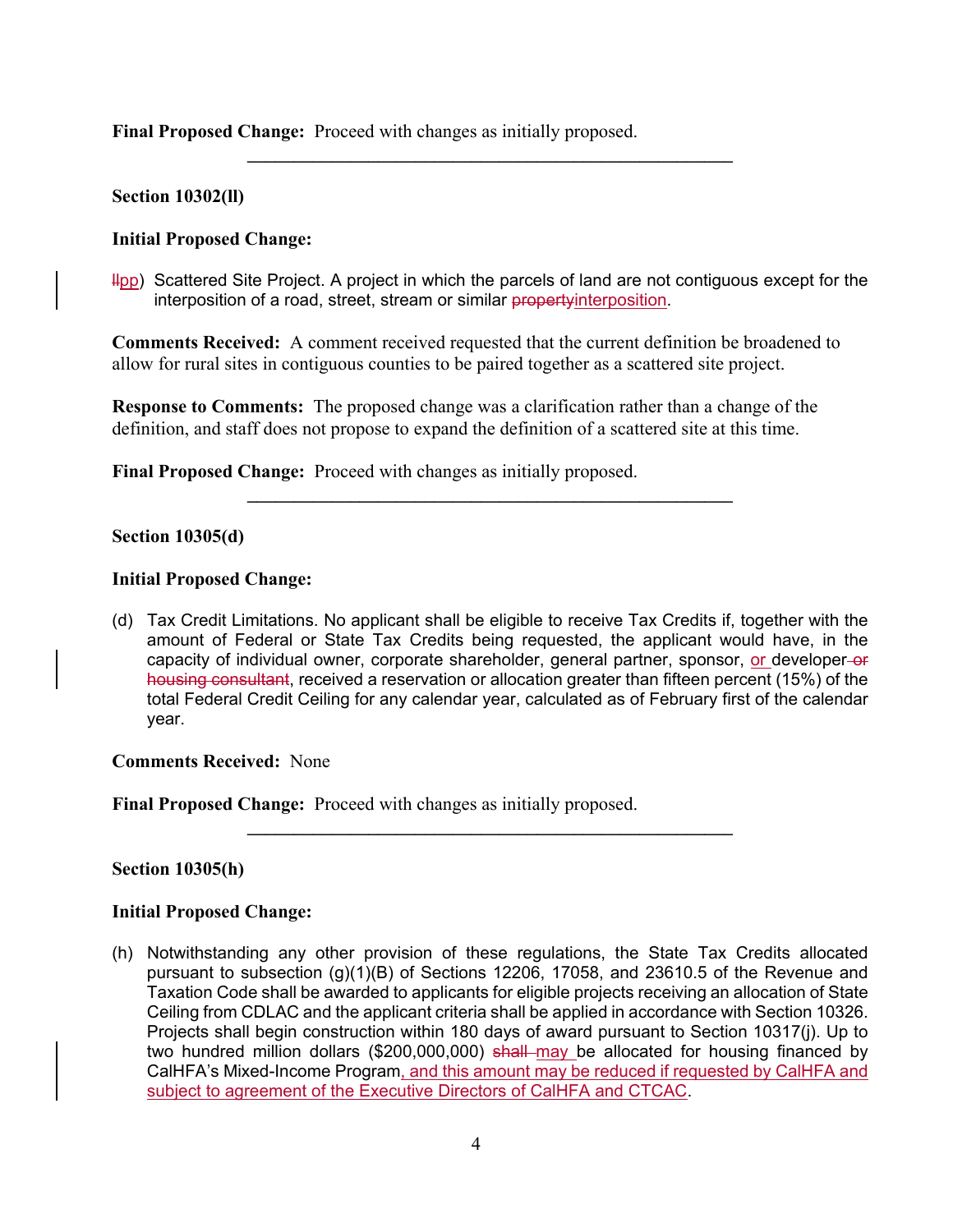**Comments Received:** One commenter stated the proposed regulatory language along with current Section 10326(b) establishes the \$200 million as a floor, rather than a ceiling, and that CalHFA's Executive Director would need to agree to a reduction. The commenter explained that statute assigns the MIP allocation amount decision solely to TCAC. The commenter instead suggested TCAC outline the factors TCAC would consider in establishing the annual apportionment to the CalHFA MIP projects, which should include proportion of severely rent burdened households at various income levels including those targeted by MIP and the prior year's application demand relative to state credits available, and other State policy priorities such as addressing homelessness.

**Response to Comments:** TCAC staff appreciates the comment and understands that the \$200 million is a ceiling and not a floor. The language enacted AB 83 made up to \$200 million in state credits available to projects financed with the CalHFA MIP program. TCAC staff believes the proposed change to require agreement of the Executive Directors of CalHFA and CTCAC meets the intent of AB 83. TCAC staff revised the proposed language slightly to not require the \$200 million be requested to be reduced by CalHFA.

**Final Proposed Change:** Proceed with changes as initially proposed with the highlighted changes

(h) Notwithstanding any other provision of these regulations, the State Tax Credits allocated pursuant to subsection (g)(1)(B) of Sections 12206, 17058, and 23610.5 of the Revenue and Taxation Code shall be awarded to applicants for eligible projects receiving an allocation of State Ceiling from CDLAC and the applicant criteria shall be applied in accordance with Section 10326. Projects shall begin construction within 180 days of award pursuant to Section 10317(j). Up to two hundred million dollars (\$200,000,000) shall may be allocated for housing financed by CalHFA's Mixed-Income Program, and this amount may be reduced if requested by CalHFA and subject to upon agreement of the Executive Directors of CalHFA and CTCAC.

 $\mathcal{L}_\mathcal{L} = \{ \mathcal{L}_\mathcal{L} = \{ \mathcal{L}_\mathcal{L} \}$ 

# **Section 10310(b)**

### **Initial Proposed Change:**

(b) Credit Ceiling available. The approximate amount of Tax Credits available in each reservation cycle shall-may be established by the Committee at a public meeting designated for that purpose as of February first of the calendar year, in accordance with the following provisions:

**\_\_\_\_\_\_\_\_\_\_\_\_\_\_\_\_\_\_\_\_\_\_\_\_\_\_\_\_\_\_\_\_\_\_\_\_\_\_\_\_\_\_\_\_\_\_\_\_\_\_\_\_** 

### **Comments Received:** None

**Final Proposed Change:** Proceed with changes as initially proposed.

### **Section 10317(i)**

### **Initial Proposed Change:**

(i) State Tax Credit Allocations pursuant to subsection  $(q)(1)(A)$  of Sections 12206, 17058, and 23610.5 of the Revenue and Taxation Code to bond financed projects. The following parameters apply: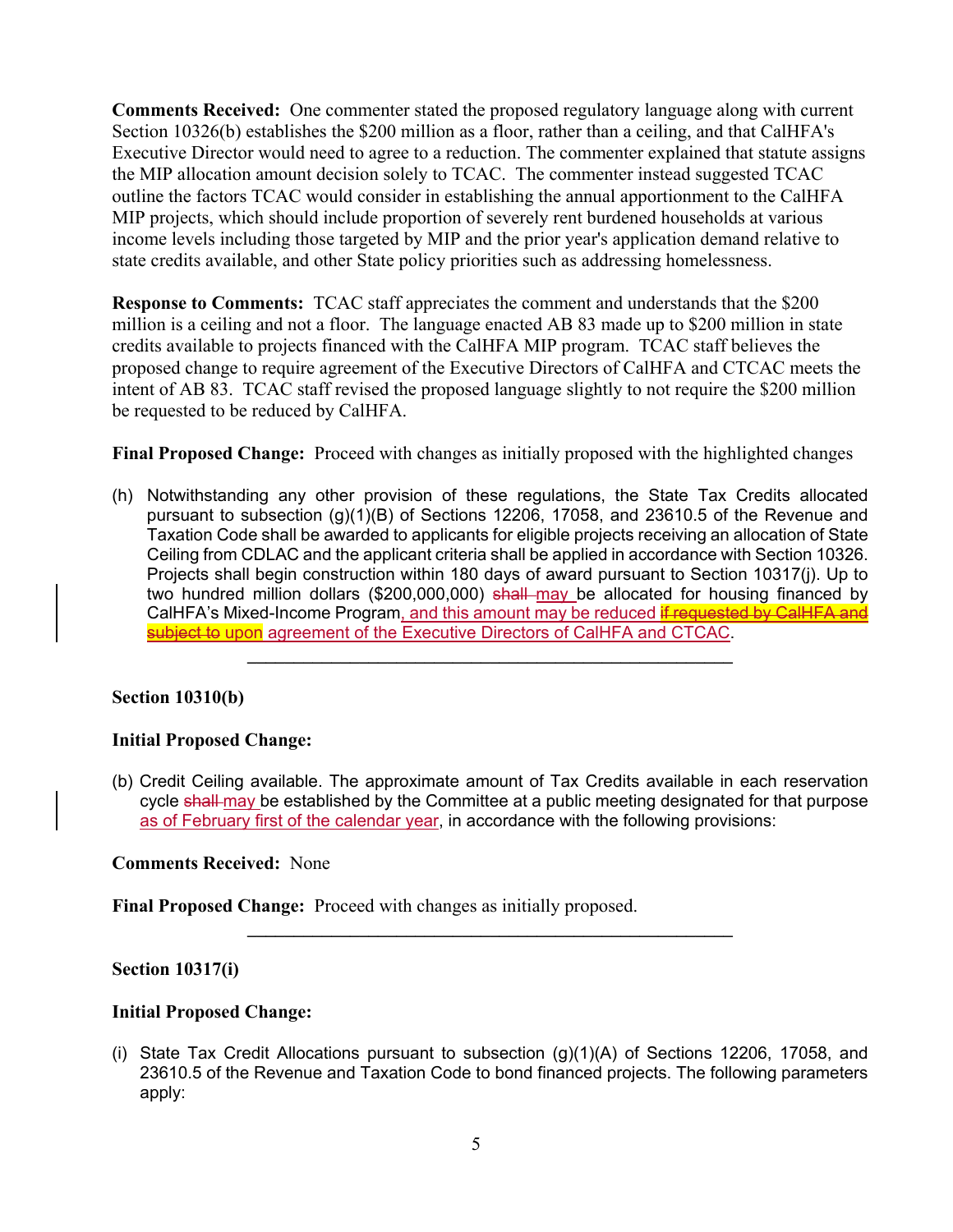- (1) An amount equal to fifteen percent (15%) of the annual State Tax Credit authority will be available for **acquisition and/or rehabilitation** bond financed projects. In the first round of each year, CTCAC shall make reservations, up to the 15% limit, beginning with the first application review period of a calendar year for tax-exempt bond financed projects-for all projects receiving maximum point scores in order of final tiebreaker scores. CTCAC shall make reservations of any remaining State Tax Credits within this set-aside during the second round;
- (2) The project will be competitively scored by CDLAC under according to the CDLAC scoring and ranking system delineated in Section  $40325(c)(1)$  through  $(4)(A)$  and  $(B)$ ,  $(6)$ ,  $(7)$  and (9),5230 of the CDLAC Regulations except that the only tie breaker shall be the final tiebreaker enumerated at Section 10325(c)(9) of these regulations and the maximum points available to a project under section 10325(c)(6)(A) shall be 30. Notwithstanding the foregoing, existing tax credit projects must comply with the requirements of Section 10326(g)(8)(A);
- (3) The highest scoring applications under this scoring system will be recommended for receipt of State Tax Credits, without regard to any set-asides or geographic areas, provided they meet the threshold requirements of Sections 10326;
- (43) If the 15% set-aside has not been reserved prior to year end it may be used in a State Tax Credit exchange for projects that have received 9% Tax Credit reservations;
- (54) The Committee may reserve an amount in excess of the 15% set-aside of State Tax Credits for the last funded tax-exempt bond financed acquisition and/or rehabilitation projects project if that project requires more than the State Tax Credits remaining in this set-aside if (1) fewer than half of the State Tax Credits annually available for the credit ceiling competition are reserved in the first competitive credit round, or  $(2)$  if State Credits remain available after funding of competitive projects in the second TCAC funding round.
- $(65)$  Staff shall identify high cost projects by comparing each scored project's total eligible basis against its total adjusted threshold basis limits, excluding any increase for deeper targeting pursuant to Section 10327(c)(5)(C). CTCAC shall calculate total eligible basis consistent with the method described in Section 10325(d), except that the amount of developer fee in basis that exceeds the project's deferral/contribution threshold described in Section 10327(c)(2)(B) shall be excluded. A project will be designated "high cost" if a project's total eligible basis exceeds its total adjusted threshold basis limit by 30%. Staff shall not recommend such project for credits. Any project may be subject to negative points if the project's total eligible basis at placed in service exceeds the revised total adjusted threshold basis limits for the year the project is placed in service (or the original total eligible threshold basis limit if higher) by 40%.

**Comments Received:** Commenters approved of the proposed change, but only so long as the additional state tax credits for 4% projects are made available. Some commenters suggested reverting to the current system if/when that occurs. Additionally, some commenters suggested the 15% state tax credit authority for 4% credit projects be prioritized for those projects qualifying for the 95% basis calculation for state tax credits.

**Response to Comments:** TCAC staff concurs with most of the comments received and has revised the proposal accordingly. Staff does not propose to retain the TCAC tie breaker scoring system for these projects in years where the additional state tax credits are not available, but to continue with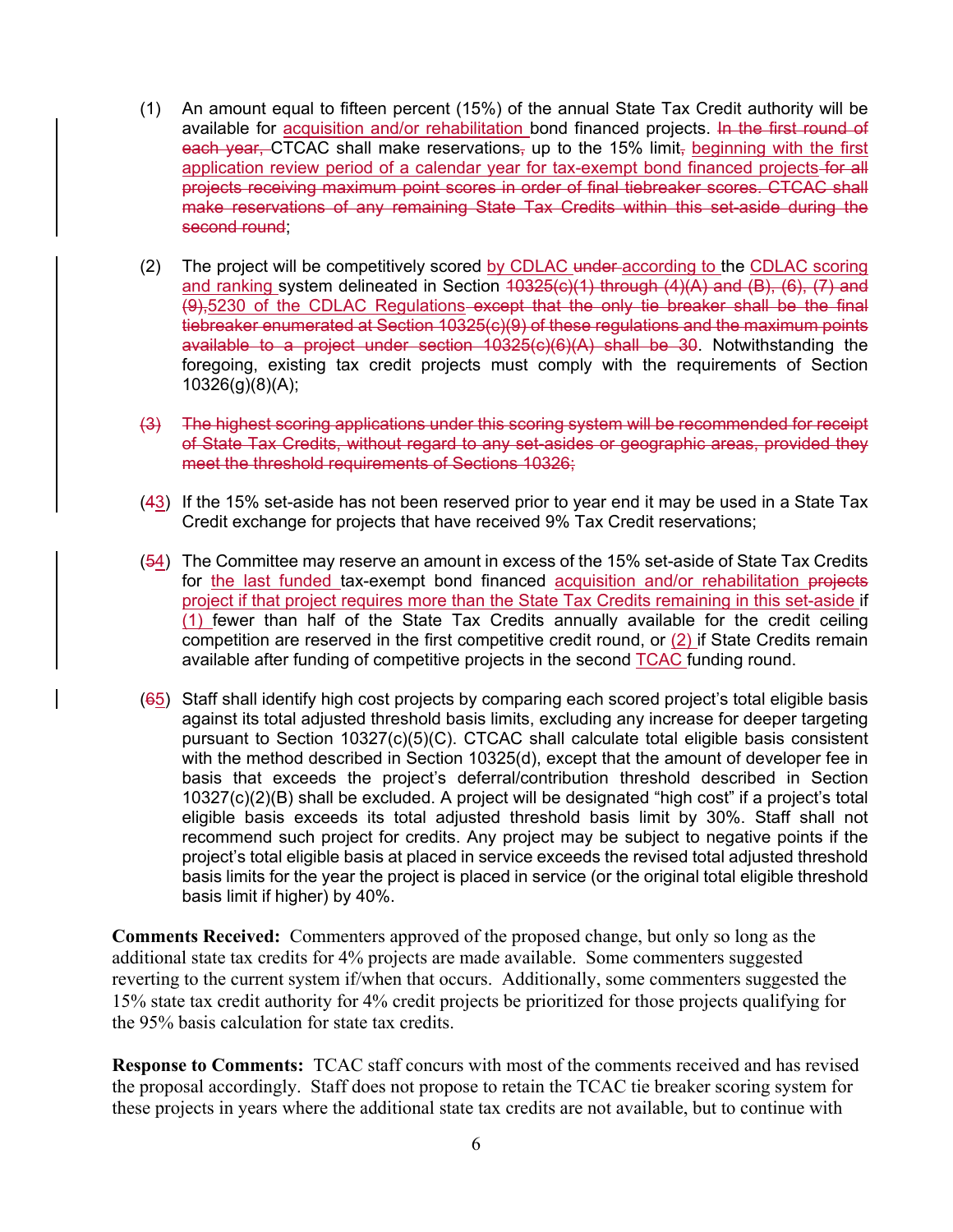the proposal to utilize the CDLAC ranking system. This will eliminate separately scored and ranked project lists made by CDLAC and TCAC.

**Final Proposed Change:** Proceed with changes as initially proposed with the highlighted changes

- (i) State Tax Credit Allocations pursuant to subsection  $(q)(1)(A)$  of Sections 12206, 17058, and 23610.5 of the Revenue and Taxation Code to bond financed projects. The following parameters apply:
	- (1) In calendar years where there are additional state tax credits available to bond financed projects, An an amount equal to fifteen percent (15%) of the annual State Tax Credit authority will be available for acquisition and/or rehabilitation bond financed projects, with a ranking priority for projects meeting subparagraphs (A) through (D) in subsection (c)(4) of 12206 of the Revenue and Tax Code . In all other years, an amount equal to fifteen percent (15%) of the annual State Tax Credit authority will be available for bond financed projects of any construction type. In the first round of each year, CTCAC shall make reservations, up to the 15% limit<sub>r</sub> beginning with the first application review period of a calendar year for tax-exempt bond financed projects. for all projects receiving maximum point scores in order of final tiebreaker scores. CTCAC shall make reservations of any remaining State Tax Credits within this set-aside during the second round;
	- (2) The project will be competitively scored by CDLAC under according to the CDLAC scoring and ranking system delineated in Section  $\overline{10325(c)}(1)$  through  $\overline{(4)}(\overline{A})$  and  $\overline{(B)}$ ,  $\overline{(6)}$ ,  $\overline{(7)}$  and (9),5230 of the CDLAC Regulations except that the only tie breaker shall be the final tiebreaker enumerated at Section 10325(c)(9) of these regulations and the maximum points available to a project under section 10325(c)(6)(A) shall be 30. Notwithstanding the foregoing, existing tax credit projects must comply with the requirements of Section 10326(g)(8)(A);
	- (3) The highest scoring applications under this scoring system will be recommended for receipt of State Tax Credits, without regard to any set-asides or geographic areas, provided they meet the threshold requirements of Sections 10326;
	- $(43)$  If the 15% set-aside has not been reserved prior to year end it may be used in a State Tax Credit exchange for projects that have received 9% Tax Credit reservations;
	- (54) The Committee may reserve an amount in excess of the 15% set-aside of State Tax Credits for the last funded tax-exempt bond financed acquisition and/or rehabilitation projects project if that project requires more than the State Tax Credits remaining in this set-aside if (1) fewer than half of the State Tax Credits annually available for the credit ceiling competition are reserved in the first competitive credit round, or  $(2)$  if State Credits remain available after funding of competitive projects in the second TCAC funding round.
	- (65) Staff shall identify high cost projects by comparing each scored project's total eligible basis against its total adjusted threshold basis limits, excluding any increase for deeper targeting pursuant to Section 10327(c)(5)(C). CTCAC shall calculate total eligible basis consistent with the method described in Section 10325(d), except that the amount of developer fee in basis that exceeds the project's deferral/contribution threshold described in Section 10327(c)(2)(B) shall be excluded. A project will be designated "high cost" if a project's total eligible basis exceeds its total adjusted threshold basis limit by 30%. Staff shall not recommend such project for credits. Any project may be subject to negative points if the project's total eligible basis at placed in service exceeds the revised total adjusted threshold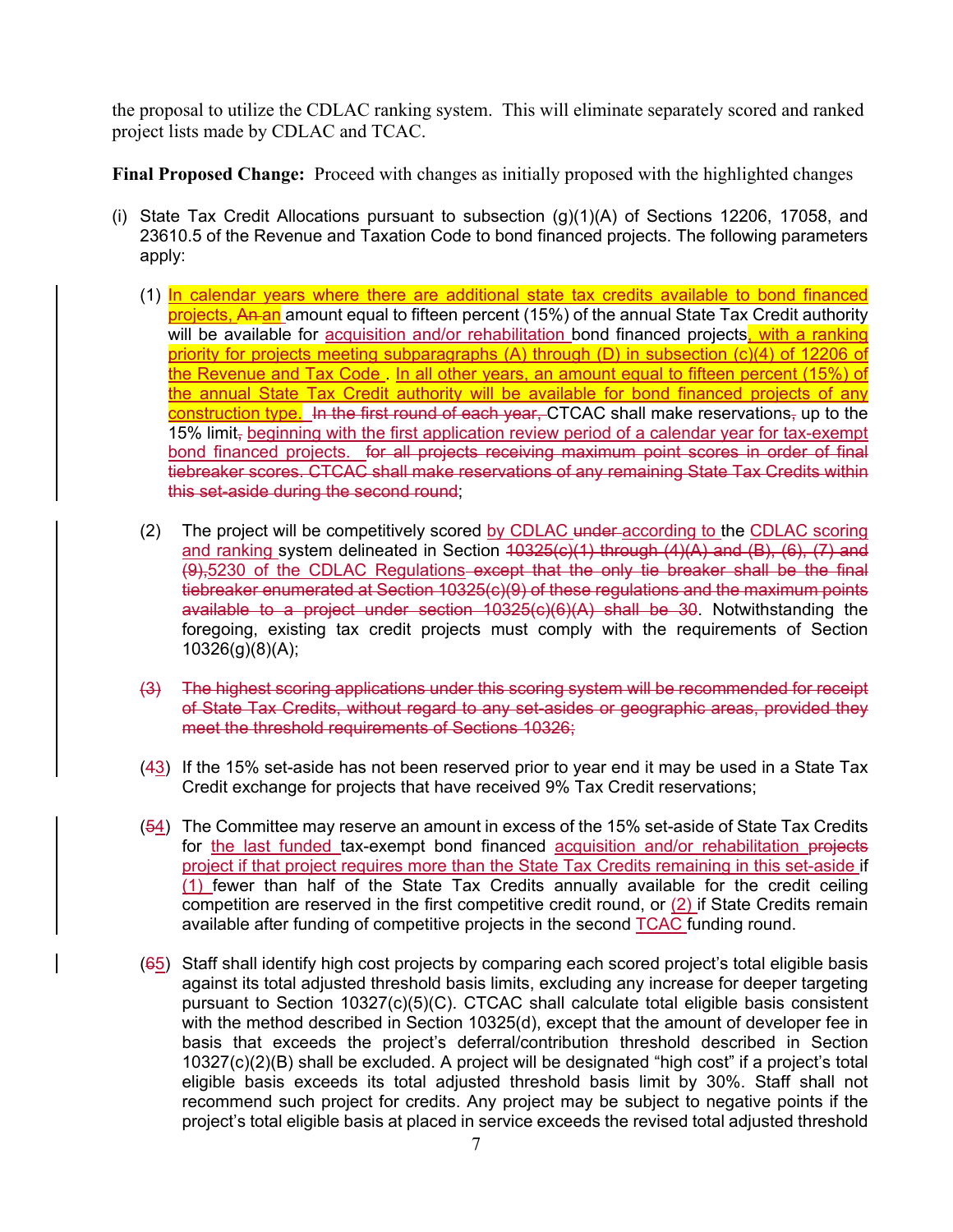basis limits for the year the project is placed in service (or the original total eligible threshold basis limit if higher) by 40%.

**\_\_\_\_\_\_\_\_\_\_\_\_\_\_\_\_\_\_\_\_\_\_\_\_\_\_\_\_\_\_\_\_\_\_\_\_\_\_\_\_\_\_\_\_\_\_\_\_\_\_\_\_** 

### **Section 10317(j)**

### **Initial Proposed Change:**

(j) State Tax Credit Allocations pursuant to subsection (g)(1)(B) of Sections 12206, 17058, and 23610.5 of the Revenue and Taxation Code. For calendar years beginning in 20202021, an amount equal up to five hundred million dollars (\$500,000,000) in total State Tax Credit authority will be available (if authorized in the California Budget Act or related legislation) for new construction Tax Exempt Bond Projects subject to the minimum requirements set forth in Sections 5033, 5190, 5010(c), and 5230 of the California Debt Limit Allocation Committee regulations, and the minimum requirements of Section 10326 of these regulations, for projects that can begin construction within 180 days from award. Failure to begin construction within 180 days of award shall result in rescission of the Tax Credit Reservation and may result in assessment of negative points.

Readiness to begin construction within 180 days from award shall be evidenced in the application as set forth in Sections 10325(c)(7)(A) and (B) of these regulations. Within 180 days of the award the applicant must submit to CTCAC building permits (a grading permit does not suffice to meet this requirement except that in the event that the city or county as a rule does not issue building permits prior to the completion of grading, a grading permit shall suffice; if the project is a designbuild project in which the city or county does not issue building permits until designs are fully complete, the city or county shall have approved construction to begin) or the applicable tribal documents, and notice to proceed delivered to the contractor.

Failure to begin construction within 180 days of award shall result in rescission of the Tax Credit Reservation and may result in assessment of negative points.

**\_\_\_\_\_\_\_\_\_\_\_\_\_\_\_\_\_\_\_\_\_\_\_\_\_\_\_\_\_\_\_\_\_\_\_\_\_\_\_\_\_\_\_\_\_\_\_\_\_\_\_\_** 

### **Comments Received:** None

**Final Proposed Change:** Proceed with changes as initially proposed.

### **Section 10320(b)(1)(B)**

### **Initial Proposed Change:**

(B) The entity replacing a party or acquiring ownership or Tax Credits shall be subject to a "qualifications review" by the Committee to determine if sufficient project development and management experience is present for owning and operating a Tax Credit project. Information regarding the names of the purchaser(s) or transferee(s), and detailed information describing the experience and financial capacity of said persons, shall be provided to the Committee. Any general partner change during the 15-year federal compliance and extended use period must be to a party earning equal capacity points pursuant to Section 10325(c)(1)(A) as the exiting general partner. At a minimum this must be three (3) projects in service more than three years, or the demonstrated training required under Section 10326(g)(5). Two of the three projects must be Low Income Housing Tax Credit projects in California. If the new general partner does not meet these experience requirements, then substitution of general partner shall not be permitted. The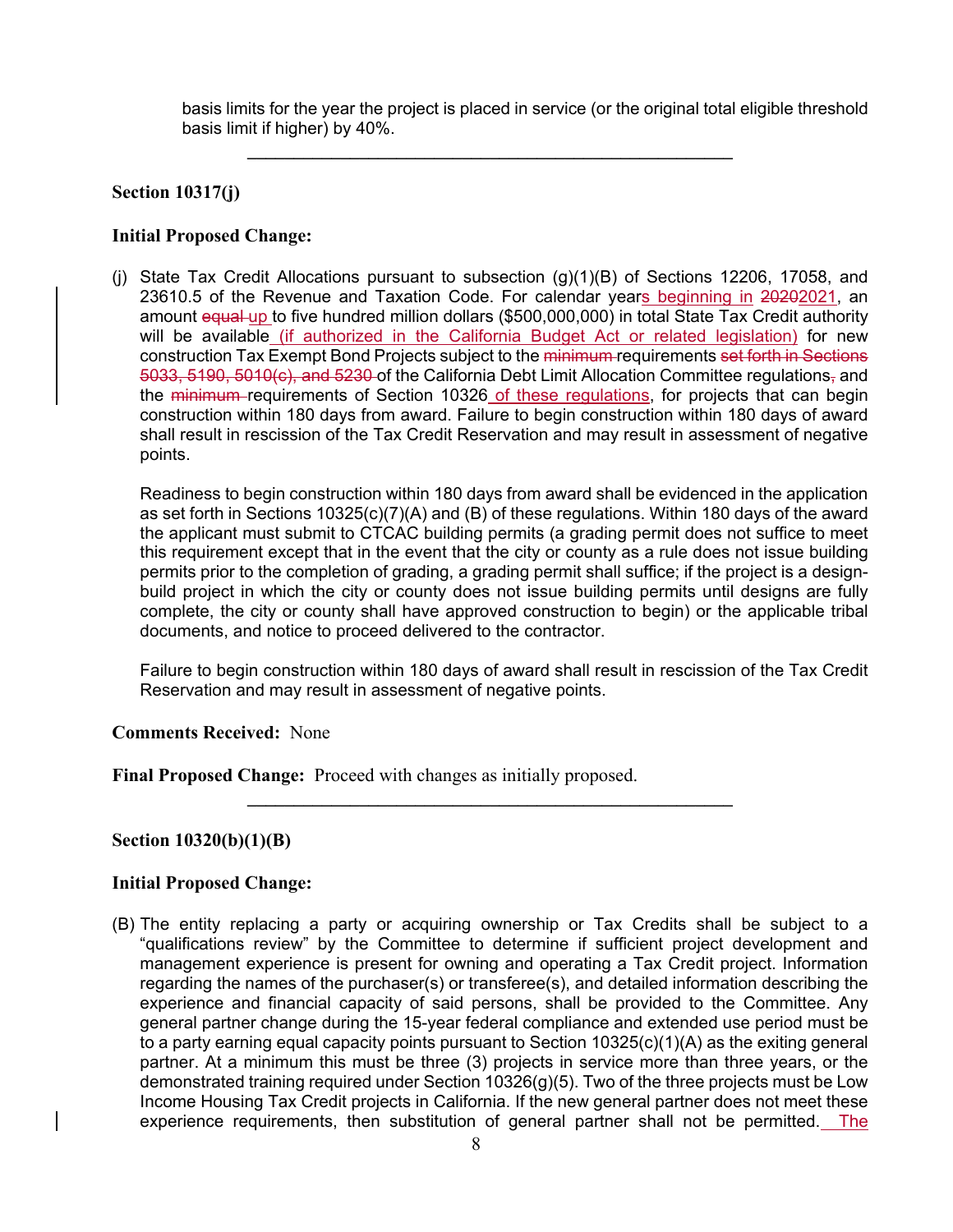requirements of this paragraph apply to a change to any general partner, member, or equivalent responsible party where an exiting party meets the experience capacity and the remaining party does not have experience equal to the minimum stated above.

**Comments Received:** None

**Final Proposed Change:** Proceed with changes as initially proposed.

**Section 10320(b)(6)** 

# **Initial Proposed Change:**

(6) If a project seeks to receive a new reservation of 9% or 4% tax credits, any uncorrected Form(s) 8823 for life and safety violations (life-threatening and non-life threatening) and for Uniform Physical Condition Standards violations that are in existence at the time of the TCAC application must be corrected by the project owner that received the Form(s) 8823. The resyndication application shall not include any costs to correct these Form(s) 8823.

**\_\_\_\_\_\_\_\_\_\_\_\_\_\_\_\_\_\_\_\_\_\_\_\_\_\_\_\_\_\_\_\_\_\_\_\_\_\_\_\_\_\_\_\_\_\_\_\_\_\_\_\_** 

**Comments Received:** Commenters generally disagreed with the proposal because these resyndications help to preserve the developments, but most stated they would agree if projects without net equity distributions were exempted.

**Response to Comments:** TCAC staff concurs with the comments received and has revised the proposal accordingly.

**Final Proposed Change:** Proceed with changes as initially proposed with the highlighted changes

(6) Except for resyndication applications without a distribution of Net Project Equity, if a project seeks to receive a new reservation of 9% or 4% tax credits, any uncorrected Form(s) 8823 for life and safety violations (life-threatening and non-life threatening) and for Uniform Physical Condition Standards violations that are in existence at the time of the TCAC application must be corrected by the project owner that received the Form(s) 8823. The resyndication application shall not include any costs to correct these Form(s) 8823.

 $\mathcal{L}_\mathcal{L} = \{ \mathcal{L}_\mathcal{L} = \{ \mathcal{L}_\mathcal{L} \}$ 

**Sections 10320(b)(7), (8)** 

# **Initial Proposed Change:**

- (7) An applicant seeking to (1) demolish or similarly alter any of the existing structures when seeking a new reservation of 9% and/or 4% tax credits; and/or (2) separate an existing project into multiple projects must request and receive prior written approval of the Executive Director. Projects that involve the demolition of existing residential units or separating an existing project must increase the unit count by (i) 25 or (ii) 50% of the existing units, whichever is greater.
- (8) A project owner seeking to sell a portion of vacant or unused land must request and receive prior written approval of the Executive Director. The sale proceeds must either: 1) be contributed (not loaned) to a new multifamily affordable housing restricted project; or 2) reduce rents at the existing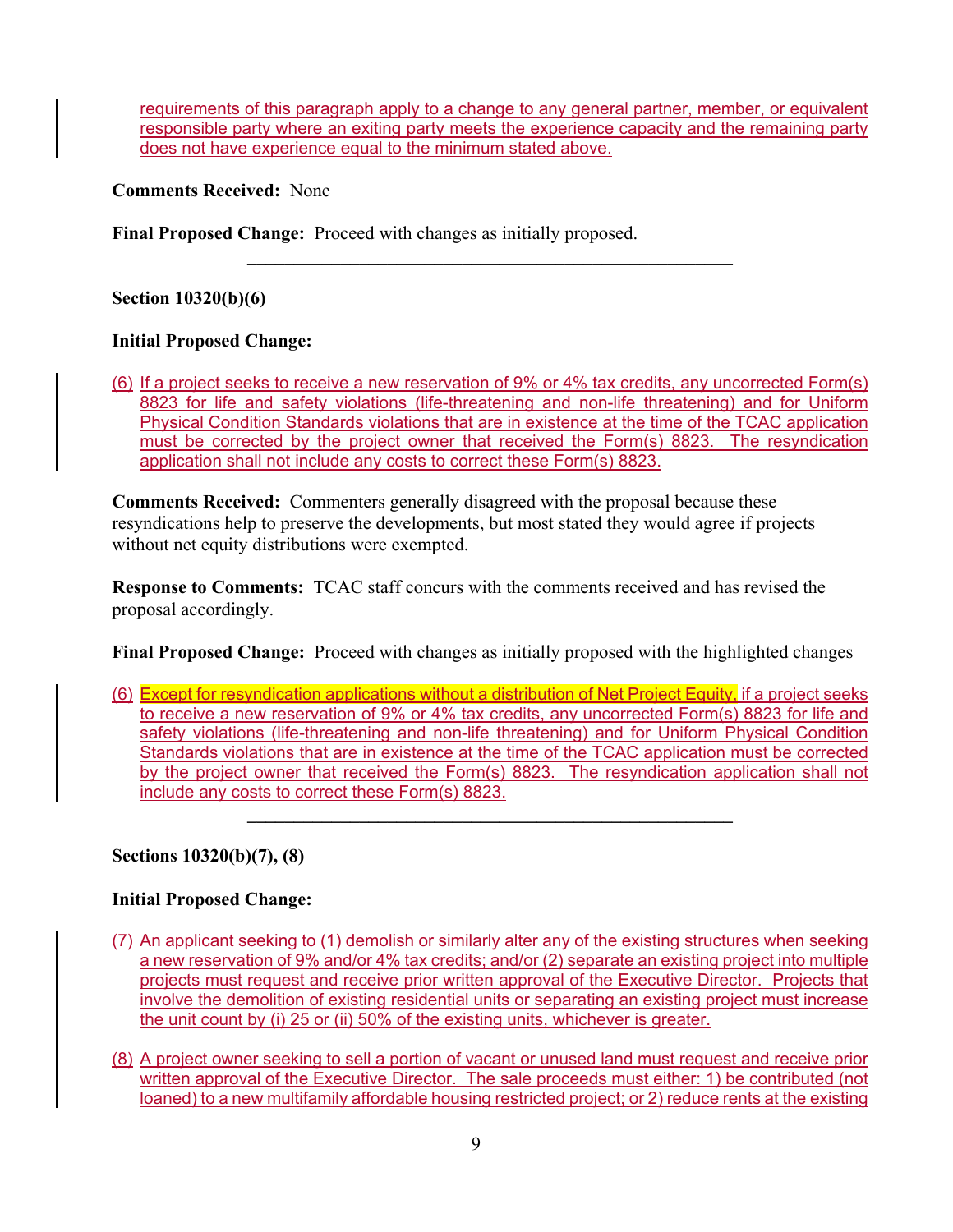property by the aggregate amount of the proceeds. The project owner must request and receive prior written approval of the Executive Director.

**Comments Received:** Commenters opposed the proposed language as drafted, with the majority of commenters suggesting revisions to the proposed sections. Commenters stated the language should further clarify that these sections are applicable to projects with an existing low-income housing tax credit restriction. The majority of commenters proposed that the demolition standard be applied only to the demolished units, and suggested additional sale proceeds options such as 55 year loans. The remainder of commenters opposed the changes altogether.

**Response to Comments:** TCAC staff concurs with some of the suggested changes and has included these in the final proposed change. Staff is revising the demolition standard of subsection (7) to allow a calculation based on the demolished units, but is not proposing to allow the lesser of the two options. Staff believes setting a minimum of new units is essential to the proposal.

The proposed standard for subsection (8) has in general been applied consistently to past requests, and project owners have agreed to the terms. Since the original tax credit allocation provided funding resources for affordable housing construction on the project site and resulted in land use restrictions, TCAC seeks to ensure that the sale of any vacant portions continue that intent. While commenters stated that 55 year loans are equivalent to equity contributions, these loans could begin to generate immediate repayment, which is not the intent of this proposed section; therefore staff is proposing to retain the originally proposed language of section (8).

**Final Proposed Change:** Proceed with changes as initially proposed with the highlighted changes

- (7) An applicant seeking to (1) demolish or similarly alter any of the existing structures currently subject to CTCAC regulatory restrictions when seeking a new reservation of 9% and/or 4% tax credits; and/or (2) separate an existing project currently subject to CTCAC regulatory restrictions into multiple projects must request and receive prior written approval of the Executive Director. Projects that involve the demolition of existing residential units or separating an existing project must increase the unit count by (i) 25 or (ii) 50% of the existing demolished units, whichever is greater.
- (8) A project owner seeking to sell a portion of vacant or unused land must request and receive prior written approval of the Executive Director. The sale proceeds must either: 1) be contributed (not loaned) to a new multifamily affordable housing restricted project; or 2) reduce rents at the existing property by the aggregate amount of the proceeds. The project owner must request and receive prior written approval of the Executive Director.

**\_\_\_\_\_\_\_\_\_\_\_\_\_\_\_\_\_\_\_\_\_\_\_\_\_\_\_\_\_\_\_\_\_\_\_\_\_\_\_\_\_\_\_\_\_\_\_\_\_\_\_\_** 

# **Section 10320(c)**

# **Initial Proposed Change:**

(c) CTCAC shall initially subordinate its regulatory contract to a permanent lender but thereafter shall not subordinate existing regulatory contracts to acquisition or refinancing debt, except in relation to new Deeds of Trust for rehabilitation loans, FHA-insured loans, restructured public loans, or as otherwise permitted by the Executive Director. For resyndication projects TCAC will subordinate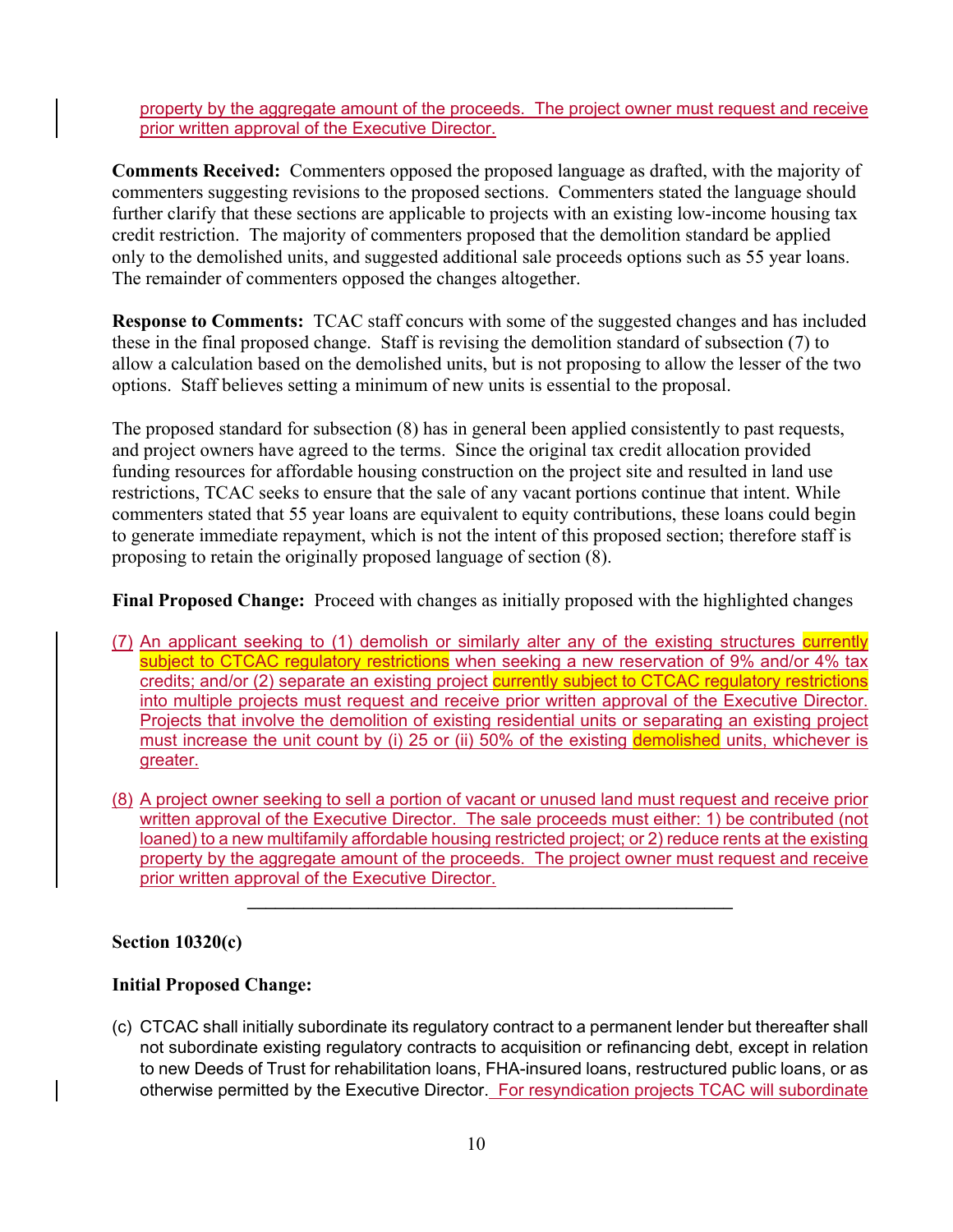to loans that are funding rehabilitation only in cases where there are no distributions of Net Project Equity.

At the request of the owner, CTCAC shall enter into a stand-still agreement permitting the acquisition or refinance lender 60 days to work with the owner to remedy a breach of the regulatory contract prior to CTCAC implementing any of the remedies in the regulatory contract, except that CTCAC shall not enter into a stand-still agreement related to a Transfer Event requested on or after October 21, 2015 unless the conditions of Section 10320(b)(2) have been satisfied. If CTCAC enters into a stand-still agreement related to a Transfer Event, Sections  $10320(b)(2)$ ,  $(b)(3)$  and  $(b)(4)$  shall apply to the project.

**Comments Received:** Commenters opposed this change, stating that it is counter to current subordination policy.

**Response to Comments:** TCAC staff is withdrawing the proposed change. Staff plans to evaluate the current Transfer Event requirements in the future and may propose a related change in the future.

**\_\_\_\_\_\_\_\_\_\_\_\_\_\_\_\_\_\_\_\_\_\_\_\_\_\_\_\_\_\_\_\_\_\_\_\_\_\_\_\_\_\_\_\_\_\_\_\_\_\_\_\_** 

**Final Proposed Change:** None, retain existing language.

### **Section 10322(h)(3)**

### **Initial Proposed Change:**

(3) Organizational documents. All applicable proposed or executed organizational documents of the applicant entity, including An organization chart and a detailed plan describing the ownership role of the applicant throughout the low-income use period of the proposed project, and the California Secretary of State certificate for the project owner. An executed limited partnership agreement may be submitted as documentation that the project ownership entity is formed. If the project owner entity is not yet formed, provide the certificate for the managing general partner or the parent company of the proposed project owner. A reservation of credit cannot be made to a tobe-formed entity.

**Comments Received:** Commenters supported the change, with one commenter suggesting a clarifying change.

**Response to Comments:** TCAC staff concurs with the comments received.

**Final Proposed Change:** Proceed with changes as initially proposed with the highlighted changes

(3) Organizational documents. All applicable proposed or executed organizational documents of the applicant entity, including An organization chart and a detailed plan describing the ownership role of the applicant throughout the low-income use period of the proposed project, and the California Secretary of State certificate for the project owner (if available). An executed limited partnership agreement may be submitted as documentation that the project ownership entity is formed. If the project owner entity is not yet formed, provide the certificate for the managing general partner or the parent company of the proposed project owner. A reservation of credit cannot be made to a to-be-formed entity.

**\_\_\_\_\_\_\_\_\_\_\_\_\_\_\_\_\_\_\_\_\_\_\_\_\_\_\_\_\_\_\_\_\_\_\_\_\_\_\_\_\_\_\_\_\_\_\_\_\_\_\_\_**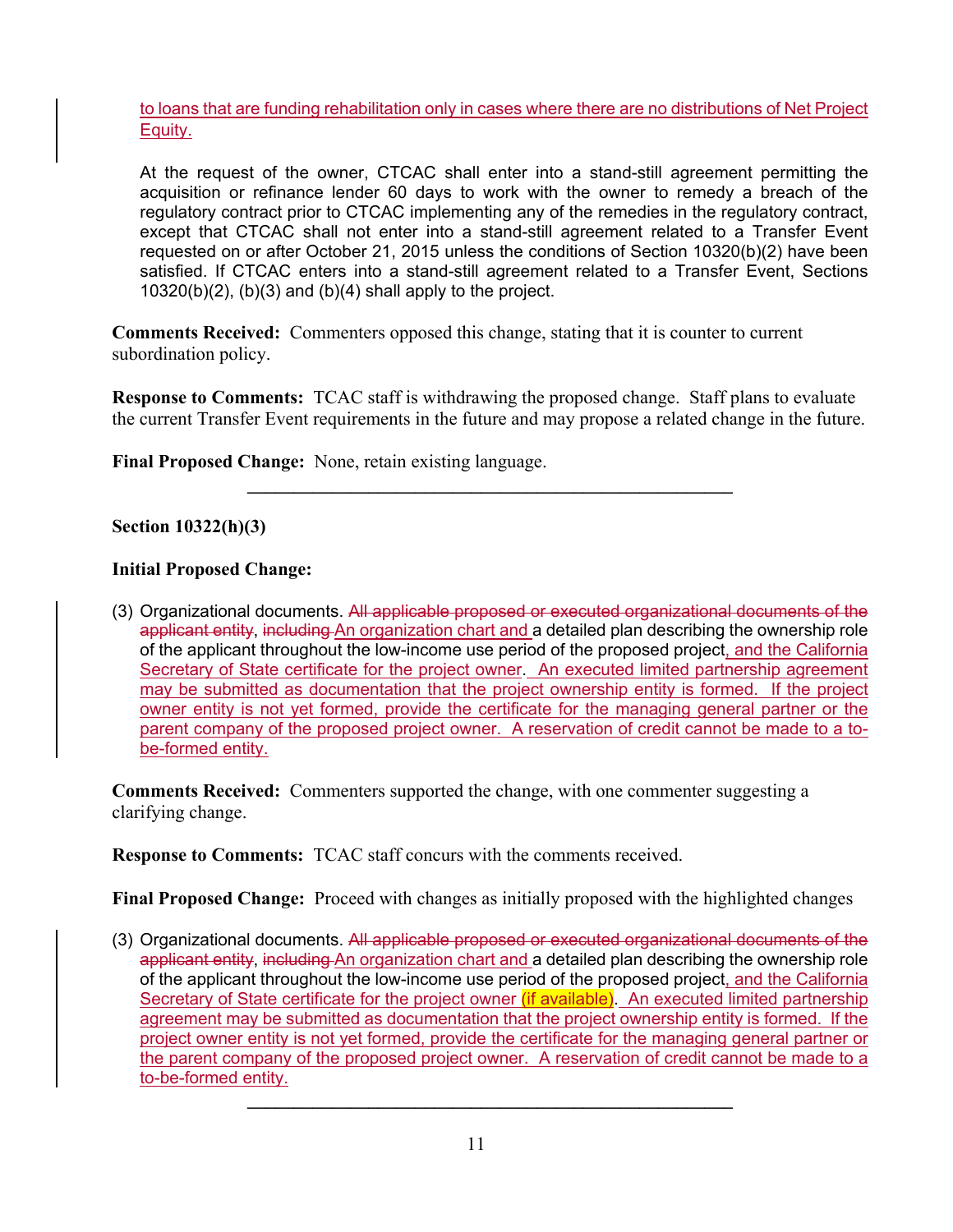## **Section 10322(h)(9)**

### **Initial Proposed Change:**

(9) Appraisals. Appraisals are required for 1) all rehabilitation applications except as noted in (A), 2) all competitive applications except for new construction projects that are on tribal trust land or that have submitted a third party purchase contract with, or evidence of a purchase from, an unrelated third party, 3) all applications seeking tiebreaker credit for donated or leased land, and 4) all new construction applications involving a land sale from a related party. For purposes of this paragraph only, a purchase contract or sale with a related party shall be deemed to be a purchase contract or sale with an unrelated party if the applicant demonstrates that the related party is acting solely as a pass-through entity and the tax credit partnership is only paying the acquisition price from the last arms-length transaction, plus any applicable and reasonable carrying costs. Appraisals shall not include the value of favorable financing.

 Appraisals must be prepared by a California certified general appraiser having no identity of interest with the development's partner(s) or intended partner or general contractor, acceptable to the Committee, and include, at a minimum, the following:

- (i) the highest and best use value of the proposed project as residential rental property, taking into account any on-going recorded rent restrictions;
- (ii) for rehabilitation and new construction applications, the Sales Comparison Approach and Income Approach valuation methodologies shall be used; for adaptive reuse applications, the Cost Approach valuation methodology shall be used for adaptive reuse of office buildings, retail buildings, and similar, and the Sales Comparison and Income Approaches may be used for hotels, motels, and similar;
- (iii) the appraiser's reconciled value except in the case of an adaptive reuse or conversion as mentioned in (ii) above;
- (iv) a value for the land of the subject property ("as if vacant" for rehabilitation or adaptive reuse applications);
- (v) an on site inspection; and
- (vi) a purchase contract verifying the sales price of the subject property.
- (A) Rehabilitation applications. An "as-is" appraisal is required prepared with a date of value that is within 120 days before or after the execution of: a purchase contract; (or, for leased land, an executed development agreement negotiated between the land owner and the applicant or developer) or; an option agreement; any other site control document pursuant to Section 10325(f)(2); or the transfer of ownership by all the parties by a California certified general appraiser having no identity of interest with the development's partner(s) or intended partner or general contractor, acceptable to the Committee, and that includes, at a minimum, the following:
	- (i) the highest and best use value of the proposed project as residential rental property, taking into account any on-going recorded rent restrictions;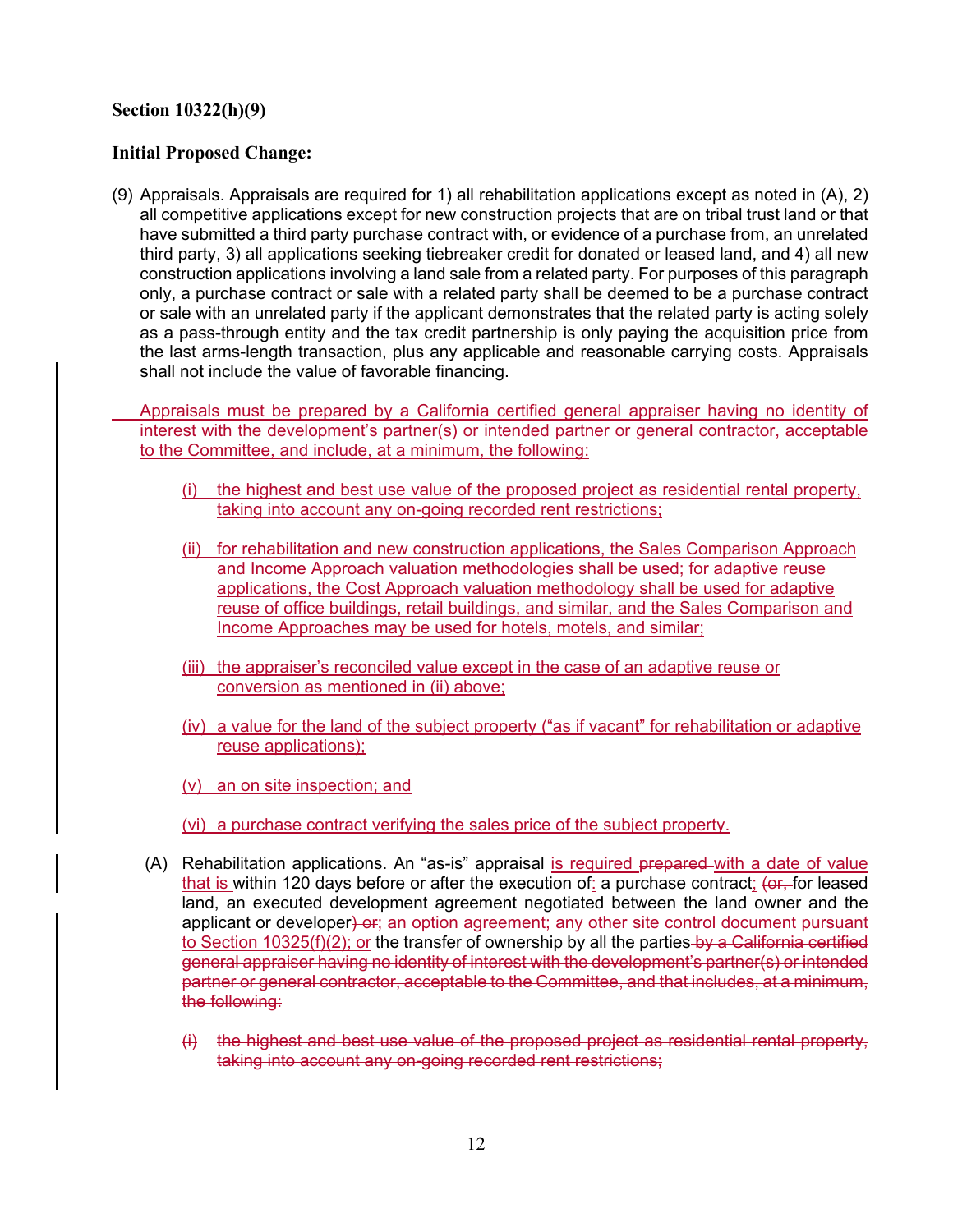- (ii) the Sales Comparison Approach, and Income Approach valuation methodologies except in the case of an adaptive reuse or conversion, where the Cost Approach valuation methodology shall be used;
- (iii) the appraiser's reconciled value except in the case of an adaptive reuse or conversion as mentioned in (ii) above;
- $(iv)$  a value for the land of the subject property "as if vacant":
- (v) an on site inspection; and
- (vi) a purchase contract verifying the sales price of the subject property.

For tax-exempt bond-funded properties receiving credits under Section 10326 only or in combination with State Tax Credits, the applicant may elect to forego the appraisal required pursuant to this section and use an acquisition value equal to the sum of the third party debt encumbering the seller's property, which may increase during subsequent reviews to reflect the actual amount.

- (B) New construction applications. Projects for which an appraisal is required above shall provide an "as-is" appraisal with a date of value that is within either:
	- (i) 120 days before or after the execution of: a purchase contract;  $\left( \Theta_r \right)$  for leased land, an executed development agreement negotiated between the land owner and the applicant or developer) or; an option agreement; any other site control document pursuant to Section 10325(f)(2); -the transfer of ownership by all the parties, or
	- (ii) within one year of the application date if the latest purchase contract, development agreement, option agreement, or any other site control document pursuant to Section 10325(f)(2) was executed within that year, prepared by a California certified general appraiser having no identity of interest with the development's partner(s) or intended partner or general contractor, acceptable to the Committee.

An amendment to an agreement does not constitute any of the agreements listed in (i) or (ii) above.

(C) Adaptive reuse applications. All adaptive reuse applications must submit an appraisal using an "as-is" appraisal date of value as stated in (B) above. For applications required to use the Cost Approach, the appraisal must consider the age, condition, and depreciated value of the existing building(s) when utilizing newly constructed "shell" sales comparisons and must include these calculations in the report.

For applications with existing project-based rental subsidy, the Income Approach shall not include post-rehabilitation contract rent(s). Rent(s) used in the Income Approach, if not the existing approved contract rent, must be supported by a rent comparable study or similar and must be approved by the subsidy provider or contract administrator. For applications with existing affordability restrictions, the Income Approach must be based on the affordability restrictions and restricted rents encumbering the property (a "restricted value") unless all affordability restrictions will expire within five years.

CTCAC may contract with an appraisal reviewer who may review submitted appraisals. If it does so, CTCAC shall commission an appraisal review. If the appraisal review finds the submitted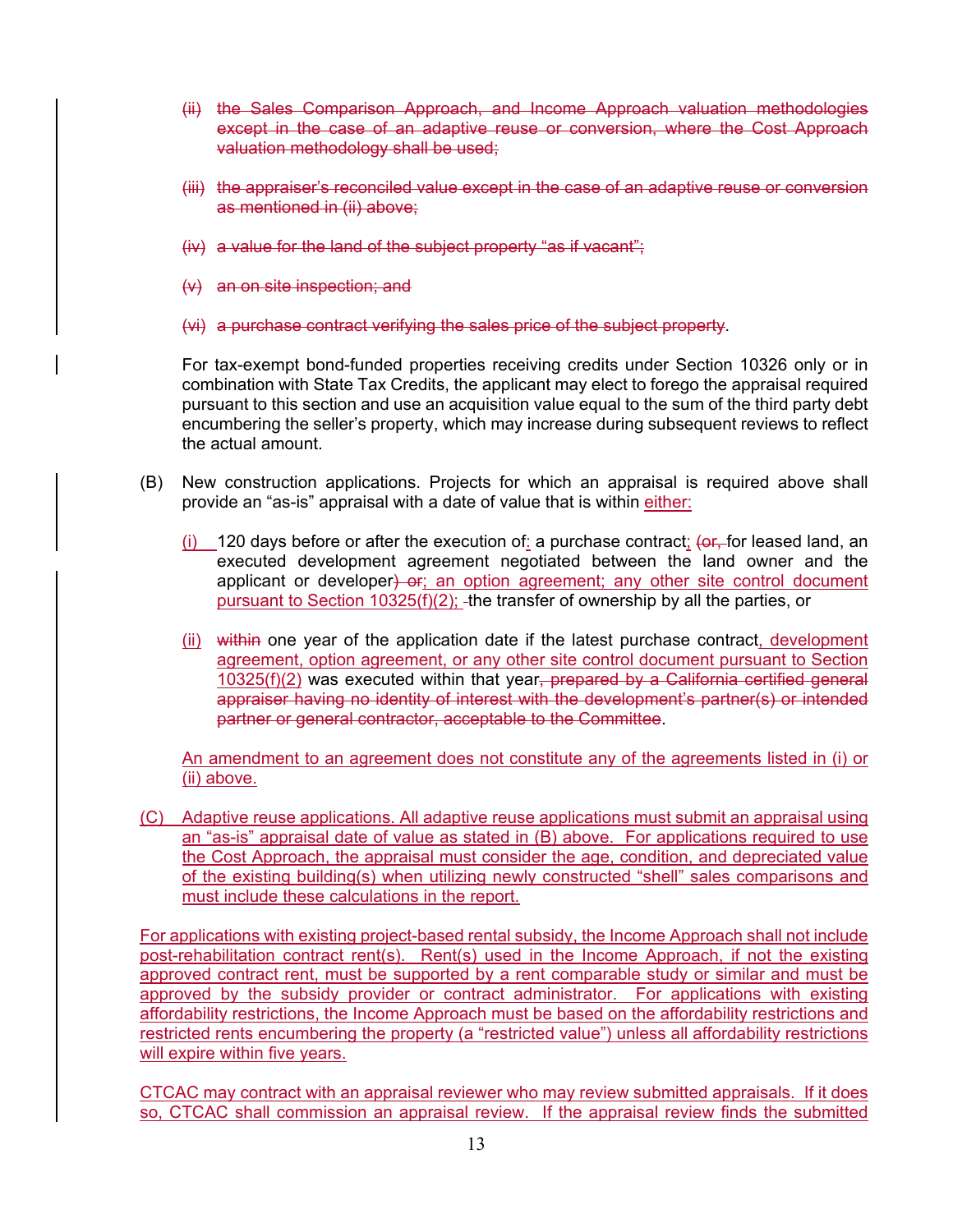appraisal to be inappropriate, misleading, or inconsistent with the data reported and with other generally known information, then the reviewer shall develop his or her own opinion of value and CTCAC shall use the opinion of value established by the appraisal reviewer.

**Comments Received:** TCAC received several comments, many opposing the proposal to require income approach rents to be approved by the subsidy provider or contract administrator. Commenters cited the length and timing of the HUD process for approval as problematic for receiving approval prior to a TCAC application. Commenters supported use of a rent comparable study. Other commenters supported the use of post-rehabilitation rents. Commenters also opposed the requirement for adaptive reuse to utilize the cost approach, and opposed the requirement that the age, condition, and depreciated value of the buildings should automatically reduce the value of the building to be reused. One commenter opposed the current requirement that the appraisal be within one year of the contract date, and stated it should be within one year of the application date.

**Response to Comments:** Staff agrees that the HUD process for approving contract rents for a rehabilitation is not aligned with the TCAC application process, and proposes to allow a rent comparable study in support of rents used in the income approach. Staff continues to believe that post-rehabilitation rents are not consistent with an as-is appraised value, upon which acquisition credit is based. Regarding the cost approach and adaptive reuse, the proposed changes do allow the sales approach when adaptively reusing similar properties, and the depreciated value requirement is limited to use of shell sales comparables.

**Final Proposed Change:** Proceed with changes as initially proposed with the highlighted changes

(9) Appraisals. Appraisals are required for 1) all rehabilitation applications except as noted in (A), 2) all competitive applications except for new construction projects that are on tribal trust land or that have submitted a third party purchase contract with, or evidence of a purchase from, an unrelated third party, 3) all applications seeking tiebreaker credit for donated or leased land, and 4) all new construction applications involving a land sale from a related party. For purposes of this paragraph only, a purchase contract or sale with a related party shall be deemed to be a purchase contract or sale with an unrelated party if the applicant demonstrates that the related party is acting solely as a pass-through entity and the tax credit partnership is only paying the acquisition price from the last arms-length transaction, plus any applicable and reasonable carrying costs. Appraisals shall not include the value of favorable financing.

Appraisals must be prepared by a California certified general appraiser having no identity of interest with the development's partner(s) or intended partner or general contractor, acceptable to the Committee, and include, at a minimum, the following:

- (i) the highest and best use value of the proposed project as residential rental property, taking into account any on-going recorded rent restrictions;
- (ii) for rehabilitation and new construction applications, the Sales Comparison Approach and Income Approach valuation methodologies shall be used; for adaptive reuse applications, the Cost Approach valuation methodology shall be used for adaptive reuse of office buildings, retail buildings, and similar, and the Sales Comparison and Income Approaches may be used for hotels, motels, and similar;
- (iii) the appraiser's reconciled value except in the case of an adaptive reuse or conversion as mentioned in (ii) above;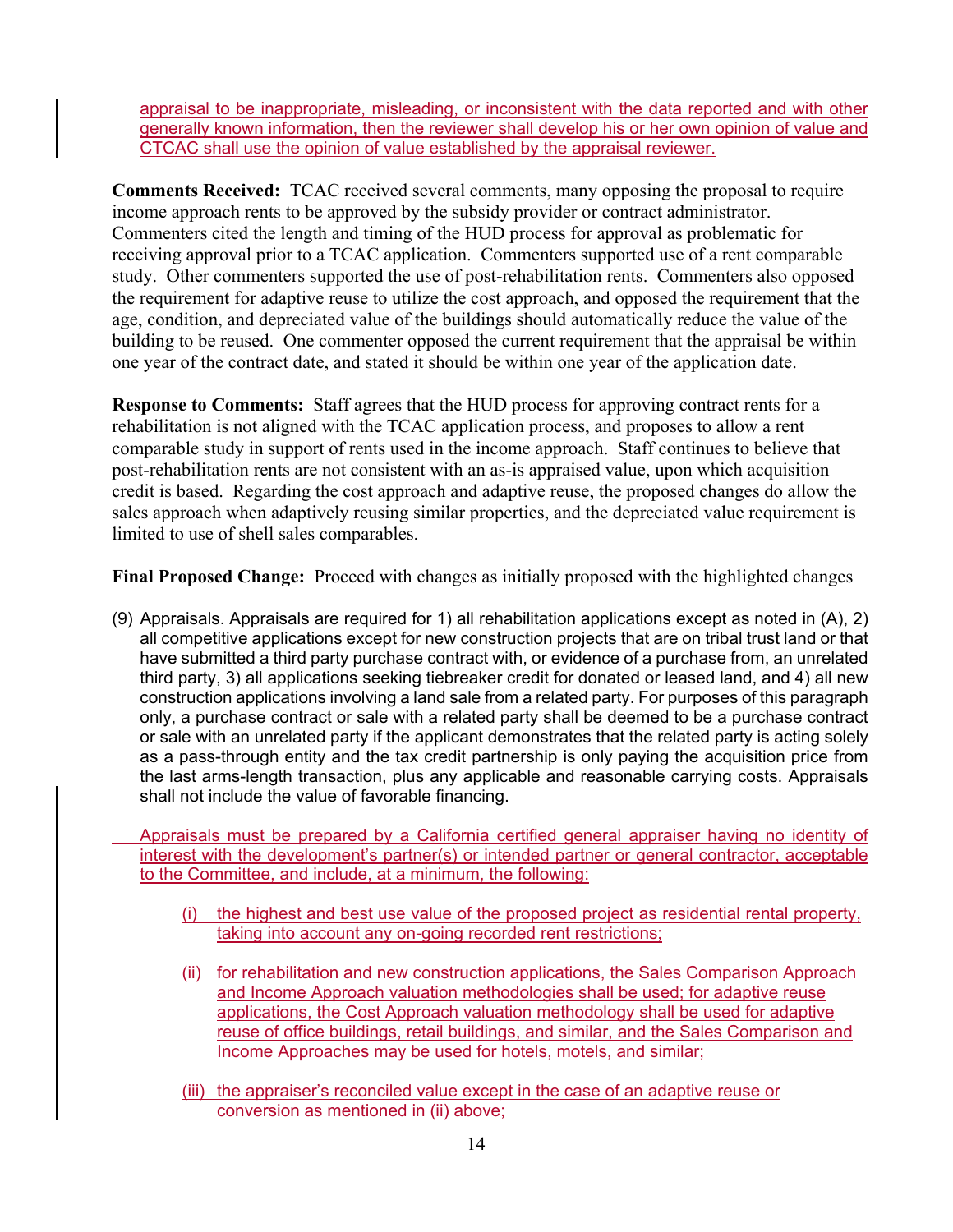- (iv) a value for the land of the subject property ("as if vacant" for rehabilitation or adaptive reuse applications);
- (v) an on site inspection; and

(vi) a purchase contract verifying the sales price of the subject property.

- (A) Rehabilitation applications. An "as-is" appraisal is required prepared with a date of value that is within 120 days before or after the execution of: a purchase contract; (or, for leased land, an executed development agreement negotiated between the land owner and the applicant or developer) or; an option agreement; any other site control document pursuant to Section 10325(f)(2); or the transfer of ownership by all the parties by a California certified general appraiser having no identity of interest with the development's partner(s) or intended partner or general contractor, acceptable to the Committee, and that includes, at a minimum, the following:
	- (i) the highest and best use value of the proposed project as residential rental property, taking into account any on-going recorded rent restrictions;
	- (ii) the Sales Comparison Approach, and Income Approach valuation methodologies except in the case of an adaptive reuse or conversion, where the Cost Approach valuation methodology shall be used;
	- (iii) the appraiser's reconciled value except in the case of an adaptive reuse or conversion as mentioned in (ii) above;
	- (iv) a value for the land of the subject property "as if vacant";
	- (v) an on site inspection; and
	- (vi) a purchase contract verifying the sales price of the subject property.

For tax-exempt bond-funded properties receiving credits under Section 10326 only or in combination with State Tax Credits, the applicant may elect to forego the appraisal required pursuant to this section and use an acquisition value equal to the sum of the third party debt encumbering the seller's property, which may increase during subsequent reviews to reflect the actual amount.

- (B) New construction applications. Projects for which an appraisal is required above shall provide an "as-is" appraisal with a date of value that is within either:
	- $(i)$  120 days before or after the execution of: a purchase contract;  $($ or, for leased land, an executed development agreement negotiated between the land owner and the applicant or developer) or; an option agreement; any other site control document pursuant to Section 10325(f)(2); -the transfer of ownership by all the parties, or
	- (ii) within one year of the application date if the latest purchase contract, development agreement, option agreement, or any other site control document pursuant to Section 10325(f)(2) was executed within that year, prepared by a California certified general appraiser having no identity of interest with the development's partner(s) or intended partner or general contractor, acceptable to the Committee.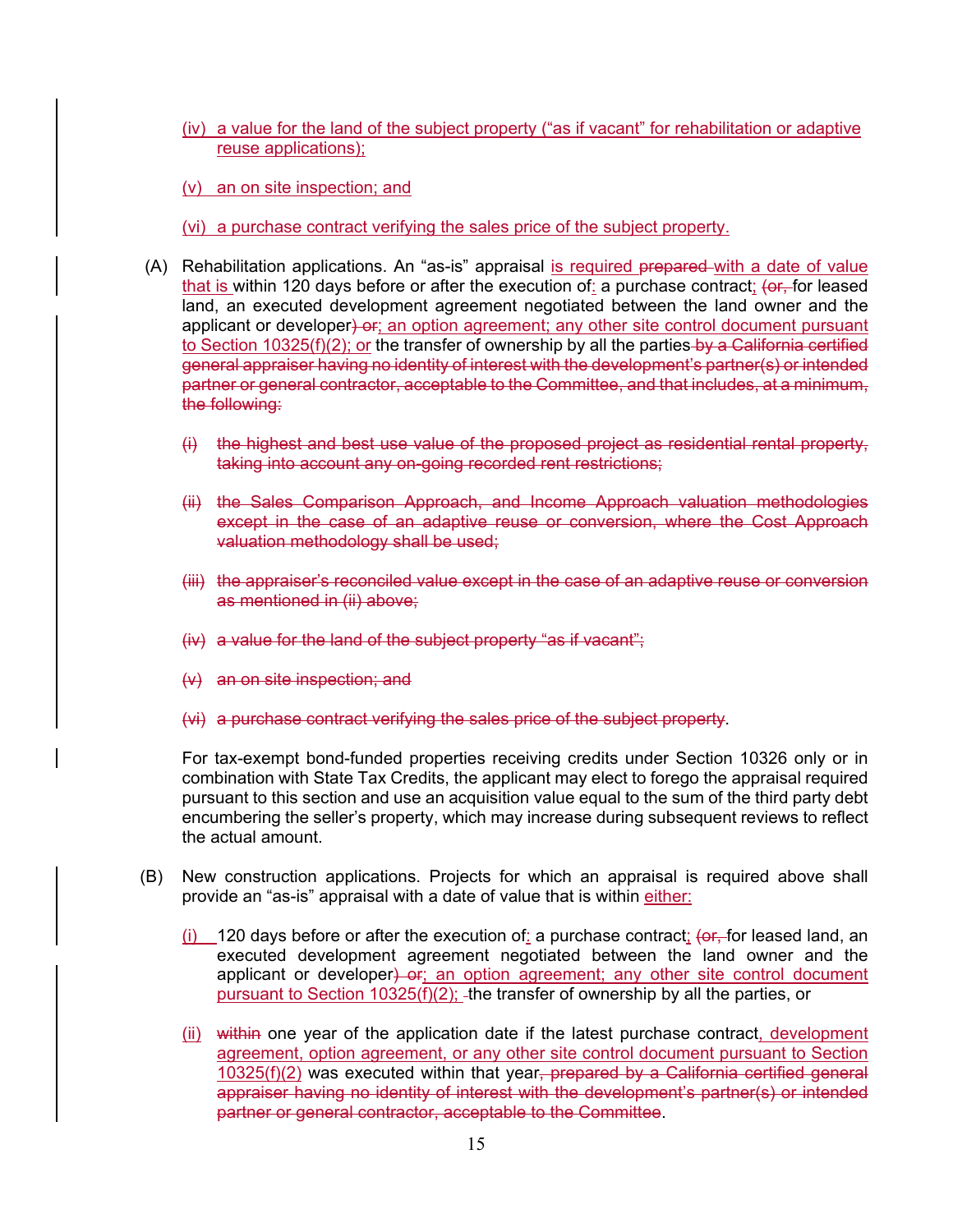An amendment to an agreement does not constitute any of the agreements listed in (i) or (ii) above.

(C) Adaptive reuse applications. All adaptive reuse applications must submit an appraisal using an "as-is" appraisal date of value as stated in (B) above. For applications required to use the Cost Approach, the appraisal must consider the age, condition, and depreciated value of the existing building(s) when utilizing newly constructed "shell" sales comparisons and must include these calculations in the report.

For applications with existing project-based rental subsidy, the Income Approach shall not include post-rehabilitation contract rent(s). Rent(s) used in the Income Approach, if not the existing approved contract rent, must be supported by a rent comparable study or similar-and must be approved by the subsidy provider or contract administrator. For applications with existing affordability restrictions, the Income Approach must be based on the affordability restrictions and restricted rents encumbering the property (a "restricted value") unless all affordability restrictions will expire within five years.

CTCAC may contract with an appraisal reviewer who may review submitted appraisals. If it does so, CTCAC shall commission an appraisal review. If the appraisal review finds the submitted appraisal to be inappropriate, misleading, or inconsistent with the data reported and with other generally known information, then the reviewer shall develop his or her own opinion of value and CTCAC shall use the opinion of value established by the appraisal reviewer.

**\_\_\_\_\_\_\_\_\_\_\_\_\_\_\_\_\_\_\_\_\_\_\_\_\_\_\_\_\_\_\_\_\_\_\_\_\_\_\_\_\_\_\_\_\_\_\_\_\_\_\_\_** 

#### **Section 10322(h)(10)**

### **Initial Proposed Change:**

(10) Market Studies. A full market study prepared within 180 days of the filing deadline by an independent 3rd party having no identity of interest with the development's partners, intended partners, or any other member of the Development Team described in Subsection (5) above. The study must meet the current market study guidelines distributed by the Committee, and establish both need and demand for the proposed project. CTCAC shall publicly notice any changes to its market study guidelines and shall take public comment consistent with the comment period and hearing provisions of Health and Safety Code Section 50199.17. For scattered site projects, a market study may combine information for all sites into one report, provided that the market study has separate rent comparability matrices for each site. A new construction hybrid 9% and 4% tax credit development may combine information for both component projects into one report and, if not, shall reflect the other component project as a development in the planning or construction stages.

A market study shall be updated when either proposed subject project rents change by more than five percent (5%), or the distribution of higher rents increases by more than 5%, or 180 days have passed since the first site inspection date of the subject property and comparable properties. CTCAC shall not accept an updated market study when more than twelve (12) months have passed between the earliest listed site inspection date of either the subject property or any comparable property and the filing deadline. In such cases, applicants shall provide a new market study. If the market study does not meet the guidelines or support sufficient need and demand for the project, the application may be considered ineligible to receive Tax Credits. Except where a waiver is obtained from the Executive Director in advance of a submitted application, or within two weeks of the application date for applications received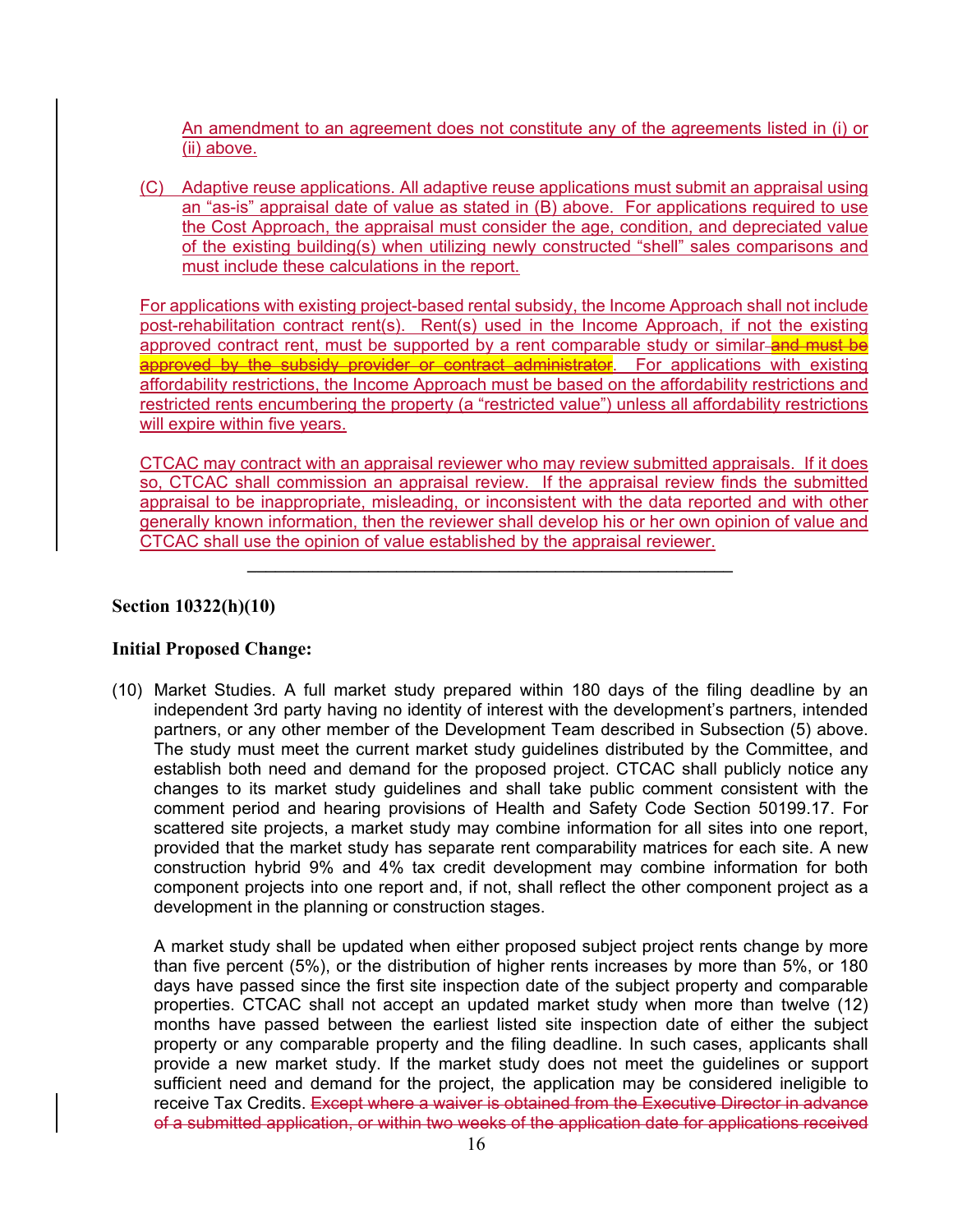in the same funding round, CTCAC shall not reserve credits for a rural new construction application if a tax credit or other publicly-assisted new construction project housing the same population and within the same market area either (a) already has a tax credit reservation from CTCAC, (b) is a higher ranking project that will receive a reservation in the same funding round, or (c) is currently under construction within the same market area. The Executive Director may grant a waiver for subsequent phases of a single project, where newly constructed housing would be replacing specific existing housing, or where extraordinary demand warrants an exception to the prohibition.

For acquisition/rehabilitation projects meeting all of the following criteria, a comprehensive market study as outlined in IRS Section 42(m)(1)(A)(iii) shall mean a written statement by a third party market analyst certifying that the project meets these criteria:

- All of the buildings in the project are subject to existing federal or state rental assistance or operating subsidies, an existing TCAC Regulatory Agreement, or an existing regulatory agreement with a federal, state, or local public entity.
- The proposed tenant-paid rents and income targeting levels shall not increase by more than five percent (5%) (except that proposed rents and income targeting levels for units subject to a continuing state or federal project-based rental assistance contract may increase more and proposed rents and income targeting levels for resyndication projects shall be consistent with Section  $10325(f)(11)$  or Section  $10326(g)(8)$ ).
- The project shall have a vacancy rate of no more than ten percent (10%) for special needs units and non-special needs SRO units without a significant project-based public rental subsidy and five percent (5%) for all other units at the time of the tax credit application.

**Comments Received:** Commenters supported the change.

**Final Proposed Change:** Proceed with changes as initially proposed.

### **Section 10322(h)(17)**

### **Initial Proposed Change:**

(17) Eligible basis certification. A certification from a third party certified public accountant or tax attorney that project costs included in applicant's calculation of eligible basis are allowed by IRC Section 42, as amended, and are presented in accordance with standard accounting procedures. This must be delivered on the tax professional's corporate letterhead, in the prescribed CTCAC format and must include a statement that the Sources and Uses Budget was reviewed and that the accountant or attorney discussed the budget with the applicant as needed.

 $\mathcal{L}_\mathcal{L} = \{ \mathcal{L}_\mathcal{L} = \{ \mathcal{L}_\mathcal{L} \}$ 

**Comments Received:** None.

**Final Proposed Change:** Proceed with changes as initially proposed.

**Section 10322(h)(26)(B)** 

**\_\_\_\_\_\_\_\_\_\_\_\_\_\_\_\_\_\_\_\_\_\_\_\_\_\_\_\_\_\_\_\_\_\_\_\_\_\_\_\_\_\_\_\_\_\_\_\_\_\_\_\_**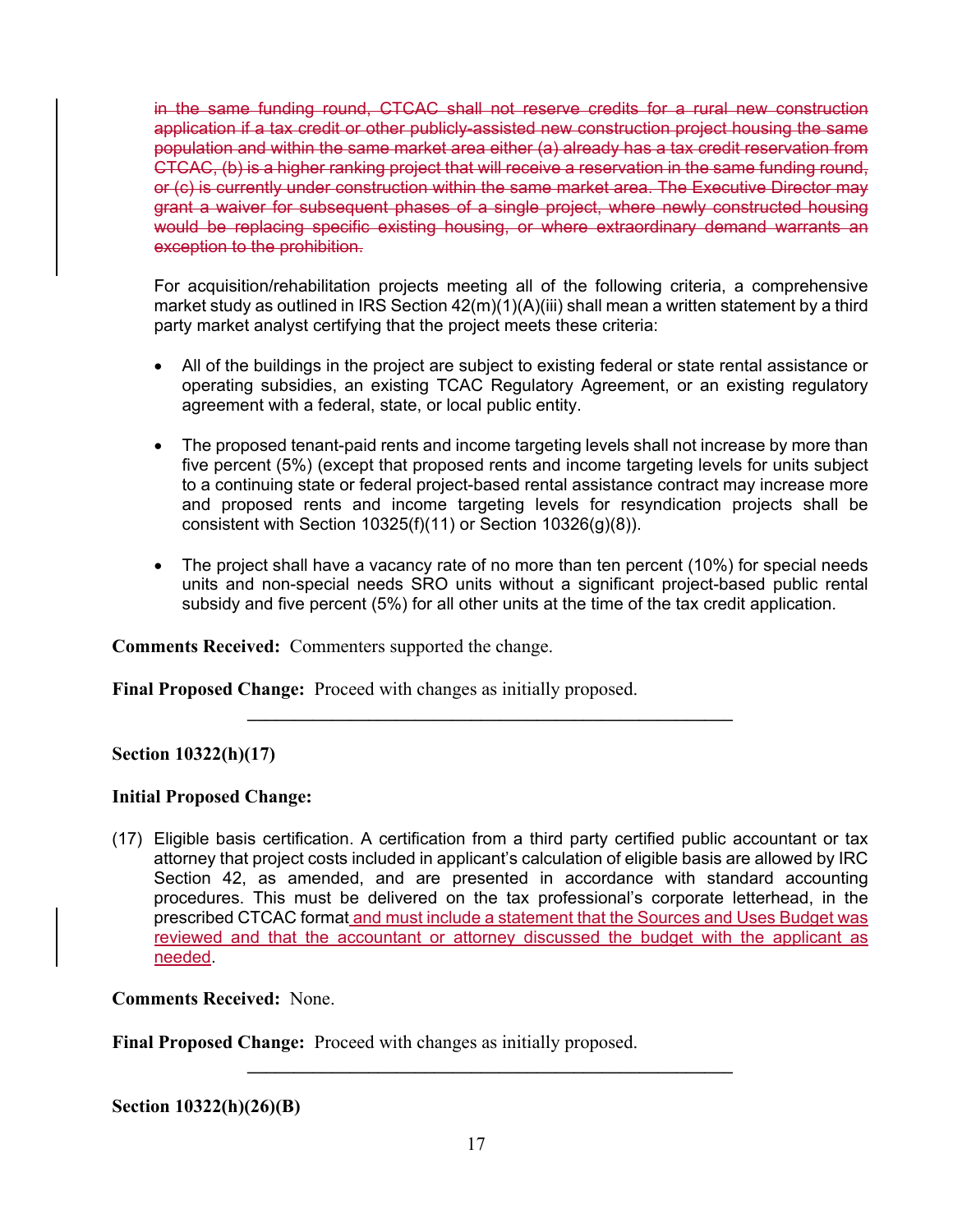## **Initial Proposed Change:**

(B) A Capital Needs Assessment ("CNA") performed within 180 days prior to the application deadline (except as provided in section 10322(h)(35)) that details the condition and remaining useful life of the building's major structural components, all necessary work to be undertaken and its associated costs, as well as the nature of the work, distinguishing between immediate and long term repairs. The Capital Needs Assessment shall also include a pre-rehabilitation 15 year reserve study, indicating anticipated dates and costs of future replacements of all current major building components. The CNA must be prepared by the project architect, as long as the project architect has no identity of interest with the developer, or by a qualified independent 3rd party who has no identity of interest with any of the members of the Development Team. An adaptive reuse application is not required to submit a CNA.

**Comments Received:** Commenters supported the change, with one request to clarify that adaptive reuse includes former hotels and motels.

**Response to Comments:** Staff is proposing to clarify when former hotels and motels are considered adaptive reuse in Section 10302 above and so does not believe the suggested clarification is needed.

 $\mathcal{L}_\mathcal{L} = \{ \mathcal{L}_\mathcal{L} = \{ \mathcal{L}_\mathcal{L} \}$ 

**Final Proposed Change:** Proceed with changes as initially proposed.

**Section 10322(h)(35)** 

### **Initial Proposed Change:**

(35) Reapplication documents. Notwithstanding the time sensitive document requirements, the Committee may permit the site control title report and the capital needs assessment report of an unsuccessful application to be submitted, only once, in the reapplication cycle immediately following the unsuccessful application.

**Comments Received:** Commenters supported the change, and requested that the re-use of these documents be permitted for a calendar year of reapplications.

**Response to Comments:** Staff is recommending to proceed with the original proposal to allow reuse during one application cycle, but will assess this new standard in 2021 and consider the requests for a longer period in future regulation change proposals.

**\_\_\_\_\_\_\_\_\_\_\_\_\_\_\_\_\_\_\_\_\_\_\_\_\_\_\_\_\_\_\_\_\_\_\_\_\_\_\_\_\_\_\_\_\_\_\_\_\_\_\_\_** 

**Final Proposed Change:** Proceed with changes as initially proposed.

### **Section 10322(i)**

### **Initial Proposed Change:**

(i) Placed-in-service application. Within one yearnine months of completing construction or rehabilitation of the proposed project, the project owner shall submit documentation including an executed regulatory agreement provided by CTCAC and the compliance monitoring fee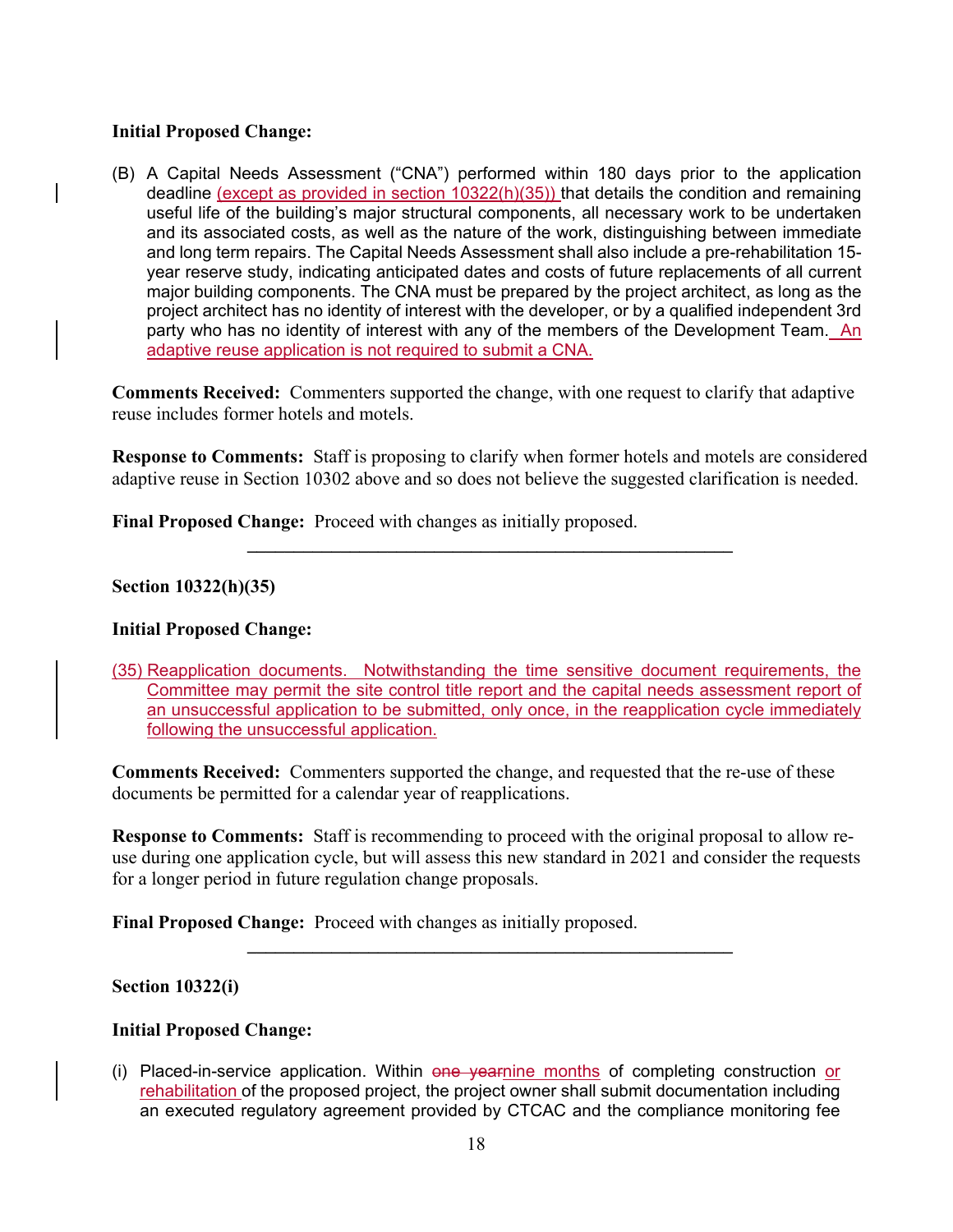required by Section 10335. CTCAC shall determine if all conditions of the reservation have been met. Changes subsequent to the initial application, particularly changes to the financing plan and costs or changes to the services amenities, must be explained by the project owner in detail. If all conditions have been met, tax forms will be issued, reflecting an amount of Tax Credits not to exceed the maximum amount permitted by these regulations. The following must be submitted:

**Comments Received:** Commenters opposed the change, stating that the requirements of permanent closing necessitate the current one year standard, or supported if placed in service applications could be submitted prior to permanent loan closing. Commenters stated that developers are motivated to finalize placed in service documents as quickly they are able to, and do so.

**\_\_\_\_\_\_\_\_\_\_\_\_\_\_\_\_\_\_\_\_\_\_\_\_\_\_\_\_\_\_\_\_\_\_\_\_\_\_\_\_\_\_\_\_\_\_\_\_\_\_\_\_** 

**Response to Comments:** TCAC staff is withdrawing the proposed change.

**Final Proposed Change:** None, retain existing language.

## **Section 10322(i)(2)**

### **Initial Proposed Change:**

- (2) an audited certification, prepared and signed by an independent Certified Public Accountant identified by name, under generally accepted auditing standards, with all disclosures and notes. The Certified Public Accountant (CPA) or accounting firm shall not have acted a manner that would impair independence as established by the American Institute of Certified Public Accountants (AICPA) Code of Professional Conduct Section 101 and the Securities and Exchange Commission (SEC) regulations 17 CFR Parts 210 and 240. Examples of such impairing services, when performed for the final cost certification client, include bookkeeping or other services relating to the accounting records, financial information systems design and implementation, appraisal or evaluation services, actuarial services, internal audit outsourcing services, management functions or human resources, investment advisor, banking services, legal services, or expert services unrelated to the audit. Both the referenced SEC and AICPA rules shall apply to all public and private CPA firms providing the final audited cost certification. In order to perform audits of final cost certifications, the auditor must have a peer review of its accounting and auditing practice once every three years consistent with the AICPA Peer Review Program as required by the California Board of Accountancy for California licensed public accounting firms (including proprietors); and make the peer review report publicly available and submit a copy to CTCAC along with the final cost certification. If a peer review reflects systems deficiencies, CTCAC may require another CPA provide the final cost certification. This certification shall:
	- (A) as identified by the certified public accountant, reflect all costs, in conformance with 26 CFR § 1.42-17, and expenditures for the project up to the funding of the permanent loan as well as all sources and amounts of all permanent funding. Projects developed with general contractors who are Related Parties to the developer must be audited to the subcontractor level;
	- (B) include a CTCAC provided Sources and Uses form reflecting actual total costs incurred up to the funding of the permanent loan; and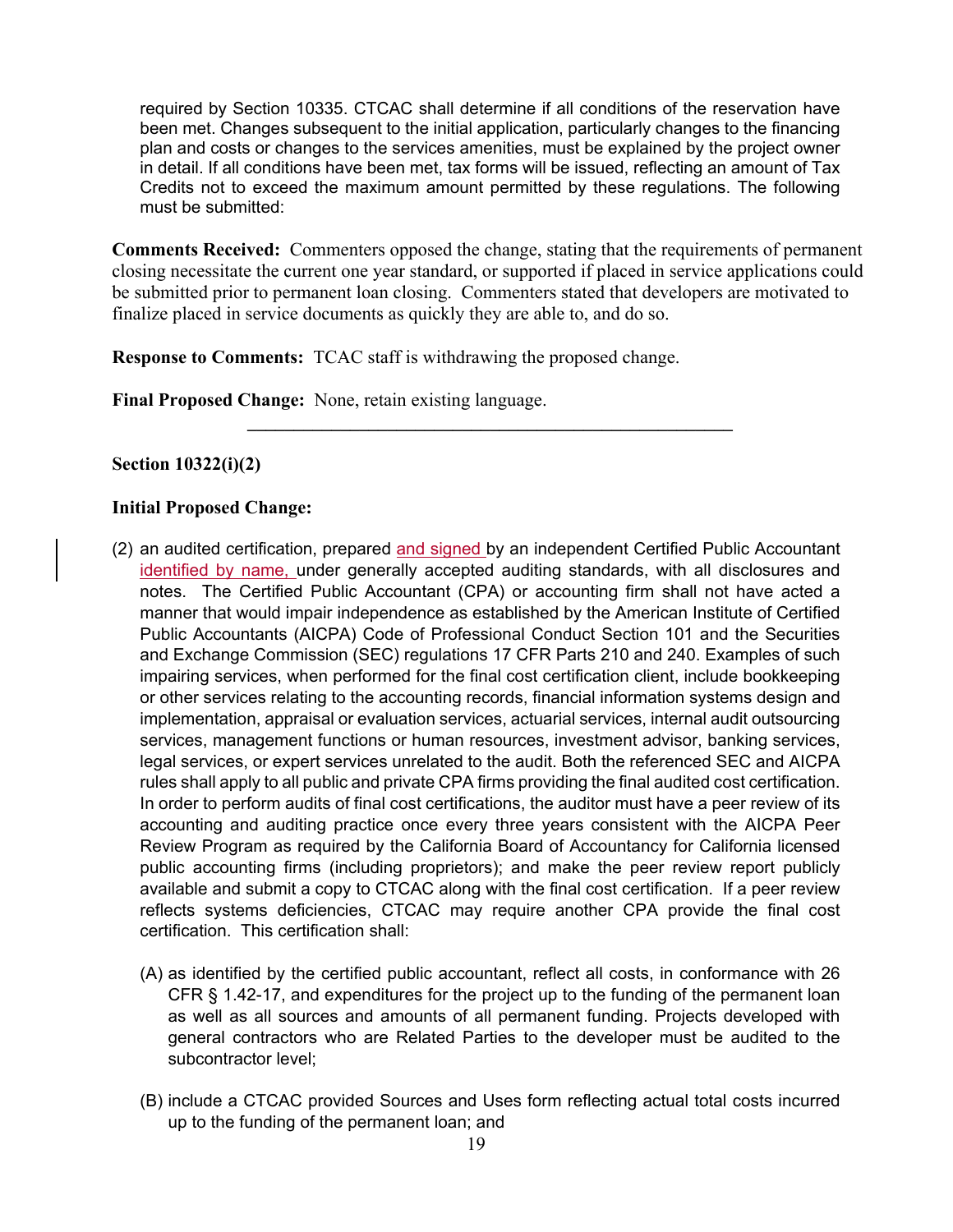(C) certify that the CPA has not performed any services, as defined by AICPA and SEC rules, that would impair independence;.

The project owner must request approval from CTCAC if the final cost certification includes a prospective permanent loan or other source amount to be reduced at the time of the final tax credit equity installment, occurring after the Form(s) 8609 are issued. The equity must be used to pay principal balances and shall not be used to pay accrued interest. As a condition of accepting the projected equity, CTCAC will require documentation of the final equity payment and the reduction of the principal balance. A project owner must provide this documentation to CTCAC within 20 days of the loan payment. If the documentation does not support the equity amount or the projected loan or source reduction, the tax credits will be recalculated, the Form(s) 8609 will be amended, and the fee of section 10335(g) will be assessed.

**Comments Received:** Commenters opposed the proposed changes related to loan reductions after 8609 issuance, and stating that lenders require interest payments before principal. One commenter suggested TCAC should instead require that applicants verify the paydown within 45 days with a copy of the funds transfer and only recalculate the credits if the discrepancy from the final cost certification is greater than \$50,000. Several commenters recommended either separating 8609 issuance from the placed in service application review or requiring TCAC to complete the placed in service application review in 90 days.

**Response to Comments:** TCAC staff is continuing to recommend the proposed change. The loans that staff has seen slated for paydown are public loans with residual receipts payments. It is staff's experience (in reviewing many existing public loans in rehabilitation and resyndication applications) that these loans accrue millions of dollars in interest over the course of a 15-year period and often have little principal payment during that time. Staff finds little value in agreeing to use tax credit equity proceeds to decrease a public loan, but then have those proceeds go toward interest only, with no real loan amount reduction. In addition, developers need not structure projects to utilize the final equity payment in this way.

Staff does not agree with separating the placed in service application review from 8609 issuance. TCAC has a responsibility, based on the federal program requirements, to ensure no more tax credits are issued than are necessary for feasibility. Many of the corrections to the placed in service application directly impact the federal credit allocation. Additionally, establishing a 90 day review period is unrealistic at this time since developer response time and developer delays are a primary source for the lengthy placed in service application review period.

**\_\_\_\_\_\_\_\_\_\_\_\_\_\_\_\_\_\_\_\_\_\_\_\_\_\_\_\_\_\_\_\_\_\_\_\_\_\_\_\_\_\_\_\_\_\_\_\_\_\_\_\_** 

**Final Proposed Change:** Proceed with changes as initially proposed.

# **Section 10322(i)(21)**

# **Initial Proposed Change:**

(21) Evidence that the subject property is within the control of the project owner in the form of an executed lease agreement, a current title report (within 90 days of application except as provided in section 10322(h)(35) (or preliminary title report, but not title insurance or commitment to insure)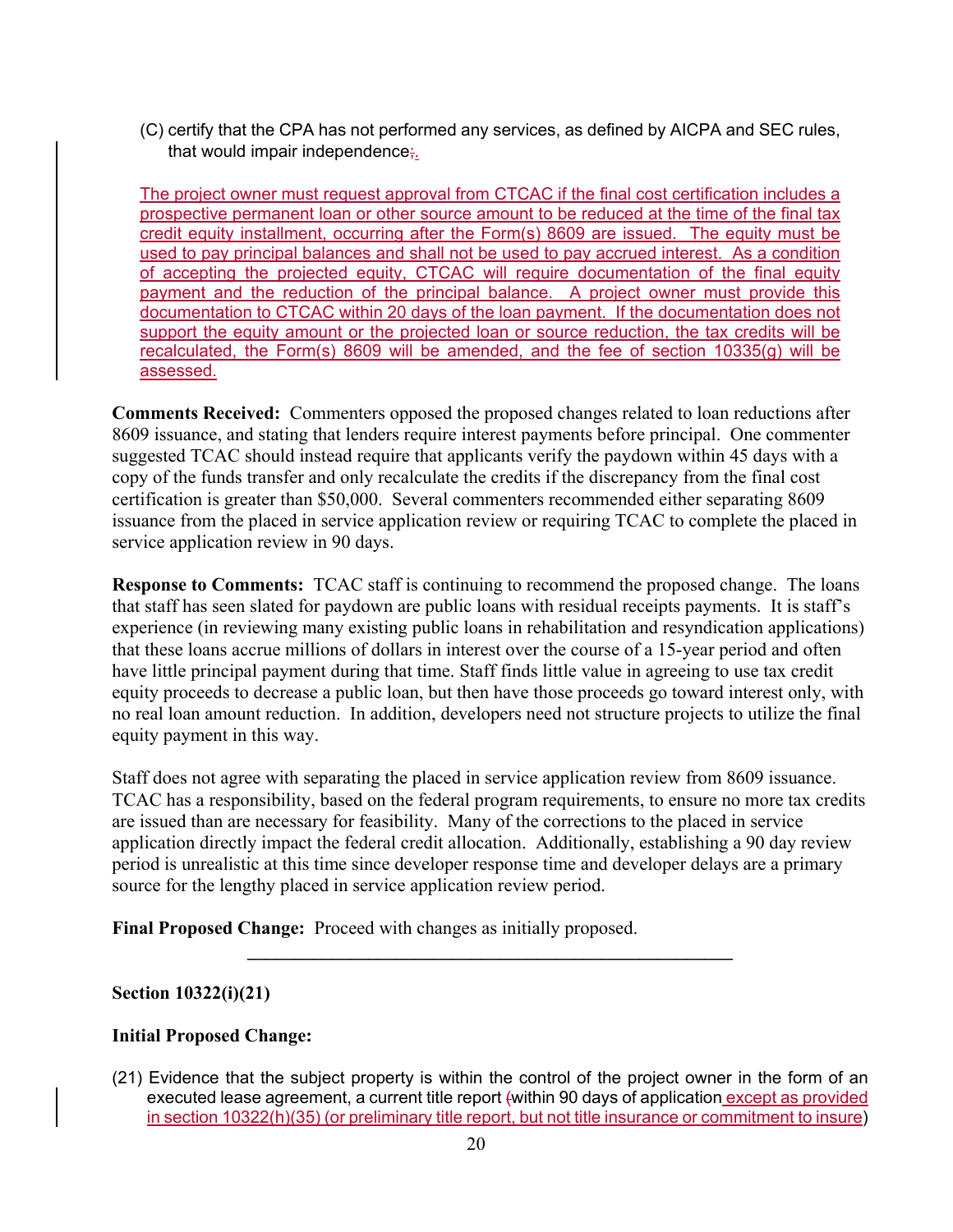showing the project owner holds fee title, a grant deed, or, for tribal trust land, a title status report or an attorney's opinion regarding chain of title and current title status.

**Comments Received:** One commenter opposed the change, stating that a title insurance policy issued to a buyer at the time of purchase (if within 90 days of application) is better evidence than a preliminary title report.

**Response to Comments:** This is a conforming change to align with CDLAC, and staff will proceed with the proposed change unless modified by CDLAC.

**\_\_\_\_\_\_\_\_\_\_\_\_\_\_\_\_\_\_\_\_\_\_\_\_\_\_\_\_\_\_\_\_\_\_\_\_\_\_\_\_\_\_\_\_\_\_\_\_\_\_\_\_** 

**Final Proposed Change:** Proceed with changes as initially proposed.

**Section 10322(i)(23)** 

## **Initial Proposed Change:**

- (23) if the application includes legal separation or subdivision of a building that is not a condominium plan:
	- (A) a legal opinion of how the legal separation meets the IRS definition of a building. The opinion must include a summary of the common area and building access ownership structure and any shared use agreements; and
	- (B) if the project owners are proposing any kind of proportionate cost where there is a single common area owner, a tax attorney or CPA must provide an opinion of how proportioning a cost and corresponding eligible basis to an entity that does not own the space is permissible under IRS LIHTC and/or tax law. The opinion must include an estimated cost breakdown and the methodology for how these shared area costs were proportioned and is subject to review and approval by CTCAC;

**Comments Received:** One commenter requested that CPA be removed from subsection (B) because CPAs would not be able to audit or examine such an allocation under professional standards.

**Response to Comments:** Staff will make the requested change.

**Final Proposed Change:** Proceed with changes as initially proposed with the highlighted changes

- (23) if the application includes legal separation or subdivision of a building that is not a condominium plan:
	- (A) a legal opinion of how the legal separation meets the IRS definition of a building. The opinion must include a summary of the common area and building access ownership structure and any shared use agreements; and
	- (B) if the project owners are proposing any kind of proportionate cost where there is a single common area owner, a tax attorney or CPA must provide an opinion of how proportioning a cost and corresponding eligible basis to an entity that does not own the space is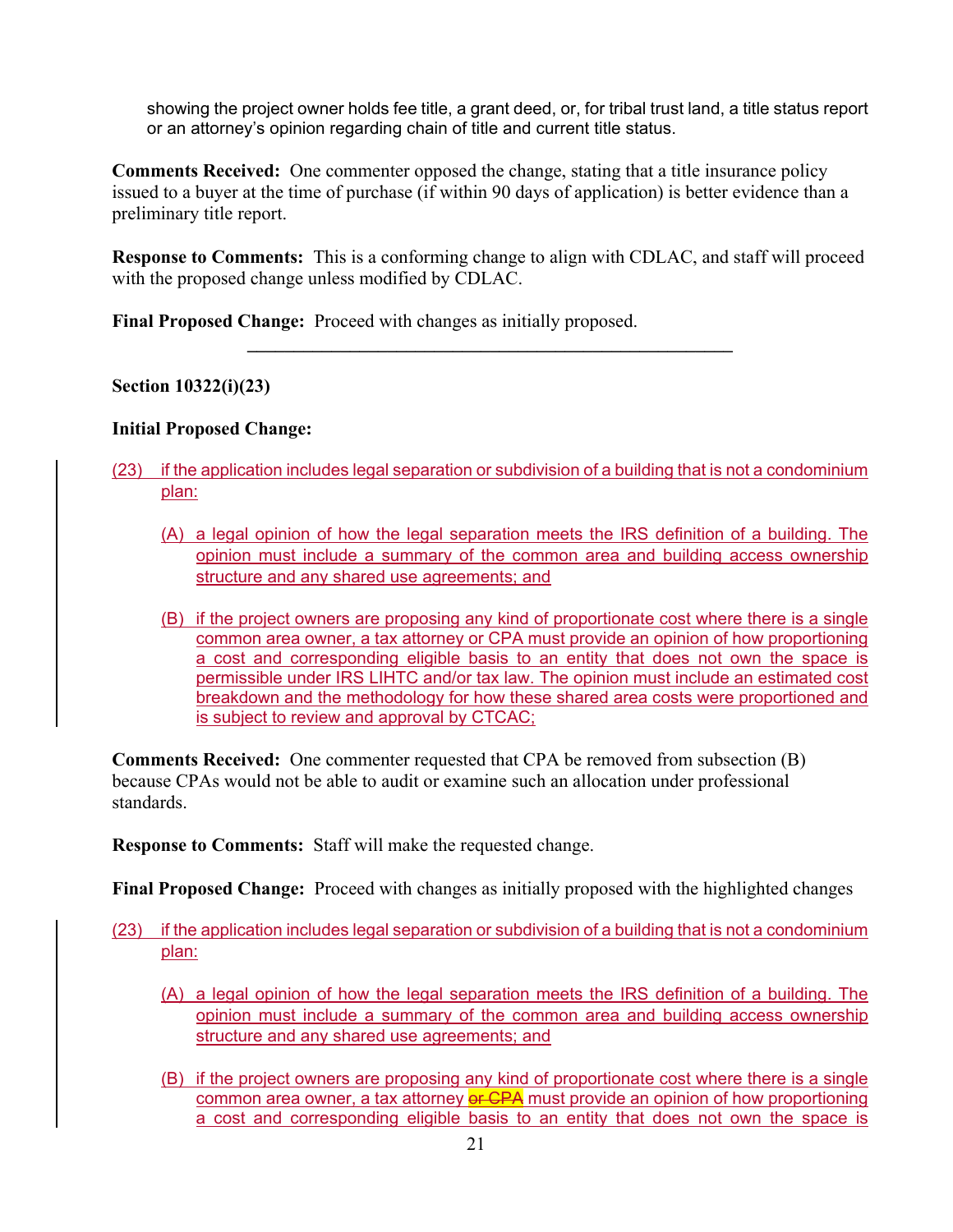permissible under IRS LIHTC and/or tax law. The opinion must include an estimated cost breakdown and the methodology for how these shared area costs were proportioned and is subject to review and approval by CTCAC;

# **Section 10322(i)(24)**

## **Initial Proposed Change:**

(24) for multiphase projects proposing to share use of common areas and community space, a joint use agreement must be provided in the placed in service application. In addition, if there is any kind of proportionate cost for common area and community space to a project that does not own the area/space, a tax attorney or CPA must provide an opinion of how apportioning a cost and corresponding eligible basis to an entity that does not own the area/space is permissible under IRS LIHTC and/or tax law. The opinion must include an estimated cost breakdown and the methodology for how these shared area costs were apportioned and is subject to review and approval by CTCAC;

 $\mathcal{L}_\mathcal{L} = \{ \mathcal{L}_\mathcal{L} = \{ \mathcal{L}_\mathcal{L} \}$ 

**Comments Received:** One commenter requested that CPA be removed from subsection (B) because CPAs would not be able to audit or examine such an allocation under professional standards.

**Response to Comments:** Staff will make the requested change.

**Final Proposed Change:** Proceed with changes as initially proposed with the highlighted changes

(24) for multiphase projects proposing to share use of common areas and community space, a joint use agreement must be provided in the placed in service application. In addition, if there is any kind of proportionate cost for common area and community space to a project that does not own the area/space, a tax attorney or CPA must provide an opinion of how apportioning a cost and corresponding eligible basis to an entity that does not own the area/space is permissible under IRS LIHTC and/or tax law. The opinion must include an estimated cost breakdown and the methodology for how these shared area costs were apportioned and is subject to review and approval by CTCAC;

**\_\_\_\_\_\_\_\_\_\_\_\_\_\_\_\_\_\_\_\_\_\_\_\_\_\_\_\_\_\_\_\_\_\_\_\_\_\_\_\_\_\_\_\_\_\_\_\_\_\_\_\_** 

### **Section 10322(j)**

### **Initial Proposed Change:**

(j) Revisions to 4% Reservations at Placed in Service. Proposals submitted under Section 10326 of these regulations do not require new applications for changes in costs or Tax Credits alone. Committee staff will adjust the Credit amount when the placed-in-service package is received and reviewed. Approval of the Executive Director is required for any change in unit mix or income targeting after reservation except for changes that decrease income targeting. It is the applicant's responsibility to notify CTCAC of any unit mix or income targeting change. Projects at placed-in-service that are requesting additional Tax Credits will be required to submit a fee equal to one percent (1%) of the increase from reservation in the annual federal tax credits allocated. This section shall apply to all projects for which TCAC issues tax forms after December 31, 2017.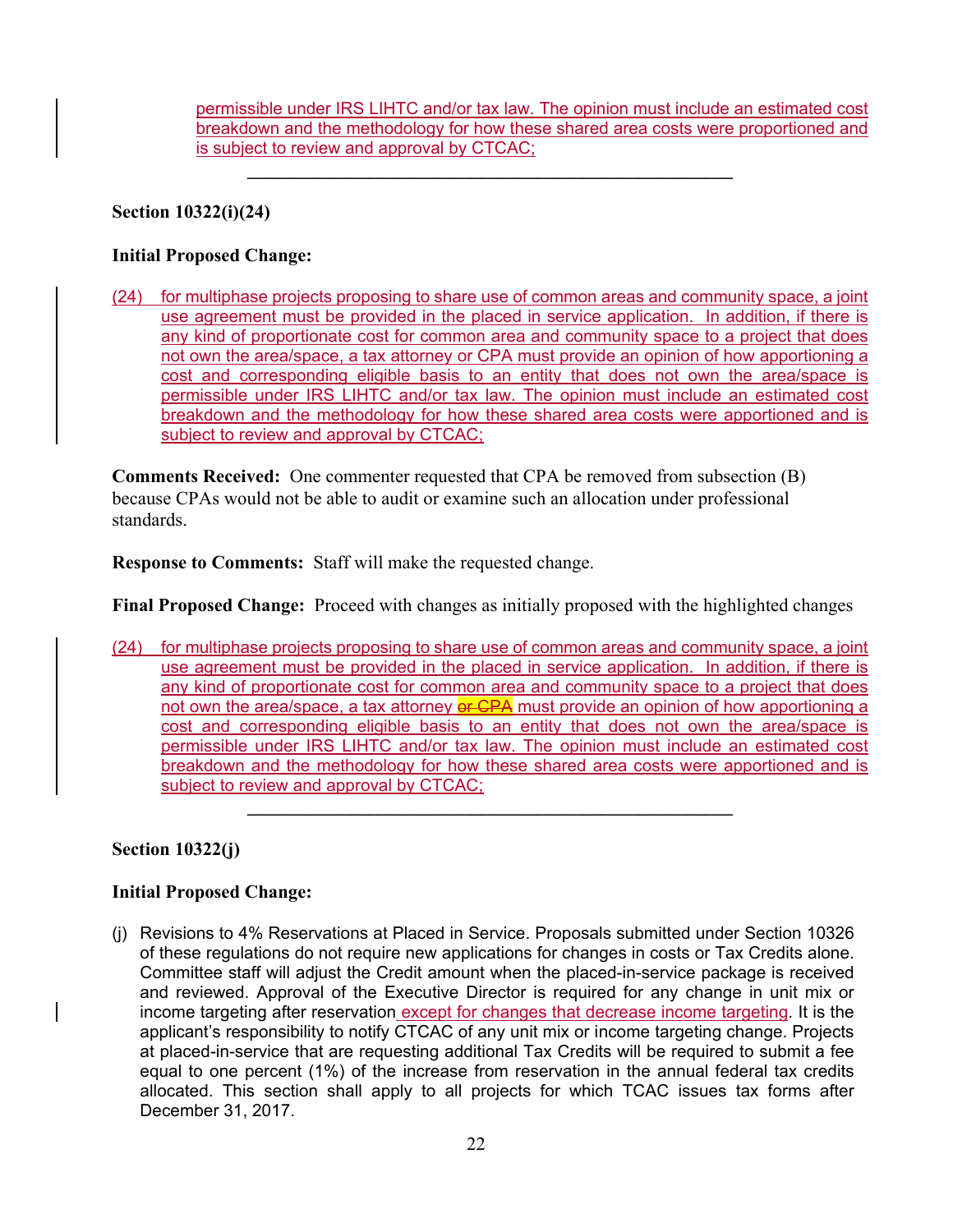**Comments Received:** None

**Final Proposed Change:** Proceed with changes as initially proposed.

#### **Section 10325(a)**

#### **Initial Proposed Change:**

(a) General. All applications not requesting Federal Tax Credits under the requirements of IRC Section 42(h)(4)(b) and Section 10326 of these Regulations (for buildings financed by taxexempt bonds) shall compete for reservations of Credit Ceiling amounts during designated reservation cycles. Further, no project that has a pending application for a private activity bond allocation or that has previously received a private activity bond allocation will be eligible to compete under the Credit Ceiling competition for Federal Tax Credits–unless it receives a waiver from the Executive Director.

 $\mathcal{L}_\mathcal{L} = \{ \mathcal{L}_\mathcal{L} = \{ \mathcal{L}_\mathcal{L} \}$ 

 $\mathcal{L}_\mathcal{L} = \{ \mathcal{L}_\mathcal{L} = \{ \mathcal{L}_\mathcal{L} \}$ 

#### **Comments Received:** None

**Final Proposed Change:** Proceed with changes as initially proposed.

### **Section 10325(c)(1)(A) first paragraph only**

#### **Initial Proposed Change:**

(A) General partner experience. To receive points under this subsection for projects in existence for over 3 years, the a proposed general partners, or a key person within the proposed general partner organization, must meet the following conditions:

**\_\_\_\_\_\_\_\_\_\_\_\_\_\_\_\_\_\_\_\_\_\_\_\_\_\_\_\_\_\_\_\_\_\_\_\_\_\_\_\_\_\_\_\_\_\_\_\_\_\_\_\_** 

#### **Comments Received:** None

**Final Proposed Change:** Proceed with changes as initially proposed.

### **Section 10325(c)(1)(A)(i)**

#### **Initial Proposed Change:**

(i) For projects in operation for over three years, submit a certification from a third party certified public accountant that the projects for which it is requesting points have maintained a positive operating cash flow, from typical residential income alone (e.g. rents, rental subsidies, late fees, forfeited deposits, etc.) for the year in which each development's last financial statement has been prepared and have funded reserves in accordance with the partnership agreement and any applicable loan documents. To obtain points for projects previously owned by the proposed general partner, a similar certification must be submitted with respect to the last full year of ownership by the proposed general partner, along with verification of the number of years that the project was owned by that general partner. To obtain points for projects previously owned,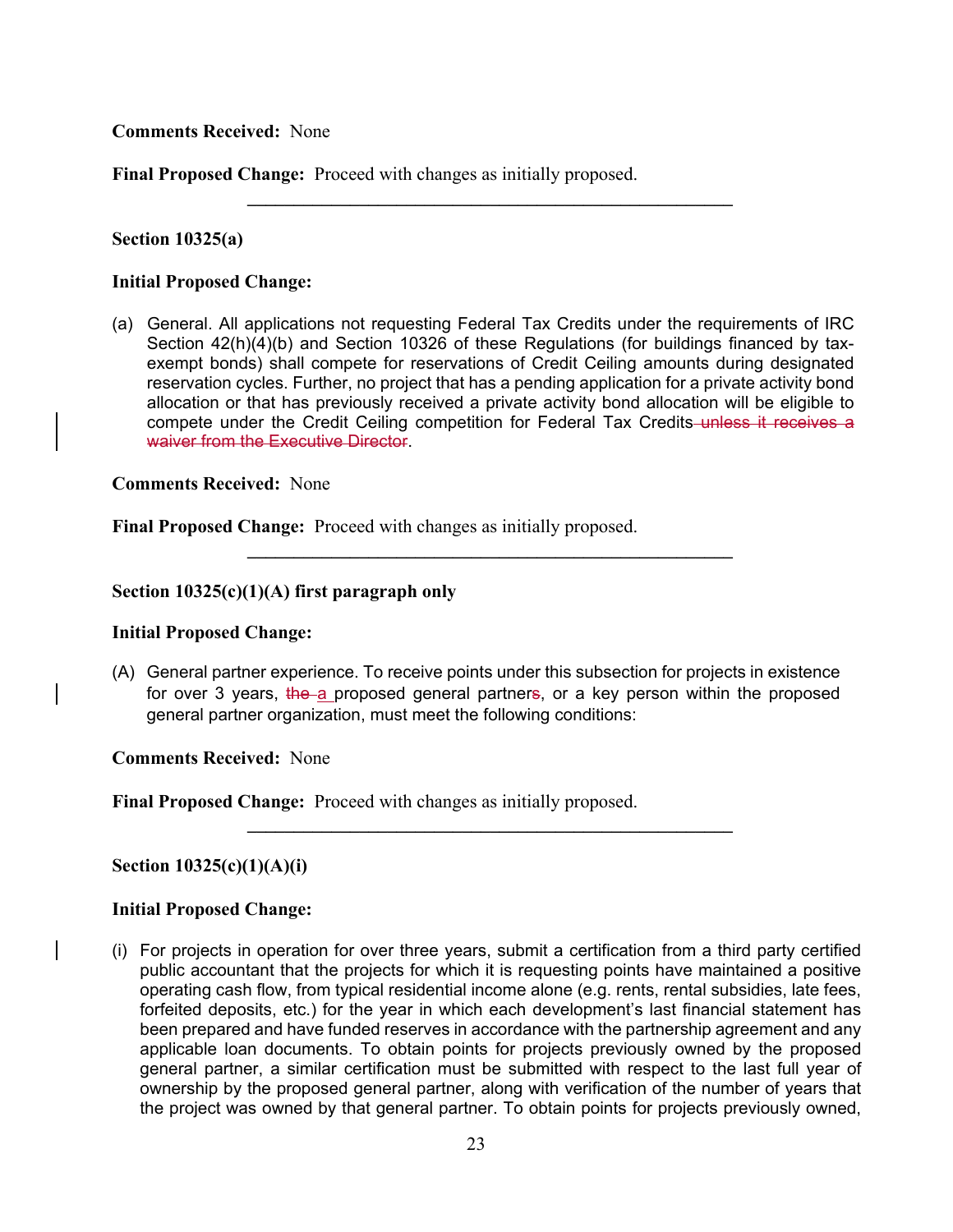the ending date of ownership or participation must be no more than 10 years from the application deadline. This certification must list the specific projects for which the points are being requested. The certification of the third party certified public accountant may be in the form of an agreed upon procedure report that includes funded reserves as of the report date, which shall be dated within 60 days of the application deadline, unless the general partner or key person has no current projects which are eligible for points in which case the report date shall be after the date from which the general partner or key person separated from the last eligible project. If the certification is prepared for a first round application utilizing prepared financial statements of the previous calendar year, the certification may be submitted in a second round application, exceeding the 60 day requirement above. Where there is more than 1 general partner, experience points may not be aggregated; rather, points will be awarded based on the highest points for which 1 general partner is eligible.

3-4 projects in service more than 3 years, of which 1 shall be in service more than 5 years and 2 shall be California Low Income Housing Tax Credit projects 4-5 points

5 or more projects in service more than 3 years, of which 1 shall be in service more than 5 years and 2 shall be California Low Income Housing Tax Credit projects  $6-7$  points

For special needs housing type projects only applying through the Nonprofit set-aside or Special Needs set-aside only, points are available as described above or as follows:

3 Special Needs projects in service more than 3 years and one California Low Income Housing Tax Credit project which may or may not be one of the 3 special needs projects  $4.5$  points

4 or more Special Needs projects in service more than 3 years and one California Low Income Housing Tax Credit project which may or may not be one of the 4 special needs projects 6-7 points

#### **Comments Received:** None

**Final Proposed Change:** Proceed with changes as initially proposed.

### **Section 10325(c)(1)(B)(ii)**

#### **Initial Proposed Change:**

(i) 6-10 projects managed over 3 years, of which 2 shall be California Low Income Housing Tax Credit projects 2 points

**\_\_\_\_\_\_\_\_\_\_\_\_\_\_\_\_\_\_\_\_\_\_\_\_\_\_\_\_\_\_\_\_\_\_\_\_\_\_\_\_\_\_\_\_\_\_\_\_\_\_\_\_** 

11 or more projects managed over 3 years, of which 2 shall be California Low Income Housing Tax Credit projects 3 points

For special needs housing type projects only applying through the Nonprofit setaside or Special Needs set-aside only, points are available as described above or as follows:

2-3 Special Needs projects managed over 3 years and one California Low Income Housing Tax Credit project which may or may not be one of the special needs projects 2 points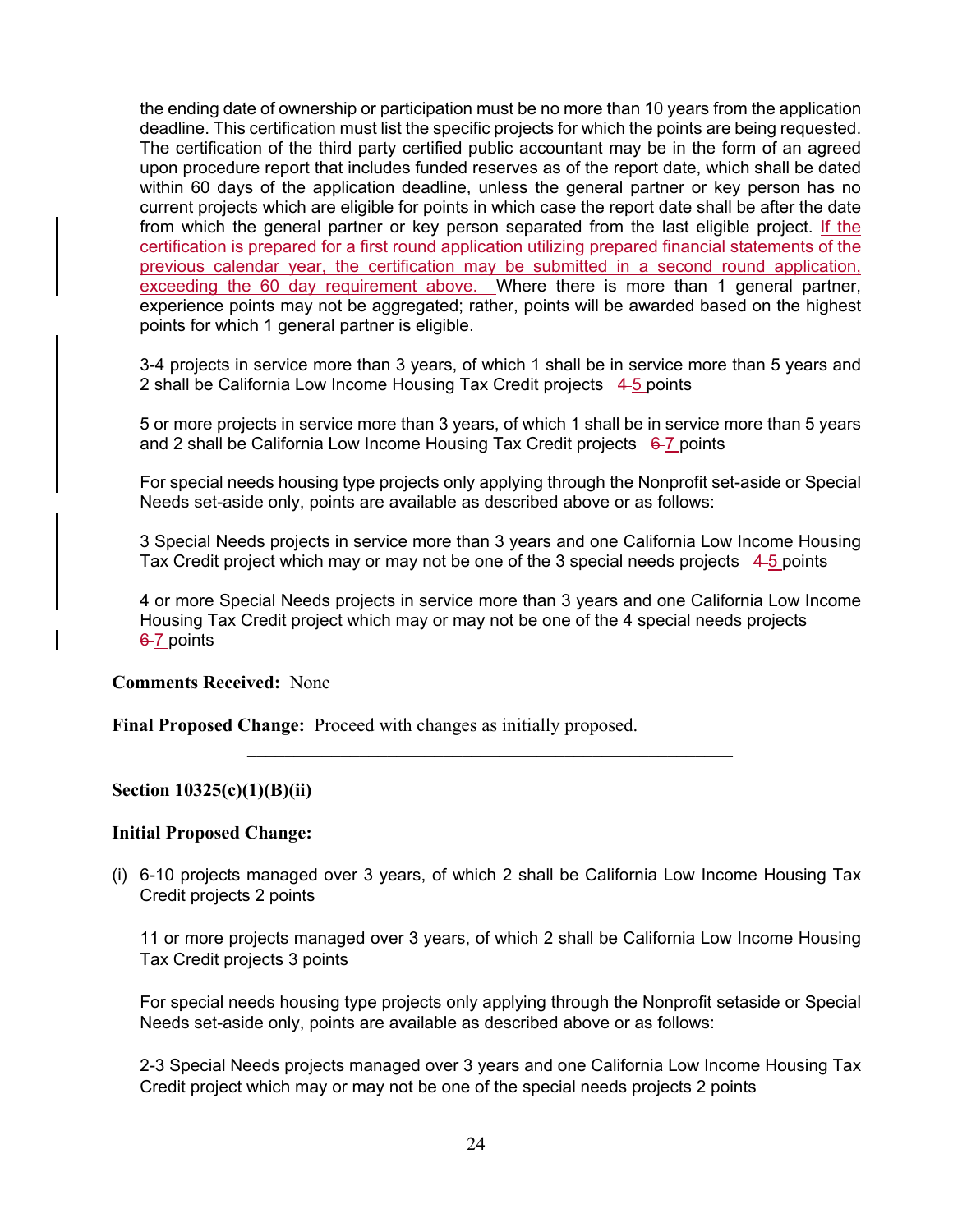4 or more Special Needs projects managed over 3 years and one California Low Income Housing Tax Credit project which may or may not be one of the special needs projects 3 points

Alternatively, a management company that provides evidence that the agent to be assigned to the project (either on-site or with management responsibilities for the site) has been certified prior to the application deadline pursuant to a low income housing tax credit certification examination of a nationally recognized housing tax credit compliance entity on a list maintained by the Committee, may receive 2 points. These points may substitute for other management company experience but will not be awarded in addition to such points.

**Comments Received:** One commenter opposed the change, stating that it would limit the ability of a mission-driven nonprofit to build, renovate, or manage a low-income housing tax credit (LIHTC) project to its fullest benefit to the communities they serve and in which they operate, and force permanent outsourcing of property management.

**Response to Comments:** TCAC staff continues to believe that, for TCAC competitive applications, this point category will remain unused due to the competitiveness of the 9% tax credits. For its use within the CDLAC scoring system, staff notes that CDLAC's proposed scoring system allows for training to take place within the maximum point category, and so should not result in any displacement or outsourcing of property management staff.

**\_\_\_\_\_\_\_\_\_\_\_\_\_\_\_\_\_\_\_\_\_\_\_\_\_\_\_\_\_\_\_\_\_\_\_\_\_\_\_\_\_\_\_\_\_\_\_\_\_\_\_\_** 

**Final Proposed Change:** Proceed with changes as initially proposed.

### **Section 10325(c)(4)(A)**

### **Initial Proposed Change:**

(A) Site Amenities: Site amenities must be appropriate to the tenant population served. To receive points the amenity must be in place at the time of application except as specified in paragraphs 1, 5, and 8 below. In addition, an amenity to be operated by a public entity that is (i) being constructed within the project as part of the tax credit development, (ii) is receiving development funding for the amenity from the public entity, and (iii) has a proposed operations budget from the operating public entity, would be considered "in place" at the time of application. Distances must be measured using a standardized radius from the development site to the target amenity, unless that line crosses a significant physical barrier or barriers. Such barriers include highways, railroad tracks, regional parks, golf courses, or any other feature that significantly disrupts the pedestrian walking pattern between the development site and the amenity. The radius line may be struck from the corner of development site nearest the target amenity, to the nearest corner of the target amenity site. However, a radius line shall not be struck from the end of an entry drive or on-site access road that extends from the central portion of the site itself by 250 feet or more. Rather, the line shall be struck from the nearest corner of the site's central portion. Where an amenity such as a grocery store resides within a larger shopping complex or commercial strip, the radius line must be measured to the amenity exterior wall, rather than the site boundary. The resulting distance shall be reduced in such instances by 250 feet to account for close-in parking.

No more than 15 points will be awarded in this category. For purposes of the Native American apportionment only, no points will be awarded in this category. However, projects that apply under the Native American apportionment that drop down to the rural set-aside will be scored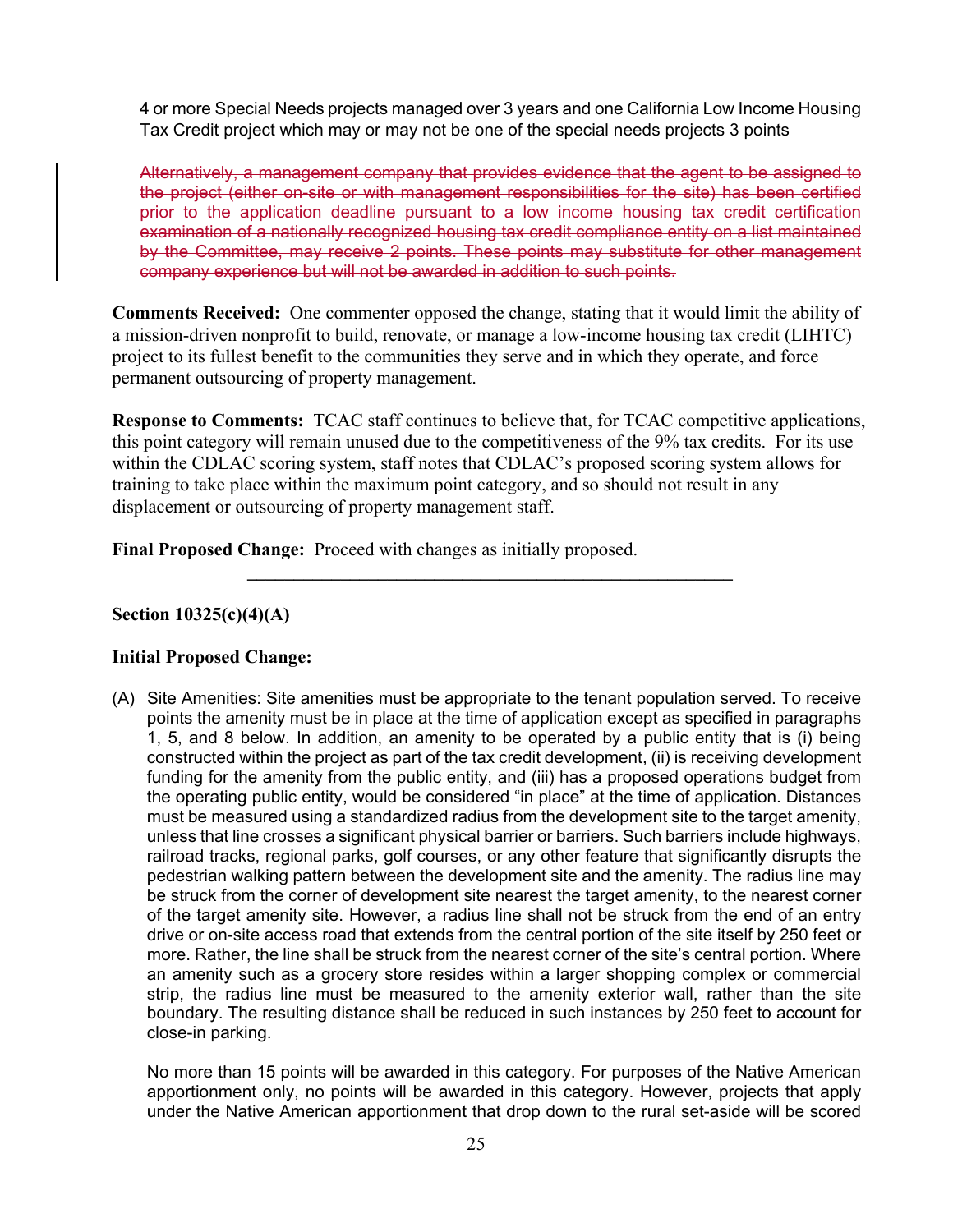in this category. Applicants must certify to the accuracy of their submissions and will be subject to negative points in the round in which an application is considered, as well as subsequent rounds, if the information submitted is found to be inaccurate. For each amenity, color photographs, a contact person and a contact telephone must be included in the application. The Committee may employ third parties to verify distances or may have staff verify them. Only one point award will be available in each of the subcategories (1-9) listed below, with the exception of the transit pass option of subcategory 1. Amenities may include:

**\_\_\_\_\_\_\_\_\_\_\_\_\_\_\_\_\_\_\_\_\_\_\_\_\_\_\_\_\_\_\_\_\_\_\_\_\_\_\_\_\_\_\_\_\_\_\_\_\_\_\_\_** 

#### **Comments Received:** None

**Final Proposed Change:** Proceed with changes as initially proposed.

### **Section 10325(c)(4)(A)1. transit pass point option only**

#### **Initial Proposed Change:**

1. In addition to meeting one of the point categories described above, the applicant commits to provide to residents free transit passes or discounted passes priced at no more than half of retail cost. Passes shall be made available to each Low-Income Unit at the time a Low-Income Unit is leased to the tenant and shall be made available for at least 15 years. These points are not available for projects with van service. These points are only available to Rural set-aside projects with dial-a-ride service for free or discounted dial-a-ride passes.

At least one pass per Low-Income Unit 3 points At least one pass per each 2 Low-Income Units 2 points

**Comments Received:** One comment received stated that (1) many people with disabilities already receive reduced or free transit passes through other services and sources and it is unnecessary for the affordable housing project to be required to provide them additionally, and (2) TCAC should seek to ensure all residents have access to a reduced or free transit pass.

**Response to Comments:** As the proposed change is a clarifying one, staff proposes to proceed with the change as initially proposed.

**\_\_\_\_\_\_\_\_\_\_\_\_\_\_\_\_\_\_\_\_\_\_\_\_\_\_\_\_\_\_\_\_\_\_\_\_\_\_\_\_\_\_\_\_\_\_\_\_\_\_\_\_** 

**Final Proposed Change:** Proceed with changes as initially proposed.

### **Section 10325(c)(4)(A)5.**

#### **Initial Proposed Change:**

5. For a development wherein at least 25 percent (25%) of the Low-Income Units (or, for Special Needs housing type, at least 25% of the Large Family Low-Income Units) shall be threebedroom or larger units, the site is within 1/4 mile of a public elementary school; 1/2 mile of a public middle school; or one (1) mile of a public high school, (an additional 1/2 mile for each public school type for Rural setaside projects) and that the site is within the attendance area of that school. Public schools demonstrated, at the time of application, to be under construction and to be completed and available to the residents prior to the housing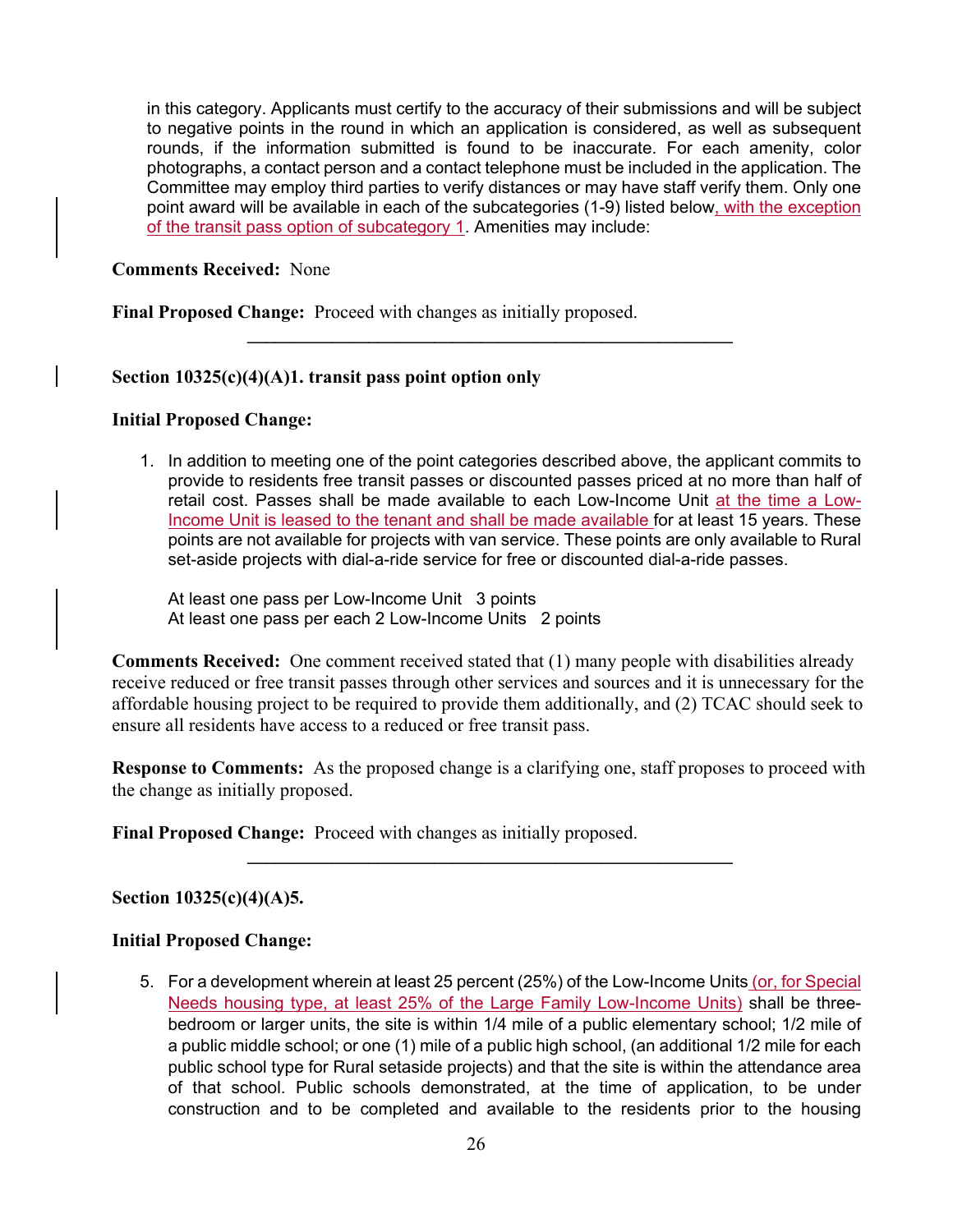development completion are considered in place at the time of application for purposes of this scoring factor. 3 points

or within an additional 1/2 mile for each public school type (an additional 1 mile for Rural setaside projects) 2 points

**Comments Received:** One commenter proposed a reduction in the percentage of 3-bedroom units required.

**Response to Comments:** Staff's proposal is to allow special needs projects to access this point category, not to reduce the percentage of 3-bedroom units. Staff continues to believe in the importance of providing these larger units to low-income families.

 $\mathcal{L}_\mathcal{L} = \{ \mathcal{L}_\mathcal{L} = \{ \mathcal{L}_\mathcal{L} \}$ 

**Final Proposed Change:** Proceed with changes as initially proposed.

### **Section 10325(c)(4)(A)10.**

### **Initial Proposed Change:**

10. High speed internet service, with a minimum average download speed of 1.550 megabits/second must be made available to each Low-Income Unit for a minimum of 15 years, free of charge to the tenants, and available within 6 months of the project's placed-inservice date. Will serve letters or other documentation Documentation of internet availability must be documented withinincluded in the application. If internet is selected as an option in the application it must be provided even if it is not needed for points.

**Comments Received:** Two commenters noted the proposed requirement of 50 Mbps may not be readily available in all locations and suggested the language be changed to 25 Mbps.

**Response to Comments:** TCAC staff concurs with the comments received.

**Final Proposed Change:** Proceed with changes as initially proposed with the highlighted changes

10. High speed internet service, with a minimum average download speed of 1.525 megabits/second must be made available to each Low-Income Unit for a minimum of 15 years, free of charge to the tenants, and available within 6 months of the project's placed-inservice date. Will serve letters or other documentation Documentation of internet availability must be documented withinincluded in the application. If internet is selected as an option in the application it must be provided even if it is not needed for points.

 $\mathcal{L}_\mathcal{L} = \{ \mathcal{L}_\mathcal{L} = \{ \mathcal{L}_\mathcal{L} \}$ 

# **Section 10325(c)(4)(A)11.**

# **Initial Proposed Change:**

11. The project is a new construction large family Large Family housing type project, except for an inclusionary project as defined in Section 10325(c)(9)(C), and the site is located in a census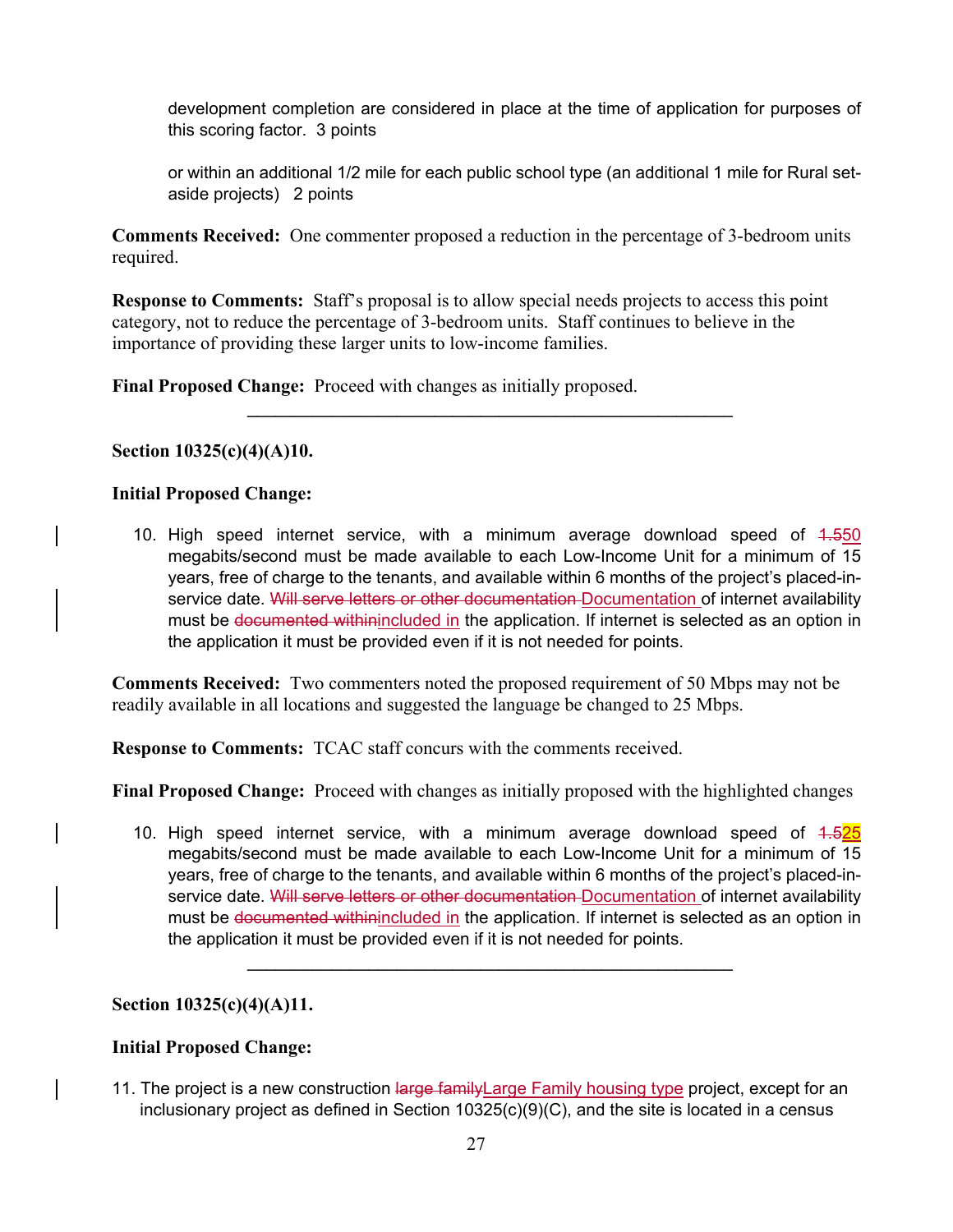tract, or census block group as applicable, designated on the TCAC/HCD Opportunity Area Map as Highest or High Resource: 8 points

**\_\_\_\_\_\_\_\_\_\_\_\_\_\_\_\_\_\_\_\_\_\_\_\_\_\_\_\_\_\_\_\_\_\_\_\_\_\_\_\_\_\_\_\_\_\_\_\_\_\_\_\_** 

**Comments Received:** None

**Final Proposed Change:** Proceed with changes as initially proposed.

### **Section 10325(c)(4)(B)**

### **Initial Proposed Change:**

(B) Projects that provide high-quality services designed to improve the quality of life for tenants are eligible to receive points for service amenities. Services must be appropriate to meet the needs of the tenant population served and designed to generate positive changes in the lives of tenants, such as by increasing tenant knowledge of and access to available services, helping tenants maintain stability and prevent eviction, building life skills, increasing household income and assets, increasing health and well-being, or improving the educational success of children and youth.

Except as provided below, in order to receive points in this category, physical space for service amenities must be available when the development is placed-in-service. Services space must be located inside the project and provide sufficient square footage, accessibility and privacy to accommodate the proposed services. Evidence that adequate physical space for services will be provided must be documented within the application.

The amenities must be available within 6 months of the project's placed-in-service date. Applicants must commit that services shall be provided for a period of 15 years.

All services must be of a regular and ongoing nature and provided to tenants free of charge (except for day care services or any charges required by law). Services must be provided onsite except that projects may use off-site services within 1/2 mile of the development (1<sup>1/2</sup> miles for Rural set-aside projects) provided that they have a written agreement with the service provider enabling the development's tenants to use the services free of charge (except for day care and any charges required by law) and that demonstrate that provision of on-site services would be duplicative.

No more than 10 points will be awarded in this category. The number of hours per year for a full time-equivalent (FTE) will be calculated as follows: 1) the number of bedrooms X 0.0017 = FTE multiplier; 2) FTE Multiplier X 2,080 = number of hours per year (up to a maximum of 2,080 hours).

For Large Family, Senior, and At-Risk Projects or for the non-Special Needs units in a Special Needs Project with less than 75% Special Needs units, amenities may include, but are not limited to:

1. Service Coordinator. Responsibilities must include, but are not limited to: (a) providing tenants with information about available services in the community, (b) assisting tenants to access services through referral and advocacy, and (c) organizing community-building and/or other enrichment activities for tenants (such as holiday events, tenant council, etc.).

Minimum ratio of 1 Full Time Equivalent (FTE) Service Coordinator to 600 bedrooms.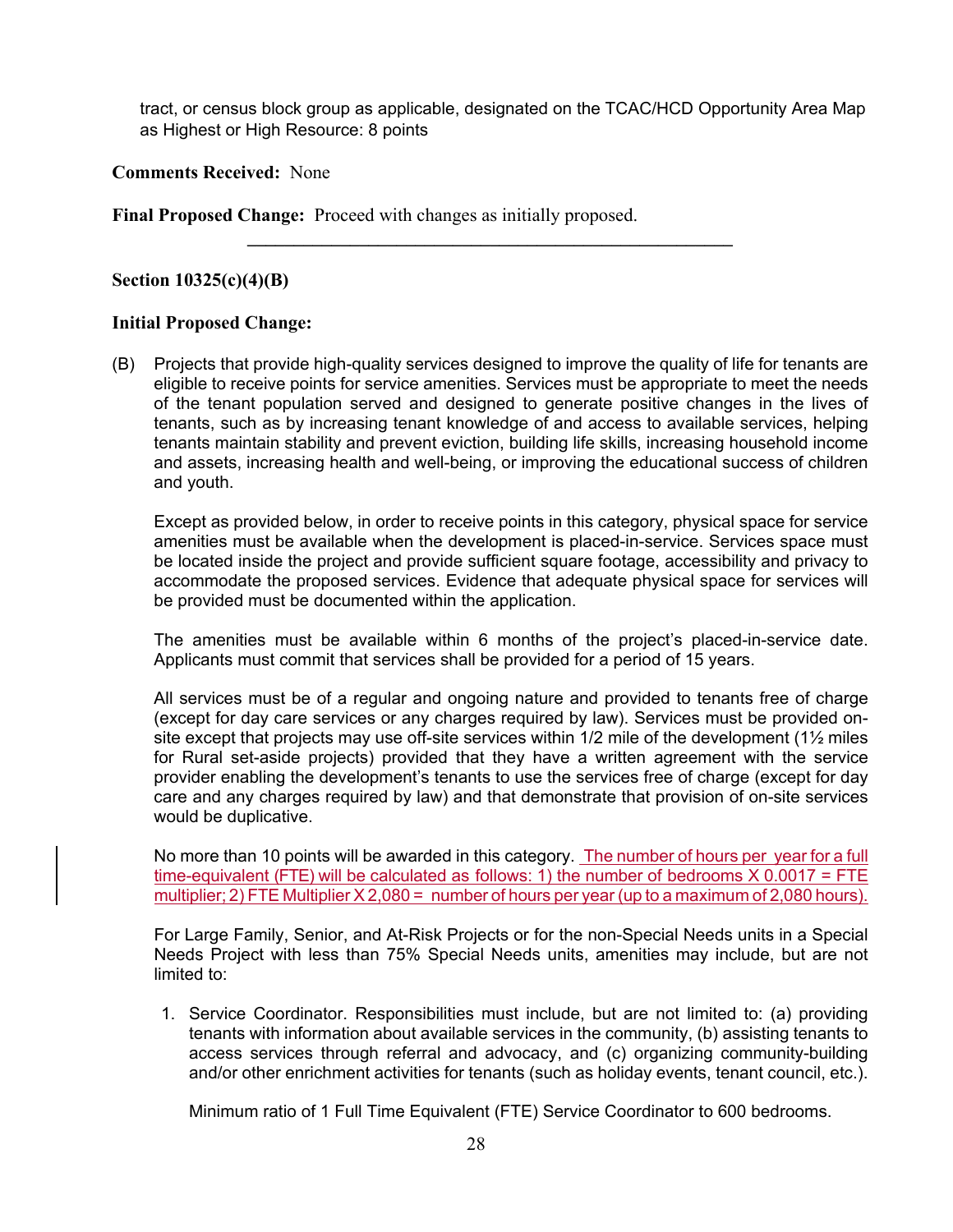#### 5 points

Minimum ratio of 1 FTE Service Coordinator to 1,000 bedrooms 3 points

2. Other Services Specialist. Must provide individualized assistance, counseling and/or advocacy to tenants, such as to assist them to access education, secure employment, secure benefits, gain skills or improve health and wellness. Includes, but is not limited to: Vocational/Employment Counselor, ADL or Supported Living Specialist, Substance Abuse or Mental Health Counselor, Peer Counselor, Domestic Violence Counselor.

Minimum ratio of 1 FTE Services Specialist to 600 bedrooms. 5 points

Minimum ratio of 1 FTE Services Specialist to 1,000 bedrooms 3 points

3. Instructor-led Aadult educational, health and wellness, or skill building classes. Includes, but is not limited to: Financial literacy, computer training, home-buyer education, GED classes, and resume building classes, ESL, nutrition class, exercise class, health information/awareness, art class, parenting class, on-site food cultivation and preparation classes, and smoking cessation classes. Drop-in computer labs, monitoring or technical assistance shall not qualify.

84 hours of instruction per year (42 for small developments) 7 points

60 hours of instruction per year (30 for small developments) 5 points

36 hours of instruction per year (18 for small developments) 3 points

4. Health and wellness services and programs. Such services and programs shall provide individualized support to tenants (not group classes) and need not be provided by licensed individuals or organizations. Includes, but is not limited to visiting nurses programs, intergenerational visiting programs, or senior companion programs. The application must describe in detail the services to be provided.

100 hours of services per year for each 100 bedrooms 5 points

60 hours of services per year for each 100 bedrooms 3 points

40 hours of services per year for each 100 bedrooms 2 points

- 5. Licensed child care. Shall be available 20 hours or more per week, Monday through Friday, to residents of the development. (Only for large family projects or other projects in which at least 25% of Low-Income Units are three bedrooms or larger). 5 points
- 6. After school program for school age children. Includes, but is not limited to tutoring, mentoring, homework club, art and recreational activities. (Only for large family projects or other projects in which at least 25% of Low-Income Units are three bedrooms or larger).

10 hours per week, offered weekdays throughout school year 5 points

6 hours per week, offered weekdays throughout school year 3 points

4 hours per week, offered weekdays throughout school year 2 points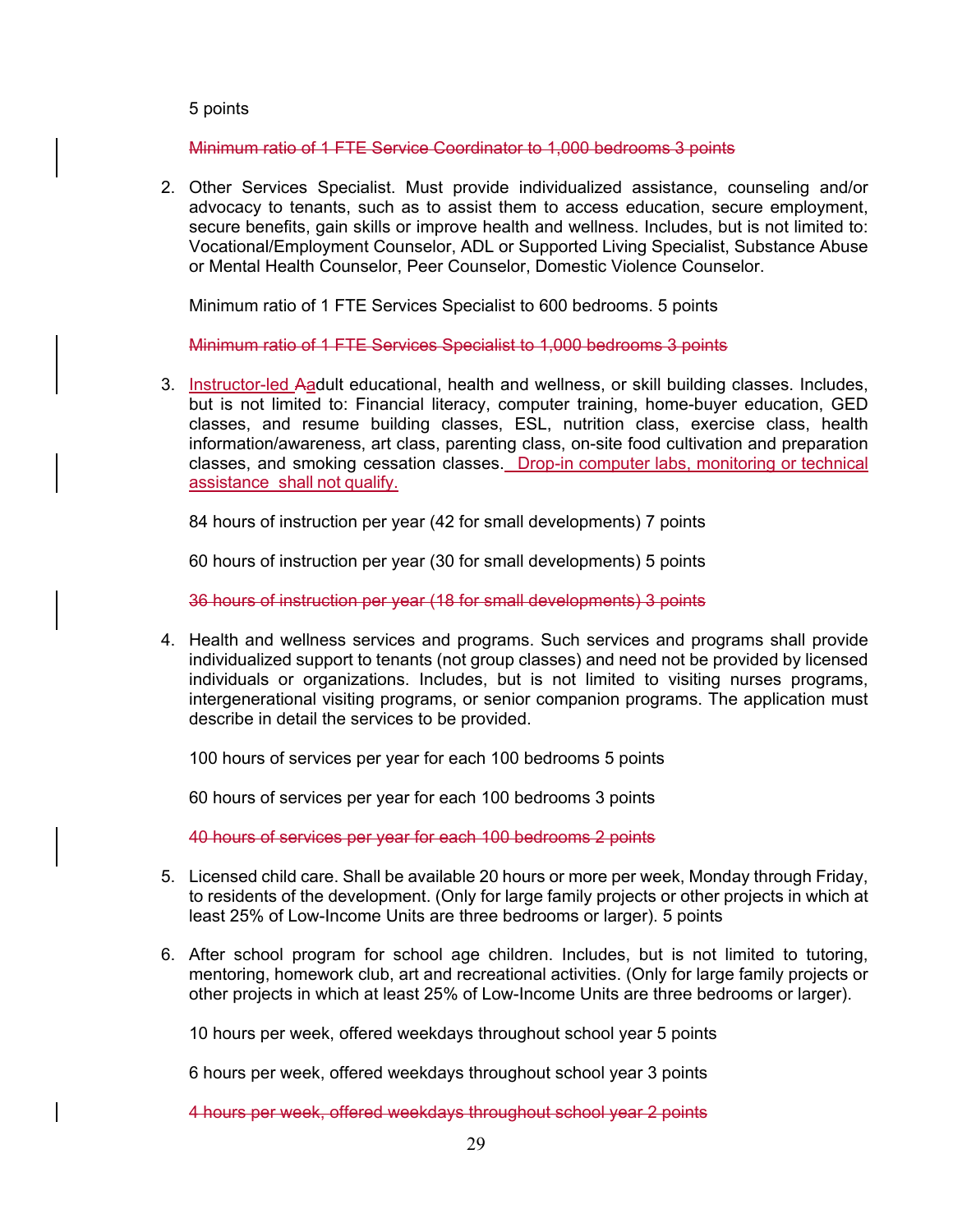For Special Needs Projects with 75% or more Special Needs units or for the Special Needs units in a Special Needs Project with less than 75% Special Needs units, amenities may include, but are not limited to:

7. Case Manager. Responsibilities must include (but are not limited to) working with tenants to develop and implement an individualized service plan, goal plan or independent living plan.

Ratio of 1 FTE case manager to 100 bedrooms 5 points

Ratio of 1 FTE case manager to 160 bedrooms 3 points

8. Service Coordinator or Other Services Specialist. Service coordinator responsibilities shall include, but are not limited to: (a) providing tenants with information about available services in the community, (b) assisting tenants to access services through referral and advocacy, and (c) organizing community-building and/or other enrichment activities for tenants (such as holiday events, tenant council, etc.). Other services specialist must provide individualized assistance, counseling and/or advocacy to tenants, such as to assist them to access education, secure employment, secure benefits, gain skills or improve health and wellness. Includes, but is not limited to: Vocational/Employment Counselor, ADL or Supported Living Specialist, Substance Abuse or Mental Health Counselor, Peer Counselor, Domestic Violence Counselor.

Ratio of 1 FTE service coordinator or specialist to 360 bedrooms 5 points

Ratio of 1 FTE service coordinator or specialist to 600 bedrooms 3 points

9. Adult educational, health and wellness, or skill building classes. Includes, but is not limited to: Financial literacy, computer training, home-buyer education, GED classes, and resume building classes, ESL, nutrition class, exercise class, health information/awareness, art class, parenting class, on-site food cultivation and preparation classes, and smoking cessation classes.

84 hours of instruction per year (42 for small developments) 5 points

60 hours of instruction per year (30 for small developments) 3 points

36 hours of instruction per year (18 for small developments) 2 points

- 10. Health or behavioral health services provided by appropriately-licensed organization or individual. Includes but is not limited to: health clinic, adult day health center, medication management services, mental health services and treatment, substance abuse services and treatment. 5 points
- 11. Licensed child care. Shall be available 20 hours or more per week, Monday through Friday, to residents of the development. (Only for large family projects or other projects in which at least 25% of Low-Income Units are three bedrooms or larger). 5 points
- 12. After school program for school age children. Includes, but is not limited to tutoring, mentoring, homework club, art and recreational activities. (Only for large family projects or other projects in which at least 25% of Low-Income Units are three bedrooms or larger).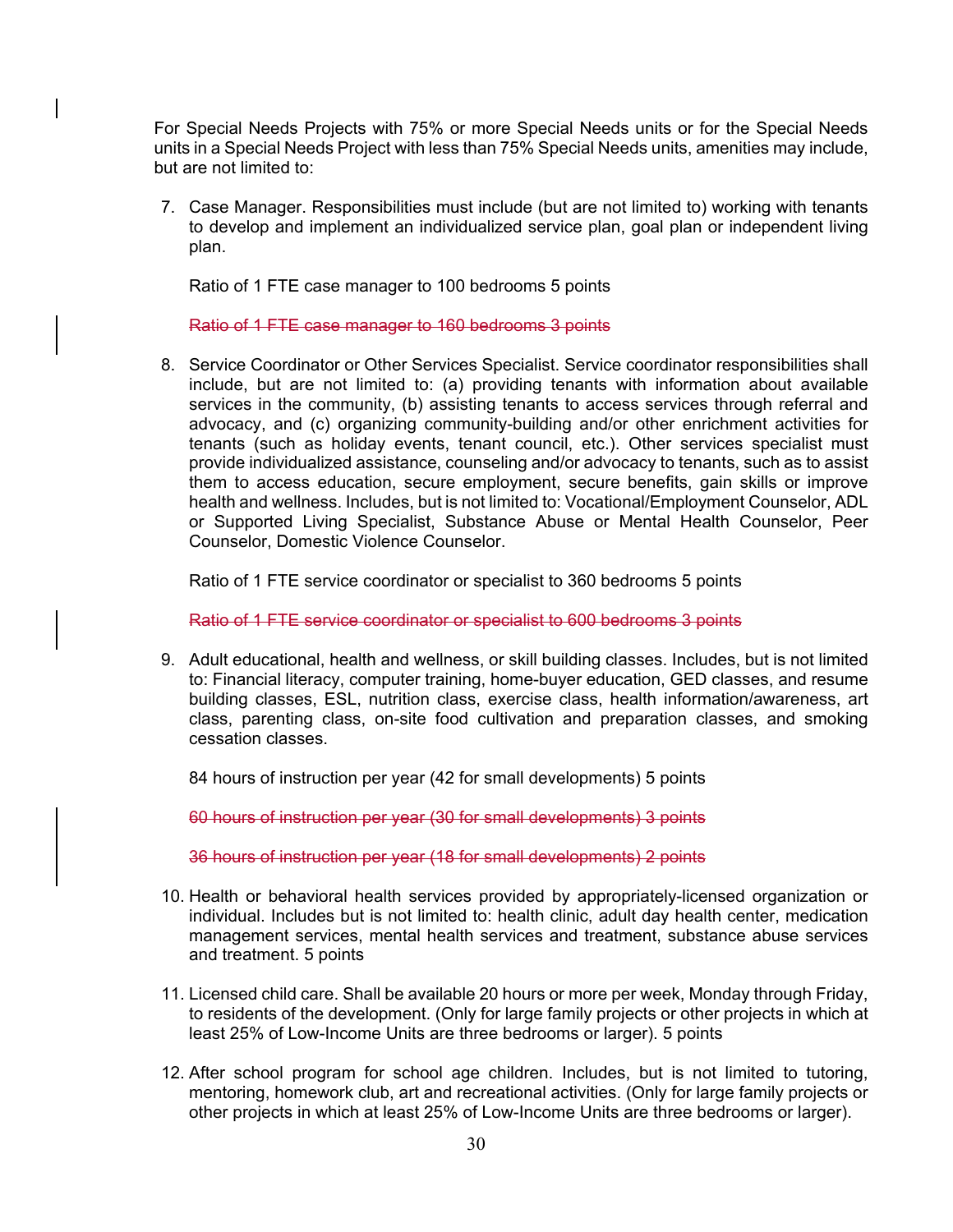10 hours per week, offered weekdays throughout school year 5 points

6 hours per week, offered weekdays throughout school year 3 points

4 hours per week, offered weekdays throughout school year 2 points

Special needs projects with less than 75% special needs units shall be scored proportionately in the service amenity category based upon (i) the services provided to special needs and nonspecial needs units, respectively; and (ii) the percentage of units represented by special needs and non-special needs units, respectively. Proportionate scoring means for a project to score the maximum 10 points, nonspecial needs units and special needs units must independently score 10 points for service amenities. For special needs projects with less than 75% special needs units that provide the same service amenity for the special needs and non-special needs tenants, the applicant must select the amenity from 1-6 and from 7-12 in the application form. Special needs projects with 75% or more but less than 100% special needs units shall demonstrate that all tenants will receive an appropriate level of services.

Items 1 through 12 are mutually exclusive... Gone proposed service may not receive points under two different categories, except in the case of proportionately-scored scored services pursuant to the previous paragraph.

Documentation must be provided for each category of services for which the applicant is claiming service amenities points and must state the name and address of the organization or entity that will provide the services; describe the services to be provided and the number of hours services will be provided; and name the project to which the services are being committed.

Documentation shall take the form of a contract for services, Memorandum of Understanding (MOU), or commitment letter on agency letterhead.

For projects claiming points for items 1, 2, 7, or 8, a position description must be provided. Services delivered by the on-site Property Manager or other property management staff will not be eligible for points under any category (items 1 through 12).

The application's Service Amenity Sources and Uses Budget page must clearly describe all anticipated income and expenses associated with the services program(s) and must align with the services commitments provided (i.e. contracts, MOUs, letters, etc.). Applications shall receive points for services only if the proposed services budget adequately accounts for the level of service. The budgeted amount must be reasonably expected to cover the costs of the proposed level of service. If project operating income will fund service amenities, the application's Service Amenities Sources and Uses Budget must be consistent with the application's fifteen year pro forma. Services costs contained in the project's pro forma operating budget do not count towards meeting CTCAC's minimum operating expenses required by Section 10327(g)(1).

All organizations providing services for which the project is claiming points must document that they have at least 24 months of experience providing services to the project's target population. Experience of individuals may not be substituted for organizational experience.

**Comments Received:** One commenter opposed the change stating that it does not result in simplification, stating that 2- and 3-point categories can be combined to make 5-point categories.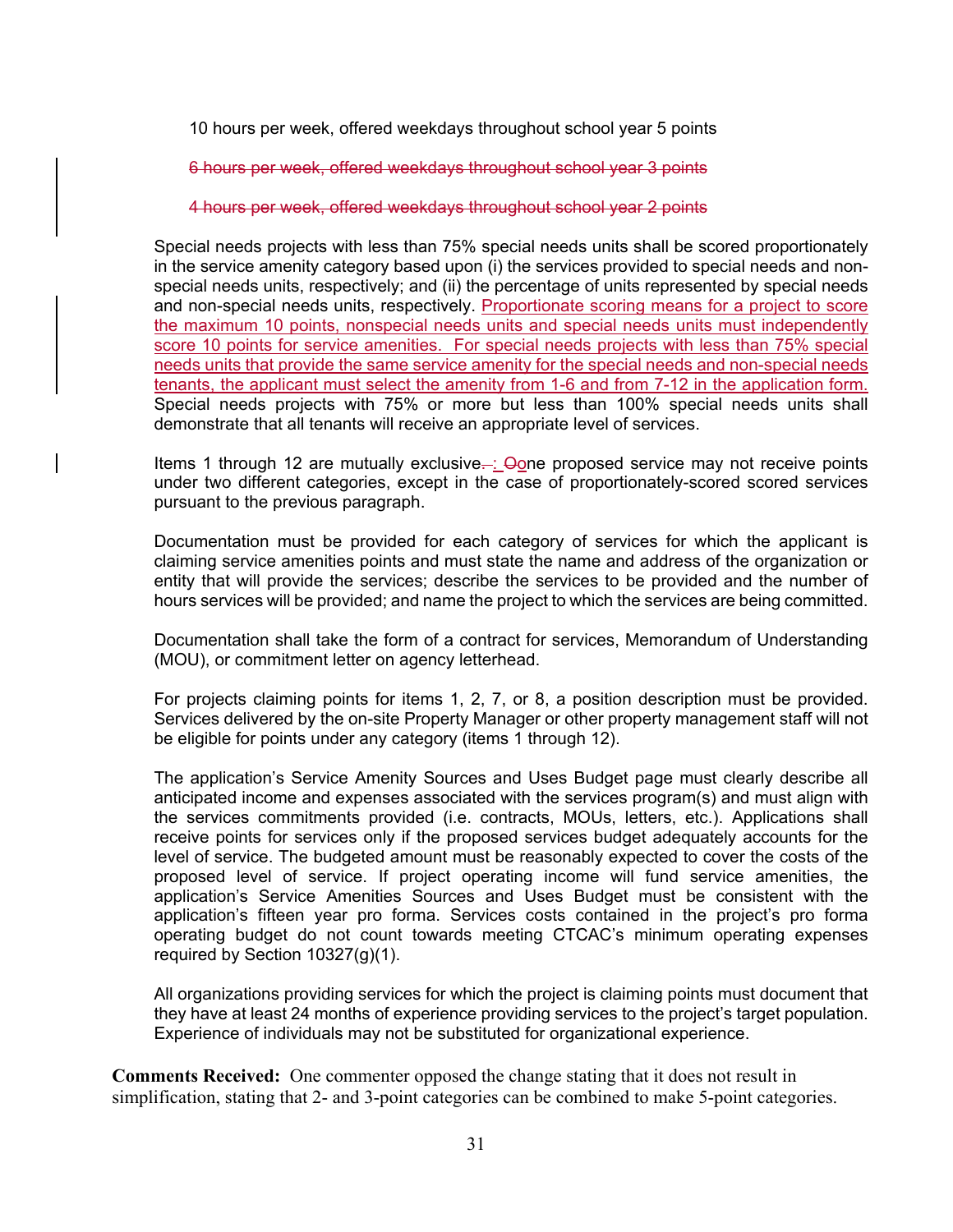**Response to Comments:** TCAC staff's experience is that applicants generally do not combine 2 and 3-point categories, which individually do not produce a high number of service hours for tenants. Staff believes the hours required in 5-point categories provide a more meaningful amount of service hours to tenants, and proposes to proceed with the original proposal.

**\_\_\_\_\_\_\_\_\_\_\_\_\_\_\_\_\_\_\_\_\_\_\_\_\_\_\_\_\_\_\_\_\_\_\_\_\_\_\_\_\_\_\_\_\_\_\_\_\_\_\_\_** 

**Final Proposed Change:** Proceed with changes as initially proposed.

## **Section 10325(c)(5)**

#### **Initial Proposed Change:**

(5) Reserved Sustainable building methods. Maximum 5 points

Sustainable building methods points shall be awarded to applicant projects committing to the following applicable standards. Except where 90 percent (90%) or more of the proposed units consist of either new construction or rehabilitation, projects consisting of both (i) new construction or adaptive reuse and (ii) rehabilitation of existing units shall be scored on meeting applicable standards for both construction types. In such cases, points shall be awarded based upon the lowest score achieved by each construction type. The application shall include a statement committing the property owner to at least maintain the installed energy efficiency and sustainability features' quality when replacing any such feature.

(A) New Construction and Adaptive Reuse Projects: The applicant commits to develop the project in accordance with the minimum requirements of any one of the following programs: Leadership in Energy & Environmental Design (LEED); Green Communities; Passive House Institute US (PHIUS); Passive House; Living Building Challenge; National Green Building Standard ICC / ASRAE – 700 silver or higher rating; or the GreenPoint Rated Program. The Content of the GreenPoints of the Content of the Content of the C

WELL (when not combined with the program above) 1 point

- (B) New Construction and Adaptive Reuse Projects: Points for energy efficiency shall be awarded according to one of the following:
	- (i) Energy efficiency (including heating, cooling, fan energy, and water heating but not the following end uses: lighting, plug load, appliances, or process energy) beyond the requirements in the 2019 Title 24, Part 6, of the California Building Code (the 2019 Standards) for the project as a whole shall be awarded as follows, provided that each building, unless waived by the Executive Director, shall meet at least half of the percentage for which the project receives points:

| Low-Rise Multifamily                 | <b>High-Rise Multifamily</b> |                    |
|--------------------------------------|------------------------------|--------------------|
| <del>LUW KIJU MUNIMANINY</del>       |                              |                    |
|                                      |                              |                    |
| 5 Total EDD Dte 3 pointe             | 7 narcant                    | 3 nointe           |
| <del>0 Tolar LDTT to. 0 points</del> | <del>, poroom</del>          | <del>ס היס ה</del> |

- 8 Total EDR Pts. 5 points 12 percent 5 points
- If the local building department has determined that building permit applications submitted on or before December 31, 2019 are complete, then energy efficiency beyond the requirements in the 2016 Title 24, Part 6, of the California Building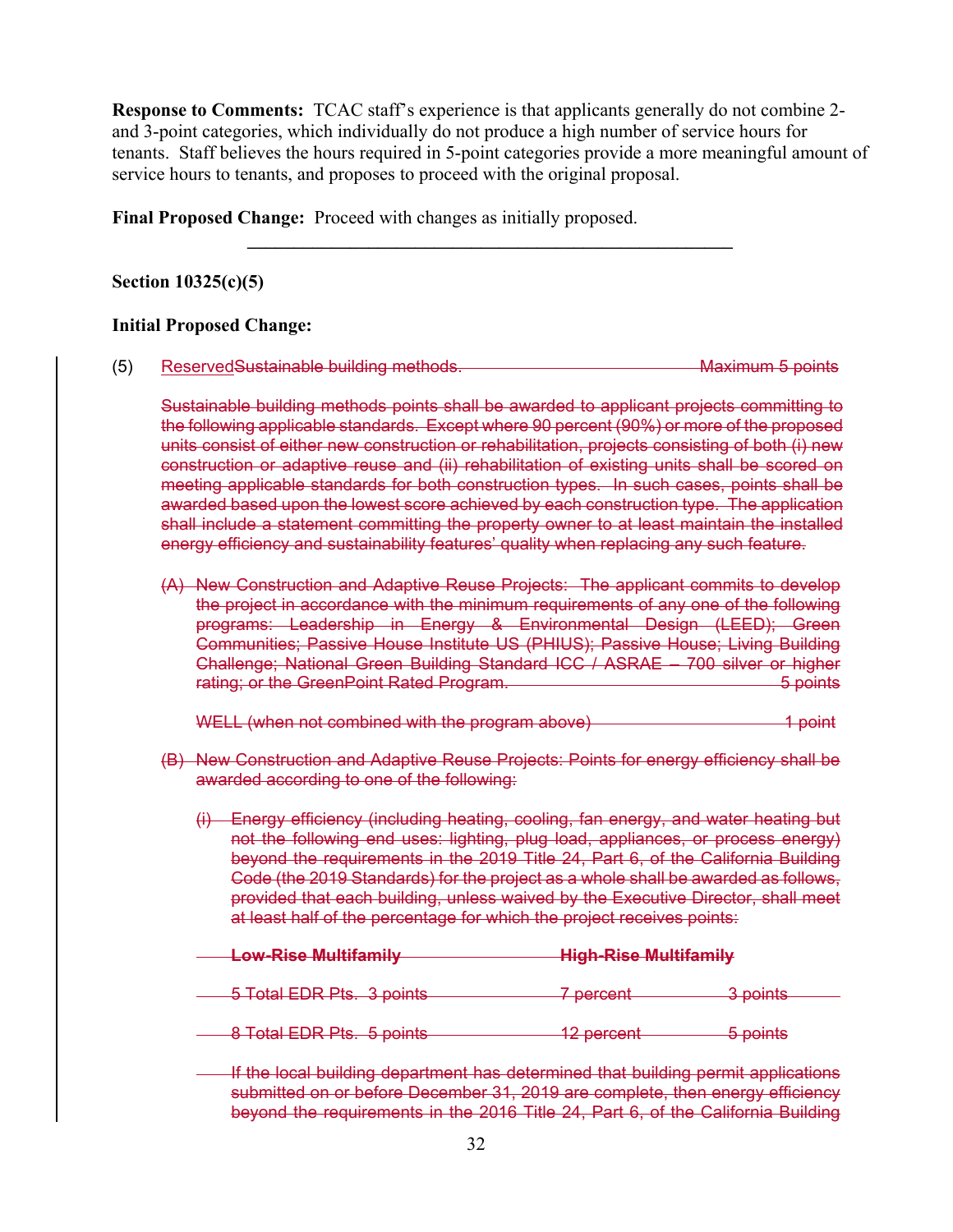Code (the 2016 Standards) for the project as a whole shall be awarded as follows, provided that each building, unless waived by the Executive Director, shall meet at least half of the percentage for which the project receives points:

9 percent 3 points

- 15 percent 5 points
- (ii) Energy Efficiency with renewable energy that provides the following percentages of project tenants' energy loads for the project as a whole, provided that each building, unless waived by the Executive Director, shall meet at least half of the percentage for which the project receives points:

| <b>Offset of Tenants'</b><br><del>Load</del> | Low-Rise<br><b>Multifamily</b> | <b>High-Rise</b><br><b>Multifamily</b> |
|----------------------------------------------|--------------------------------|----------------------------------------|
| 40 percent                                   | 3 points                       | 4 points                               |
| 60 percent                                   | 4 points                       | 5 points                               |
| 80 percent                                   | 5 points                       |                                        |

 The percentage Zero Net Energy (ZNE) solar offset of a project's tenant energy loads is to be calculated using the California Utility Allowance Calculator (CUAC) with kilowatt hours (kWh) consumed to be balanced by kilowatts generated onsite. Gas use is to be converted to kWh for percentage ZNE offset calculations, assuming 1 Therm = 29.3 kWh, and 100,100 British Thermal Units (BTUs) = 29.3 kWh. Residential energy loads modeled by the CUAC shall include all energy used by tenants, both gas and electric, regardless of whether the energy load is billed to the owner or the tenants. This calculation excludes non-residential energy uses associates with the community building, elevators, parking lot lighting, and similar end uses, but includes domestic hot water and Heating, Ventilation, and Air Conditioning (HVAC) loads, regardless of whether they are central or distributed. For purposes of this paragraph, "High-Rise Multifamily" is defined consistently with the California Energy Code.

(C) Rehabilitation Projects: The applicant commits to develop the project in accordance with the minimum requirements of any one of the following programs: Leadership in Energy & Environmental Design (LEED); GreenPoint Rated Existing Home Multifamily Program; Passive House Institute US (PHIUS); Passive House; Living Building Challenge; National Green Building Standard ICC / ASRAE – 700 silver or higher rating; or 2015 Enterprise Green Communities, to the extent it can be applied to existing multifamily building. The control of the control of the points of points of points of the control of the control of the control of the control of the control of the control of the control of the control of the con

WELL (when not combined with the programs above) 4 point

(D) Rehabilitation Projects: The project will be rehabilitated to improve energy efficiency above the modeled energy consumption of the project as a whole based on existing conditions, provided that each building, unless waived by the Executive Director, shall meet at least half of the percentage for which the project receives points. In the case of projects in which energy efficiency improvements have been completed within five years prior to the application date pursuant to a public or regulated utility program or other governmental program that established existing conditions of the systems being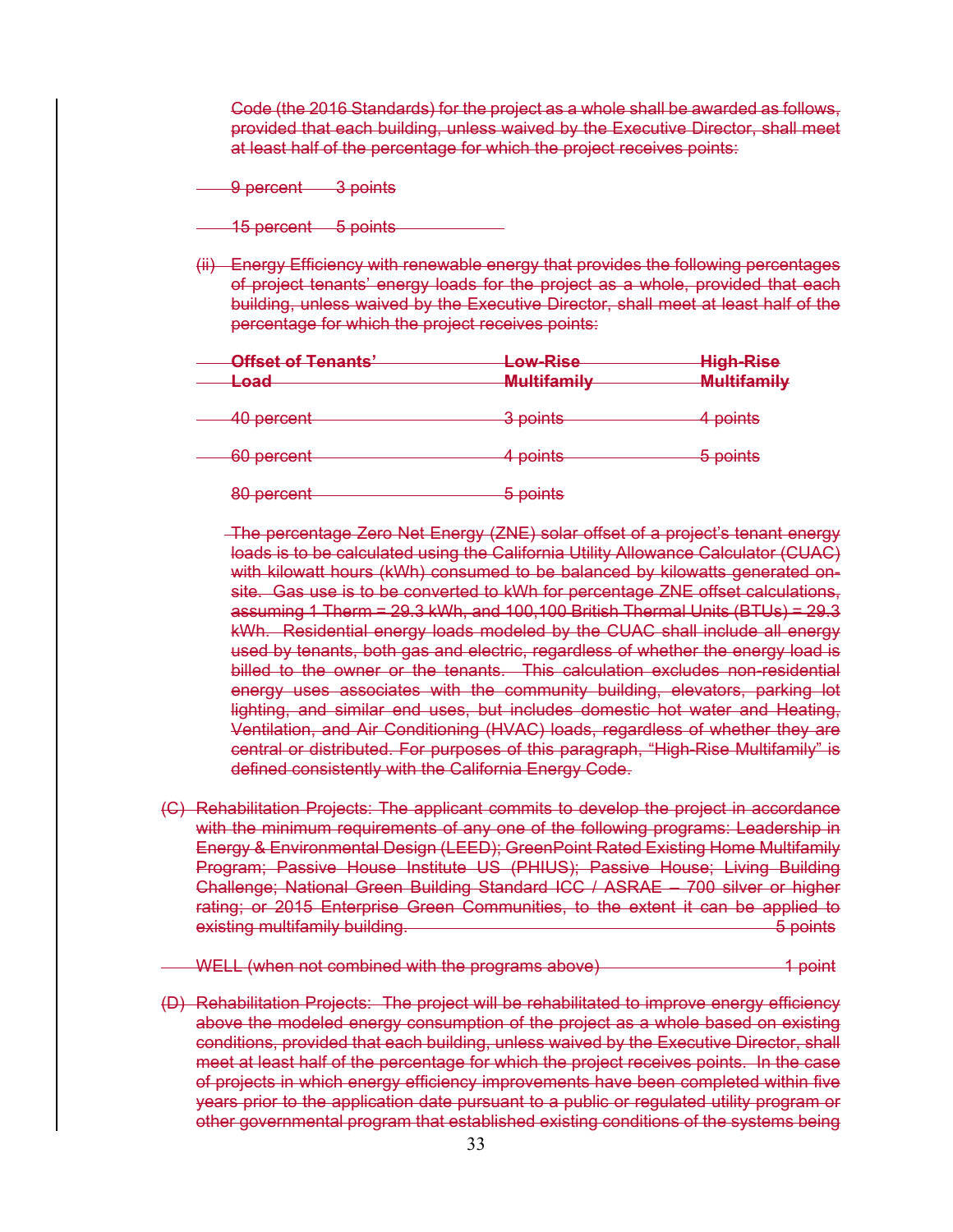replaced using a HERS Rater, the applicant may include the existing conditions of those systems prior to the improvements. The project must undergo an energy assessment that meets the CTCAC Existing Multifamily Assessment Protocols. The report documenting the results of the Assessment must be submitted using the Sustainable Building Method Workbook's CTCAC Existing Multifamily Assessment Report Template. Points are awarded based on the building(s) percentage decrease in estimated Time Dependent Valuation (TDV) energy use (or improvement in energy efficiency) post rehabilitation as demonstrated using the Nonresidential (High-Rise Residential) performance module of California Energy Commission (CEC) approved software:

#### **Improvement Over Current**

15 percent 3 points

20 percent 5 points

(E) Additional Rehabilitation Project Measures. For projects receiving points under section 10325(c)(5)(D) applicants may be awarded points for committing to developing, and/or managing, their project with one or more of the following:

1. Projects shall include either:

- a. Photovoltaic (PV) generation that offsets 30% of tenant loads (if the combined available roof area of the project structures, including carports, is insufficient for provision of 30% of annual tenant electricity use, then the project shall have onsite renewable generation based on at least 90 percent (90%) of the available solar accessible roof area; or
- b. PV that offsets either 50 percent (50%) of common area load (if the combined available roof area of the project structures, including carports, is insufficient for provision of 50% of annual common area electricity use, then the project shall have onsite renewable generation based on at least 90 percent (90%) of the available solar accessible roof area); or

c. Solar hot water for all tenants who have individual water meters.

2 points

- 2. Project shall implement sustainable building management practices including:
	- Develop a project-specific maintenance manual including replacement specifications and operating information of all energy and green building features, and
- Undertake formal building systems commissioning, retro-commissioning or recommissioning as appropriate (continuous commissioning is not required). <u>2 points</u>

3. Projects shall individually meter or sub-meter currently master-metered gas, electricity, or central hot water systems for all tenants. 2 points

(F) Water efficiency: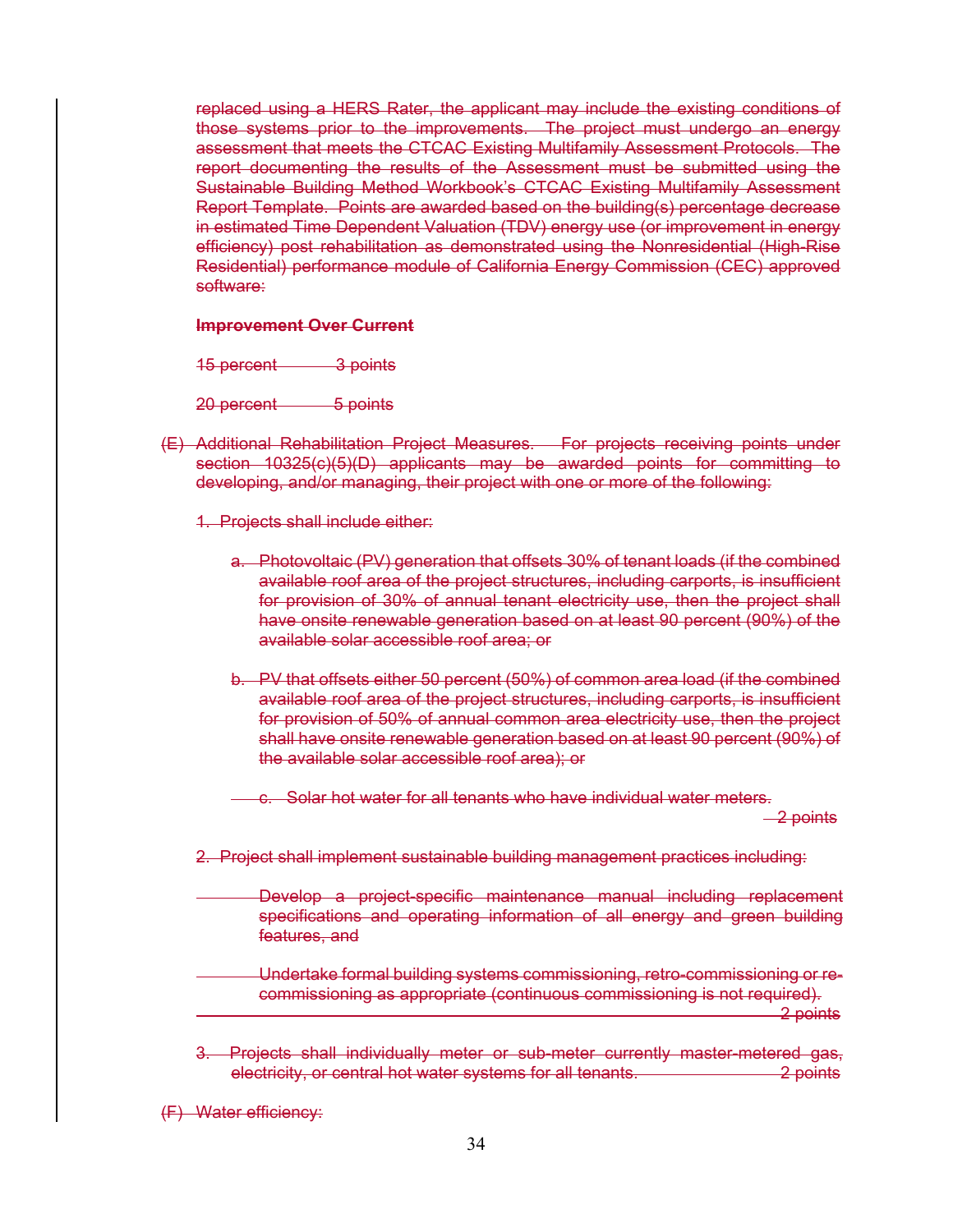Use no irrigation at all, irrigate only with reclaimed water, greywater, or rainwater (excepting water used for Community Gardens), or irrigate with reclaimed water, greywater, or rainwater in an amount that annually equals or exceeds 10,000 gallons or 150 gallons per unit, whichever is less.

<u>5 points and the contract of the contract of the contract of the contract of the contract of the contract of the contract of the contract of the contract of the contract of the contract of the contract of the contract of </u>

#### (G) Compliance and Verification:

- 1. For preliminary reservation applications, applicants must include a certification from the project architect that the sustainable building methods of Section 10325(c)(5) have been incorporated into the project, if applicable. For rehabilitation applications incorporating the requirements of subsection (C) Green Communities or WELL option, and for all applications incorporating the requirements of subsections (B), (D), or (E)1.a above, applicants must include a completed Sustainable Building Method Workbook.
- 2. For placed-in-service applications to receive points under section 10325(c)(5)(A) and section 10325(c)(5)(C), the applicant must submit the appropriate required third party verification documentation showing the project has met the requirements for the relevant program.
- 3. For low-rise new construction project placed-in-service applications to receive points under the 2019 Standards in section 10325(c)(5)(B)(i), the applicant must submit a completed Sustainable Building Method Workbook and the appropriate California Energy Commission compliance form for the project which shows the necessary Total EDR score better than the appropriate Standards. For high-rise new construction project placed-in-service applications to receive points under section 10325(c)(5)(B)(i), the applicant must submit a completed Sustainable Building Method Workbook and the appropriate California Energy Commission compliance form for the project which shows the Regulations necessary percentage improvement better than the appropriate Standards. This compliance form must be the output from the building(s) modeled "as built" and reflect all relevant changes that impact the building(s) energy efficiency that were made after the preliminary reservation application. The compliance form must be signed by a California Association of Building Energy Consultants (CABEC) Certified Energy Analyst (CEA). Documentation for measures that require verification by California Home Energy Rating System (HERS) Raters must also be submitted.
- 4. New Construction placed-in-service applications for projects that received points under section 10325(c)(5)(B)(ii), the applicant must submit a completed Sustainable Building Method Workbook, a completed CUAC analysis establishing the total tenant energy load, and documentation of the PV output using the Expected Performance Based Buydown (EPBB) calculator with TCAC approved monthly scalars. These compliance forms must reflect all relevant changes that impact building(s) energy efficiency that were made after the preliminary reservation application. The CUAC analysis and other required forms must be signed by a CABEC certified CEA. Documentation for the solar PV installation and other measures that require verification by California HERS Raters must also be submitted.
- 5. For rehabilitation project placed-in-service applications to receive points under section10325(c)(5)(D), the applicant must submit a completed Sustainable Building Method Workbook and the energy consumption and analysis report from the Nonresidential (High-Rise Residential) performance module of CEC approved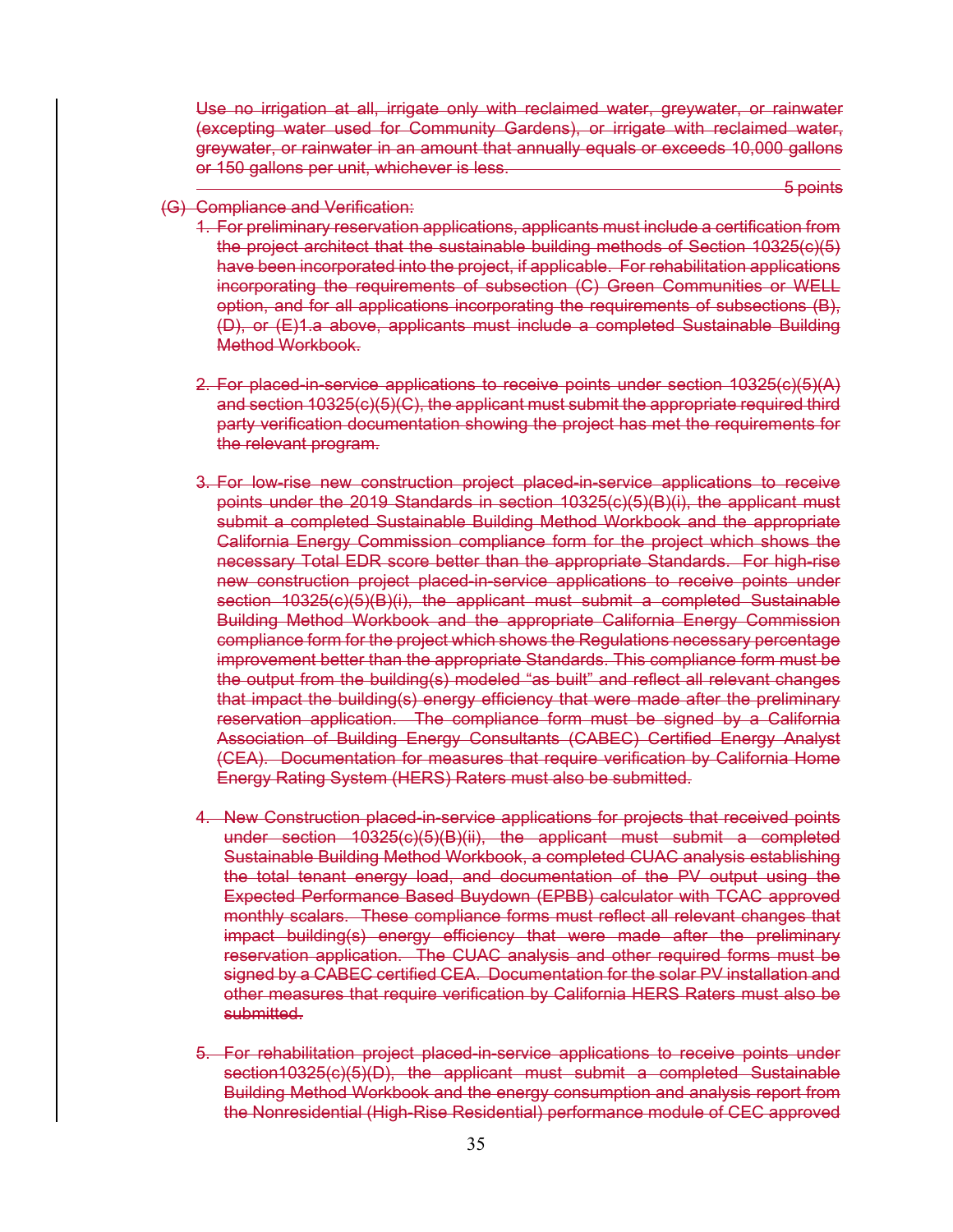software, completed by a CABEC certified CEA, which shows the pre- and postrehabilitation estimated TDV energy use demonstrating the required improvement. The pre-rehabilitation conditions shall be established using the Sustainable Building Method Workbook's CTCAC Existing Multifamily Assessment Protocols and reported using the CTCAC Existing Multifamily Assessment Report Template, signed by a qualified HERS Rater.

- 6. For rehabilitation project placed-in-service applications to receive points under section 10325(c)(5)(E) the applicants must submit the following documentation:
	- (i) For projects including photovoltaic generation that offsets tenant loads, the applicant must submit a completed Sustainable Building Method Workbook, a Multifamily Affordable Solar Home (MASH) Program field verification certification form signed by the project's solar contractor and a qualified HERS Rater, and a copy of the utility interconnection approval letter. The applicant shall use the Expected Performance Based Buydown (EPBB) calculator with CTCAC approved monthly scalars to determine the solar values to be input into the CUAC calculator.
	- (ii) For projects including photovoltaic generation that offsets common area load, the energy analyst shall provide documentation of the load serving the common area and the output calculations of the photovoltaic generation.
	- (iii) For sustainable building management practices, the applicant must submit a copy of the energy management and maintenance manual and submit the building commissioning plan drafted in accordance with the California Commissioning Collaborative's best practice recommendations for existing buildings or the GreenPoint Rated Multifamily Commissioning requirements.
	- (iv) For sub-metered central hot water systems, the applicant must demonstrate compliance with CPUC regulations for hot water sub-metering and billing by submitting a copy of the Utility Service Agreement from project's local utility provider.
- 7. For placed in service applications to receive points under Section 10325(c)(5)(F), the project architect, landscape architect, water system engineer, HERS Rater, GreenPoint Rater, NGBS Green Verifier, or LEED for Homes Green Rater shall certify that the project has been designed and constructed to achieve the standards and that, if applicable, reclaimed water, greywater, or rainwater systems have been installed and are functioning to supply sufficient irrigation to the property to meet the standards under normal conditions.
- 8. Failure to produce the appropriate documentation for (2) through (7) of this subsection may result in an award of negative points for the development team.

**Comments Received:** TCAC received a high volume of comments regarding this proposed change, many of them opposing the change. Energy firms, public agencies, and developers opposed the change, and instead proposed to add all-electric and carbon emission reduction point options. These commenters cited the current point category's alignment with the state's energy and sustainability goals, the importance of providing sustainably built and energy efficient units to low-income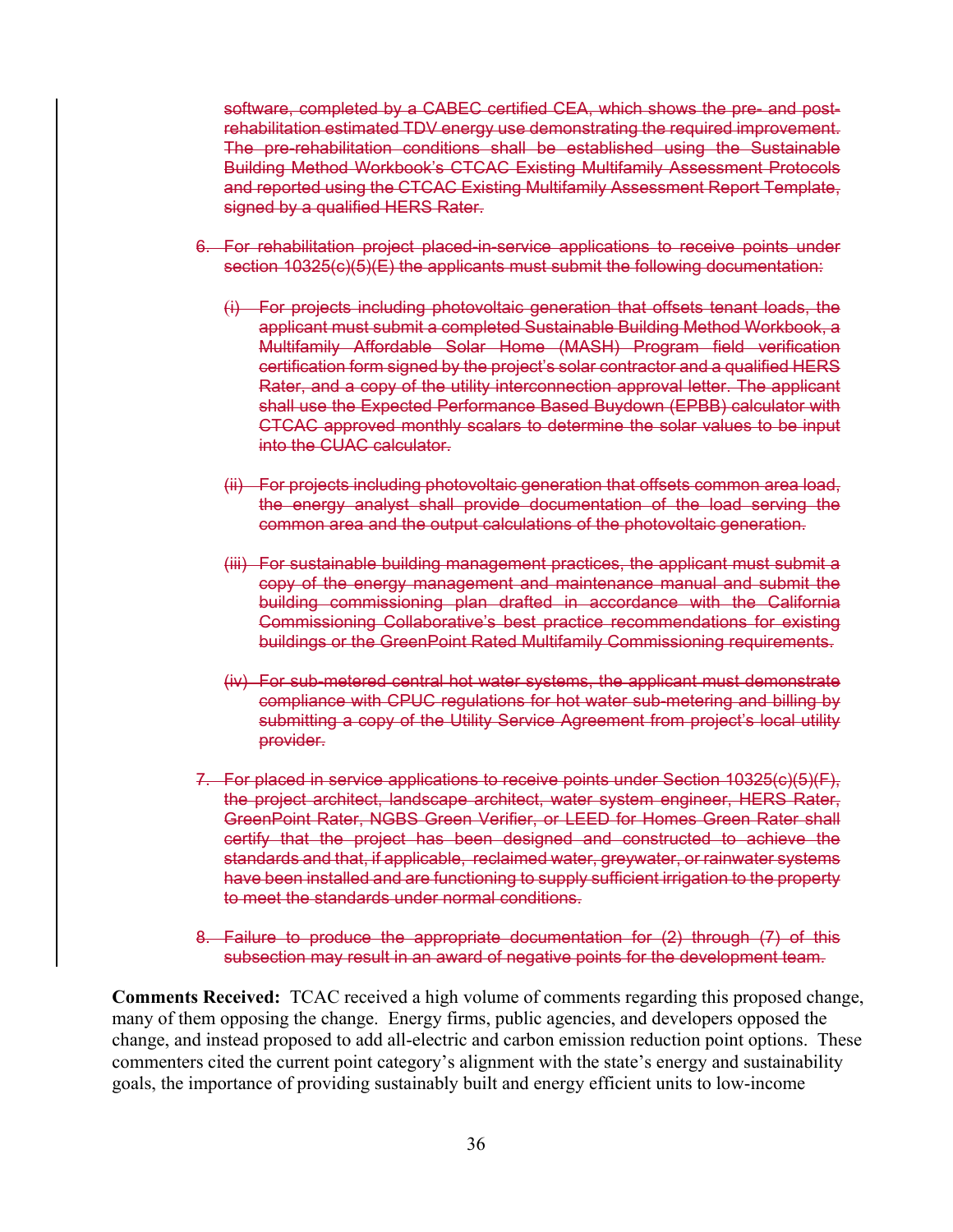residents, and the importance of moving away from use of gas-fired systems and appliances for climate change, healthy living, and greenhouse gas emission reductions.

Commenters stated that California has been a leader in climate change mitigation and that the impacts of climate change, including the increase in droughts, wildfires smoke pollution, disproportionally affect low-income people. Commenters noted the importance of TCAC in providing leadership to address both the housing shortfall and the commitment to provide safer homes. Some of these commenters cited that the affordable housing community has started embracing all-electric new construction. Regulatory changes from TCAC to eliminate rather than advance these policies will disincentivize and delay a much needed shift and lead to uneven adoption of and investments in quality of life improvements for lower income residents.

Commenters stated that removal of this point category is inconsistent with state directives requiring state agencies to consider greenhouse gas implications of their programs and activities. Several commenters noted that TCAC's current program is aligned with the CPUC's energy efficiency programs, CEC Building Energy Codes, the Affordable Housing Sustainable Communities Program, the Multifamily Low-Income Weatherization Program (LIWP), and local government codes. One commenter stated that the CEC has produced numerous cost-effectiveness studies of local electrification ordinances showing reduced or cost-neutral construction costs and significant lifetime operational cost savings benefiting both owners and tenants. Commenters stated that there are other statewide programs providing technical assistance and incentives to offset costs associated with changing building practices.

Commenters opposed to the change stated that sustainable building is not a significant contributor to housing cost, and is a significant driver for developers to transition to construction methods that provide health and safety benefits. Several of these commenters stated that over the life of a project, the cost of complying with these point categories results in savings, although the development may have a higher initial cost. In stressing the importance of retaining this point category, commenters noted that the initial design and construction of a project is the most cost-effective time to incorporate sustainability.

Other developers supported the change, citing the resulting project cost reductions and impacts on total unit production. These commenters stated that the stringency of the current building code provides significant energy efficiency and sustainable building outcomes, and that TCAC should align with the state building code for TCAC's energy and sustainable building requirements.

**Response to Comments:** Staff proposed the removal of the Sustainable Building Methods point category due to the current emphasis on unit production and cost containment. The proposed change also aligns with the proposed CDLAC scoring system. Staff proposes to proceed with eliminating this point category, and to rely on local and California Building Code requirements to provide the energy efficiency and sustainability requirements for this program. Staff will consider the suggested changes and adding additional point scoring categories such as all-electric energy use for future regulation change proposals.

**\_\_\_\_\_\_\_\_\_\_\_\_\_\_\_\_\_\_\_\_\_\_\_\_\_\_\_\_\_\_\_\_\_\_\_\_\_\_\_\_\_\_\_\_\_\_\_\_\_\_\_\_** 

**Final Proposed Change:** Proceed with changes as initially proposed.

**Section 10325(c)(7)**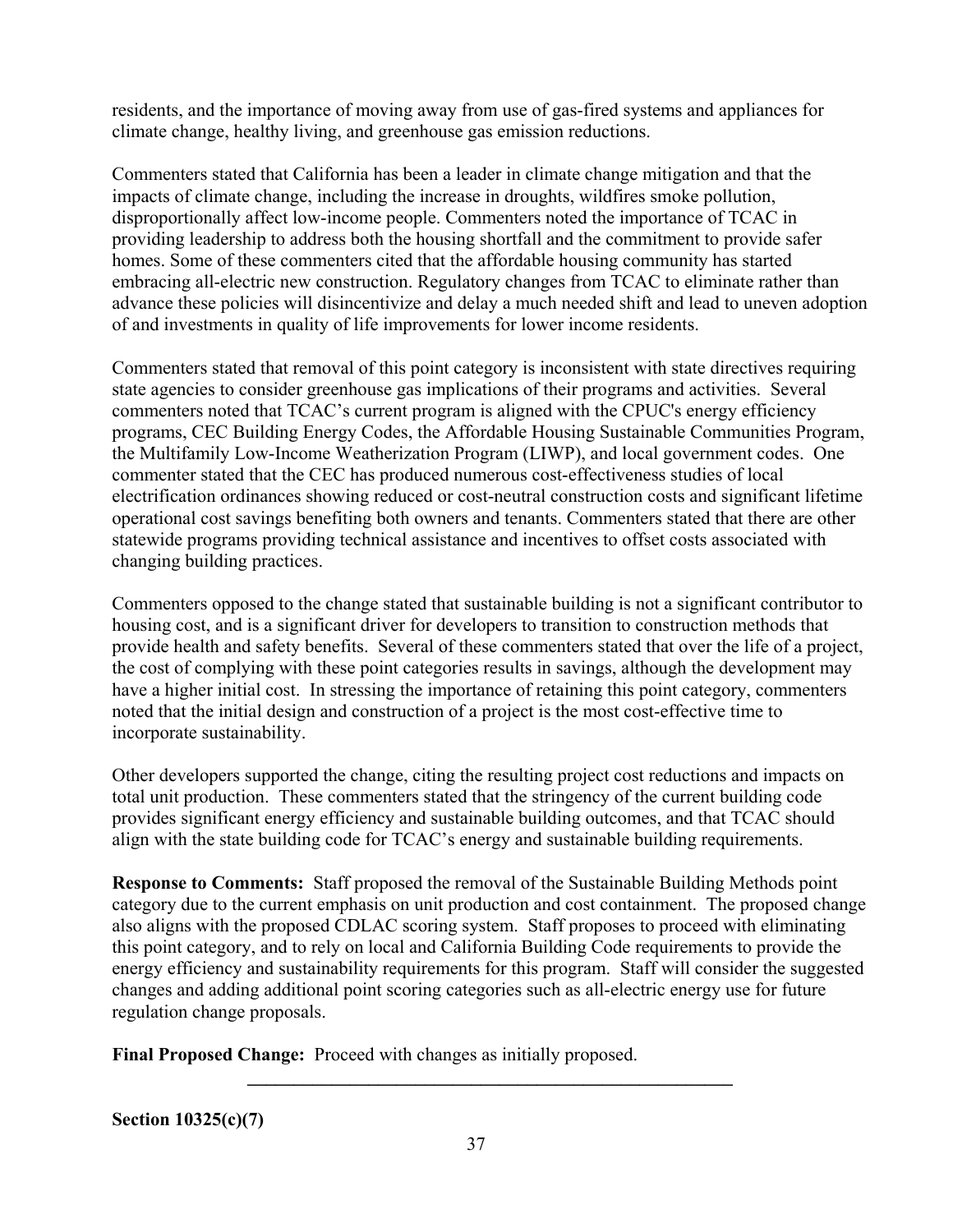## **Initial Proposed Change:**

(7) Readiness to Proceed. 10 points will be available to projects that document items  $(A)$  through  $(B)$ below, enforceable financing commitment(s) as defined in Section 10325(f)(3) for all construction financing and commit to begin construction within 180 days of the Credit Reservation as documented by the requirements below (after preliminary reservation CTCAC will randomly assign a 180 day deadline for half of the projects receiving a Credit Reservation within each round and a 194 day deadline for remaining projects) $\frac{1}{2}$ .

No later than the 180/194 day deadline, CTCAC must receiveas evidenced by submission, within that time, of:

- (A) a completed updated application form along with a detailed explanation of any changes from the initial application,
- (B) an executed construction contract,
- (C) recorded deeds of trust for all construction financing (unless a project's location on tribal trust land precludes this), binding commitments for permanent financing, binding commitments for any other financing required to complete project construction,
- (D) a limited partnership agreement executed by the general partner and the investor providing the equity,
- (E) an updated CTCAC Attachment 16, payment of all construction lender fees,
- (F) issuance of building permits (a grading permit does not suffice to meet this requirement except that in the event that the city or county as a rule does not issue building permits prior to the completion of grading, a grading permit shall suffice; if the project is a design-build project in which the city or county does not issue building permits until designs are fully complete, the city or county shall have approved construction to begin) or the applicable tribal documents, and

(G) notice to proceed delivered to the contractor.

Failure to meet the 180-day or 194-day due date, if applicable, shall result in rescission of the Tax Credit Reservation or negative points.

If no construction lender is involved, evidence must be submitted within 180 or 194 days, as applicable, after the Reservation is made that the equity partner has been admitted to the ownership entity, and that an initial disbursement of funds has occurred. CTCAC shall conduct a financial feasibility and cost reasonableness analysis upon receiving submitted Readiness documentation.

For projects that are federal funding recipients and receiving competitive reservations in the second round of 2018, the 180-day or 194-day references in the preceding paragraph shall be extended by sixty (60) days. The extension is only provided to projects that demonstrate to CTCAC prior to the original 180-day or 194-day deadline, in the form of a written timetable and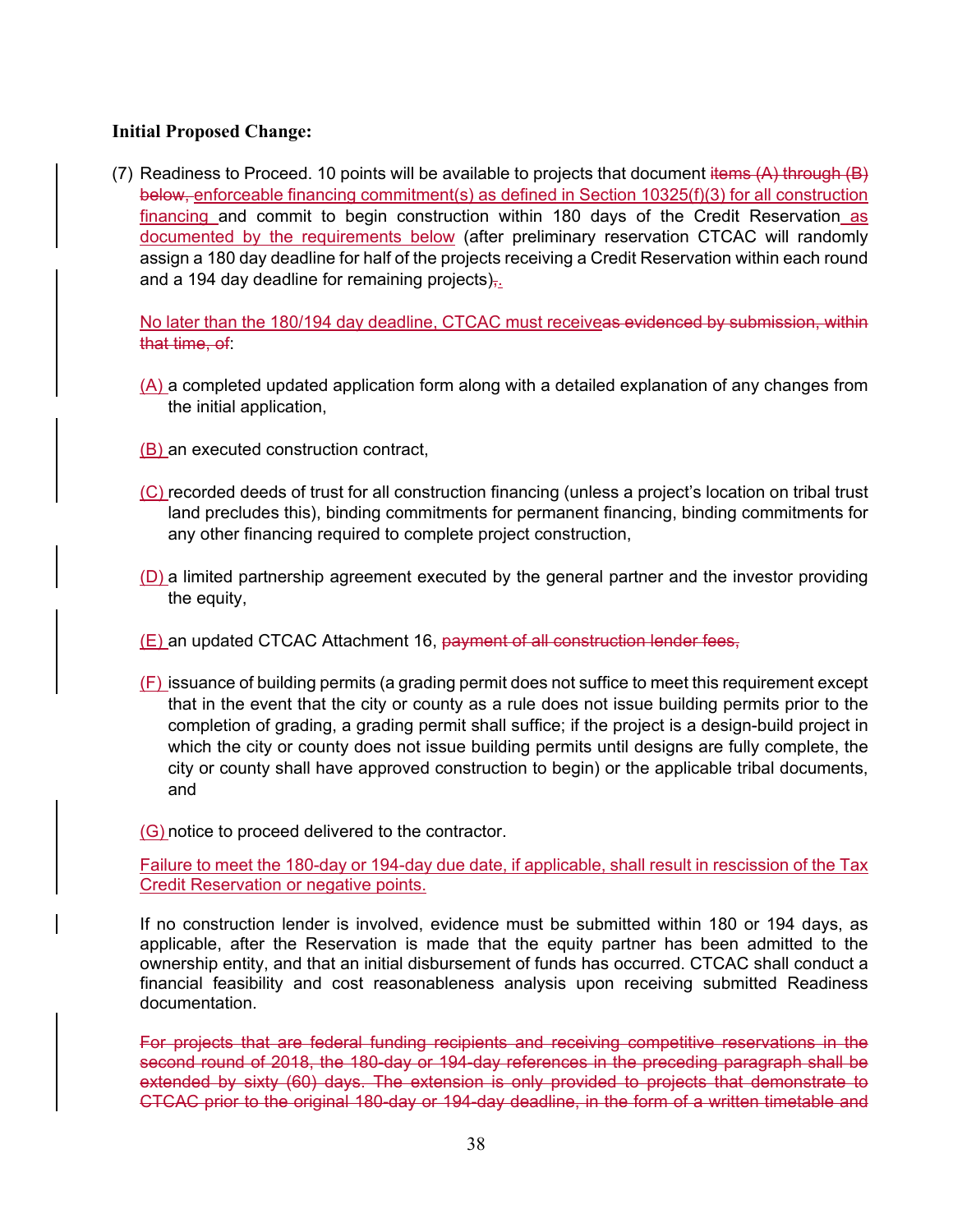an explanation, that the federal government shutdown impacted their ability to meet Readiness to Proceed requirements.

The 180-day or 194-day requirements shall not apply to projects that do not obtain the maximum points in this category. Failure to meet the 180-day or 194-day due date, if applicable, shall result in rescission of the Tax Credit Reservation or negative points. Five (5) points shall be awarded for submittals within the application documenting each of the following criteria, up to a maximum of 10 points:

- (A) enforceable financing commitment, as defined in Section 10325(f)(3), for all construction financing:
- (B) evidence, as verified by the appropriate officials on a Committee-provided form signed by an appropriate local government planning official of the applicable local jurisdiction, that all applicable local land use approvals have been obtained as described in Section 10325(f)(4).

For paragraph (B) a final appeal period may run up to 30 days beyond the application due date as described in Section 10325(f)(4). The applicant must provide proof that either no appeals were received, or that any appeals received during that time period were resolved within that 30-day period to garner local approval readiness points.

**Comments Received:** Commenters did not oppose the change, but made requests that included accepting Permit Ready-to-Issue letters from the local permit-issuing agency in lieu of the building permit and clarifying which penalty is applicable, credit rescission or negative points.

**Response to Comments:** TCAC staff does not propose to change the existing requirement that building permits be issued since the intent of this section is to begin construction within 180 day of the TCAC award. Regarding the penalty for not complying, the two options are to provide TCAC with discretion in choosing which to apply, based on individual circumstances.

**\_\_\_\_\_\_\_\_\_\_\_\_\_\_\_\_\_\_\_\_\_\_\_\_\_\_\_\_\_\_\_\_\_\_\_\_\_\_\_\_\_\_\_\_\_\_\_\_\_\_\_\_** 

**Final Proposed Change:** Proceed with changes as initially proposed.

### **Section 10325(c)(9)**

### **Initial Proposed Change:**

(9) Tie Breakers

If multiple applications receive the same score, the following tie breakers shall be employed:

For applications for projects within single-jurisdiction regional competitions only (the City and County of San Francisco and the City of Los Angeles geographic apportionments), the first tiebreaker shall be the presence within the submitted application of a formal letter of support for the project from either the San Francisco Mayor's Office of Housing or the Los Angeles Housing + Community Investment Department respectively. Within those cities, and for all other applications statewide, the subsequent tiebreakers shall be as follows:

First, if an application's housing type goal has been met in the current funding round in the percentages listed in section 10315, then the application will be skipped (unless the application to be skipped is the highest ranked in the set-aside or geographic region) if there is another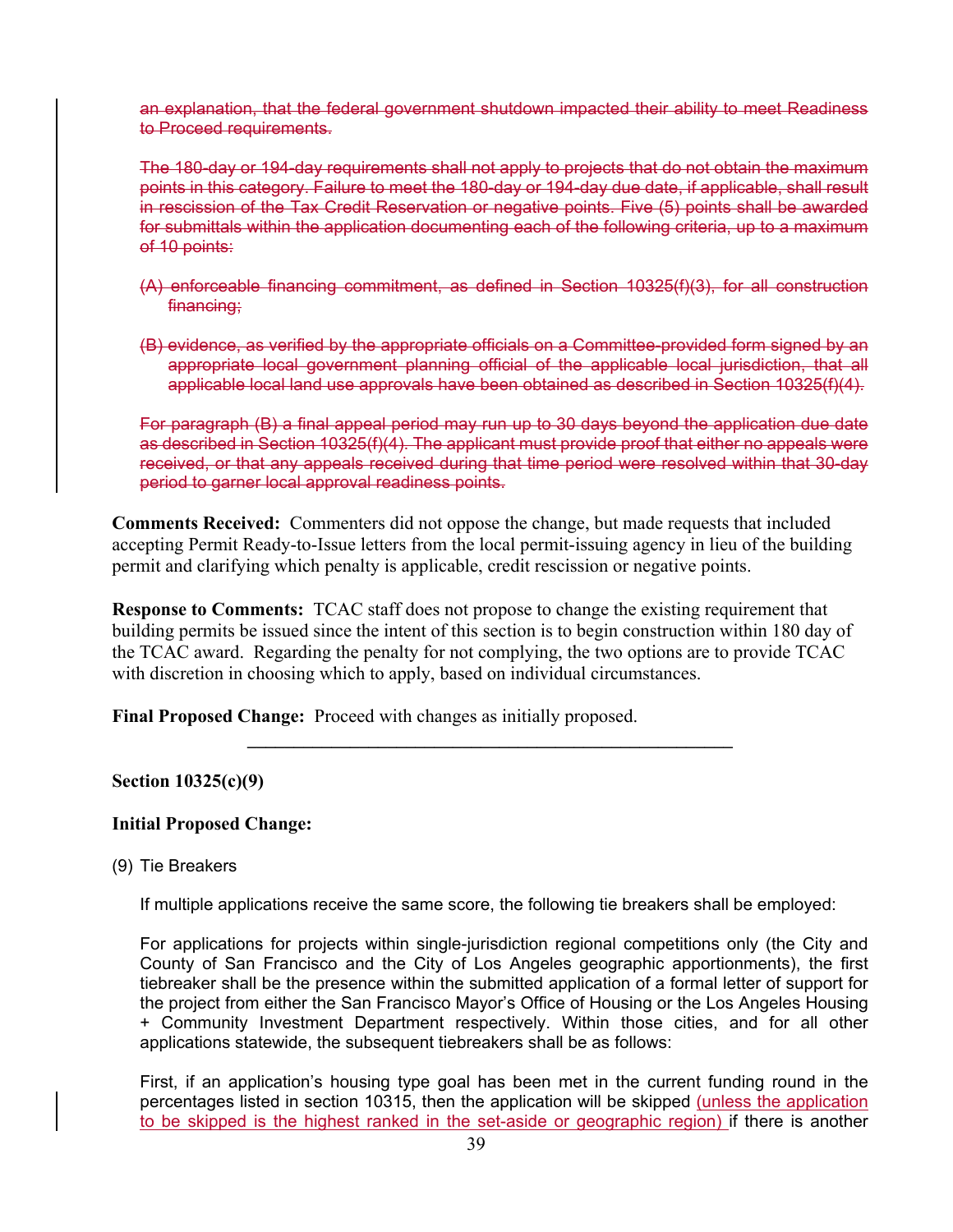application with the same score and with a housing type goal that has not been met in the current funding round in the percentages listed in section 10315; and Second, the highest of the sum of the following:

(A) Leveraged soft resources, as described below, defraying residential costs to total residential project development costs. Except where a third-party funding commitment is explicitly defraying non-residential costs only, leveraged soft resources shall be discounted by the proportion of the project that is non-residential. Leveraged soft resources shall be demonstrated through documentation including but not limited to funding award letters, committed land donations, or documented project-specific local fee waivers.

Leveraged soft resources shall include all of the following:

(i) Public funds. "Public funds" include federal, tribal, state, or local government funds, including the outstanding principal balances of prior existing public debt or subsidized debt that has been or will be assumed in the course of an acquisition/rehabilitation transaction, except that outstanding principal balances for projects subject to an existing CTCAC regulatory agreement shall not be considered public funds if such loans were funded less than 30 years prior to the application deadline. Outstanding principal balances shall not include any accrued interest on assumed loans even where the original interest has been or is being recast as principal under a new loan agreement. Public funds shall include assumed principal balances only upon documented approval of the loan assumption or other required procedure by the public agency holding the promissory note.

In addition, public funds include funds already awarded under the Affordable Housing Program of the Federal Home Loan Bank (AHP), waivers resulting in quantifiable cost savings that are not required by federal or state law, local government fee reductions established in ordinance and not required by federal or state law that are available only to rental affordable housing for lower-income households and affordable ownership housing for moderate income households, or the value of land and improvements donated or leased by a public entity or donated as part of an inclusionary housing ordinance or other development agreement negotiated between a public entity and an unrelated private developer. The value of land leased by a public entity shall be discounted by the sum of upfront lease pre-payments and all mandatory lease payments in excess of \$100 per year over the term of the lease, exclusive of residual receipt payments. Private loans that are guaranteed by a public entity (for example, RHS Section 538 guaranteed financing) shall not be counted as public funds, unless the loans have a designated repayment commitment from a public source other than rental or operating subsidies, such as the HUD Title VI Loan Guarantee Program involving Native American Housing Assistance and Self Determination Act (NAHASDA) funds. Land and building values, including for land donated or leased by a public entity or donated as part of an inclusionary housing ordinance or other development agreement, must be supported by an independent, third party appraisal consistent with the guidelines in Section 10322(h)(9). The appraised value is not to include off-site improvements. For Tribal apportionment applications, donated land value and land-purchase funding shall not be eligible. However, unsuccessful Tribal apportionment applicants subsequently competing within the rural set-aside or tribal applicants competing in a geographic region shall have such donated land value and landpurchase funding counted competitively as public funding if the land value is established in accordance with the requirements of this paragraph.

Loans must be "soft" loans, having terms (or remaining terms) of at least 15 years, and below market interest rates and interest accruals, and are either fully deferred or require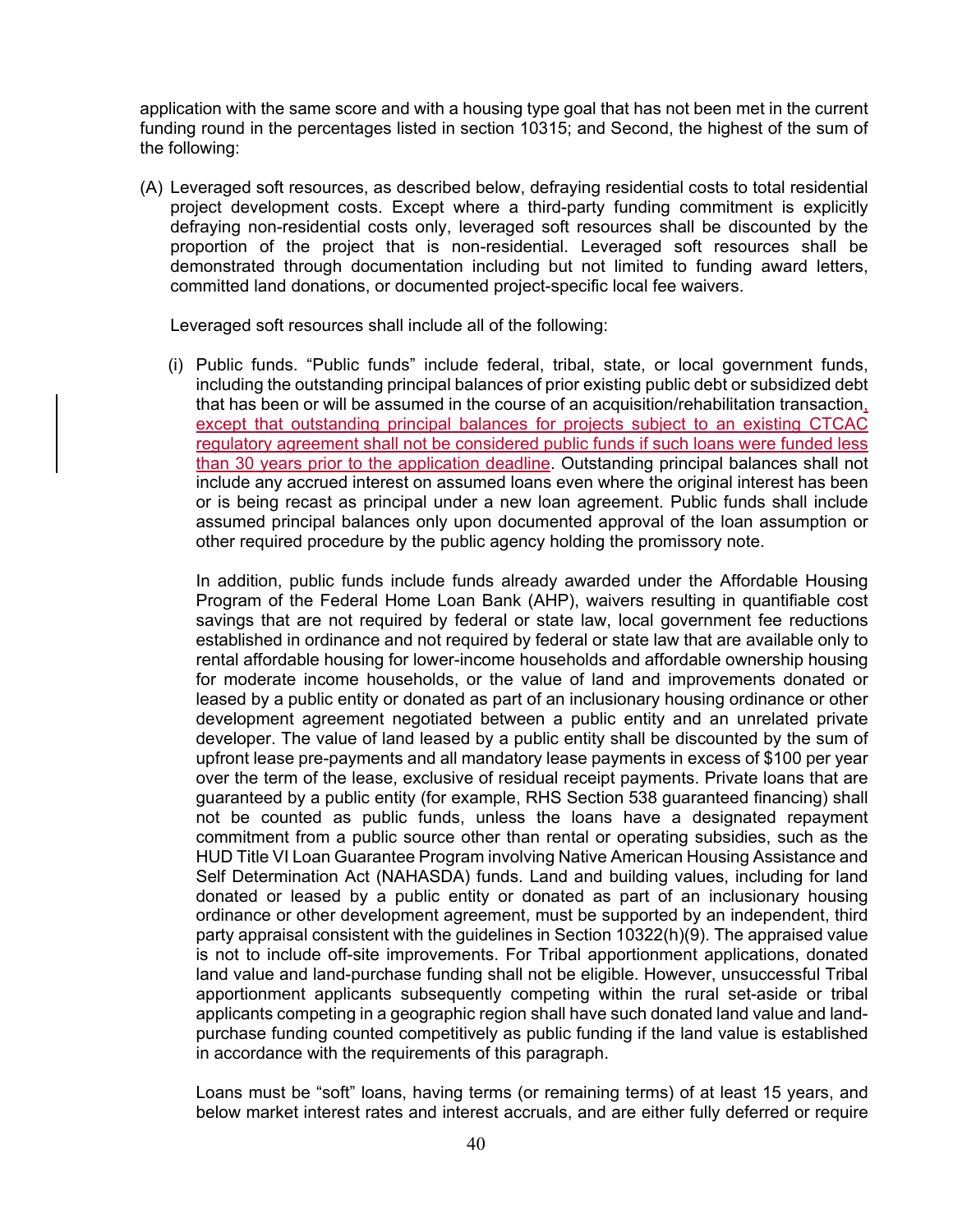only residual receipts payments for at least the first fifteen years of their terms. Qualified soft loans may have annual fees that reasonably defray compliance monitoring and asset management costs associated with the project. The maximum below-market interest rate allowed for tiebreaker purposes shall be the greater of four percent (4%) simple, or the Applicable Federal Rate if compounding. RHS Section 514 or 515 financing shall be considered soft debt in spite of a debt service requirement. Further, there shall be conclusive evidence presented that any new public funds have been firmly committed to the proposed project and require no further approvals, and that there has been no consideration other than the proposed housing given by anyone connected to the project, for the funds or the donated or leased land. Seller carryback financing and any portion of a loan from a public seller or related party that is less than or equal to sale proceeds due the seller, except for a public land loan to a new construction project that is not replacing affordable housing within the footprint of the original development, shall be excluded for purposes of the tiebreaker. Projects that include both new construction and rehabilitation or affordable housing replacement shall have the land loan value prorated based on units.

Public contributions of off-site costs shall not be counted competitively, unless (1) documented as a waived fee pursuant to a nexus study and relevant State Government Code provisions regulating such fees or (2) the off-sites must be developed by the sponsor as a condition of local approval and those off-sites consist solely of utility connections, and curbs, gutters, and sidewalks immediately bordering the property. Public funds shall be allocated to off-site costs and shall be reduced for tie breaker scoring purposes.

The capitalized value of rent differentials attributable to public rent or public operating subsidies shall be considered public funds based upon CTCAC underwriting standards. Standards shall include a 15-year loan term; an interest rate established annually by CTCAC based upon a spread over 10-year Treasury Bill rates; a 1.15 to 1 debt service coverage ratio; and a five percent (5%) vacancy rate. In addition, the rental income differential for subsidized units shall be established by subtracting tax credit rental income at 40 percent (40%) AMI levels (30% AMI for units subject to the 40% average AMI requirement of Section 10325(g)(3)(A)) from the committed contract rent income documented by the subsidy source or, in the case of a USDA rental subsidy only, the higher of 60% AMI rents or the committed contract USDA Basic rents. The committed contract rent income for units with existing project-based Section 8 rental subsidy shall be documented by the current monthly contract rent in place at the time of the application or by contract rent committed to and approved by the subsidy source (HUD); rent from a rent comparable study or post-rehabilitation rent shall not be permitted. The rent differential for projects with public operating subsidies shall equal the annual subsidy amount in year 1, provided the subsidy will be of a similar amount in succeeding years, or the aggregate subsidy amount of the contract divided by the number of years in the contract if the contract does not specify an annual subsidy amount.

(ii) soft loans that meet the criteria described in subparagraph (i) (except that terms shall be of at least 55 years), or grants, from unrelated non-public parties that are not covered by subparagraph (i) and that do not represent financing available through the National Mortgage Settlement Affordable Rental Housing Consumer Relief programs. The party providing the soft loans or grants shall not be a partner or proposed partner in the limited partnership (unless the partner has no ownership interest and only the right to complete construction) and shall not receive any benefit or funds from a related party to the project. The application shall include (1) a certification from an independent Certified Public Accountant (CPA) or independent tax attorney that the leveraged soft resource(s) is from an unrelated non-public entity(ies), that the unrelated non-public entity(ies) shall not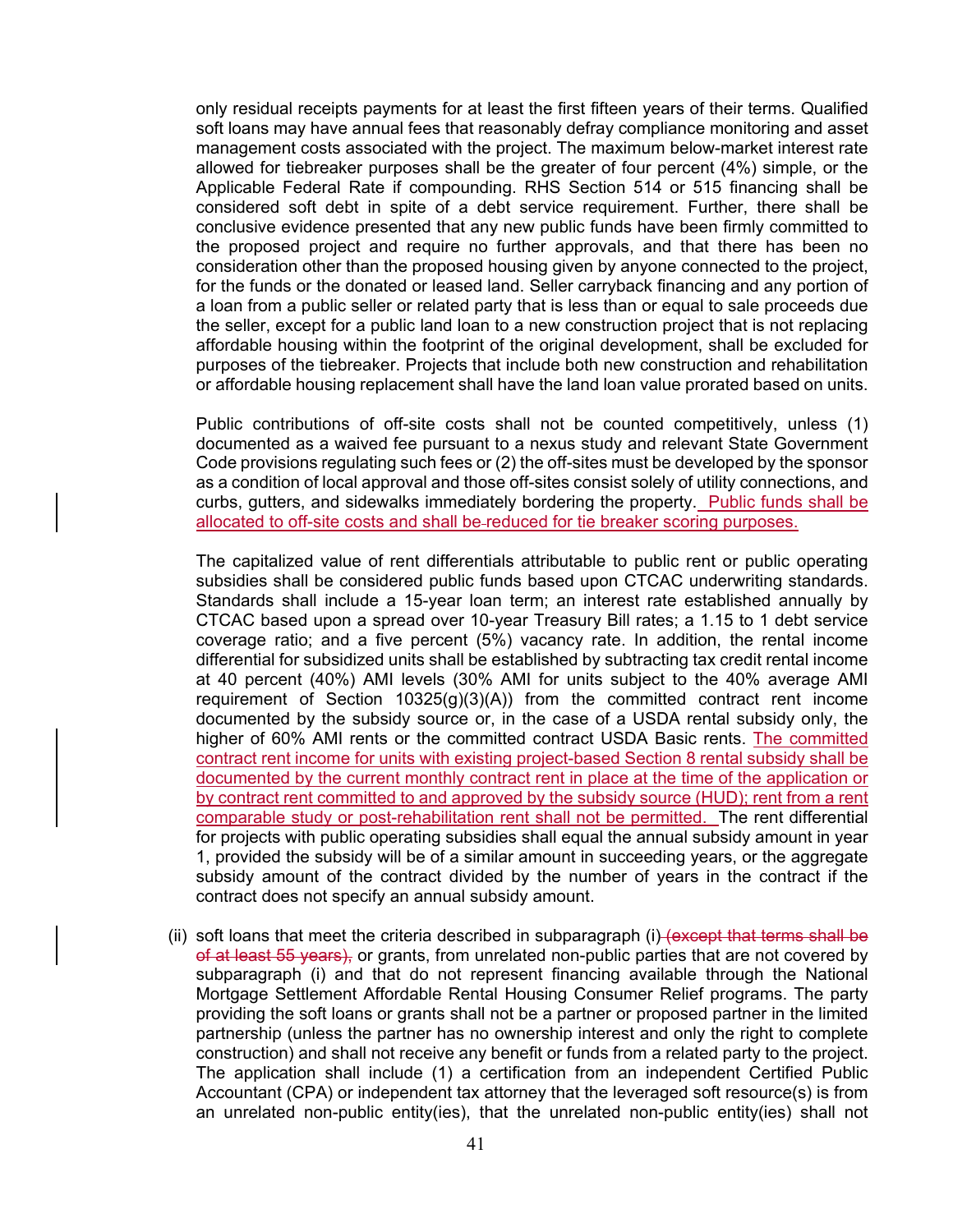receive any benefit or funds from a related party to the project, and that the leveraged soft resource(s) is available and not committed to any other project or use; and (2) a narrative from the applicant regarding the nature and source of the leveraged soft resource(s) and the conditions under which it was given. Seller carryback financing and any portion of a loan from a non-public seller or related party that is less than or equal to sale proceeds due the seller shall be excluded for purposes of the tiebreaker.

- (iii) the value of donated land and improvements that are not covered by subparagraph (i), that meet the criteria described in subparagraph (i), and that are contributed by an unrelated entity (unless otherwise approved by the Executive Director), so long as the contributed asset has been held by the entity for at least 5 years prior to the application due date, except for the value of donated land and improvements in the case of a rehabilitation project subject to an existing regulatory agreement with CTCAC or a federal, state, or local public entity or with greater than 25% of the units receiving project-based rental assistance unless the land and improvements are wholly donated. For a case in which the donor is a non-profit organization acting solely as a pass-through entity, the Executive Director may in advance of the application date approve an exception to the 5 year hold rule provided that the donor to the non-profit organization held the contributed asset for at least 5 years and that both the original donor and nonprofit donor meet the requirements of, and are included in the certifications required by, this paragraph. The party providing the donation shall not be a partner or proposed partner in the limited partnership (unless the partner has no ownership interest and only the right to complete construction) and shall not receive any benefit from a related party to the project. In addition, the land shall not have been owned previously by a related party or a partner or proposed partner (unless the partner has no ownership interest and only the right to complete construction). The application shall include a certification from an independent Certified Public Accountant (CPA) or independent tax attorney that the donation is from an unrelated entity and that the unrelated entity shall not receive any benefit from a related party to the project.
- (iv) For purposes of this section, a related party shall mean a member of the development team or a Related Party, as defined in Section 10302(gg), to a member of the development team.
- (v) For 4% credit applications, recycled private activity bonds (whether they be used for construction or permanent financing, or both) shall be considered leveraged soft resources so long as the loan terms are consistent with market standards.

Permanent funding sources for this tiebreaker shall not include equity commitments related to the Low Income Housing Tax Credits.

Land donations include land leased for a de minimis annual lease payment. CTCAC may contract with an appraisal reviewer and, if it does so, shall commission an appraisal review for donated land and improvements if a reduction of 15% to the submitted appraisal value would change an award outcome. If the appraisal review finds the submitted appraisal to be inappropriate, misleading, or inconsistent with the data reported and with other generally known information, then the reviewer shall develop his or her own opinion of value and CTCAC shall use the opinion of value established by the appraisal reviewer for calculating the tiebreaker only.

The numerator of projects of 50 or more newly constructed or adaptive reuse Tax Credit Units shall be multiplied by a size factor equal to seventy five percent plus the total number of newly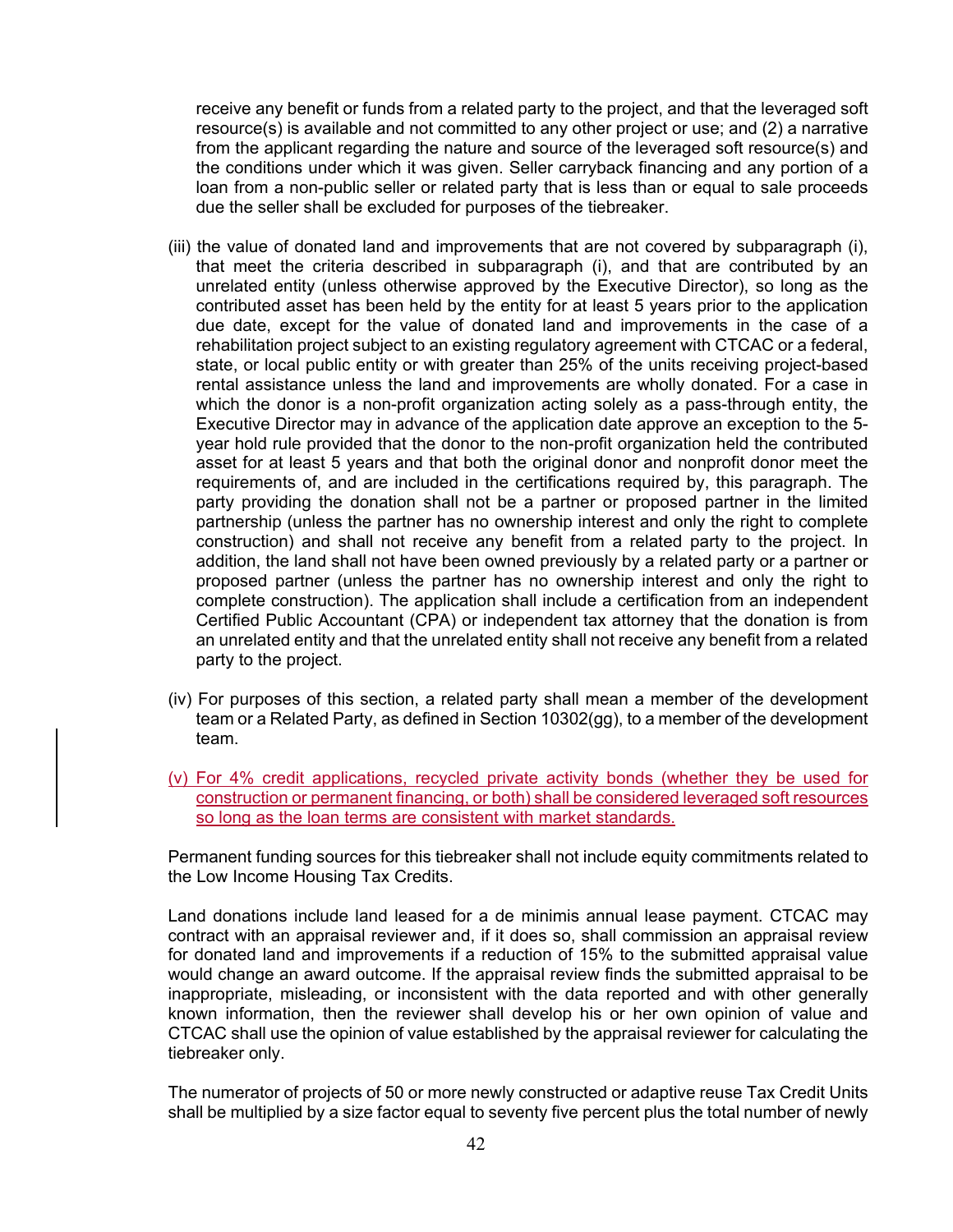constructed or adaptively reused Tax Credit Units divided by 200 (75% + (total new construction/adaptive reuse units/200)). The size factor calculation shall be limited to no more than 150 Tax Credit Units.

In the case of a new construction hybrid 9% and 4% tax credit development which meets all of the following conditions, the calculation of the size factor for the 9% application shall include all of the Tax Credit Units in the 4% application up to the limit described above, the leveraged soft resources ratio calculated pursuant to this subparagraph (A) shall utilize the combined amount of leveraged soft resources defraying residential costs and the combined total residential project development costs from both the 9% and 4% applications, and the ratio calculated pursuant to subparagraph (B) shall also utilize the combined total residential project development costs from both the 9% and 4% applications:

- (i) the 4% application shall have been submitted to CTCAC and CDLAC by the 9% application deadline;
- (ii) the 4% and 9% projects are simultaneous phases, as defined in Section 10327(c)(2)(C);
- (iii) the 4% application is eligible for maximum points under Sections  $10325(c)(3)$ ,  $(4)(B)$ ,  $(5)$ , and (6), except that 1) the 4% application may be eligible for maximum points in the lowest income category in combination with the 9% project, and 2) the 4% application may be eligible for maximum housing type points in combination with the 9% project. Under each exception, the 9% project shall also be scored in the corresponding point category in combination with the 4% project; and
- (iv) developers shall defer or contribute as equity to the project any amount of combined 4% and 9% developer fees in cost that are in excess of the limit pursuant to Section 10327(c)(2)(A) plus \$10,000 per unit for each Tax Credit Unit in excess of 100, using (a) the combined Tax Credit Units of the 9% and 4% components, (b) the combined eligible basis of the 9% and 4% components, and (c) the high-cost test factor calculated using the eligible basis and threshold basis limits for the 9% component.

In the event that the 4% component of a hybrid project that receives an increase to its size factor pursuant to this paragraph is not placed in service within 6 months of the 9% component, both applicants shall be subject to negative points. If the project's paid purchase price exceeds appraised value, the leveraged soft resources amount shall be discounted by the overage, unless the Executive Director has granted a waiver pursuant to Section 10327(c)(6).

- (B) One (1) minus the ratio of requested unadjusted eligible basis to total residential project development costs, with the resulting figure divided by three.
- (C) Except as provided below, a new construction large-family Large Family housing type project applying in 2019 or later (excluding a Special Needs project with non-special needs Low-Income Units meeting Large Family housing type requirements) shall receive a higher resource area bonus as follows based on the designation of the project's location on the TCAC/HCD Opportunity Area Map:

The project is non-rural and the project's census tract is a Highest Resource area 20 percentage points

The project is non-rural and the project's census tract is a High Resource area 10 percentage points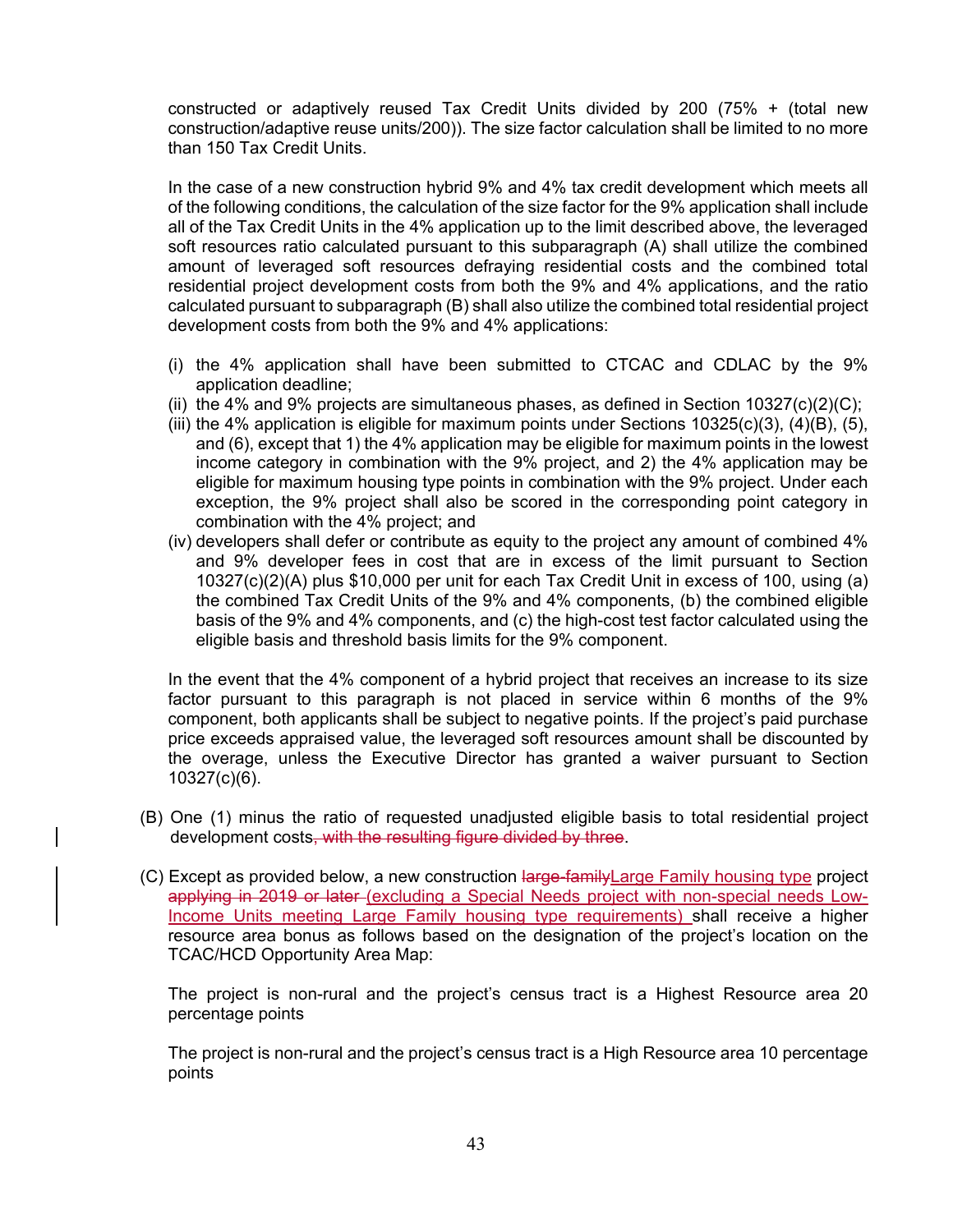The project is rural and project's census tract or census block group as applicable is a Highest Resource area 10 percentage points

The project is rural and the project's census tract or census block group as applicable is a High Resource area 5 percentage points

This bonus shall not apply to projects competing in the Native American apportionment, unless such projects fall into the rural set-aside competition. In addition, this bonus shall not apply to an inclusionary project, which for purposes of this subparagraph shall mean a project in which any of the Low-Income Units satisfy the obligations of an inclusionary housing ordinance or other development agreement negotiated between a public entity and private developer, unless the obligations derive solely from the Low-Income Units themselves or unless the project includes at least 40 Low-Income Units that are not counted towards the obligations of the inclusionary housing ordinance or development agreement. An application for a large family new construction project located in a High or Highest Resource area shall disclose whether or not the project includes any Low-Income Units which satisfy the obligations of an inclusionary housing ordinance or development agreement and, if so, the number of such units and whether the inclusionary obligations derive solely from the Low-Income Units themselves.

An applicant may choose to utilize the census tract, or census block group as applicable, resource designation from the TCAC/HCD Opportunity Maps in effect when the initial site control was obtained up to seven calendar years prior to the application.

The resulting tiebreaker score must not have decreased following award or negative points may be awarded.

**Comments Received:** One commenter supported the proposed change to not skip the highest scoring project in a given region even if the housing type goal has been met.

Multiple comments were received with regard to outstanding principal balances for existing TCAC projects being counted towards the final tie breaker score. One commenter supported the proposed change which further prevents "churning" of projects that are already regulated by TCAC. Some commenters opposed the proposed change stating it would will make resyndication projects less competitive in the 9% competition. Some commenters stated that public debt is generally extended as part of a re-syndication or at the end of its term such that newer and older debt has the same value. One commenter suggested the 30 years being proposed be reduced to less than 20 years given that most affordable projects need to be rehabilitated and recapitalized after 20 years.

One commenter noted the language with regard to the public contributions of off-site costs appeared to be due to a drafting error and suggested alternative language to provide clarity.

One commenter supported the proposed change by restricting the use of post-rehabilitation rents to avoid artificially inflating the public benefit associated with rental assistance. One commenter opposed the proposed change to the capitalized value of rent differential and stated the postrehabilitation contract rent should be permitted to count in the leveraged soft resources section if the applicant has a commitment from a subsidy provider at the time of application. One commenter noted that the proposed regulation change requires that the tie breaker calculation be calculated based on the seller's existing contract rent rather than the more realistic expected rent and the rents presented for feasibility of the property and loan sizing be based on the seller's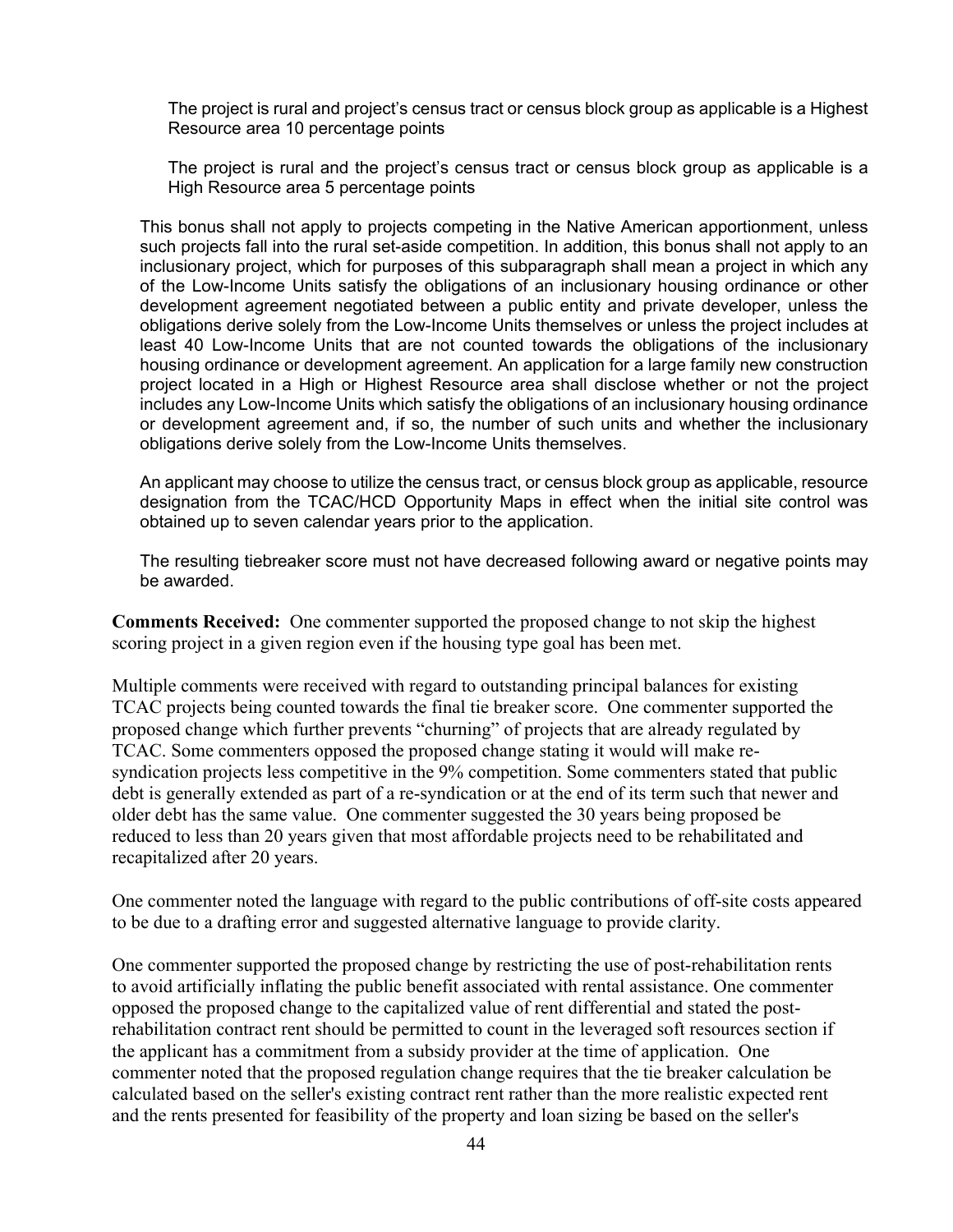existing contract rent rather than the more realistic expected rent. The commenter stated this was counterproductive in two ways in that the tie breaker calculation may be calculating a figure that is substantially or even greatly different from what will be the final obtained rent and thus the tiebreaker is not accurately derived based on the expected rent and the financial structure of the property may be affected by reducing permanent loan sizing and possibly increasing the request for tax credits, as a result of the inability to list the expected post renovation rent. The commenter recommends requiring a Project-based Section 8 project submit a Rent Comparability Study supporting the post renovation rents but not to require that HUD has gone through the lengthy process of formally approving the expected rent prior to application submission.

Some commenters recommended TCAC staff withdraw the removal of the 55 year requirement for third party soft debt. The commenters stated that unlike public debt of less than 55 years, which are generally extended, developments are in no position to repay private soft debt as the end of a short term, putting the development at significant risk of foreclosure and erasure of the affordability restrictions long before their 55 years expiration. The commenters recommend retaining the 55 year term for private soft debt.

Multiple comments were received with regard to the inclusion of recycled bonds as a public source for 4% projects. One commenter supported the proposed change stating it is a very positive move that will encourage the use of this resource, better preparing the development community for potential federal legislation that could increase the amount of bonds that can be used for affordable housing. One commenter described recycled bonds as hard debt with a lower interest rate and did not believe they were comparable to public sources. A commenter noted an alternative was to include the capitalized benefit of the interest rate differential as a public source.

The proposed elimination of the 1/3 weighting of the second ratio in the final tie breaker calculation received multiple comments. Multiple commenters supported the removal of the 1/3 rule, stating that it complies with AB 83's mandate to contain costs and increase production. One commenter stated the proposed change will strike a better balance between the value of public funding and cost containment. Other commenters stated that by eliminating the 1/3 weighting, developers inflated their project costs to improve their tie breaker score. Another commenter stated implementation of this type of change would affect projects currently in progress and urges a delayed implementation to 2022. The commenter recommended modifying the weighting from 1/3 to 1/2 if a change must be made and again with delayed implementation to 2022. One commenter stated emphasizing the second ratio in an era when credit pricing is down, and development costs are already high is counter-productive to facilitating successful tax credit deals.

Multiple comments were received on the clarifying proposed change with regard to Large Family projects located in high or highest resource areas. One commenter believes the development of all housing types in high resource areas is critical and suggest expanding the increases to include special needs housing. Another commenter agreed and stated CDLAC made a similar proposal which will allow for increased affordable housing opportunities for special needs projects.

**Response to Comments:** While TCAC staff is understanding of the comments in response to the comments with regard to outstanding balances, TCAC staff believes that given the current emphasis on unit production and efficiency, TCAC staff does not believe projects proposing a re-syndication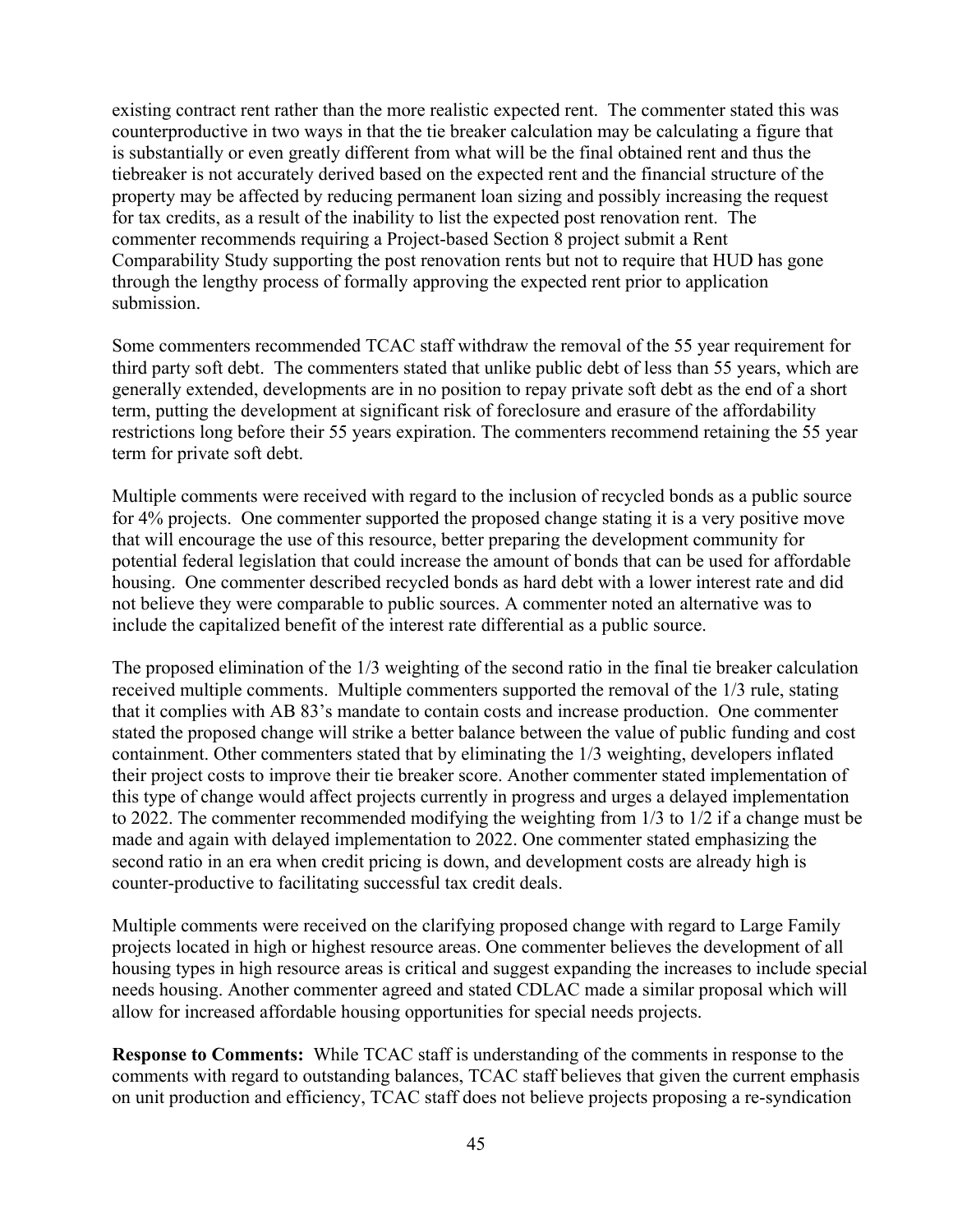of existing tax credit projects should receive a competitive advantage for 9% credits over new affordable housing projects.

TCAC staff appreciates the comment and suggested revised language to public contributions of offsite costs. While TCAC staff did not ultimately use the suggested language, the initially proposed language was reviewed and revised to provide further clarity that ineligible off-site costs will be excluded from final tie breaker score.

While TCAC staff acknowledges HUD may have a lengthy process for approval of the expected rents, TCAC continues to recommend the initial proposed change to more clearly establish the TCAC's practice in evaluating the capitalized value of rent differentials from the final tie breaker score into the regulations. Absent a subsidy layering review, TCAC staff does not believe reliance on a rent comparable study is appropriate given the competitive nature of the tie breaker scoring.

TCAC staff concurs with the comments relating to the minimum 55 year term and withdraws the proposed change.

TCAC staff understands the comments raised, but believes the proposed change will encourage the efficient use of recycled private activity bonds as a public funding source to align with the proposed CDLAC scoring system. TCAC staff will monitor this with CDLAC and consider this for future regulation changes.

TCAC staff appreciates the thoughtful comments received on the propose change. As previously stated, the proposed change to eliminate the 1/3 weighting was to provide the second ratio more weighting to encourage cost containment. In response to the concerns raised that the propose change would increase project costs, TCAC staff will monitor the effects on project costs in 2021 for any need to revisit an adjustment to the ratio.

As previously stated, TCAC proposed the change to Large Family projects located in high or highest resource areas was a clarifying change and consistent with current practice. While staff finds some comments to have merit, the opportunity map was developed in 2017 to increase access to high opportunity areas for families with children.

**Final Proposed Change:** Proceed with changes as initially proposed with the highlighted changes

(9) Tie Breakers

If multiple applications receive the same score, the following tie breakers shall be employed:

For applications for projects within single-jurisdiction regional competitions only (the City and County of San Francisco and the City of Los Angeles geographic apportionments), the first tiebreaker shall be the presence within the submitted application of a formal letter of support for the project from either the San Francisco Mayor's Office of Housing or the Los Angeles Housing + Community Investment Department respectively. Within those cities, and for all other applications statewide, the subsequent tiebreakers shall be as follows:

First, if an application's housing type goal has been met in the current funding round in the percentages listed in section 10315, then the application will be skipped (unless the application to be skipped is the highest ranked in the set-aside or geographic region) if there is another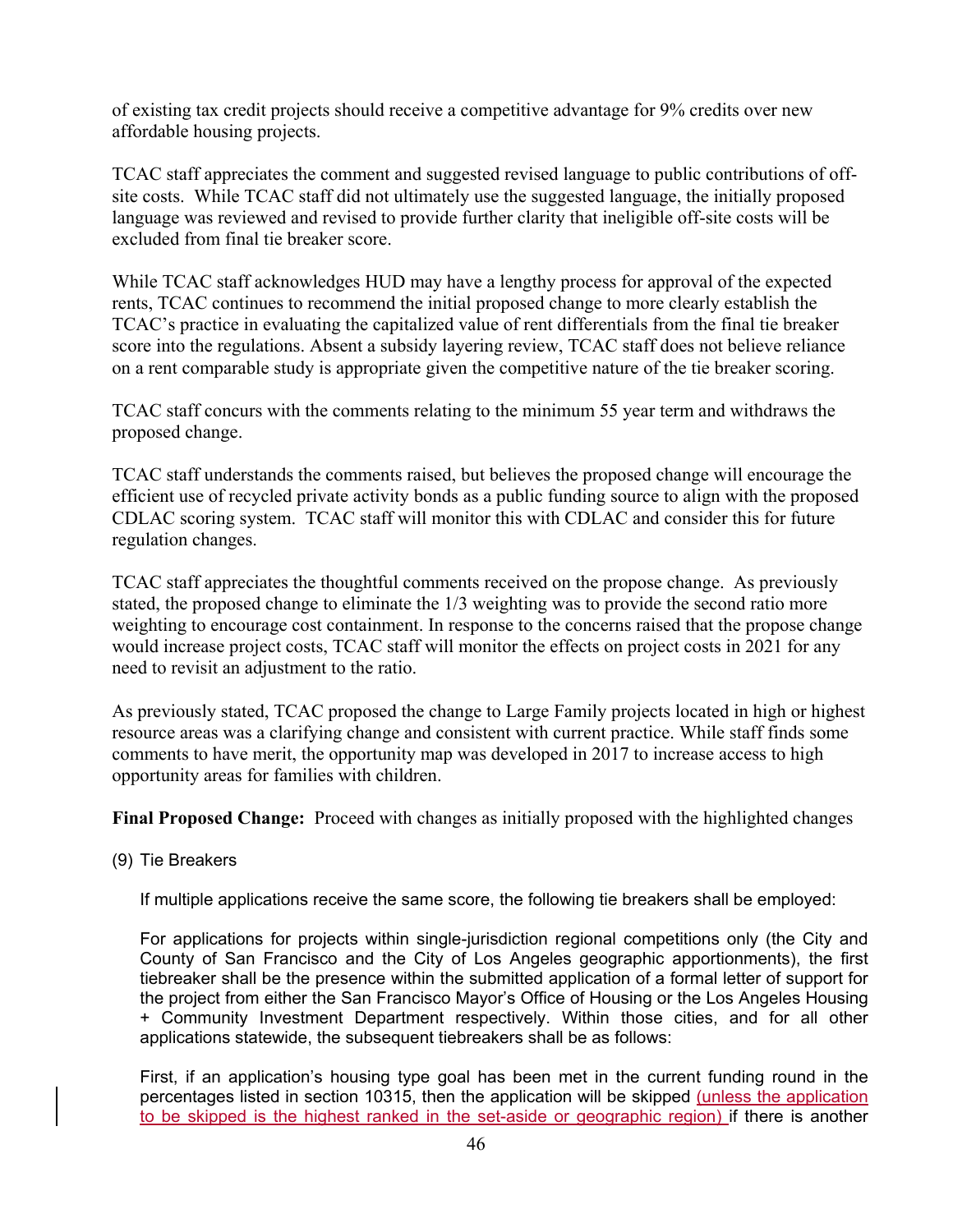application with the same score and with a housing type goal that has not been met in the current funding round in the percentages listed in section 10315; and Second, the highest of the sum of the following:

(C) Leveraged soft resources, as described below, defraying residential costs to total residential project development costs. Except where a third-party funding commitment is explicitly defraying non-residential costs only, leveraged soft resources shall be discounted by the proportion of the project that is non-residential. Leveraged soft resources shall be demonstrated through documentation including but not limited to funding award letters, committed land donations, or documented project-specific local fee waivers.

Leveraged soft resources shall include all of the following:

(i) Public funds. "Public funds" include federal, tribal, state, or local government funds, including the outstanding principal balances of prior existing public debt or subsidized debt that has been or will be assumed in the course of an acquisition/rehabilitation transaction, except that outstanding principal balances for projects subject to an existing CTCAC regulatory agreement shall not be considered public funds if such loans were funded less than 30 years prior to the application deadline. Outstanding principal balances shall not include any accrued interest on assumed loans even where the original interest has been or is being recast as principal under a new loan agreement. Public funds shall include assumed principal balances only upon documented approval of the loan assumption or other required procedure by the public agency holding the promissory note.

In addition, public funds include funds already awarded under the Affordable Housing Program of the Federal Home Loan Bank (AHP), waivers resulting in quantifiable cost savings that are not required by federal or state law, local government fee reductions established in ordinance and not required by federal or state law that are available only to rental affordable housing for lower-income households and affordable ownership housing for moderate income households, or the value of land and improvements donated or leased by a public entity or donated as part of an inclusionary housing ordinance or other development agreement negotiated between a public entity and an unrelated private developer. The value of land leased by a public entity shall be discounted by the sum of upfront lease pre-payments and all mandatory lease payments in excess of \$100 per year over the term of the lease, exclusive of residual receipt payments. Private loans that are guaranteed by a public entity (for example, RHS Section 538 guaranteed financing) shall not be counted as public funds, unless the loans have a designated repayment commitment from a public source other than rental or operating subsidies, such as the HUD Title VI Loan Guarantee Program involving Native American Housing Assistance and Self Determination Act (NAHASDA) funds. Land and building values, including for land donated or leased by a public entity or donated as part of an inclusionary housing ordinance or other development agreement, must be supported by an independent, third party appraisal consistent with the guidelines in Section 10322(h)(9). The appraised value is not to include off-site improvements. For Tribal apportionment applications, donated land value and land-purchase funding shall not be eligible. However, unsuccessful Tribal apportionment applicants subsequently competing within the rural set-aside or tribal applicants competing in a geographic region shall have such donated land value and landpurchase funding counted competitively as public funding if the land value is established in accordance with the requirements of this paragraph.

Loans must be "soft" loans, having terms (or remaining terms) of at least 15 years, and below market interest rates and interest accruals, and are either fully deferred or require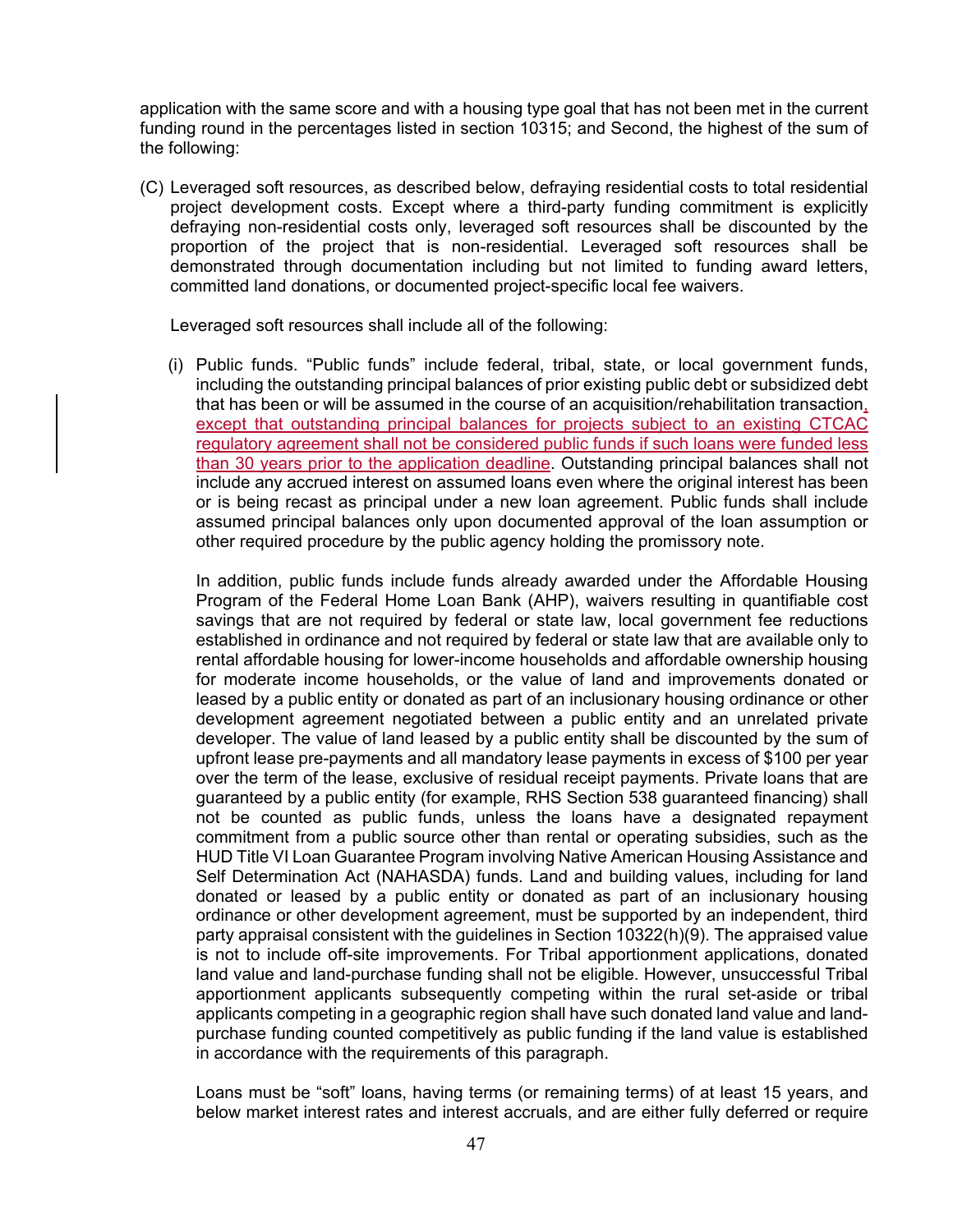only residual receipts payments for at least the first fifteen years of their terms. Qualified soft loans may have annual fees that reasonably defray compliance monitoring and asset management costs associated with the project. The maximum below-market interest rate allowed for tiebreaker purposes shall be the greater of four percent (4%) simple, or the Applicable Federal Rate if compounding. RHS Section 514 or 515 financing shall be considered soft debt in spite of a debt service requirement. Further, there shall be conclusive evidence presented that any new public funds have been firmly committed to the proposed project and require no further approvals, and that there has been no consideration other than the proposed housing given by anyone connected to the project, for the funds or the donated or leased land. Seller carryback financing and any portion of a loan from a public seller or related party that is less than or equal to sale proceeds due the seller, except for a public land loan to a new construction project that is not replacing affordable housing within the footprint of the original development, shall be excluded for purposes of the tiebreaker. Projects that include both new construction and rehabilitation or affordable housing replacement shall have the land loan value prorated based on units.

Public contributions of off-site costs shall not be counted competitively, unless (1) documented as a waived fee pursuant to a nexus study and relevant State Government Code provisions regulating such fees or (2) the off-sites must be developed by the sponsor as a condition of local approval and those off-sites consist solely of utility connections, and curbs, gutters, and sidewalks immediately bordering the property. Public funds shall be allocated to off-site costs and shall be reduced for tie breaker scoring purposes by an amount equal to the off-sites not meeting the requirements noted in this paragraph.

The capitalized value of rent differentials attributable to public rent or public operating subsidies shall be considered public funds based upon CTCAC underwriting standards. Standards shall include a 15-year loan term; an interest rate established annually by CTCAC based upon a spread over 10-year Treasury Bill rates; a 1.15 to 1 debt service coverage ratio; and a five percent (5%) vacancy rate. In addition, the rental income differential for subsidized units shall be established by subtracting tax credit rental income at 40 percent (40%) AMI levels (30% AMI for units subject to the 40% average AMI requirement of Section  $10325(g)(3)(A)$  from the committed contract rent income documented by the subsidy source or, in the case of a USDA rental subsidy only, the higher of 60% AMI rents or the committed contract USDA Basic rents. The committed contract rent income for units with existing project-based Section 8 rental subsidy shall be documented by the current monthly contract rent in place at the time of the application or by contract rent committed to and approved by the subsidy source (HUD); rent from a rent comparable study or post-rehabilitation rent shall not be permitted. The rent differential for projects with public operating subsidies shall equal the annual subsidy amount in year 1, provided the subsidy will be of a similar amount in succeeding years, or the aggregate subsidy amount of the contract divided by the number of years in the contract if the contract does not specify an annual subsidy amount.

(ii) soft loans that meet the criteria described in subparagraph (i) (except that terms shall be of at least 55 years), or grants, from unrelated non-public parties that are not covered by subparagraph (i) and that do not represent financing available through the National Mortgage Settlement Affordable Rental Housing Consumer Relief programs. The party providing the soft loans or grants shall not be a partner or proposed partner in the limited partnership (unless the partner has no ownership interest and only the right to complete construction) and shall not receive any benefit or funds from a related party to the project. The application shall include (1) a certification from an independent Certified Public Accountant (CPA) or independent tax attorney that the leveraged soft resource(s) is from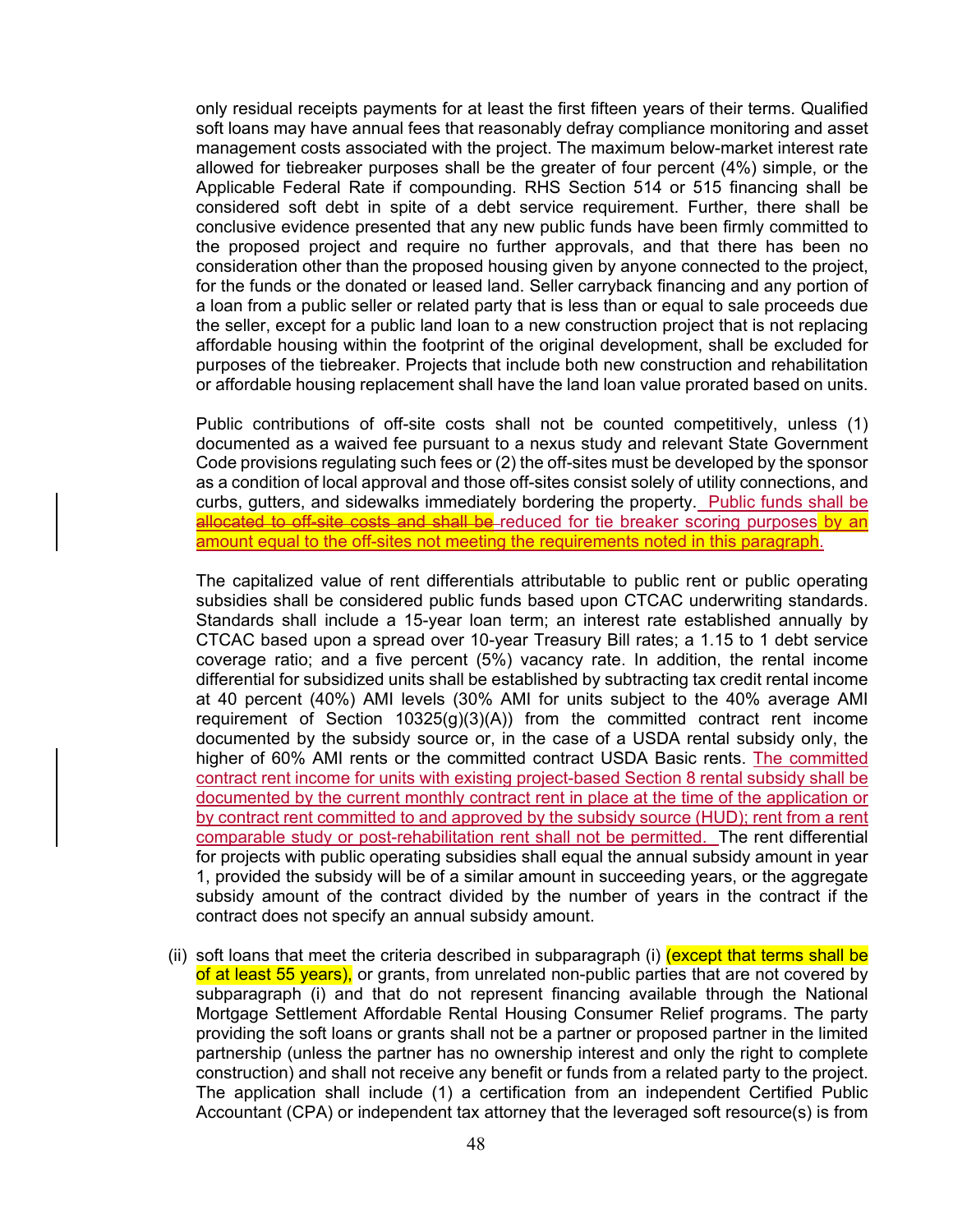an unrelated non-public entity(ies), that the unrelated non-public entity(ies) shall not receive any benefit or funds from a related party to the project, and that the leveraged soft resource(s) is available and not committed to any other project or use; and (2) a narrative from the applicant regarding the nature and source of the leveraged soft resource(s) and the conditions under which it was given. Seller carryback financing and any portion of a loan from a non-public seller or related party that is less than or equal to sale proceeds due the seller shall be excluded for purposes of the tiebreaker.

- (iii) the value of donated land and improvements that are not covered by subparagraph (i), that meet the criteria described in subparagraph (i), and that are contributed by an unrelated entity (unless otherwise approved by the Executive Director), so long as the contributed asset has been held by the entity for at least 5 years prior to the application due date, except for the value of donated land and improvements in the case of a rehabilitation project subject to an existing regulatory agreement with CTCAC or a federal, state, or local public entity or with greater than 25% of the units receiving project-based rental assistance unless the land and improvements are wholly donated. For a case in which the donor is a non-profit organization acting solely as a pass-through entity, the Executive Director may in advance of the application date approve an exception to the 5 year hold rule provided that the donor to the non-profit organization held the contributed asset for at least 5 years and that both the original donor and nonprofit donor meet the requirements of, and are included in the certifications required by, this paragraph. The party providing the donation shall not be a partner or proposed partner in the limited partnership (unless the partner has no ownership interest and only the right to complete construction) and shall not receive any benefit from a related party to the project. In addition, the land shall not have been owned previously by a related party or a partner or proposed partner (unless the partner has no ownership interest and only the right to complete construction). The application shall include a certification from an independent Certified Public Accountant (CPA) or independent tax attorney that the donation is from an unrelated entity and that the unrelated entity shall not receive any benefit from a related party to the project.
- (iv) For purposes of this section, a related party shall mean a member of the development team or a Related Party, as defined in Section 10302(gg), to a member of the development team.
- (v) For 4% credit applications, recycled private activity bonds (whether they be used for construction or permanent financing, or both) shall be considered leveraged soft resources so long as the loan terms are consistent with market standards.

Permanent funding sources for this tiebreaker shall not include equity commitments related to the Low Income Housing Tax Credits.

Land donations include land leased for a de minimis annual lease payment. CTCAC may contract with an appraisal reviewer and, if it does so, shall commission an appraisal review for donated land and improvements if a reduction of 15% to the submitted appraisal value would change an award outcome. If the appraisal review finds the submitted appraisal to be inappropriate, misleading, or inconsistent with the data reported and with other generally known information, then the reviewer shall develop his or her own opinion of value and CTCAC shall use the opinion of value established by the appraisal reviewer for calculating the tiebreaker only.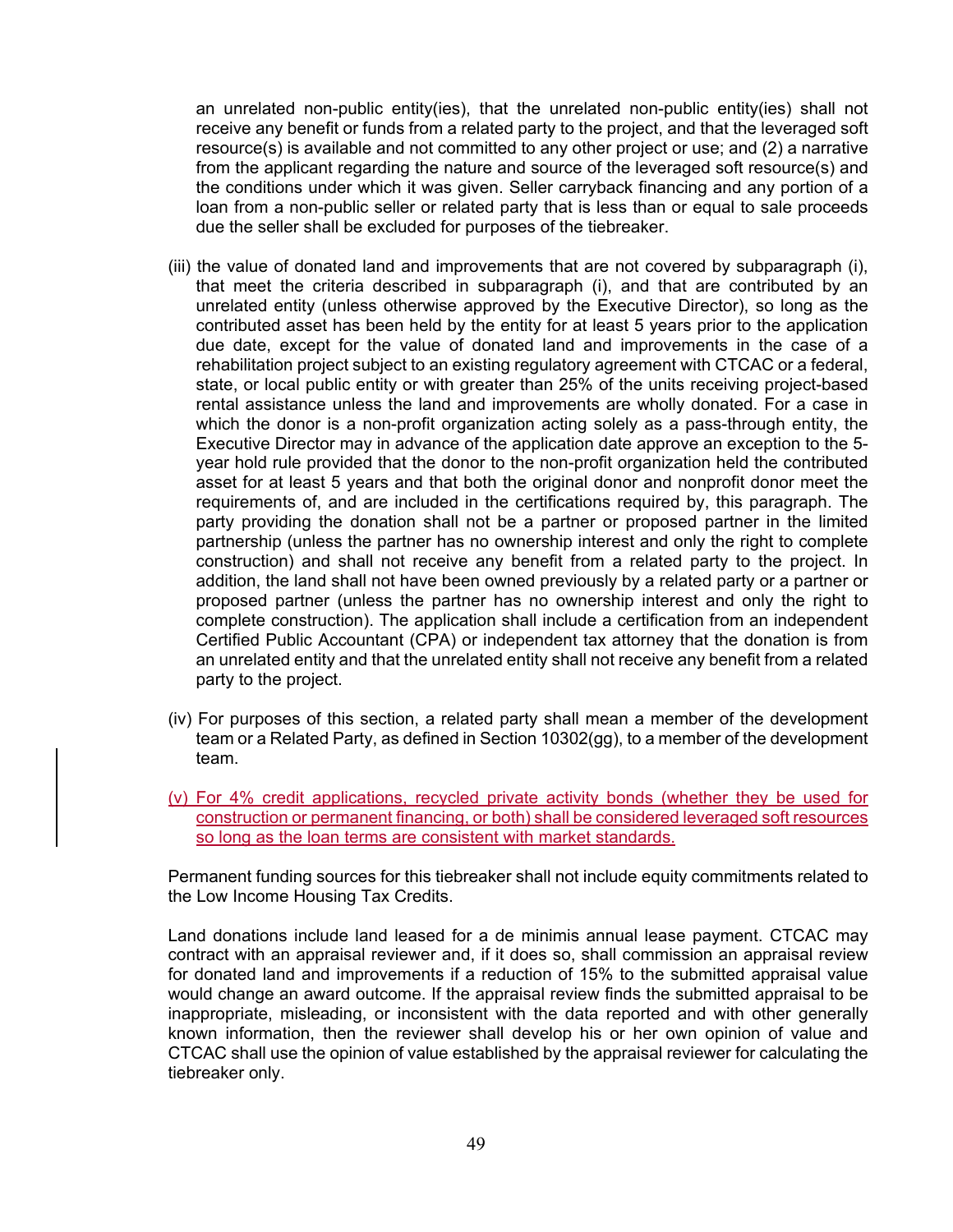The numerator of projects of 50 or more newly constructed or adaptive reuse Tax Credit Units shall be multiplied by a size factor equal to seventy five percent plus the total number of newly constructed or adaptively reused Tax Credit Units divided by 200 (75% + (total new construction/adaptive reuse units/200)). The size factor calculation shall be limited to no more than 150 Tax Credit Units.

In the case of a new construction hybrid 9% and 4% tax credit development which meets all of the following conditions, the calculation of the size factor for the 9% application shall include all of the Tax Credit Units in the 4% application up to the limit described above, the leveraged soft resources ratio calculated pursuant to this subparagraph (A) shall utilize the combined amount of leveraged soft resources defraying residential costs and the combined total residential project development costs from both the 9% and 4% applications, and the ratio calculated pursuant to subparagraph (B) shall also utilize the combined total residential project development costs from both the 9% and 4% applications:

- (v) the 4% application shall have been submitted to CTCAC and CDLAC by the 9% application deadline;
- (vi) the 4% and 9% projects are simultaneous phases, as defined in Section  $10327(c)(2)(C)$ ;
- (vii) the 4% application is eligible for maximum points under Sections  $10325(c)(3)$ ,  $(4)(B)$ ,  $(5)$ , and (6), except that 1) the 4% application may be eligible for maximum points in the lowest income category in combination with the 9% project, and 2) the 4% application may be eligible for maximum housing type points in combination with the 9% project. Under each exception, the 9% project shall also be scored in the corresponding point category in combination with the 4% project; and
- (viii) developers shall defer or contribute as equity to the project any amount of combined 4% and 9% developer fees in cost that are in excess of the limit pursuant to Section 10327(c)(2)(A) plus \$10,000 per unit for each Tax Credit Unit in excess of 100, using (a) the combined Tax Credit Units of the 9% and 4% components, (b) the combined eligible basis of the 9% and 4% components, and (c) the high-cost test factor calculated using the eligible basis and threshold basis limits for the 9% component.

In the event that the 4% component of a hybrid project that receives an increase to its size factor pursuant to this paragraph is not placed in service within 6 months of the 9% component, both applicants shall be subject to negative points. If the project's paid purchase price exceeds appraised value, the leveraged soft resources amount shall be discounted by the overage, unless the Executive Director has granted a waiver pursuant to Section 10327(c)(6).

- (D) One (1) minus the ratio of requested unadjusted eligible basis to total residential project development costs, with the resulting figure divided by three.
- (C) Except as provided below, a new construction large-family Large Family housing type project applying in 2019 or later (excluding a Special Needs project with non-special needs Low-Income Units meeting Large Family housing type requirements) shall receive a higher resource area bonus as follows based on the designation of the project's location on the TCAC/HCD Opportunity Area Map:

The project is non-rural and the project's census tract is a Highest Resource area 20 percentage points

The project is non-rural and the project's census tract is a High Resource area 10 percentage points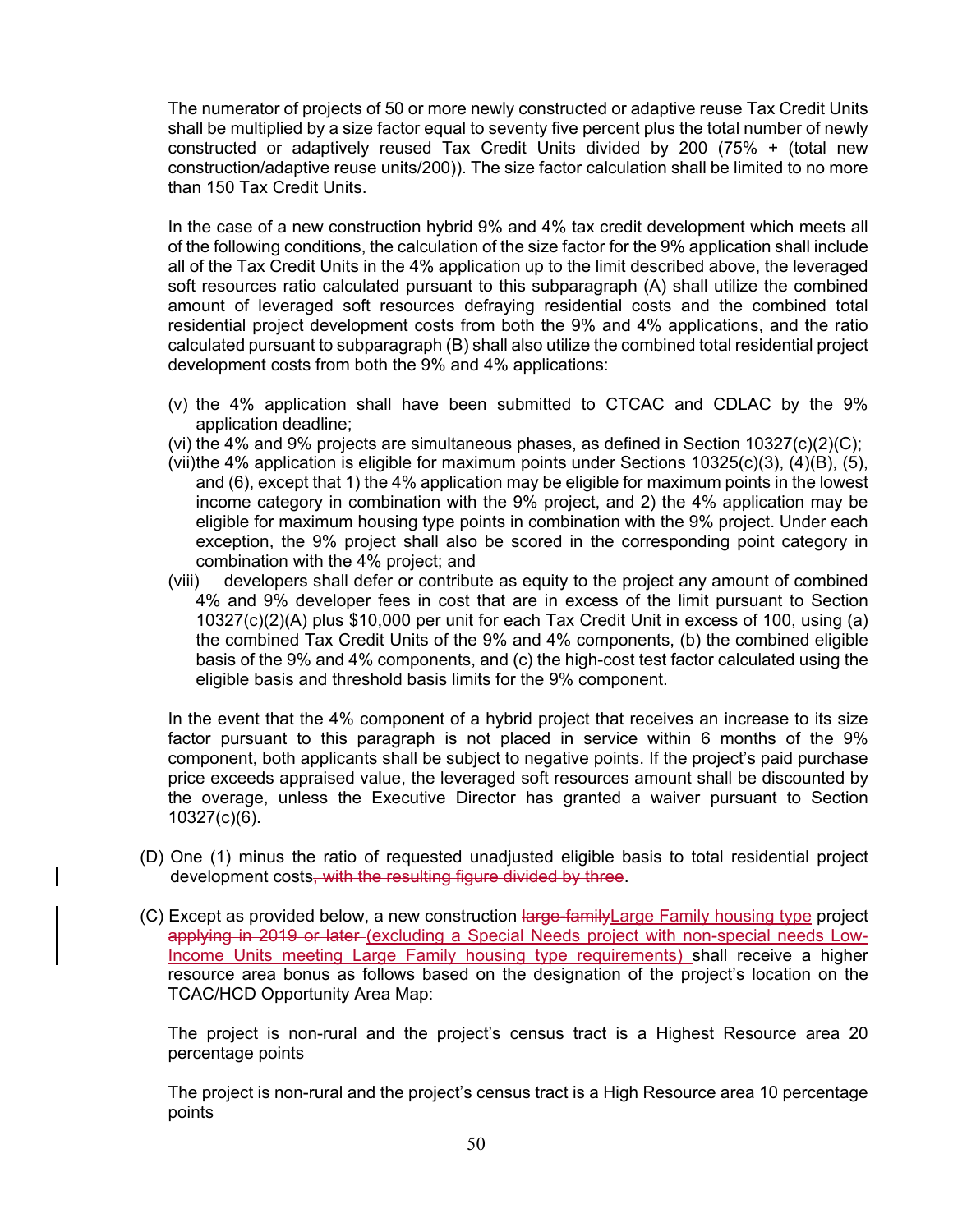The project is rural and project's census tract or census block group as applicable is a Highest Resource area 10 percentage points

The project is rural and the project's census tract or census block group as applicable is a High Resource area 5 percentage points

This bonus shall not apply to projects competing in the Native American apportionment, unless such projects fall into the rural set-aside competition. In addition, this bonus shall not apply to an inclusionary project, which for purposes of this subparagraph shall mean a project in which any of the Low-Income Units satisfy the obligations of an inclusionary housing ordinance or other development agreement negotiated between a public entity and private developer, unless the obligations derive solely from the Low-Income Units themselves or unless the project includes at least 40 Low-Income Units that are not counted towards the obligations of the inclusionary housing ordinance or development agreement. An application for a large family new construction project located in a High or Highest Resource area shall disclose whether or not the project includes any Low-Income Units which satisfy the obligations of an inclusionary housing ordinance or development agreement and, if so, the number of such units and whether the inclusionary obligations derive solely from the Low-Income Units themselves.

An applicant may choose to utilize the census tract, or census block group as applicable, resource designation from the TCAC/HCD Opportunity Maps in effect when the initial site control was obtained up to seven calendar years prior to the application.

The resulting tiebreaker score must not have decreased following award or negative points may be awarded.

**\_\_\_\_\_\_\_\_\_\_\_\_\_\_\_\_\_\_\_\_\_\_\_\_\_\_\_\_\_\_\_\_\_\_\_\_\_\_\_\_\_\_\_\_\_\_\_\_\_\_\_\_** 

### **Section 10325(f)(1)**

#### **Initial Proposed Change:**

- (1) Housing need and demand. Applicants shall provide evidence that the type of housing proposed, including proposed rent levels, is needed and affordable to the targeted population within the community in which it is located, with evidence including a market study that meets the current market study guidelines distributed by the Committee. Market studies will be assessed thoroughly. Meeting the requirements of subsection (B) below is essential, but because other elements of the market study will also be considered, meeting those requirements in subsection (B) will not in itself show adequate need and demand for a proposed project or ensure approval of a given project. Evidence shall be conclusive, and include the most recent documentation available (prepared within one year of the application date and updated, if necessary). Evidence of housing need and demand shall include, but is not limited to:
	- (A) evidence of public housing waiting lists, by bedroom size and tenant type, if available, from the local housing authority; and
	- (B) except as provided in Section 10322(h)(10), a market study as described in Section 10322(h)(10) of these regulations, which provides evidence that: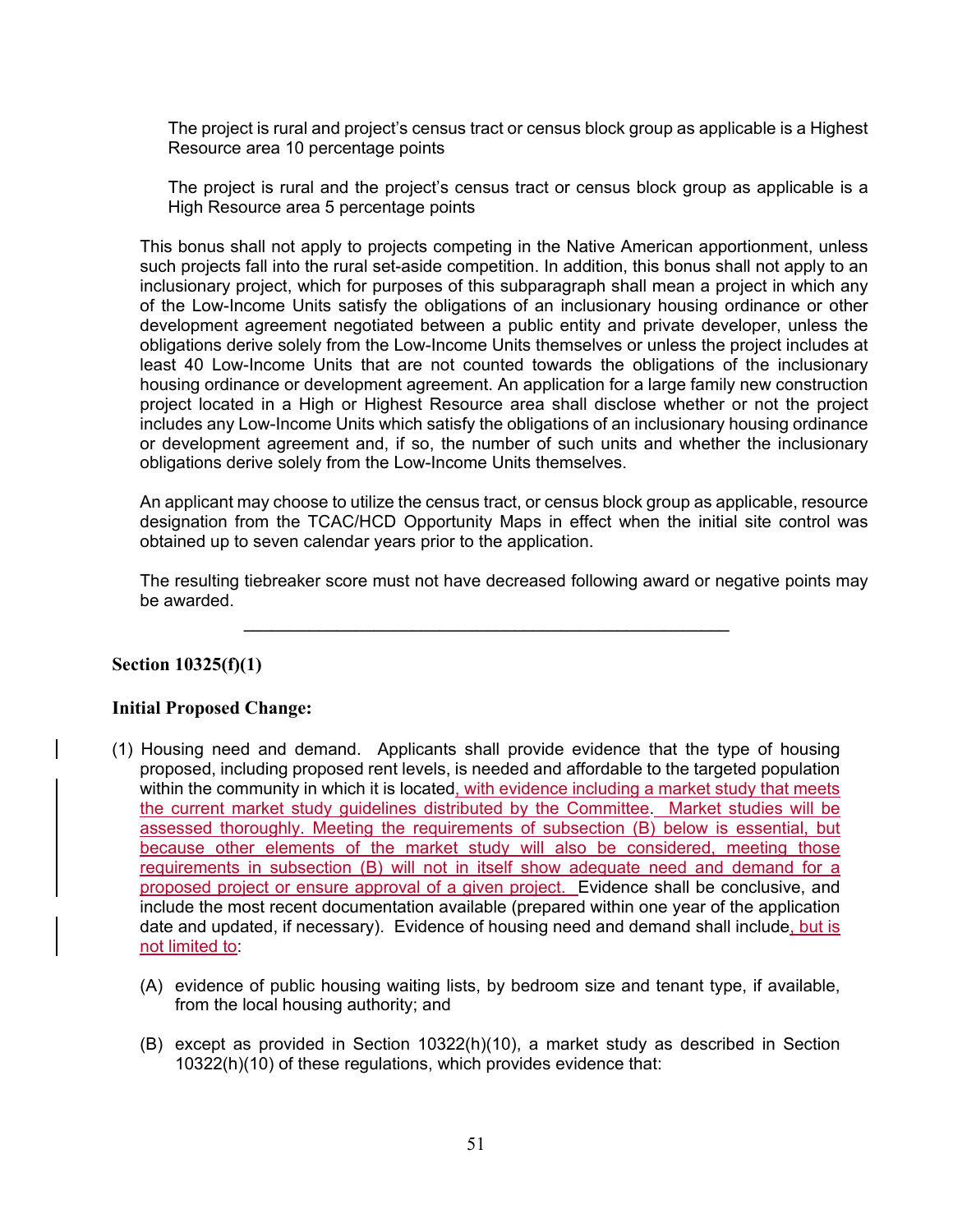- (i) The proposed tenant paid rents for each affordable unit type in the proposed development will be at least ten percent (10%) below the weighted average rent for the same unit types in comparable market rate rental properties;
- (ii) Except for special needs rehabilitation projects in which at least 90% of the total units are SRO units, the proposed unit value ratio stated as dollars per square foot (\$/s.f.) will be no more than the weighted average unit value ratios for comparable market rate units;
- (iii) In rural areas without sufficient three- and four-bedroom market rate rental comparables, the market study must show that in comparison to three- and fourbedroom market rate single family homes, the affordable rents will be at least 20% below the rents for single family homes and the \$/s.f. ratio will not exceed that of the single family homes; and
- (iv) The demand for the proposed project's units must appear strong enough to reach stabilized occupancy – 90% occupancy for Special Needs projects and 95% for all other projects – within six months of being placed in service for projects of 150 units or less, and within 12 months for projects of more than 150 units and senior projects.

Market studies will be assessed thoroughly. Meeting the requirements of subsection (B) above is essential, but because other elements of the market study will also be considered, meeting those requirements in subsection (B) will not in itself show adequate need and demand for a proposed project or ensure approval of a given project.

**\_\_\_\_\_\_\_\_\_\_\_\_\_\_\_\_\_\_\_\_\_\_\_\_\_\_\_\_\_\_\_\_\_\_\_\_\_\_\_\_\_\_\_\_\_\_\_\_\_\_\_\_** 

**Comments Received:** None

**Final Proposed Change:** Proceed with changes as initially proposed.

### **Section 10325(f)(2)**

### **Initial Proposed Change:**

- (2) Demonstrated site control. Applicants shall provide evidence that the subject property is within the control of the applicant.
	- (A) Site control may be evidenced by:
		- (i) a current title report (within 90 days of application except as provided in section 10322(h)(35) (or preliminary title report, but not title insurance or commitment to insure) showing the applicant holds fee title or, for tribal trust land, a title status report or an attorney's opinion regarding chain of title and current title status;
		- (ii) an executed lease agreement or lease option for the length of time the project will be regulated under this program connecting the applicant and the owner of the subject property;
		- (iii) an executed disposition and development agreement connecting the applicant and a public agency; or,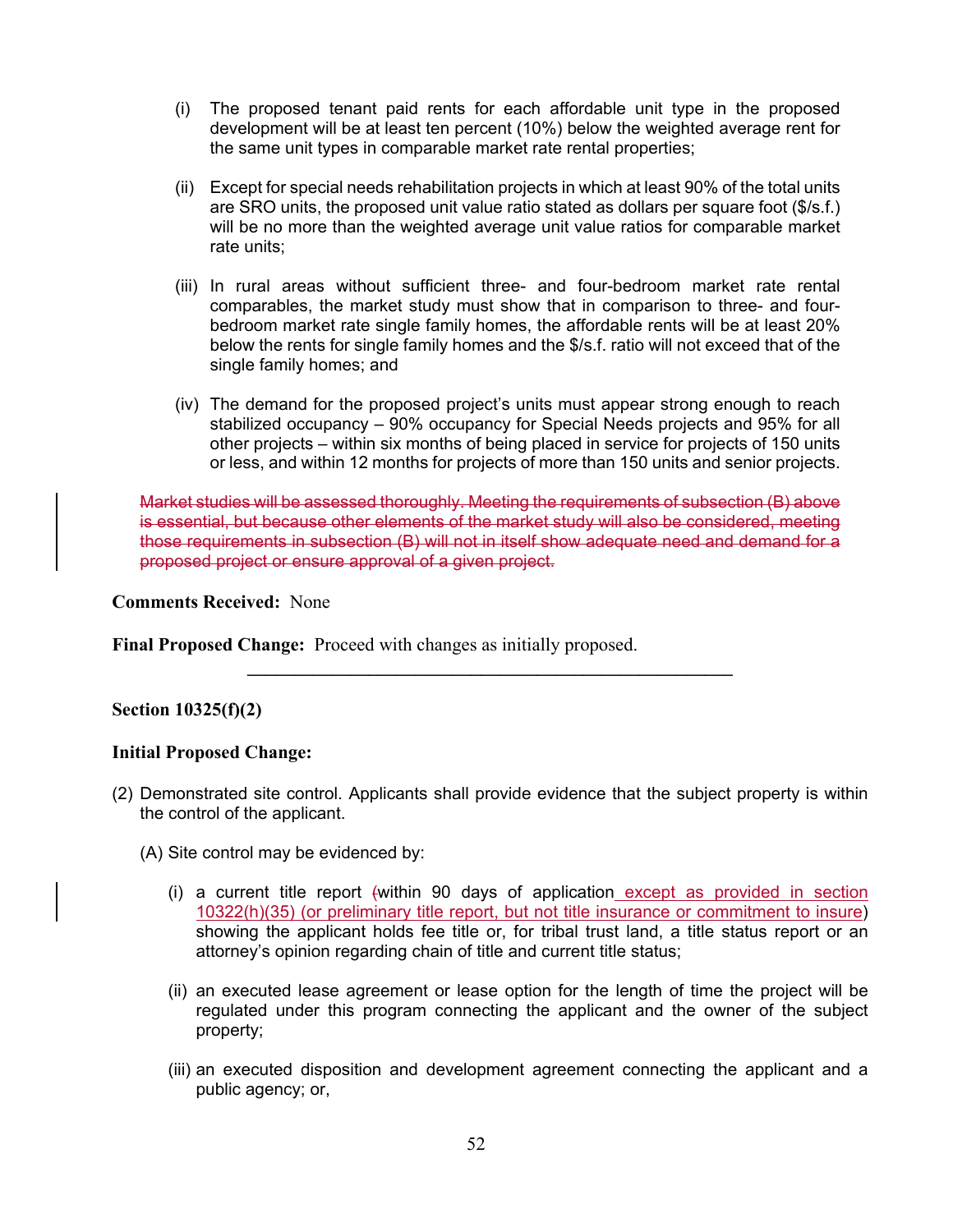- (iv) a valid, current, enforceable contingent purchase and sale agreement or option agreement connecting the applicant and the owner of the subject property. Evidence must be provided at the time of the application that all extensions and other conditions necessary to keep the agreement current through the application filing deadline have been executed.
- (B) A current title report (within 90 days of application except as provided in Section 10322(h)(35) (or preliminary title report, but not title insurance or commitment to insure) or for tribal trust land a title status report or an attorney's opinion regarding chain of title and current title status, shall be submitted with all applications for purposes of this threshold requirement.
- (C) The Executive Director may determine, in her/his sole discretion, that site control has been demonstrated where a local agency has demonstrated its intention to acquire the site, or portion of the site, through eminent domain proceedings.

**Comments Received:** One commenter opposed the change, stating that a title insurance policy issued to a buyer at the time of purchase (if within 90 days of application) is better evidence than a preliminary title report.

**Response to Comments:** This is a conforming change to align with CDLAC, and staff will proceed with the proposed change unless modified by CDLAC.

**\_\_\_\_\_\_\_\_\_\_\_\_\_\_\_\_\_\_\_\_\_\_\_\_\_\_\_\_\_\_\_\_\_\_\_\_\_\_\_\_\_\_\_\_\_\_\_\_\_\_\_\_** 

**Final Proposed Change:** Proceed with changes as initially proposed.

### **Section 10325(f)(4)**

### **Initial Proposed Change:**

(4) Local approvals and Zoning. Applicants shall provide evidence, at the time the application is filed, that the project as proposed is zoned for the intended use, and has obtained all applicable local land use approvals which allow the discretion of local elected officials to be applied, except that an appeal period may run 30 days beyond that application due date. The applicant must provide proof that either no appeals were filed, or that any appeals filed during that time period were resolved within that 30-day period and the project is ready to proceed. Examples of such approvals include, but are not limited to, general plan amendments, rezonings, and conditional use permits. Notwithstanding the first sentence of this subsection, local land use approvals not required to be obtained at the time of application include, design review, initial environmental study assessments, variances, and development agreements. The evidence must describe the local approval process, the applicable approvals, and whether each required approval is "by right," ministerial, or discretionary. When the appeal period, if any, is concluded, the applicant must provide proof that either no appeals were filed, or that any appeals filed during that time period were resolved within that 30-day period and the project is ready to proceed.

The Committee may require, as evidence to meet this requirement, submission of a Committeeprovided form letter to be signed by an appropriate local government planning official of the applicable local jurisdiction, including acknowledgment of any zoning or land use approvals pursuant to a state streamlined approval requirement.

**Comments Received:** One commenter stated the changes are reasonable and encourage TCAC to update its forms so that it is easy for local jurisdictions to provide the information that TCAC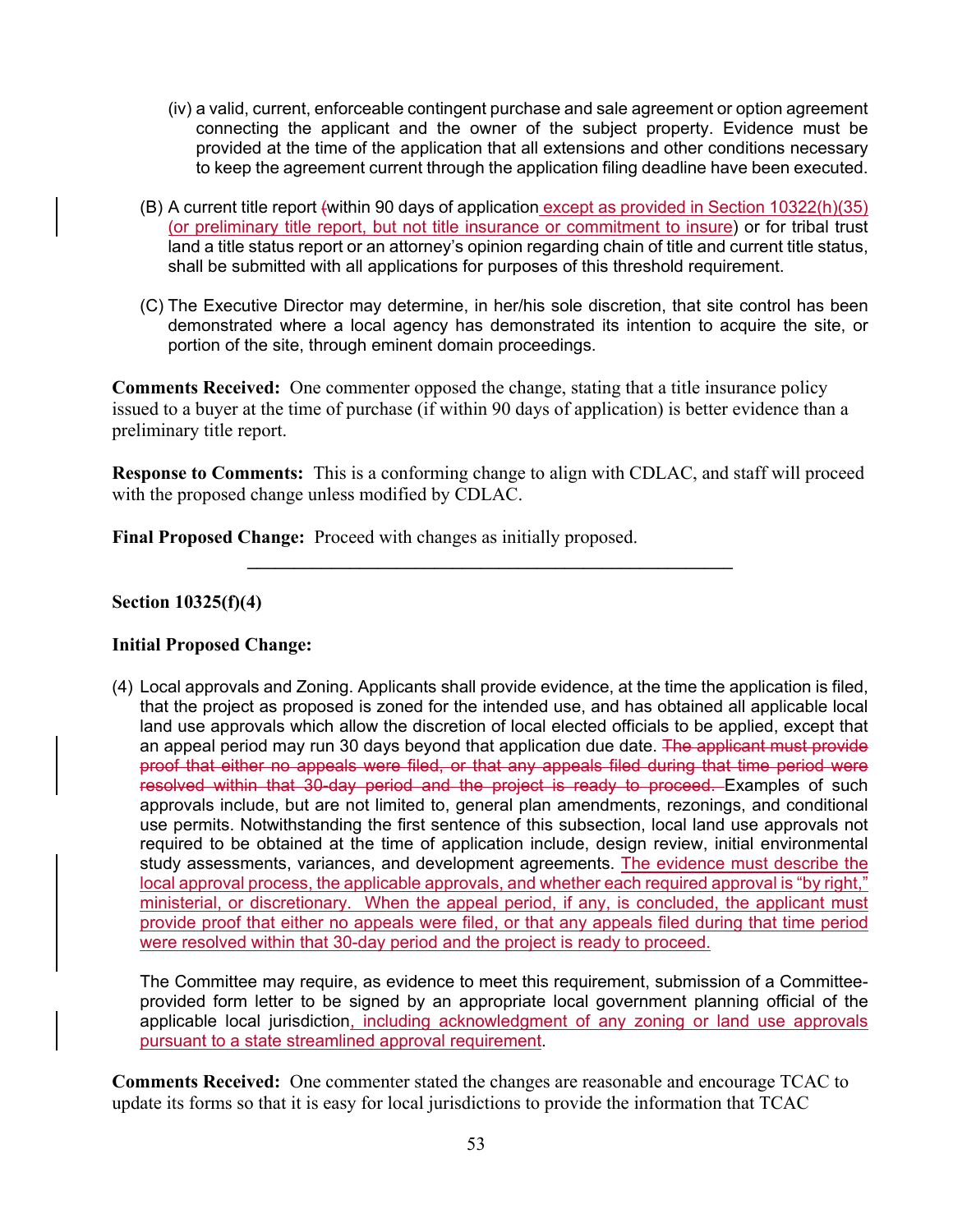requires. Another commenter supported the intent of the proposed change and recommends revisions to TCAC Application Attachment 26 and also allow applicants to demonstrate administrative approval for projects subject to streamlined entitlement processes which eliminate discretionary approval has been received by the application filing deadline. Another commenter believed the proposed change puts too much of an administrative burden on local jurisdictions especially given the limited resources and limited staff. The commenter urged TCAC staff to allow the applicant to provide an explanation to any issues regarding the entitlement process and then use the LRA process to confirm any concerns.

**Response to Comments:** As previously stated, local jurisdictions have unique processes and processes and TCAC staff is unable to uniformly and consistently apply the requirements of this section without a better understanding of those local processes and requirements. TCAC staff intends to update TCAC application attachments to assist the local jurisdictions to document the required approvals. While the proposed change would require additional explanation from the local jurisdiction, TCAC staff believe additional detail surrounding each local jurisdiction process will provide consistency during the application reviews.

**\_\_\_\_\_\_\_\_\_\_\_\_\_\_\_\_\_\_\_\_\_\_\_\_\_\_\_\_\_\_\_\_\_\_\_\_\_\_\_\_\_\_\_\_\_\_\_\_\_\_\_\_** 

**Final Proposed Change:** Proceed with changes as initially proposed.

## **Section 10325(f)(7)**

#### **Initial Proposed Change (as revised on November 10, 2020):**

- (7) Minimum construction standards. For preliminary reservation applications, applicants shall provide a statement that the following minimum specifications will be incorporated into the project design for all new construction and rehabilitation projects. In addition, a statement shall commit the property owner to at least maintaining the installed energy efficiency and sustainability features' quality when replacing each of the following listed systems or materials:
	- (A) Energy Efficiency. New construction and rehabilitation non-competitive applicants shall consult with the design team, a CABEC certified 2019 Certified Energy Analyst, and a LEED AP homes (low-rise and mid-rise), LEED AP BD+C (high-rise), NGBS Green Verifier, or GreenPoint Rater (one person may meet both of these latter qualifications) early in the project design process to evaluate a building energy model analysis and identify and consider energy efficiency, generation measures, and energy storage beyond those required by this subsection. Prior to the meeting, the energy analyst shall complete an initial energy model based on either current Title 24 standards or, if the project is eligible, the California Utility Allowance Calculator using best available information on the project. All non-competitive applications to CTCAC shall include a copy of the model results, meeting agenda, list of attendees, and major outcomes of the meeting. All rehabilitated buildings, both competitive and non-competitive, shall have improved energy efficiency above the modeled energy consumption of the building(s) based on existing conditions documented using the Sustainable Building Method Workbook's CTCAC Existing Multifamily Assessment Protocols and reported using the CTCAC Existing Multifamily Assessment Report template. Rehabilitated buildings shall document at least a 10% post-rehabilitation improvement over existing conditions energy efficiency achieved for the project as a whole, except that Scattered Site applications shall also document at least a 5% post-rehabilitation improvement over existing conditions energy efficiency achieved for each site. In the case of projects in which energy efficiency improvements have been completed within five years prior to the application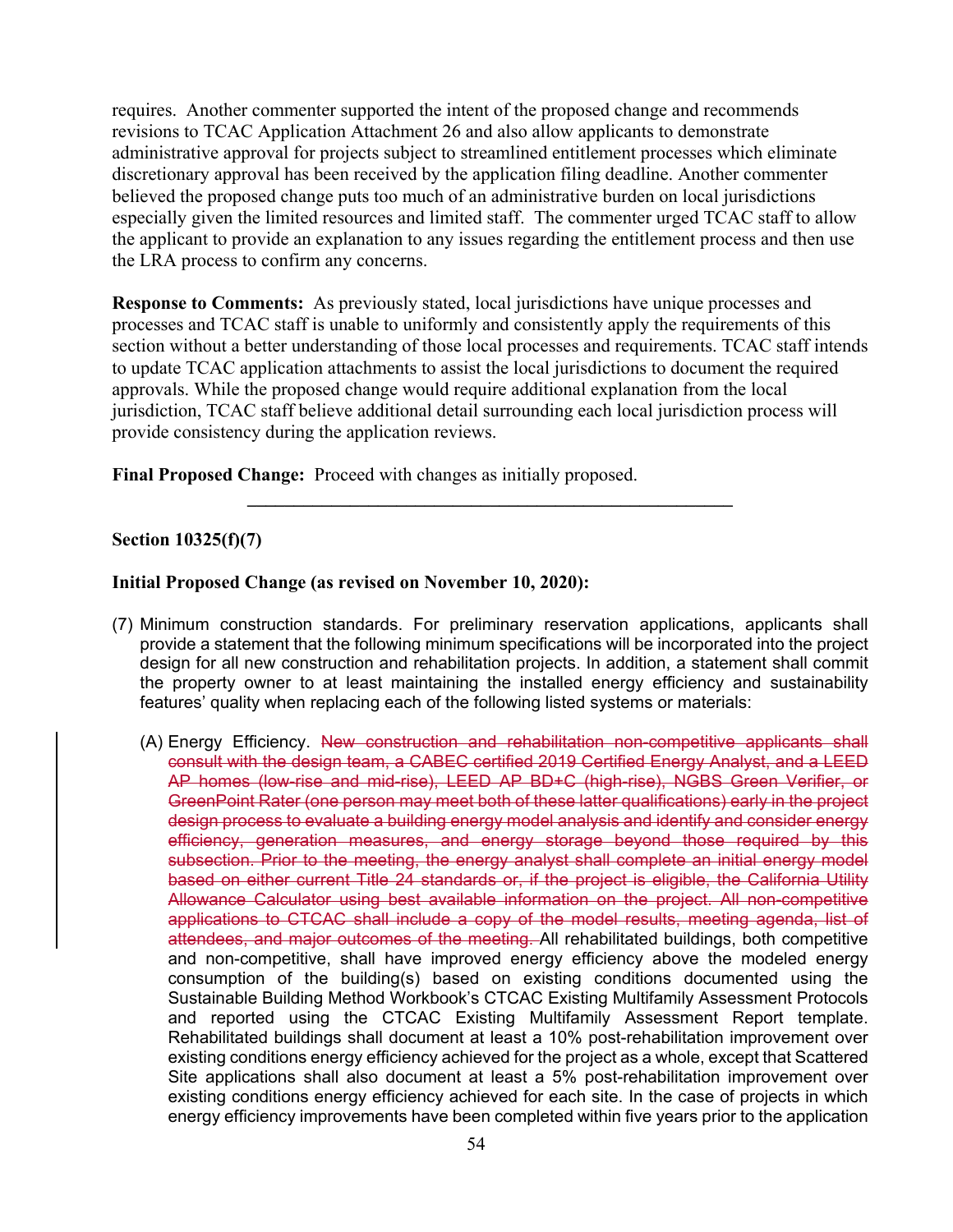date pursuant to a public or regulated utility program or other governmental program that established existing conditions of the systems being replaced using a HERS Rater, the applicant may include the existing conditions of those systems prior to the improvements. Furthermore, rehabilitation applicants must submit a completed Sustainable Building Method Workbook with their preliminary reservationplaced-in-service application unless they are developing a project in accordance with the minimum requirements of Leadership in Energy & Environmental Design (LEED), Passive House Institute US (PHIUS), Passive House, Living Building Challenge, National Green Building Standard ICC / ASRAE – 700 silver or higher rating or GreenPoint Rated Program. In addition, all applicants who will receive points from CDLAC pursuant to Sections 5230(k)(7) or (8) (for energy efficiency only) of the CDLAC regulations must submit a completed Sustainable Building Method Workbook with their preliminary reservation application.

- (B) Landscaping. If landscaping is to be provided or replaced, a variety of plant and tree species that require low water use shall be provided in sufficient quantities based on landscaping practices in the general market area and low maintenance needs. Projects shall follow the requirements of the state Model Water Efficient Landscape Ordinance (http://www.water.ca.gov/wateruseefficiency/landscapeordinance/) unless a local landscape ordinance has been determined to be at least as stringent as the current model ordinance.
- (C) Roofs. Newly installed roofing shall carry a three-year subcontractor guarantee and at least a 20-year manufacturer's warranty.
- (D) Exterior doors. If exterior doors are to be provided or replaced, insulated or solid core, flush, paint or stain grade exterior doors shall be made of metal clad, hardwood faces, or fiberglass faces, with a standard one-year guarantee and all six sides factory-primed.
- (E) Appliances. All Low-Income Units shall provide a refrigerator. All non-SRO Low-Income Units shall provide a stoverange (cooktop and oven), and all SRO Low-Income Units shall include a cooking facility (at least a cooktop or microwave). The Executive Director may waive the refrigerator and cooking facility requirement for SRO units if the project includes a common area kitchen facility for tenants. Refrigerators, dishwashers, clothes washers and dryers provided or replaced within Low-Income Units and/or in on-site community facilities shall be ENERGY STAR rated appliances, unless waived by the Executive Director.
- (F) Window coverings. Window coverings shall be provided and may include fire retardant drapes or blind.
- (G) Water heater. If water heaters are to be provided or replaced, for Low-Income Units with individual tank-type water heaters, minimum capacities are to be 28 gallons for one- and twobedroom units and 38 gallons for three-bedroom units or larger.
- (H) Floor coverings. If floor coverings are to be provided or replaced, a hard, water resistant, cleanable surface shall be required for all kitchen and bath areas. Any carpet provided or replaced shall comply with U.S. Department of Housing and Urban Development/Federal Housing Administration UM44D.
- (I) All fiberglass-based insulation provided or replaced shall meet the Greenguard Gold **Certification** (http://greenguard.org/en/CertificationPrograms/CertificationPrograms\_childrenSch ools.aspx).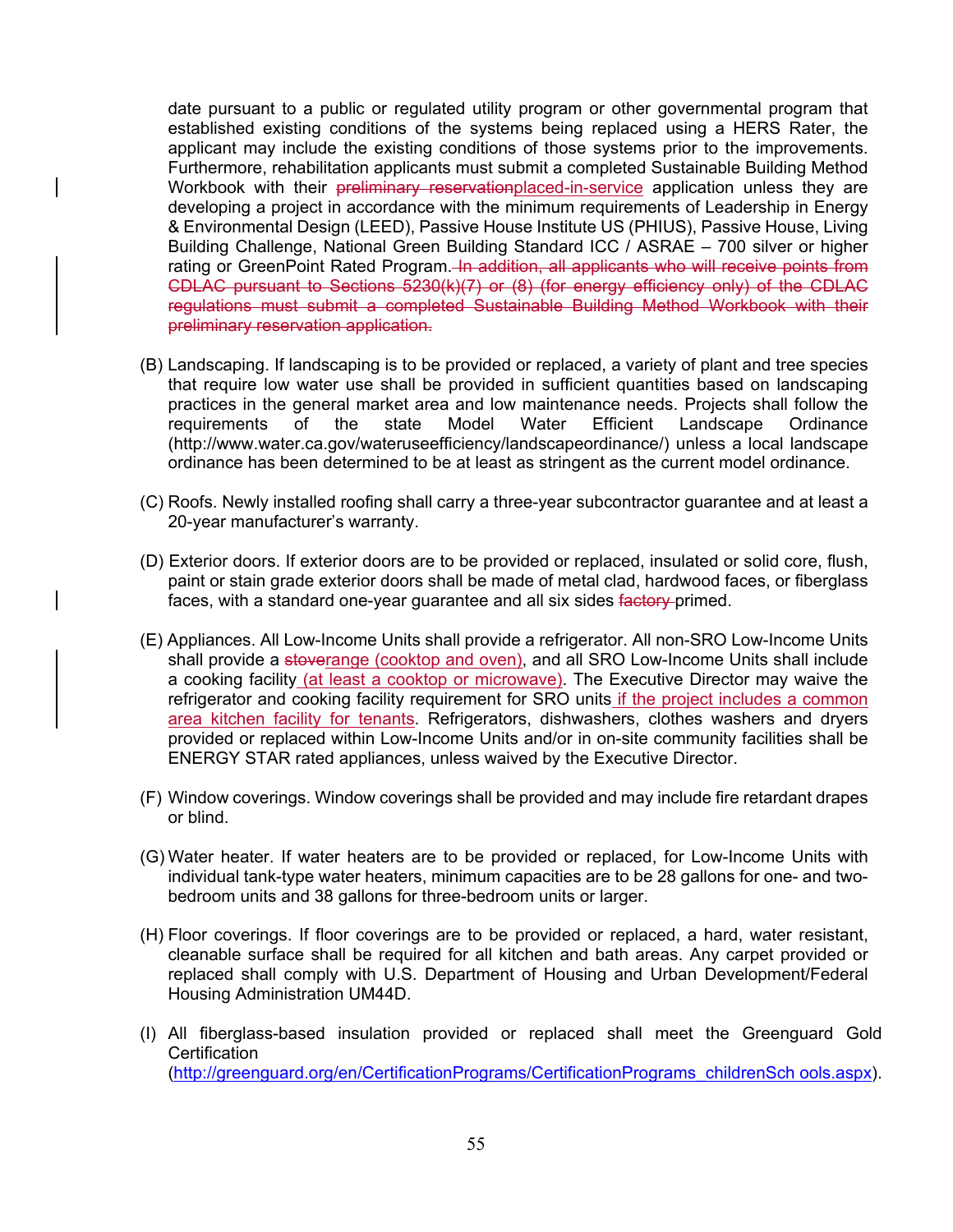(J) Consistent with California State law, projects with 16 or more Low-Income and Market-Rate Units must have an on-site manager's unit. Projects with at least 161 Low-Income and Market-Rate Units shall provide a second on-site manager's unit for either another on-site manager or other maintenance personnel, and there shall be one additional on-site manager's unit for either another on-site manager or other maintenance personnel for each 80 Low-Income and Market-Rate Units beyond 161 units, up to a maximum of four on-site manager's units.

Scattered site projects totaling 16 or more Low-Income and Market-Rate Units must have at least one onsite manager's unit for the entire project, and at least one manager's unit at each site where that site's building(s) consist of 16 or more Low-Income and Market-Rate Units. Scattered sites within 100 yards of each other shall be treated as a single site for purposes of the on-site manager rule only.

If an applicant or project owner proposes to utilize a low-income unit to meet California and CTCAC manager unit requirements, the following applies: (1) the unit is considered a lowincome restricted unit and must comply with all requirements associated with low-income restricted units; (2) the unit is included in the applicable fraction; and (3) the tenant cannot be evicted upon employment termination.If employment is terminated, the project owner is responsible for continuing to meet California and CTCAC onsite manager unit requirements. Any application proposing to utilize a low-income unit to meet California and CTCAC manager unit requirements must include a description in the application of how the project will meet those requirements if employment is terminated.

In lieu of on-site manager units, a project may commit to employ an equivalent number of onsite full-time property management staff (at least one of whom is a property manager) and provide an equivalent number of desk or security staff who are not tenants and are capable of responding to emergencies for the hours when property management staff is not working. All staff or contractors performing desk or security work shall be knowledgeable of how the property's fire system operates and be trained in, and have participated in, fire evacuation drills for tenants. CTCAC reserves the right to require that one or more on-site managers' units be provided and occupied by property management staff if, in its sole discretion, it determines as part of any onsite inspection that the project has not been adequately operated and/or maintained.

(K) All new construction projects shall adhere to the provisions of California Building Code (CBC) Chapter 11(B) regarding accessibility to privately owned housing made available for public use in all respects except as follows: instead of the minimum requirements established in 11B 233.3.1.1 and 11B 233.3.1.3, all new construction projects must provide a minimum of ten fifteen percent  $(4015%)$  of the Low-Income Units with mobility features, as defined in CBC 11B 809.2 through 11B 809.4, and a minimum of four ten percent (410%) of the Low-Income Units with communications features, as defined in CBC 11B 809.5. These units shall, to the maximum extent feasible and subject to reasonable health and safety requirements, be distributed throughout the project consistent with 24 CFR Section 8.26.

Rehabilitation projects shall provide a minimum of ten percent (10%) of the Low-Income Units with mobility features, as defined in CBC 11B 809.2 through 11B 809.4, and four percent (4%) with communications features, as defined in CBC 11B 809.5. To the maximum extent feasible and subject to reasonable health and safety requirements, these units shall be distributed throughout the project consistent with 24 CFR Section 8.26. At least one of each common area facility type and amenity, as well as paths of travel between accessible units and such facilities and amenities, the building entry and public right of way, and the leasing office or area shall also be made accessible utilizing CBC Chapter 11(B) as a design standard. In all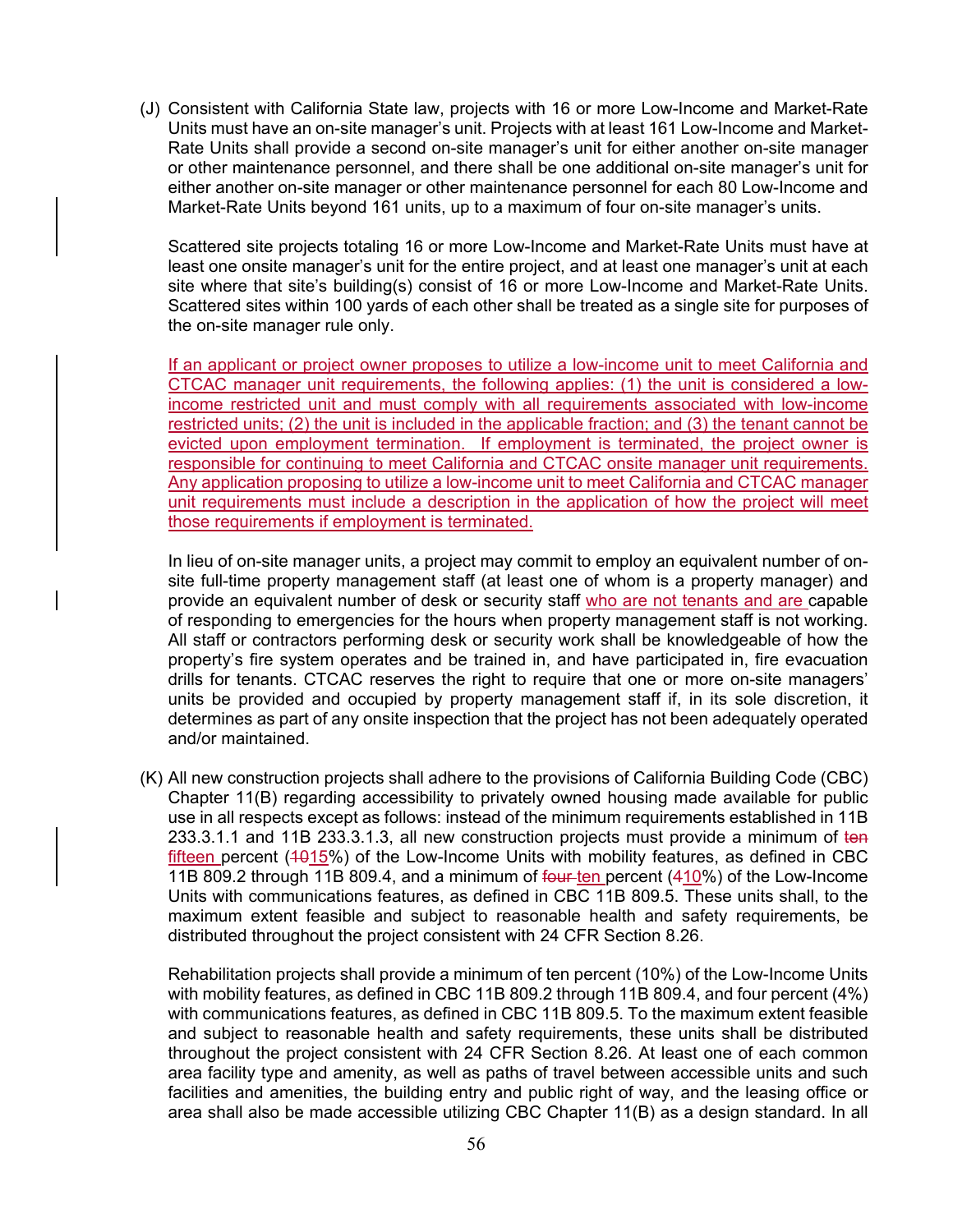other respects, applicable building code will apply. Projects with particular federal, state, or local funding sources may be required to meet additional accessibility requirements related to these other sources.

Except for paragraph (J) and (K), if a rehabilitation applicant does not propose to meet the requirements of this subsection, its Capital Needs Assessment must show that the standards not proposed to be met are either unnecessary or excessively expensive. The Executive Director may approve a waiver to paragraph (J) for a new construction or rehabilitation project, provided that tenants will have equivalent access to management services. The Executive Director may approve a waiver to paragraph (K) for a rehabilitation project, provided that the applicant and architect demonstrate that full compliance would be impractical or create an undue financial burden. All waivers must be approved in advance by the Executive Director.

Compliance and Verification: For placed-in-service applications, applicants with rehabilitation projects, with the exception of applicants developing a project in accordance with the minimum requirements of LEED, PHIUS, Passive House, Living Building Challenge, National Green Building Standard ICC / ASRAE – 700 silver or higher rating, or GreenPoint Rated Program who will not receive points pursuant to Section 5230(k)(8) (for energy efficiency only) of the CDLAC regulations, or applicants with new construction projects that will receive points from CDLAC pursuant to Section 5230(k)(6) or (7) of the CDLAC regulations must submit a completed Sustainable Building Method Workbook for subsection (A). For subsections (B) through (l) applicants shall submit LEED, PHIUS, Passive House, Living Building Challenge, National Green Building Standard ICC / ASRAE – 700 silver or higher rating, or GreenPoint Rated Program certification or third party certification confirming compliance from one of the following: a certified HERS Rater, a certified GreenPoint rater, a US Green Building Council certification, or the project architect. For Subsection (K), the project architect shall provide third party documentation confirming compliance. Failure to produce appropriate and acceptable third party documentation may result in negative points.

**Comments Received:** One commenter recommended retaining the requirement for the design team to meet with a CABEC certified consultant at the application stage and noted pitfalls that a project could encounter if an applicant waited to consult an energy analyst late in the project time line. Another commenter supported the elimination of this requirement and as it created unnecessary costs and an unnecessary administrative burden, in light of the fact that this requirement applied to all project applicants, regardless if they ever received an award of tax credits.

Several commenters supported the proposed change to require the submission of the Sustainable Building Methods Workbook in the placed-in-service application.

One commenter suggested the allowance to provide a cooking facility in lieu of a range (cooktop and oven) be expanded from SRO units to Special Needs studio units given they are of a similar size and serve a similar population. Another commenter suggested that the refrigerator waiver provision be removed and that in cases where the requirement for a range is waived if the project includes a common area kitchen facility, a microwave or microwave/convection oven should be required in the units.

The vast majority of the commenters strongly supported the proposed increases to the accessibility requirements for new construction projects. Some commenters noted the enormous need for housing to address people with disabilities and help more of those with mobility disabilities integrate into the community, enabling them to live independently. Two commenters suggested the use of total units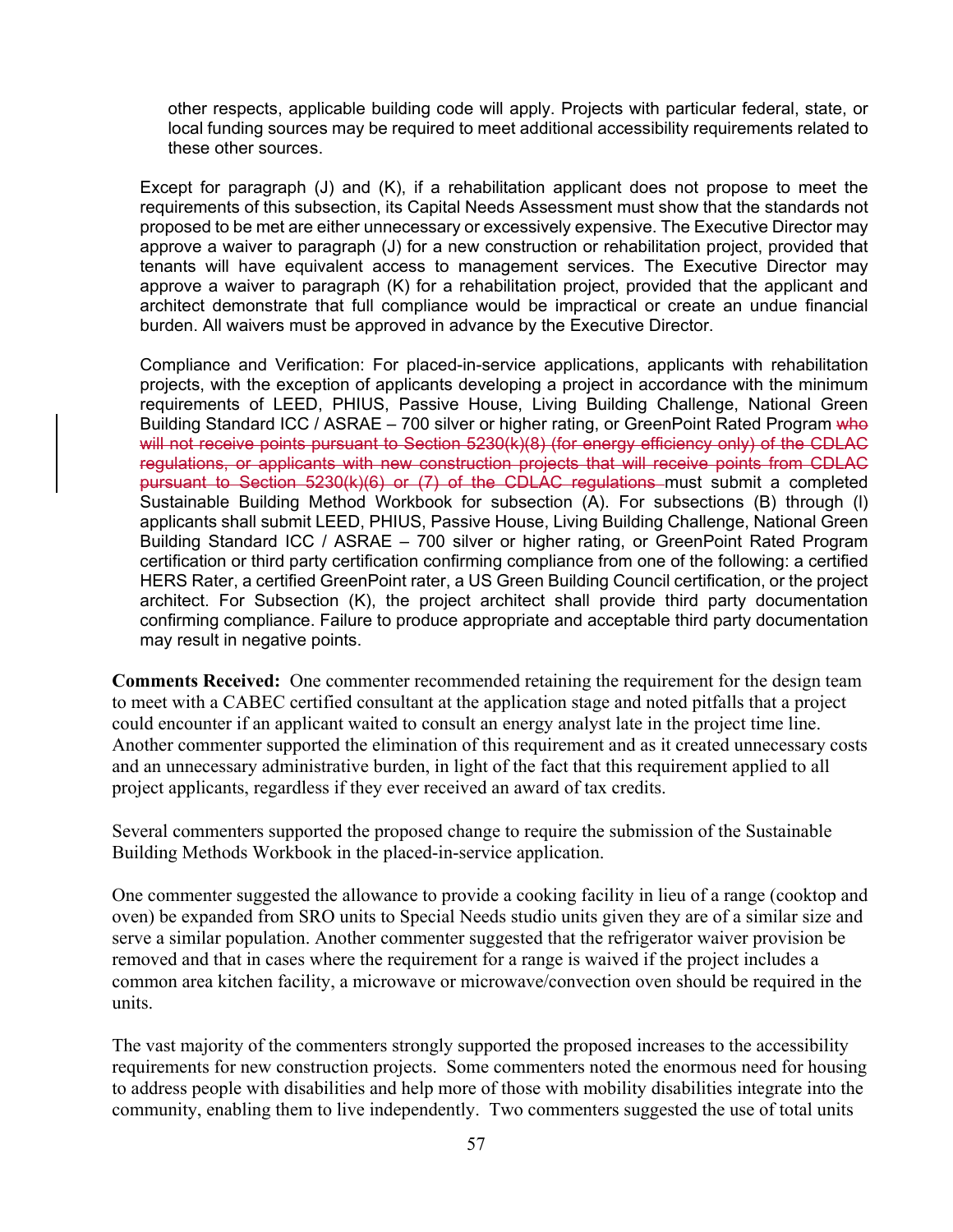rather than low income unit for the calculation of the percentage of accessible units. Some commenters opposed the proposed changes noting the increase as excessive and without and will result in increased project costs due to increased construction costs and complexity in project design. One commenter stated that most owners make units adaptable and therefore should be allowed to convert units as needed to meet the needs of its residents instead of imposing a higher percentage. A couple of commenters suggested delaying implementation to 2022 to provide developers time to plan and design the buildings to meet this new requirement.

**Response to Comments:** TCAC staff finds the comment relating to subsection (A) has merit, however the requirement the design team to meet with CABEC certified consultant at the application stage adds costs for all projects who apply to TCAC. With the emphasis on unit production and cost containment, and given the energy efficiency standards already required California Building Code (CBC), TCAC staff believes the elimination of this requirement will be reduce costs and increase unit production.

In response to the comments received with regard to the requirement of a range, TCAC staff proposed the change to clarify the definition of a stove and define a cooking facility in subsection (E), which is consistent with current practice. With regard to the waiver provisions, there may instances where a waiver of the refrigerator and cooking facility may be warranted. TCAC staff appreciates the comments, but is not inclined to make any additional changes.

TCAC staff finds the comments received all have merit. While there may be additional costs associated with increased accessibility, TCAC staff believes they will be minimal for new construction projects when compared to other project costs. With regard to comment to use total units, TCAC staff believes the percentage should apply to the low income units given the amount of tax credits are based on the applicable fraction of low income units to total units. TCAC staff believes Based on the overwhelming support for the proposed changes, the need and following review of HCD's 2020 Analysis of Impediments to Fair Housing Choice (AI) report, TCAC staff recommends proceeding with the changes as proposed.

**Final Proposed Change:** Proceed with changes as initially proposed.

# **Section 10325(f)(13)**

### **Initial Proposed Change:**

(13) A project that includes Low-Income Units targeted at greater than 60% AMI shall have average targeting that does not exceed 50% AMI.

**\_\_\_\_\_\_\_\_\_\_\_\_\_\_\_\_\_\_\_\_\_\_\_\_\_\_\_\_\_\_\_\_\_\_\_\_\_\_\_\_\_\_\_\_\_\_\_\_\_\_\_\_** 

A project with a tax credit reservation dated prior to, or a submitted application pending as of, March 26, 2018 may, with the discretionary approval of the Executive Director, revise its targeting prior to the recordation of the regulatory agreement to include Low-Income Units targeted at greater than 60% AMI only to accommodate existing over-income tenants, provided that the average targeting does not exceed 50% AMI. All other projects with a tax credit reservation dated prior to, or a submitted application pending as of, March 26, 2018, may not alter the AMI targeting committed to in the application in order to include Low-Income Units targeted at greater than 60% AMI.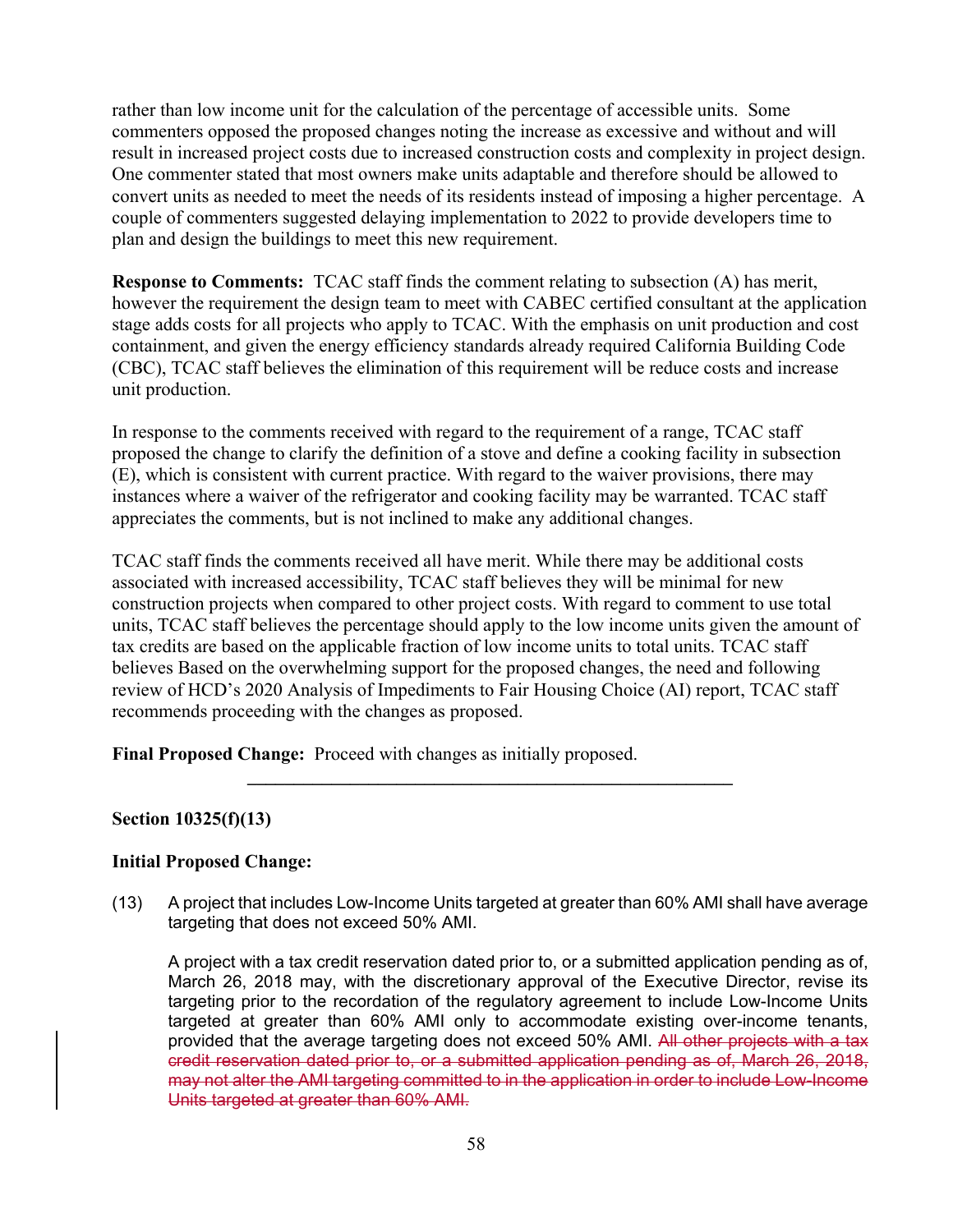A project including Low-Income Units targeted at greater than 60% AMI shall make the "Yes" election on line 8b of the IRS Form 8609.

## **Comments Received:** None

**Final Proposed Change:** Proceed with changes as initially proposed.

**Section 10325(g)(1)(G)** 

### **Initial Proposed Change:**

(G) Adequate laundry facilities shall be available on the project premises, with no fewer than one washer/dryer per 10 units. This requirement shall be reduced by 25% for projects where all units include hook-ups for washers and dryers. To the extent that tenants will be charged for the use of central laundry facilities, washers and dryers must be excluded from eligible basis. If no centralized laundry facilities are provided, washers and dryers shall be provided in each unit;

**\_\_\_\_\_\_\_\_\_\_\_\_\_\_\_\_\_\_\_\_\_\_\_\_\_\_\_\_\_\_\_\_\_\_\_\_\_\_\_\_\_\_\_\_\_\_\_\_\_\_\_\_** 

**Comments Received:** One commenter supports and appreciates the proposed change that helps reduce costs. The commenter suggested the language be amended to account for the percentage of units with hook-ups. Other commenters suggested waiving a common laundry room if washer/dryer hook ups are provided in each unit. The commenters found that most residents prefer the hook ups in their unit without the constraint of time of use, conservation of water and energy during peak times and also COVID community restrictions that come along with the common laundry facility. The commenters also noted that developers are forced into unfair leases to get equipment in the laundry room, that rarely gets used.

**Response to Comments:** TCAC staff finds the comments all have merit, but given the hook ups do not ensure washer and dryers will actually be utilized in the unit, the residents without washers and dryers should be provided adequate laundry facilities.

**\_\_\_\_\_\_\_\_\_\_\_\_\_\_\_\_\_\_\_\_\_\_\_\_\_\_\_\_\_\_\_\_\_\_\_\_\_\_\_\_\_\_\_\_\_\_\_\_\_\_\_\_** 

**Final Proposed Change:** Proceed with changes as initially proposed.

# **Section 10325(g)(1)(H)**

### **Initial Proposed Change:**

(H) Dishwashers shall be provided in all Low-Income Units except for studio and SRO units. unless aA waiver for one and two bedroom units in rehabilitation projects may be is granted by at the sole discretion of the Executive Director because due toof planning or financial impracticality;

**Comments Received:** While supporting the change, multiple commenters requested that onebedroom units also be exempt from providing dishwashers. One commenter stated in small households, dishwashers often turn into kitchen storage so additional cabinet space would be more beneficiary, especially for senior units. Another commenter echoed the exemption for senior projects. One commenter stated that the maintenance and repair of dishwashers increases costs.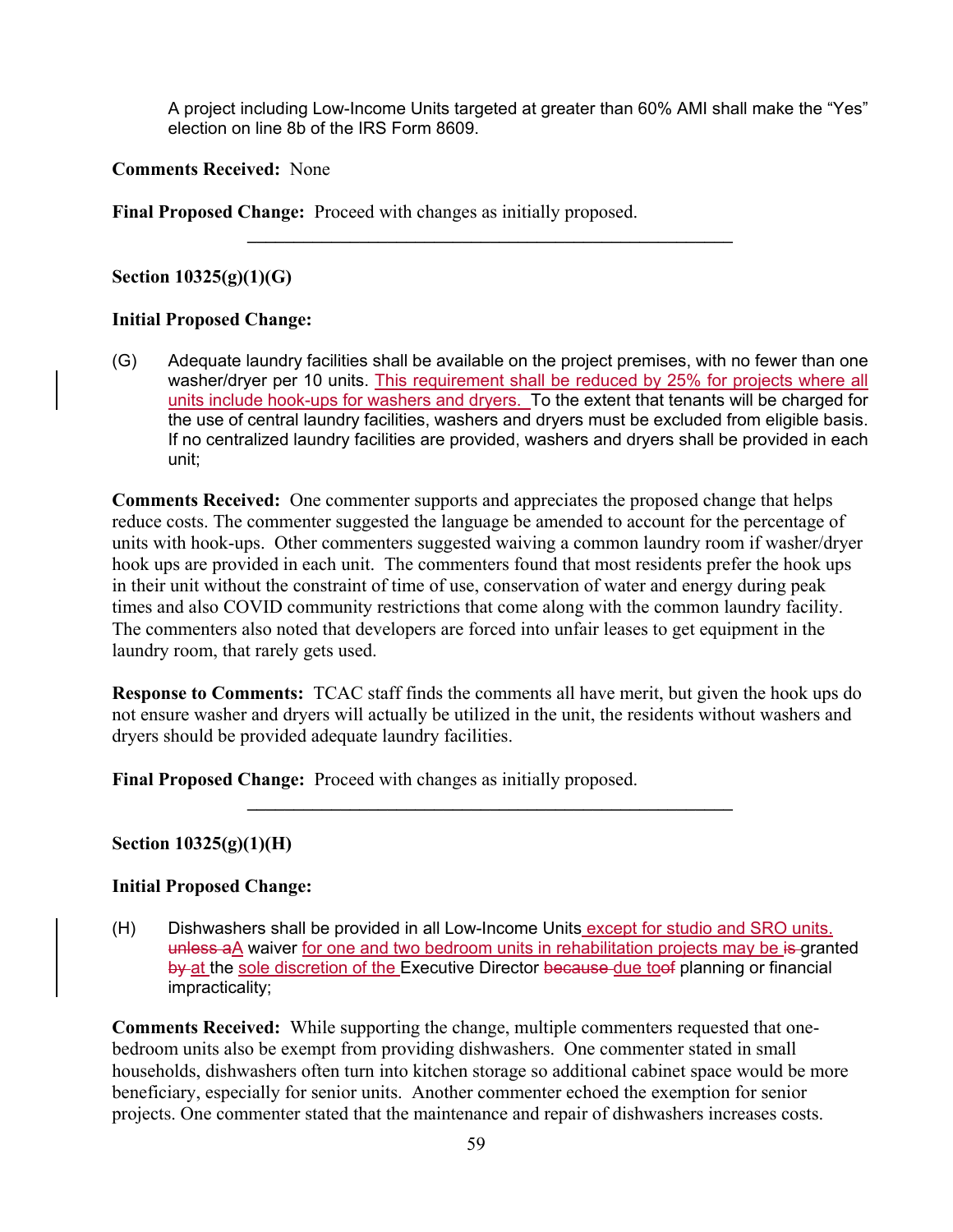Other commenters suggested larger units in rehabilitation projects be included in the waiver provision.

**Response to Comments:** TCAC staff understands that dishwashers may not be used in some cases, but in the case of one bedroom units or senior units in a Large Family project, TCAC staff believe dishwashers are still beneficial to the tenants. Given dishwashers are a requirement of the Large Family projects, TCAC staff believes they should remain a requirement in the unit, including the one bedroom units and senior units. While no additional changes are being proposed, TCAC staff will continue to research and monitor the requirement.

**\_\_\_\_\_\_\_\_\_\_\_\_\_\_\_\_\_\_\_\_\_\_\_\_\_\_\_\_\_\_\_\_\_\_\_\_\_\_\_\_\_\_\_\_\_\_\_\_\_\_\_\_** 

**Final Proposed Change:** Proceed with changes as initially proposed.

## **Section 10325(g)(2)**

### **Initial Proposed Change (as revised on November 10, 2020):**

- (2) Senior projects. To be considered senior housing, the application shall meet the following additional threshold requirements;
	- (A) All units shall be restricted to residents who are 62 years of age or older households eligible under applicable provisions of California Civil Code Section 51.3 and the federal Fair Housing Act (except for projects utilizing a federal funding source specifically for senior housing and the program definition of senior prohibits a restriction of 62 years of age or older), and further be subject to state and federal fair housing laws with respect to senior housing;
	- (B) For new construction projects, one half of all Low-Income Units on an accessible path (ground floor and elevator-serviced) shall be mobility accessible under the provisions of California Building Code (CBC) Chapter 11(B). For rehabilitation projects, 25% of all Low-Income Units on an accessible path (ground floor and elevator-serviced) shall be mobility accessible under the provisions of CBC Chapter 11(B). All projects with elevators must comply with CBC Chapter 11(B) accessibility requirements for elevators. All project owners must provide adequate and visible notice to tenants of their ability to request conversion of their adaptable unit to an accessible unit. These units shall, to the maximum extent feasible and subject to reasonable health and safety requirements, be distributed throughout the project consistent with 24 CFR Section 8.26. The Executive Director may approve a waiver in advance for a rehabilitation project, provided that the applicant and architect demonstrate that full compliance would be impractical or create an undue financial burden;
	- (C) Projects Buildings over two stories shall have an elevator;
	- (D) No more than twenty percent (20%) of the Low-Income Units in the project shall be larger than one-bedroom units, unless waived by the Executive Director, when supported by a full market study;
	- (E) One-bedroom Low-Income Units must include at least 450 square feet and two-bedroom Low-Income Units must include at least 700 square feet of living space. These limits may be waived for rehabilitation projects, at the discretion of the Executive Director, prior to application submission;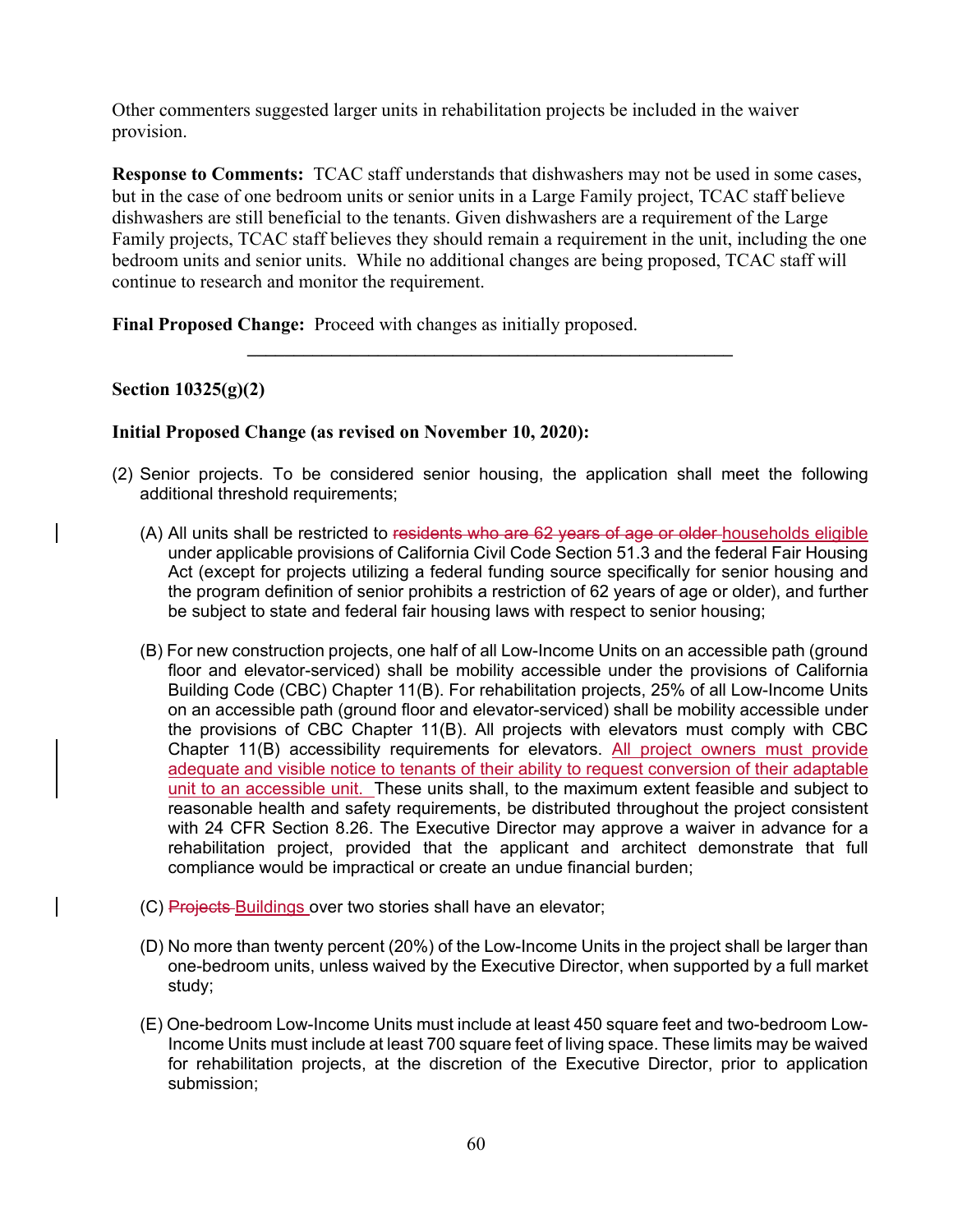- (F) Emergency call systems shall only be required in units intended for occupancy by frail elderly populations requiring assistance with activities of daily living, and/or applying as special needs units. When required, they shall provide 24-hour monitoring, unless an alternative monitoring system is approved by the Executive Director;
- (G) Common areas shall be provided on site, or within approximately one-half mile of the subject property. For purposes of this part, common areas shall include all interior amenity space, such as the rental office, community room, service space, computer labs, and gym, but shall not include laundry rooms or manager living units. Common areas shall meet the following size requirement: projects comprised of 30 or less total units, at least 600 square feet; projects from 31 to 60 total units, at least 1,000 square feet; projects from 61 to 100 total units, at least 1,400 square feet; projects over 100 total units, at least 1,800 square feet. Small developments of 20 units or fewer are exempt from this requirement. These limits may be waived, at the discretion of the Executive Director, for rehabilitation projects with existing common area;
- (H) A public agency shall provide direct or indirect long-term financial support for at least fifteen percent (15%) of the total project development costs, or the owner's equity (includes syndication proceeds) shall constitute at least thirty percent (30%) of the total project development costs;
- (I) Adequate laundry facilities shall be available on the project premises, with no fewer than one washer/dryer per 15 units. This requirement shall be reduced by 25% for projects where all units include hook-ups for washers and dryers. To the extent that tenants will be charged for the use of central laundry facilities, washers and dryers must be excluded from eligible basis. If no centralized laundry facilities are provided, washers and dryers shall be provided in each of the units;
- (J) Projects are subject to a minimum low-income use period of 55 years (50 years for projects located on tribal trust land).

**Comments Received:** Two commenters supported lowering minimum age requirement on senior developments. Another commenter suggested the removal of the exception noted in subsection (A).

Two commenters suggested the use of total units rather than low income unit for the calculation of the percentage of accessible units. Multiple commenters supported the withdrawal of the previous proposal to reduce accessibility requirements. Two commenters encouraged TCAC staff to reduce the number of fully-accessible units from 50% to 20% of all units on an accessible path.

One commenter strongly supports the unit modification noticing provisions and encouraged TCAC staff to require the notification of local advocacy groups when new accessible units are nearing delivery to market. Another commenter suggested additional modifications to the noticing language in subsection (B).

One commenter suggested adding a waiver provision to the elevator requirement for rehabilitation projects. One commenter suggested further clarification for developments that have more than one building that is able to be serviced by one elevator to avoid additional costs. One commenter suggested other changes such as applying the elevator requirement or sloped ramps to buildings with one or more stories.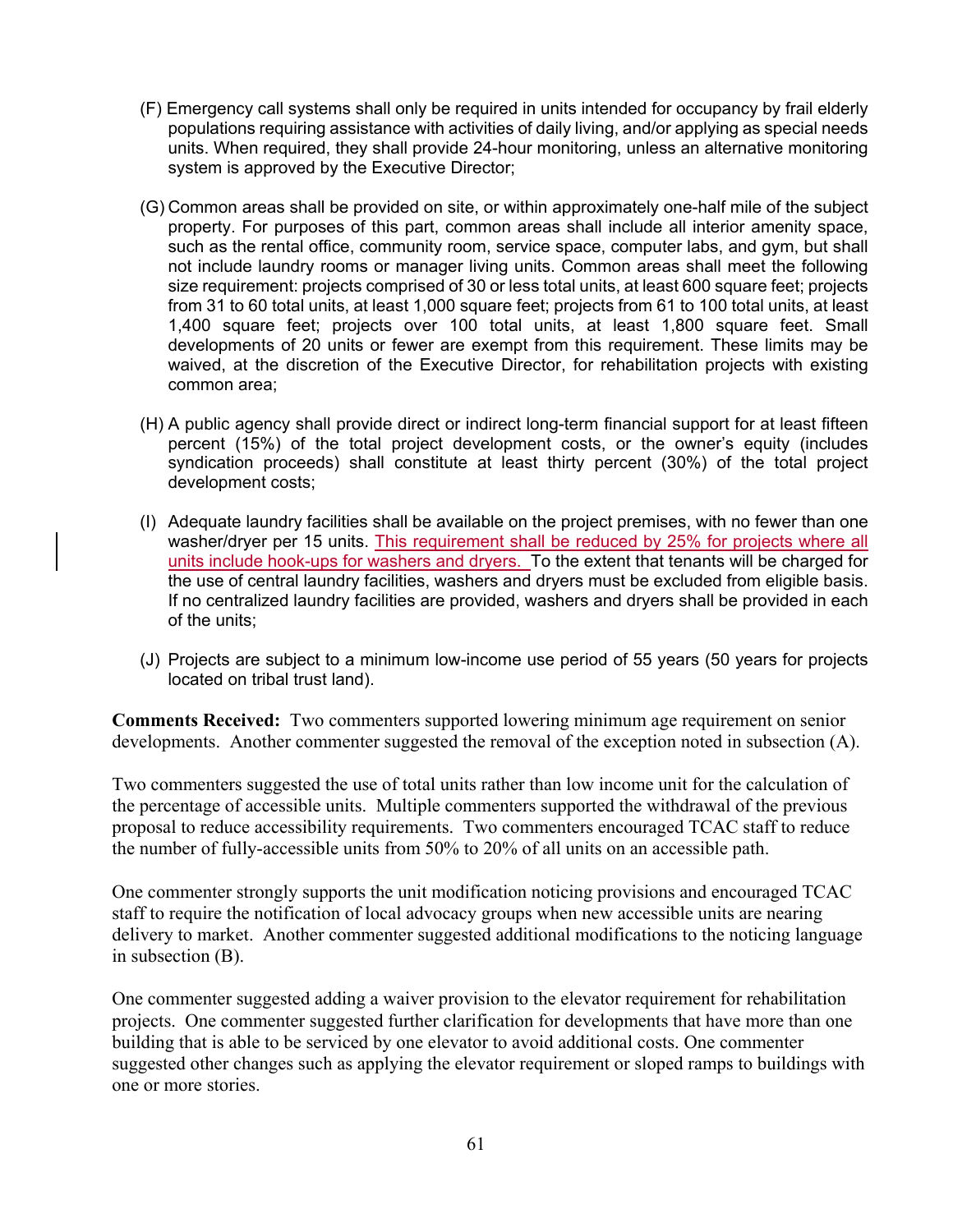One commenter supports and appreciates the proposed change that helps reduce costs. The commenter suggested the language be amended to account for the percentage of units with hook-ups. Other commenters suggested waiving a common laundry room if washer/dryer hook ups are provided in each unit. The commenters found that most residents prefer the hook ups in their unit without the constraint of time of use, conservation of water and energy during peak times and also COVID community restrictions that come along with the common laundry facility. The commenters also noted that developers are forced into unfair leases to get equipment in the laundry room, that rarely gets used.

**Response to Comments:** TCAC staff concurs with the comment regarding the removal of the exception in subsection (A).

TCAC staff appreciates the comments regarding the use of total units. Given the amount of tax credits are based on the applicable fraction of low income units to total units, TCAC staff believes the percentage should apply to the low income units. With regard to the accessibility requirements, TCAC staff is not proposing to make any additional changes, but will continue to research and monitor the requirement.

TCAC staff is not proposing to make any additional changes with regard to the requirements of subsection (B) and (C) but appreciate the comments received. TCAC staff will continue to research and monitor the requirement.

TCAC staff finds the comments all have merit, but given the hook ups do not ensure washer and dryers will actually be utilized in the unit, the residents without washers and dryers should be provided adequate laundry facilities.

**Final Proposed Change:** Proceed with changes as initially proposed with the highlighted change.

- (2) Senior projects. To be considered senior housing, the application shall meet the following additional threshold requirements;
	- (A) All units shall be restricted to residents who are 62 years of age or older households eligible under applicable provisions of California Civil Code Section 51.3 and the federal Fair Housing Act <del>(except for projects utilizing a federal funding source specifically for senior housing and</del> the program definition of senior prohibits a restriction of 62 years of age or older), and further be subject to state and federal fair housing laws with respect to senior housing;
	- (B) For new construction projects, one half of all Low-Income Units on an accessible path (ground floor and elevator-serviced) shall be mobility accessible under the provisions of California Building Code (CBC) Chapter 11(B). For rehabilitation projects, 25% of all Low-Income Units on an accessible path (ground floor and elevator-serviced) shall be mobility accessible under the provisions of CBC Chapter 11(B). All projects with elevators must comply with CBC Chapter 11(B) accessibility requirements for elevators. All project owners must provide adequate and visible notice to tenants of their ability to request conversion of their adaptable unit to an accessible unit. These units shall, to the maximum extent feasible and subject to reasonable health and safety requirements, be distributed throughout the project consistent with 24 CFR Section 8.26. The Executive Director may approve a waiver in advance for a rehabilitation project, provided that the applicant and architect demonstrate that full compliance would be impractical or create an undue financial burden;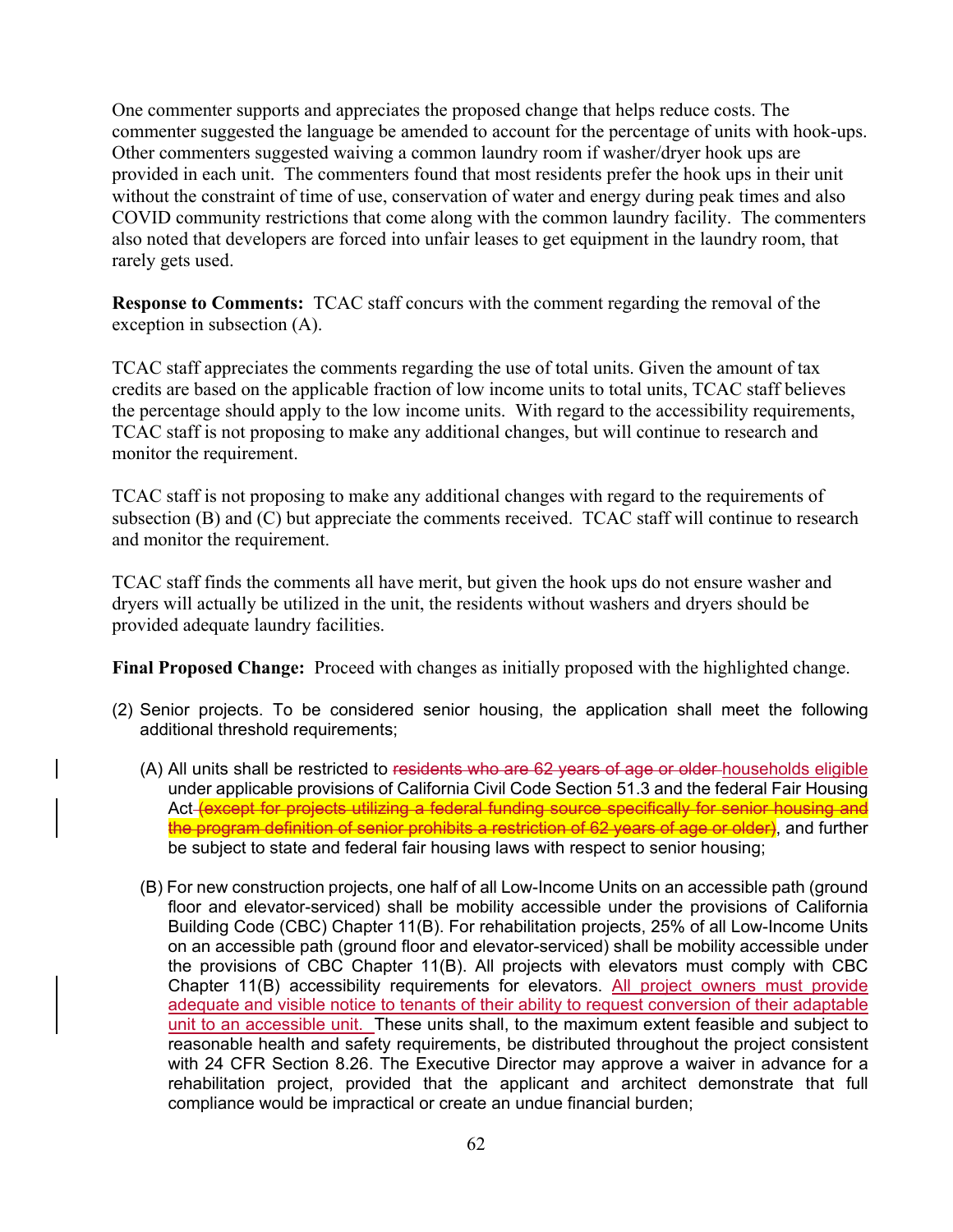- (C) Projects Buildings over two stories shall have an elevator;
- (D) No more than twenty percent (20%) of the Low-Income Units in the project shall be larger than one-bedroom units, unless waived by the Executive Director, when supported by a full market study;
- (E) One-bedroom Low-Income Units must include at least 450 square feet and two-bedroom Low-Income Units must include at least 700 square feet of living space. These limits may be waived for rehabilitation projects, at the discretion of the Executive Director, prior to application submission;
- (F) Emergency call systems shall only be required in units intended for occupancy by frail elderly populations requiring assistance with activities of daily living, and/or applying as special needs units. When required, they shall provide 24-hour monitoring, unless an alternative monitoring system is approved by the Executive Director;
- (G) Common areas shall be provided on site, or within approximately one-half mile of the subject property. For purposes of this part, common areas shall include all interior amenity space, such as the rental office, community room, service space, computer labs, and gym, but shall not include laundry rooms or manager living units. Common areas shall meet the following size requirement: projects comprised of 30 or less total units, at least 600 square feet; projects from 31 to 60 total units, at least 1,000 square feet; projects from 61 to 100 total units, at least 1,400 square feet; projects over 100 total units, at least 1,800 square feet. Small developments of 20 units or fewer are exempt from this requirement. These limits may be waived, at the discretion of the Executive Director, for rehabilitation projects with existing common area;
- (H) A public agency shall provide direct or indirect long-term financial support for at least fifteen percent (15%) of the total project development costs, or the owner's equity (includes syndication proceeds) shall constitute at least thirty percent (30%) of the total project development costs;
- (I) Adequate laundry facilities shall be available on the project premises, with no fewer than one washer/dryer per 15 units. This requirement shall be reduced by 25% for projects where all units include hook-ups for washers and dryers. To the extent that tenants will be charged for the use of central laundry facilities, washers and dryers must be excluded from eligible basis. If no centralized laundry facilities are provided, washers and dryers shall be provided in each of the units;
- (J) Projects are subject to a minimum low-income use period of 55 years (50 years for projects located on tribal trust land).

**\_\_\_\_\_\_\_\_\_\_\_\_\_\_\_\_\_\_\_\_\_\_\_\_\_\_\_\_\_\_\_\_\_\_\_\_\_\_\_\_\_\_\_\_\_\_\_\_\_\_\_\_** 

### **Section 10325(g)(3)**

#### **Initial Proposed Change:**

(3) Special Needs projects. To be considered Special Needs housing, at least 45% of the Low-Income Units in the project shall serve populations that meet one of the following: are individuals living with physical or sensory disabilities and transitioning from hospitals, nursing homes, development centers, or other care facilities; individuals living with developmental or mental health disabilities; individuals who are survivors of physical abuse; individuals who are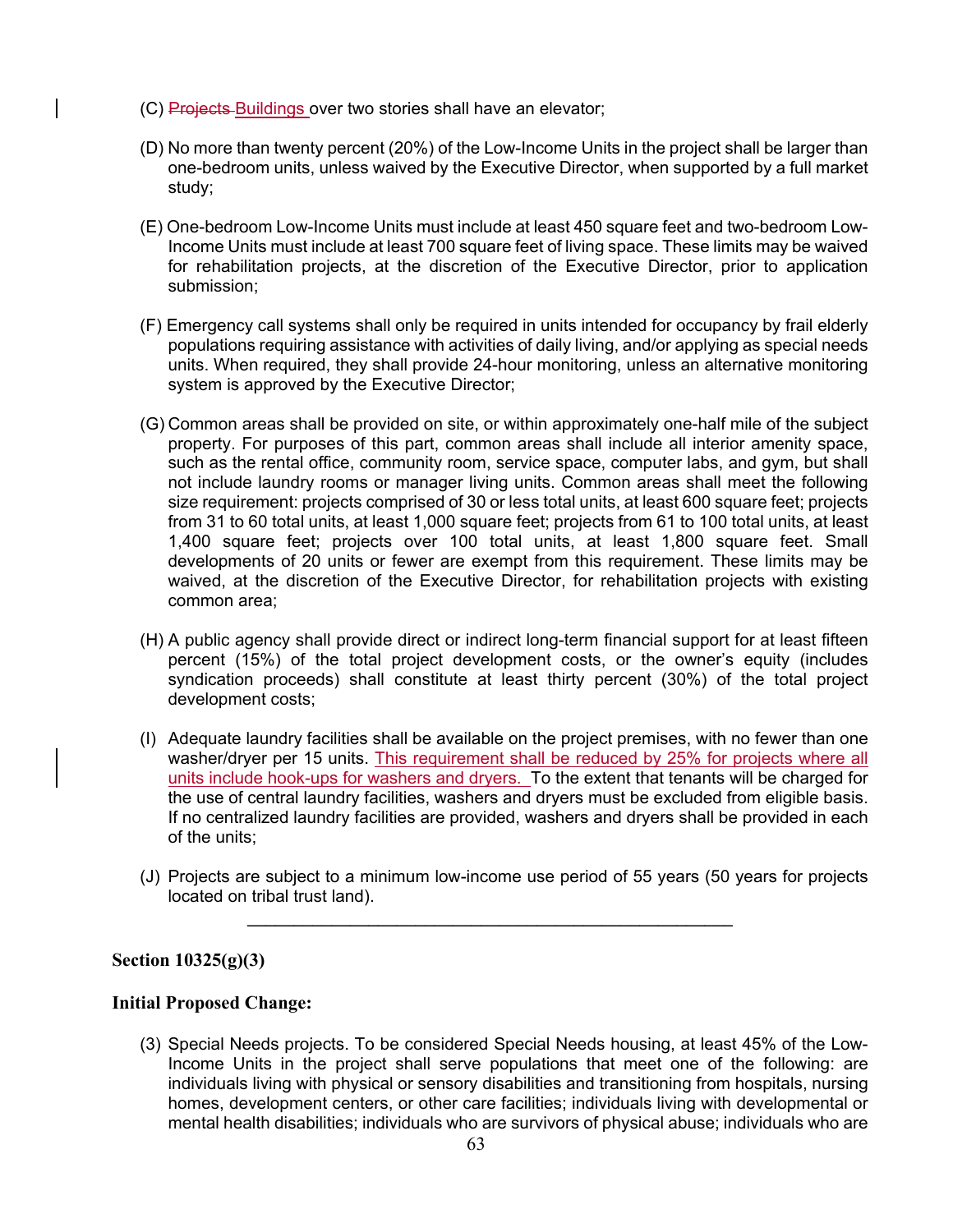homeless as described in Section 10315(b); individuals with chronic illness, including HIV; homeless youth as defined in Government Code Section 12957(e)(2); families in the child welfare system for whom the absence of housing is a barrier to family reunification, as certified by a county; or another specific group determined by the Executive Director to meet the intent of this housing type. The Executive Director shall have sole discretion in determining whether or not an application meets these requirements. A development that is less than 75% special needs shall meet one of the following criteria: (i) the non-special needs Low-Income Units meet the large family or senior housing type requirements; (ii) the non-special needs Low-Income Units consist of at least 20% one-bedroom units and at least 10% larger than onebedroom units; or (iii) at least 90% of all Low-Income Units (both special needs and nonspecial needs) are SRO units. The application shall meet the following additional threshold requirements:

- (A) Average targeted income for the special needs and non-special needs SRO units is no more than forty percent (40%) of the area median income;
- (B) Third party verification from a federal, state or local agency of the availability of services appropriate to the targeted population;
- (CB) The units/building configurations (including community space) shall meet the specific needs of the population, including kitchen needs for SRO units without full kitchens;
- ( $\overline{DC}$ ) If the project does not have a public rental or operating subsidy committed for all special needs and non-special needs SRO units, the applicant shall demonstrate for these unsubsidized units that the target population(s) will not experience rent overburden, as supported by the market study. Rent overburden means the targeted rent is more than 30% of the target population(s) income of special needs units and non-special needs SRO units can pay the proposed rents. For instance, if the target population will rely on General Assistance, the applicant shall show that those receiving such assistance are willing to pay rent at the level proposed;
- $(E<sub>D</sub>)$  A public agency shall provide direct or indirect long-term financial support for at least fifteen percent (15%) of the total project development costs, or the owner's equity (includes syndication proceeds) shall constitute at least thirty percent (30%) of the total project development costs;
- $(E_1)$  Adequate laundry facilities shall be available on the project premises, with no fewer than one washer/dryer per 15 units. This requirement shall be reduced by 25% for projects where all units include hook-ups for washers and dryers;
- $(\overline{\mathsf{GE}})$  Projects are subject to a minimum low-income use period of 55 years (50 years for projects located on tribal trust land);
- (HG) One-bedroom Low-Income Units must include at least 450 square feet, and two bedroom Low-Income Units must include at least 700 square feet of living space. Three-bedroom Low-Income Units shall include at least 900 square feet of living space. These bedroom and size requirements may be waived for rehabilitation projects or for projects that received entitlements prior to January 1, 2016 at the discretion of the Executive Director;
- $(H)$  SRO units are efficiency units that may include a complete private bath and kitchen but generally do not have a separate bedroom, unless the configuration of an already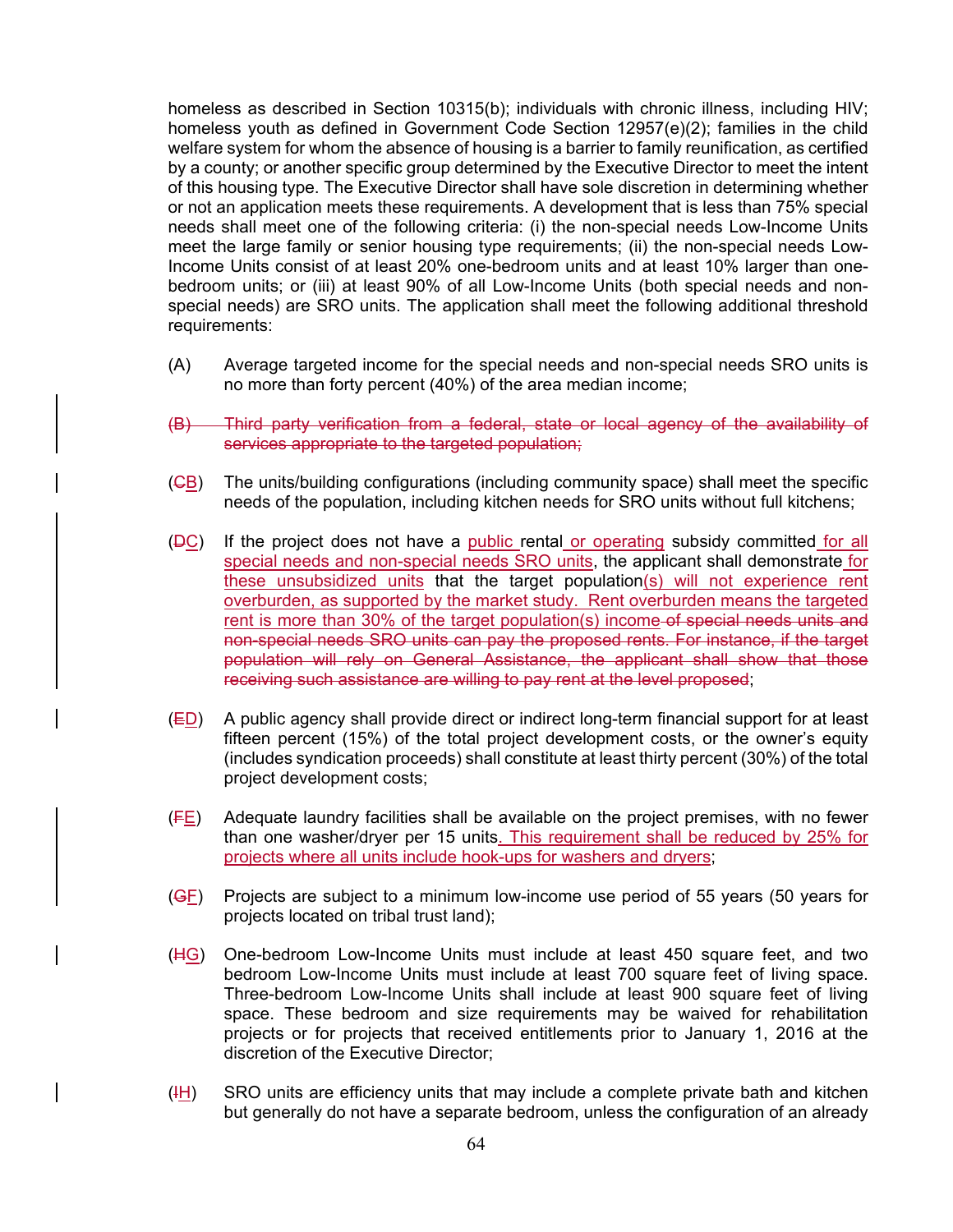existing building being proposed to be used for an SRO dictates otherwise. The minimum size for SRO Low-Income Units shall be 200 square feet, and the size shall not exceed 500 square feet. These bedroom and size requirements may be waived for rehabilitation projects or for projects that received entitlements prior to January 1, 2016 at the discretion of the Executive Director. A project that includes SRO units without complete private baths shall provide at least one bath for every eight SRO units;

- (JI) A signed contract or memorandum of understanding between the developer and the service provider, together with the resolution of the service provider(s) identified in the preliminary service plan described in paragraph (L), must accompany the Tax Credit application; and
- (K) A summary of the experience of the developer and the service provider(s) in providing services to the project's special needs populations must accompany the Tax Credit application; and
- $(\underline{\sqcup})$  A preliminary service plan that specifically identifies: the service needs of the projects special needs population; the organization(s) that would be providing the services to the residents; the services to be provided to the special needs population; how the services would support resident stability and any other service plan objectives; a preliminary budget displaying anticipated income and expenses associated with the services program. The Executive Director shall, in his/her sole discretion, determine whether the plan is adequate to qualify the project as a special needs project.
- (MK) If the project will be operated as senior housing for persons 62 years of age and older pursuant to fair housing laws, then the project shall have an elevator for any building over two stories and shall meet the accessibility requirements of Section 10325(g)(2)(B).
- $(H<sub>L</sub>)$  With respect to Special Needs units designated for individuals who are homeless, owners, property managers, and service providers shall comply with the core components of Housing First, as defined in Welfare and Institutions Code Section 8255(b).

**Comments Received:** Two commenters supported the elimination of the third party verification of available services, the service provider resolution, and the description of developer and service provider experience.

One commenter supports and appreciates the proposed change that helps reduce costs. The commenter suggested the language be amended to account for the percentage of units with hook-ups. Other commenters suggested waiving a common laundry room if washer/dryer hook ups are provided in each unit. The commenters found that most residents prefer the hook ups in their unit without the constraint of time of use, conservation of water and energy during peak times and also COVID community restrictions that come along with the common laundry facility. The commenters also noted that developers are forced into unfair leases to get equipment in the laundry room, that rarely gets used.

**Response to Comments:** TCAC staff finds the comments and suggestions all have merit, but given the hook ups do not ensure washer and dryers will actually be utilized in the unit, the residents without washers and dryers should be provided adequate laundry facilities.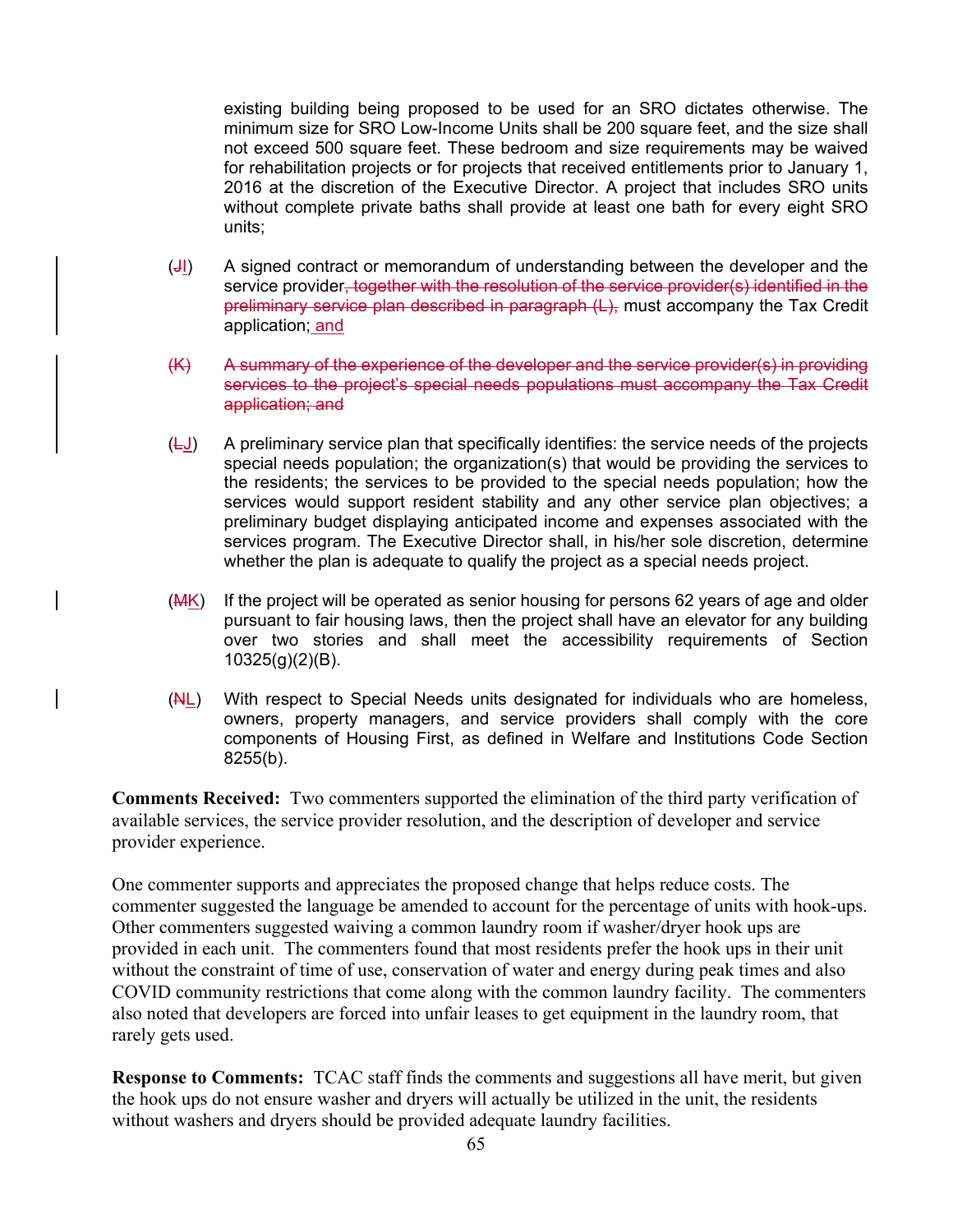**Final Proposed Change:** Proceed with changes as initially proposed.

## **Section 10325(g)(4)(B)**

## **Initial Proposed Change:**

(B) Project application eligibility criteria include:

(i) before applying for Tax Credits, the project must meet the At-risk eligibility requirements under the terms of applicable federal and state law as verified by a third party legal opinion, except that a project that has been acquired by a qualified nonprofit organization within the past five years of the date of application with interim financing in order to preserve its affordability and that meets all other requirements of this section, shall be eligible to be considered an "at-risk" project under these regulations. A project application will not qualify in this category unless it is determined by the Committee that the project is at-risk of losing any affordability restrictions on at least 50% of the restricted units-due to market or other conditions that result in an increase to actual tenant rent of more than 10%;

**\_\_\_\_\_\_\_\_\_\_\_\_\_\_\_\_\_\_\_\_\_\_\_\_\_\_\_\_\_\_\_\_\_\_\_\_\_\_\_\_\_\_\_\_\_\_\_\_\_\_\_\_** 

- (ii) the project, as verified by a third party legal opinion, must currently possess or have had within the past five years from the date of application, either:
	- federal mortgage insurance, a federal loan guarantee, federal project-based rental assistance, or, have its mortgage held by a federal agency, or be owned by a federal agency; or
	- loans or grants programs administered by the Department of Housing and Community Development (HCD); or
	- be currently subject to, or have been subject to, within five years preceding the application deadline, the later of Federal or State Housing Tax Credit restrictions whose compliance period is expiring or has expired within the last five years and at least 50% of whose units are not subject to any other rental restrictions beyond the term of the Tax Credit restrictions; or
	- be currently subject to, or have been subject to, within five years preceding the application deadline, California Debt Limit Allocation Committee (CDLAC) bond regulatory agreement restrictions whose compliance period is expiring or has expired within the last five years and at least 50% of whose units are not subject to any other rental restrictions beyond the term of the CDLAC restrictions;

**Comments Received:** Commenters disagreed with the proposal to define "losing affordability" as resulting in any affordability restriction loss and stated that the 9% credit at-risk set aside should be reserved for projects that will lose all affordability restrictions within five years. Commenters proposed that a project not be deemed at-risk if it is subject to a rent restriction with a remaining term of at least five years that restricts incomes and rents on the restricted units to an average no greater than 60% of area median income.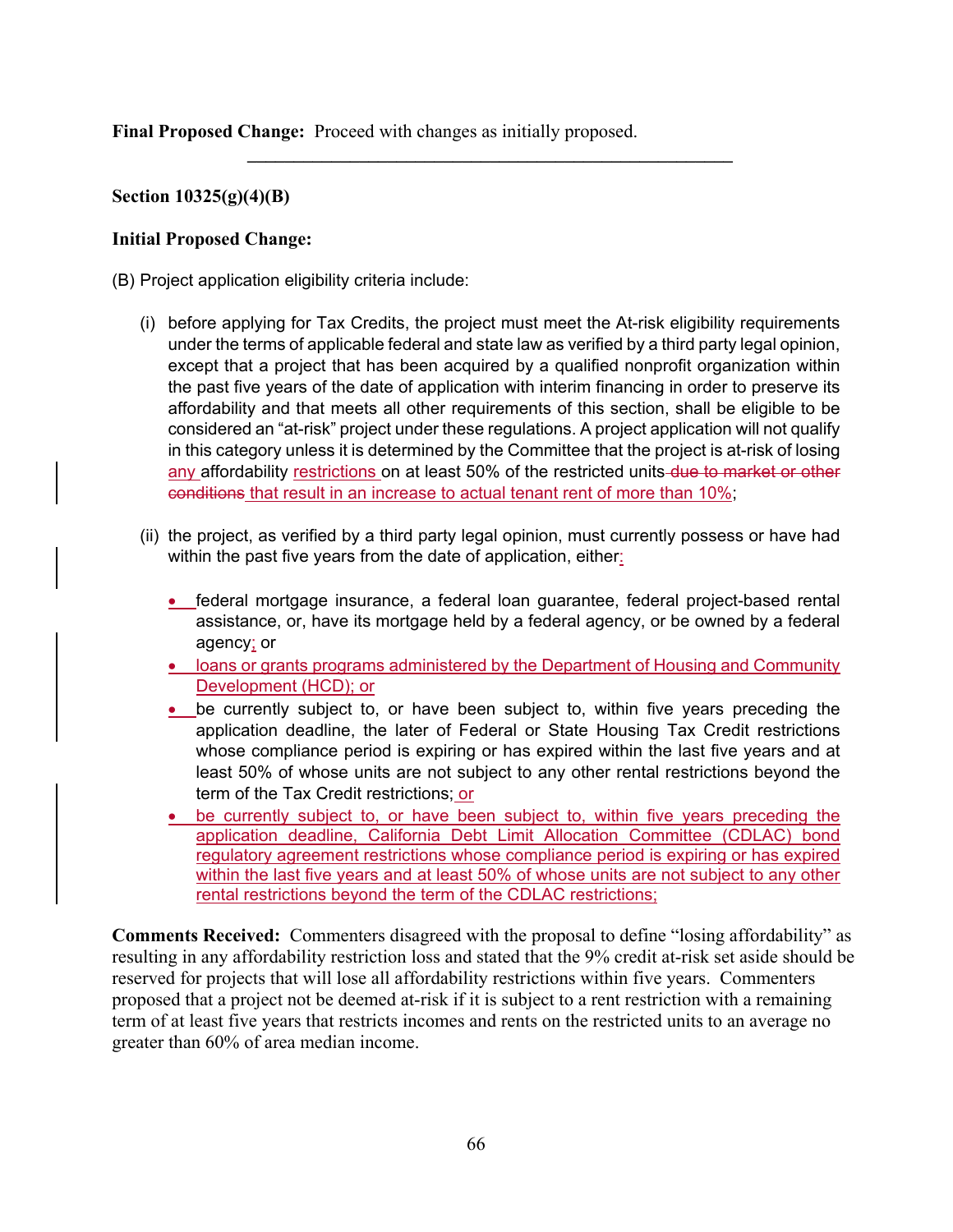**Response to Comments:** The comments reflect an interest in limiting the at-risk set aside to projects losing all affordability restrictions within five years of the TCAC application. Staff is revising the proposed change to reflect the commenters' proposal.

**Final Proposed Change:** Proceed with changes as initially proposed with the highlighted changes

- (B) Project application eligibility criteria include:
	- (i) before applying for Tax Credits, the project must meet the At-risk eligibility requirements under the terms of applicable federal and state law as verified by a third party legal opinion, except that a project that has been acquired by a qualified nonprofit organization within the past five years of the date of application with interim financing in order to preserve its affordability and that meets all other requirements of this section, shall be eligible to be considered an "at-risk" project under these regulations. A project application will not qualify in this category unless it is determined by the Committee that the project is at-risk of losing affordability on at least 50% of the restricted units due to market or other conditions. A project will not be deemed at-risk of losing affordability if the project is subject to a rent restriction with a remaining term of at least five years that restricts incomes and rents on the restricted units to an average no greater than 60% of area median income;
	- (ii) the project, as verified by a third party legal opinion, must currently possess or have had within the past five years from the date of application, either:
		- federal mortgage insurance, a federal loan guarantee, federal project-based rental assistance, or, have its mortgage held by a federal agency, or be owned by a federal agency; or
		- **loans or grants programs administered by the Department of Housing and Community** Development (HCD); or
		- **•** be currently subject to, or have been subject to, within five years preceding the application deadline, the later of Federal or State Housing Tax Credit restrictions whose compliance period is expiring or has expired within the last five years and at least 50% of whose units are not subject to any other rental restrictions beyond the term of the Tax Credit restrictions; or
		- be currently subject to, or have been subject to, within five years preceding the application deadline, California Debt Limit Allocation Committee (CDLAC) bond regulatory agreement restrictions whose compliance period is expiring or has expired within the last five years and at least 50% of whose units are not subject to any other rental restrictions beyond the term of the CDLAC restrictions;

 $\mathcal{L}_\mathcal{L} = \{ \mathcal{L}_\mathcal{L} = \{ \mathcal{L}_\mathcal{L} \}$ 

# **Section 10325(g)(5)(G)**

### **Initial Proposed Change:**

(G) Adequate laundry facilities shall be available on the project premises, with no fewer than one washer/dryer per 15 units. This requirement shall be reduced by 25% for projects where all units include hook-ups for washers and dryers;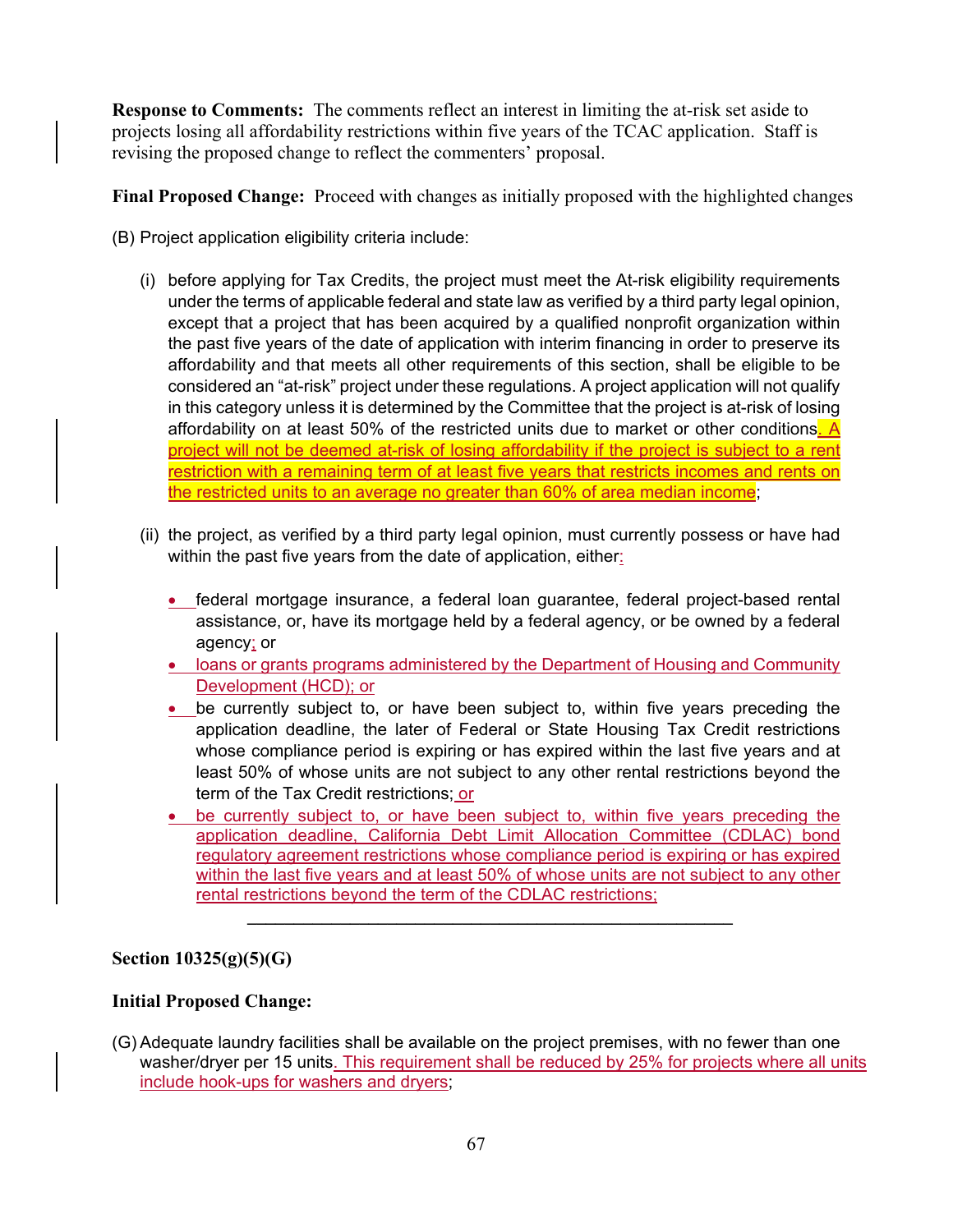**Comments Received:** One commenter supports and appreciates the proposed change that helps reduce costs. The commenter suggested the language be amended to account for the percentage of units with hook-ups. Other commenters suggested waiving a common laundry room if washer/dryer hook ups are provided in each unit. The commenters found that most residents prefer the hook ups in their unit without the constraint of time of use, conservation of water and energy during peak times and also COVID community restrictions that come along with the common laundry facility. The commenters also noted that developers are forced into unfair leases to get equipment in the laundry room, that rarely gets used.

**Response to Comments:** TCAC staff finds the comments all have merit, but given the hook ups do not ensure washer and dryers will actually be utilized in the unit, the residents without washers and dryers should be provided adequate laundry facilities.

 $\mathcal{L}_\mathcal{L} = \{ \mathcal{L}_\mathcal{L} = \{ \mathcal{L}_\mathcal{L} \}$ 

**Final Proposed Change:** Proceed with changes as initially proposed.

## **Section 10326(a)**

## **Initial Proposed Change:**

(a) General. All applications requesting Federal Tax Credits under the requirements of IRC Section 42(h)(4) for buildings and land, the aggregate basis (including land) of which is financed at least fifty percent (50%) by tax-exempt bonds, shall be eligible to apply under this Section for a reservation and allocation of Federal Tax Credits. However, those Those projects requesting State Tax Credits pursuant to subsection (g)(1)(A) and (B) of Sections 12206, 17058, and 23610.5 of the Revenue and Taxation Code will also be competitively scored as described in Section 10317(i). The highest scoring applications under this scoring system will be recommended for receipt of State Tax Credit, without regard to any set-asides or geographic areas, provided that they meet the threshold requirements of this sectionsubject to the applicable requirements of Section 10317. All applicants requesting Tax Credits for projects financed with tax-exempt bonds shall apply simultaneously to the California Debt Limit Allocation Committee (CDLAC) and CTCAC and shall use the CDLAC-TCAC Joint Application. Applications will be eligible for a reservation of tax credits only if receiving a bond allocation pursuant to a joint application.

**Comments Received:** One commenter was very supportive of streamlining the applications. The commenter supported the proposed change to require joint applications for tax exempt bond financing and tax credits and ranking the applications only under the CDLAC scoring and ranking system.

**\_\_\_\_\_\_\_\_\_\_\_\_\_\_\_\_\_\_\_\_\_\_\_\_\_\_\_\_\_\_\_\_\_\_\_\_\_\_\_\_\_\_\_\_\_\_\_\_\_\_\_\_** 

**Final Proposed Change:** Proceed with changes as initially proposed.

### **Section 10326(b)**

### **Initial Proposed Change:**

(b) Applicable criteria. Selection criteria for applications reviewed under this Section shall include those required by IRC Section 42(m), this Section 10326, and Sections 10300, 10302, 10305,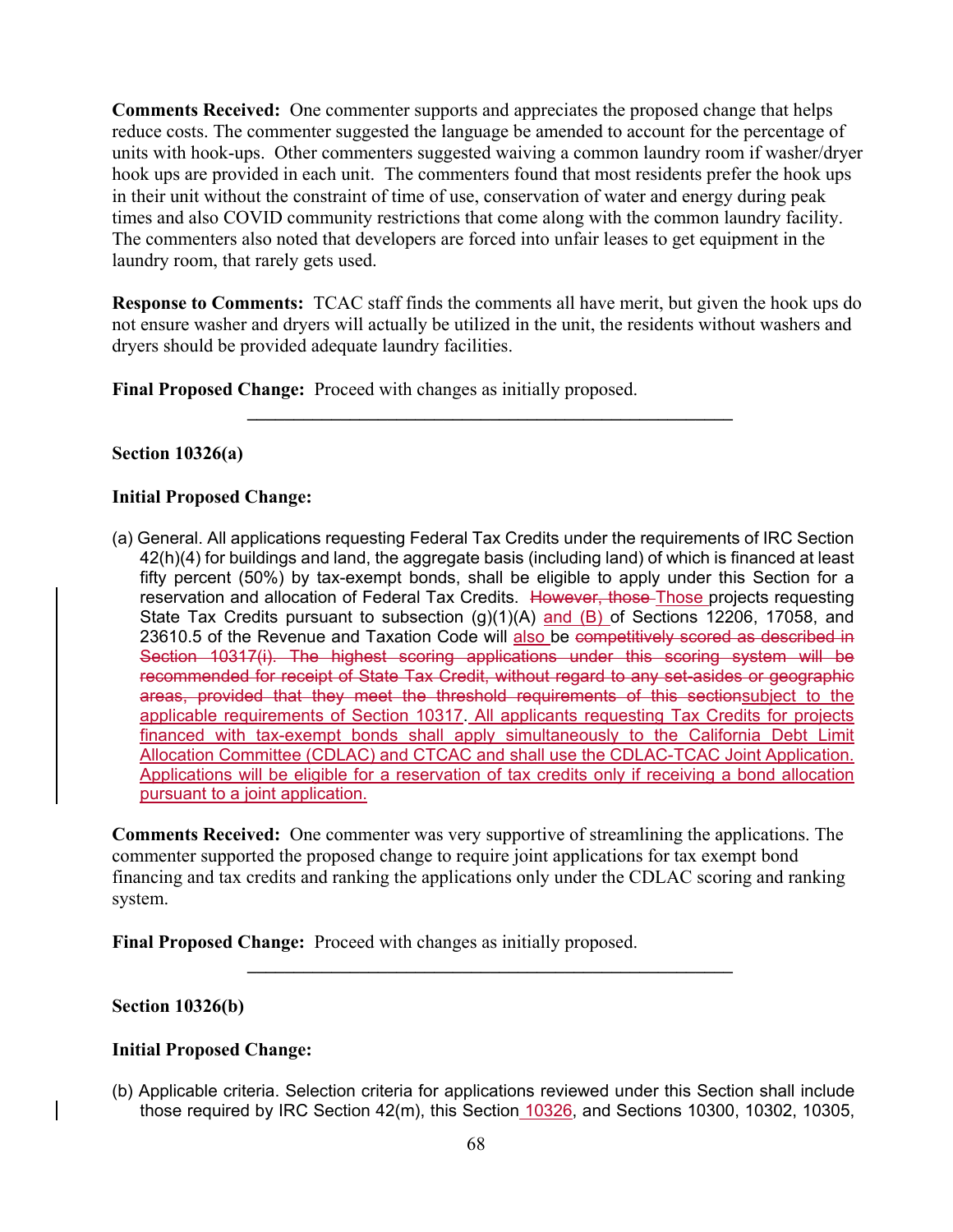10320, 10322, 10327, 10328(e), 10330, 10335, and 10337 of these regulations. Other sections of these regulations shall not apply. The first funding round shall be the first application review period of a calendar year for tax-exempt bond financed projects.

- (1) If the applications received requesting State Tax Credits pursuant to Section 10317(j) of these Regulations exceed an established State Tax Credit allocation amount per application review period as described in Section 10326(c) of these Regulations, applications will be ranked in order of Tax Credit Units per State Tax Credit. Subject to conditions described in these Regulations, reservations of Federal and State Tax Credits shall be made for those applications of highest rankthat receive a bond allocation from CDLAC until the established State Tax Credit allocation amount is exhausted. If the last application requires more than the State Tax Credits remainingthan remain for the calendar year, that application will not be funded and the remaining credits will be added to the next funding roundeither funded through the Waiting List or carried forward into the next calendar year.
- (2) For State Tax Credits pursuant to Section 10317(i) of these Regulations, at least two  $(2)$ funding rounds shall be established. an amount up to \$200,000,000 in a calendar year may be allocated for housing financed by CalHFA's Mixed-Income Program (MIP) that also receives a bond allocation from CDLAC. Applications with financing by CalHFA's Mixed-Income Program(MIP) will be accepted in any funding round—. The amount allocated for CalHFA MIP may be reduced subject to request by CalHFA and agreement of the Executive Directors of CalHFA and CTCAC, until the reserved amount of \$200,000,000 is exhausted. The first funding round shall be for a reservation of Tax Credits in January 2020 following an application review period pursuant to subsection (c). For applications without financing by CalHFA's Mixed-Income Program, State Tax Credit allocations shall be limited to no more than \$150,000,000 in the first funding round. For applications without financing by CalHFA's Mixed-Income Program, State Tax Credit allocations shall be limited to no more than \$150,000,000 in the second funding round. Any remaining State Tax Credits shall be allocated in subsequent funding rounds during calendar year 2020.

At the conclusion of the final funding round of a calendar year, the Committee may establish a Waiting List of pending applications in anticipation of utilizing any State Tax Credits that may be returned to the Committee, and/or that have not been allocated to projects for which they were intended. The Waiting List shall expire on December 31 of the year the list is established.

**Comments Received:** Three commenters supported the proposed changes. Multiple commenters suggested making the state credits available in multiple rounds by either establishing equal proportions across the first two CDLAC rounds with any remaining credits in the third or later rounds or establishing a cap for the first round. One commenter noted concerns that projects requesting state credits would be disadvantaged in the CDLAC tie breaker. One commenter opposed the proposal to eliminate TCAC ranking and noted the state credits should be allocated to the most cost-effective projects.

**Response to Comments:** TCAC staff believes apportioning the state credits over multiple rounds may again result in some projects being successful in the CDLAC competition but unable to access state tax credits. While the ranking system at TCAC is being eliminated, it is being captured in the proposed CDLAC tie breaker and will therefore still encourage state credit efficiency. In conformance with the change made in Section 10305(h), TCAC staff is proposing a slight revision to the proposed language to not require the \$200 million be requested to be reduced by CalHFA.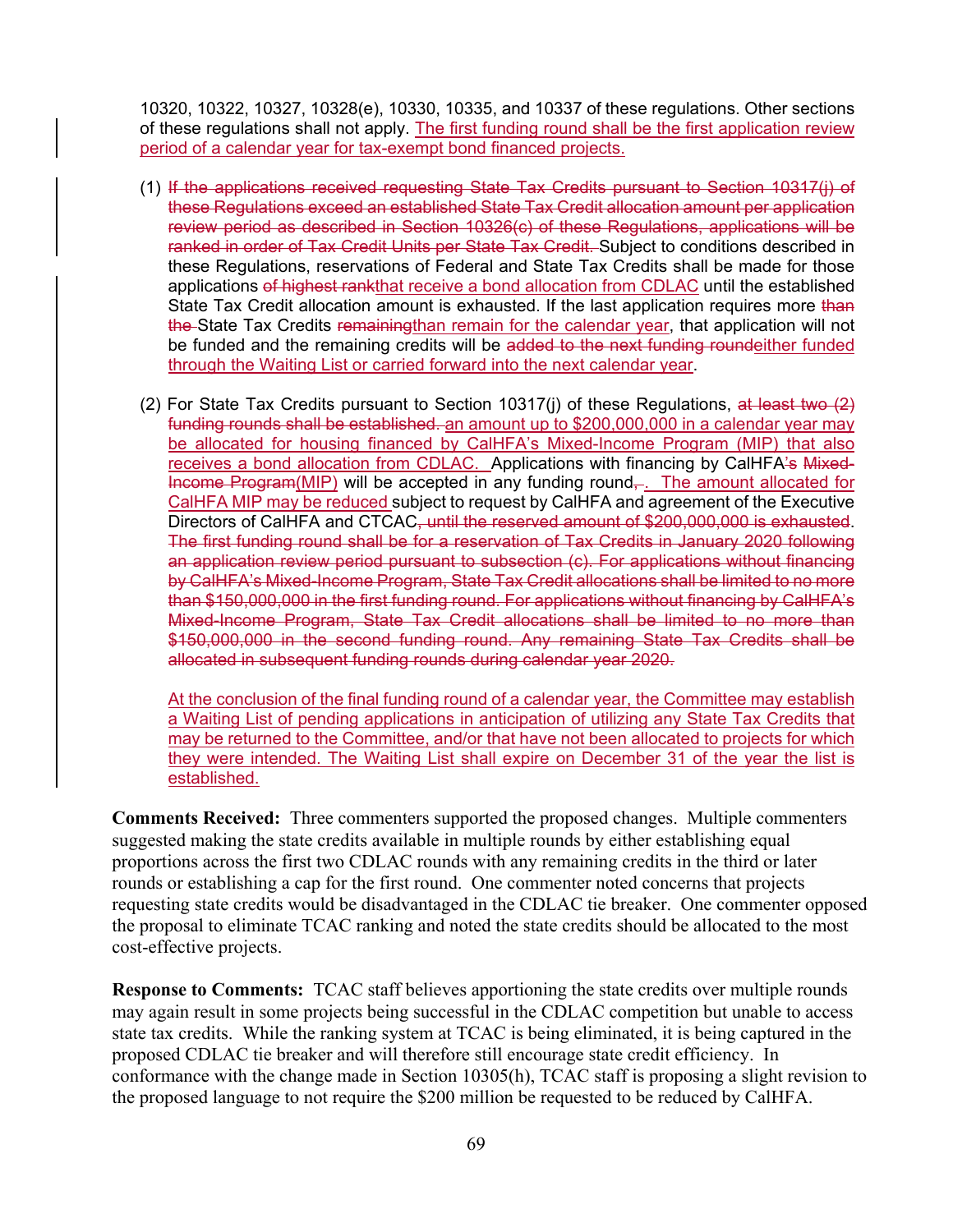**Final Proposed Change:** Proceed with changes as initially proposed with the highlighted change.

- (b) Applicable criteria. Selection criteria for applications reviewed under this Section shall include those required by IRC Section 42(m), this Section 10326, and Sections 10300, 10302, 10305, 10320, 10322, 10327, 10328(e), 10330, 10335, and 10337 of these regulations. Other sections of these regulations shall not apply. The first funding round shall be the first application review period of a calendar year for tax-exempt bond financed projects.
	- (1) If the applications received requesting State Tax Credits pursuant to Section 10317(j) of these Regulations exceed an established State Tax Credit allocation amount per application review period as described in Section 10326(c) of these Regulations, applications will be ranked in order of Tax Credit Units per State Tax Credit. Subject to conditions described in these Regulations, reservations of Federal and State Tax Credits shall be made for those applications of highest rankthat receive a bond allocation from CDLAC until the established State Tax Credit allocation amount is exhausted. If the last application requires more than the State Tax Credits remainingthan remain for the calendar year, that application will not be funded and the remaining credits will be added to the next funding roundeither funded through the Waiting List or carried forward into the next calendar year.
	- (2) For State Tax Credits pursuant to Section 10317(j) of these Regulations, at least two  $(2)$ funding rounds shall be established. an amount up to \$200,000,000 in a calendar year may be allocated for housing financed by CalHFA's Mixed-Income Program (MIP) that also receives a bond allocation from CDLAC. Applications with financing by CalHFA's Mixed-Income Program(MIP) will be accepted in any funding round<sub></sub>. The amount allocated for CalHFA MIP may be reduced subject to request by CalHFA andupon-agreement of the Executive Directors of CalHFA and CTCAC, until the reserved amount of \$200,000,000 is exhausted. The first funding round shall be for a reservation of Tax Credits in January 2020 following an application review period pursuant to subsection (c). For applications without financing by CalHFA's Mixed-Income Program, State Tax Credit allocations shall be limited to no more than \$150,000,000 in the first funding round. For applications without financing by CalHFA's Mixed-Income Program, State Tax Credit allocations shall be limited to no more than \$150,000,000 in the second funding round. Any remaining State Tax Credits shall be allocated in subsequent funding rounds during calendar year 2020.

At the conclusion of the final funding round of a calendar year, the Committee may establish a Waiting List of pending applications in anticipation of utilizing any State Tax Credits that may be returned to the Committee, and/or that have not been allocated to projects for which they were intended. The Waiting List shall expire on December 31 of the year the list is established.

**\_\_\_\_\_\_\_\_\_\_\_\_\_\_\_\_\_\_\_\_\_\_\_\_\_\_\_\_\_\_\_\_\_\_\_\_\_\_\_\_\_\_\_\_\_\_\_\_\_\_\_\_** 

# **Section 10326(c)**

# **Initial Proposed Change:**

(c) Application review period. The Committee may require up to forty-fivesixty (4560) days to review an application, and an additional fifteen thirty (4530) days to consider the application for a reservation of Tax Credits. Applicants must deliver applications no less than sixty-ninety (6090) days prior to the CTCAC Committee meeting in which they wish to obtain a decision. Applications not expected to receive a bond allocation from CDLAC due to relatively low CDLAC scores may or may not be fully evaluated by the TCAC.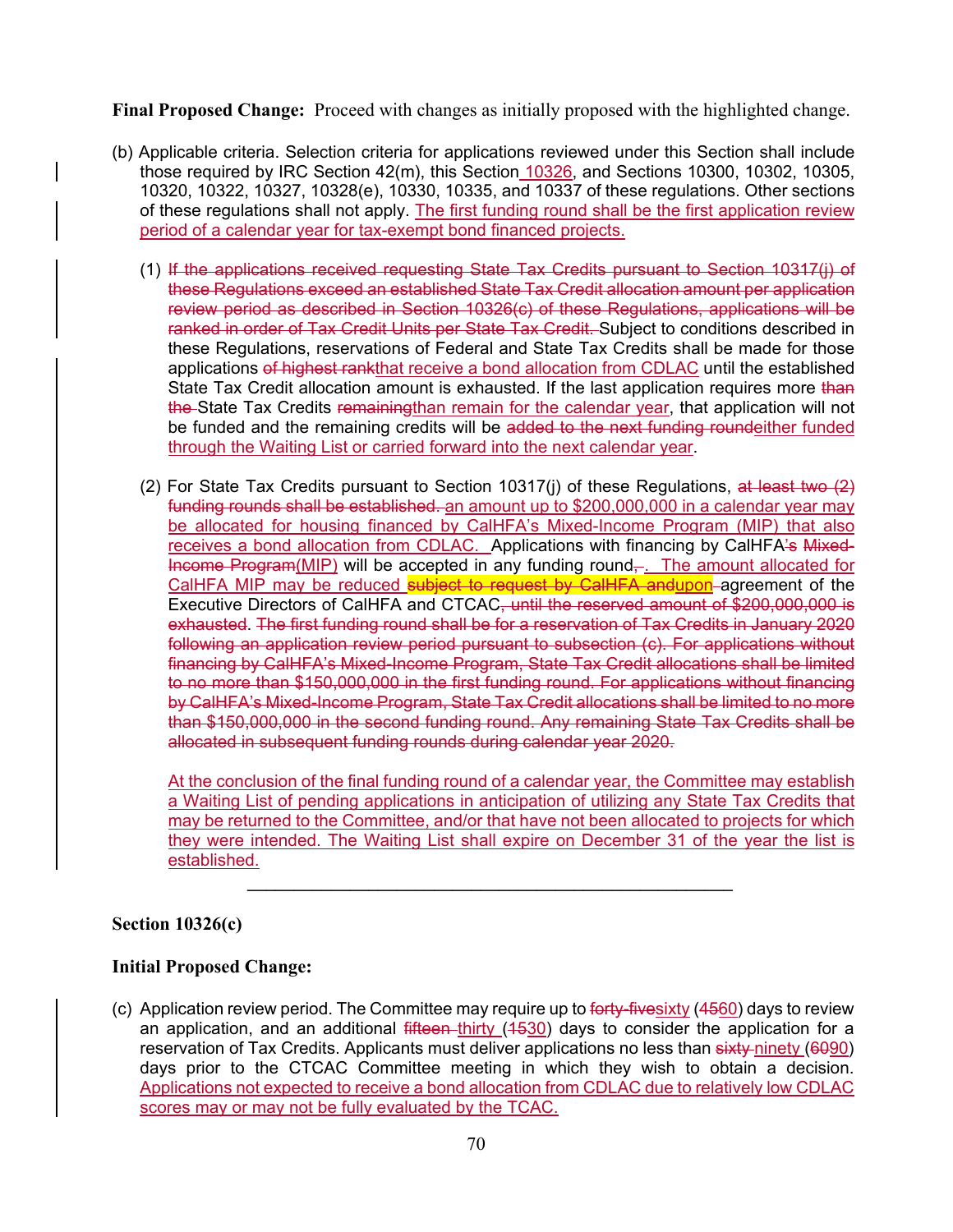Applications requesting State Tax Credits allocated pursuant to subsections  $(g)(1)(A)$  and  $(B)$ of Sections 12206, 17058, and 23610.5 of the Revenue and Taxation Code and not in compliance with the application completeness requirements of Sections 10322(d) and (e) of these Regulations shall be considered incomplete, and shall be disqualified from receiving a reservation of Tax Credits during the cycle in which the application was determined incomplete.

**\_\_\_\_\_\_\_\_\_\_\_\_\_\_\_\_\_\_\_\_\_\_\_\_\_\_\_\_\_\_\_\_\_\_\_\_\_\_\_\_\_\_\_\_\_\_\_\_\_\_\_\_** 

#### **Comments Received:** None

**Final Proposed Change:** Proceed with changes as initially proposed.

#### **Section 10326(g)(9)**

#### **Initial Proposed Change:**

(9) A non-competitive project that includes Low-Income Units targeted at greater than 60% AMI shall have average targeting that does not exceed 60% AMI. A competitive project that includes Low-Income Units targeted at greater than 60% AMI shall have average targeting that does not exceed 50% AMI.

A project with a tax credit reservation dated prior to, or a submitted application pending as of, March 26, 2018 may, with the discretionary approval of the Executive Director, revise its targeting prior to the recordation of the regulatory agreement to include Low-Income Units targeted at greater than 60% AMI only to increase the number of Low-Income Units or to accommodate existing over-income tenants, provided that the average targeting does not exceed 5960% AMI for non-competitive projects or 50% AMI for competitive projects. All other projects with a tax credit reservation dated prior to, or a submitted application pending as of, March 26, 2018, may not alter the AMI targeting committed to in the application in order to include Low-Income Units targeted at greater than 60% AMI.

A project including Low-Income Units targeted at greater than 60% AMI shall make the "Yes" election on line 8b of the IRS Form 8609.

**Comments Received:** No comments were received, however, staff is proposing to include language addressing the federal requirement of 10% increment targeting for clarification. This corresponds to existing language in Section 10325(c)(6)(A).

#### **Final Proposed Change:**

(9) A non-competitive project that includes Low-Income Units targeted at greater than 60% AMI shall have average targeting that does not exceed 60% AMI. A competitive project that includes Low-Income Units targeted at greater than 60% AMI shall have average targeting that does not exceed 50% AMI. Projects electing the average income federal set-aside must choose targeting in 10% increments of Area Median Income (i.e. 20% AMI, 30% AMI, 40% AMI, etc.).

A project with a tax credit reservation dated prior to, or a submitted application pending as of, March 26, 2018 may, with the discretionary approval of the Executive Director, revise its targeting prior to the recordation of the regulatory agreement to include Low-Income Units targeted at greater than 60% AMI only to increase the number of Low-Income Units or to accommodate existing over-income tenants, provided that the average targeting does not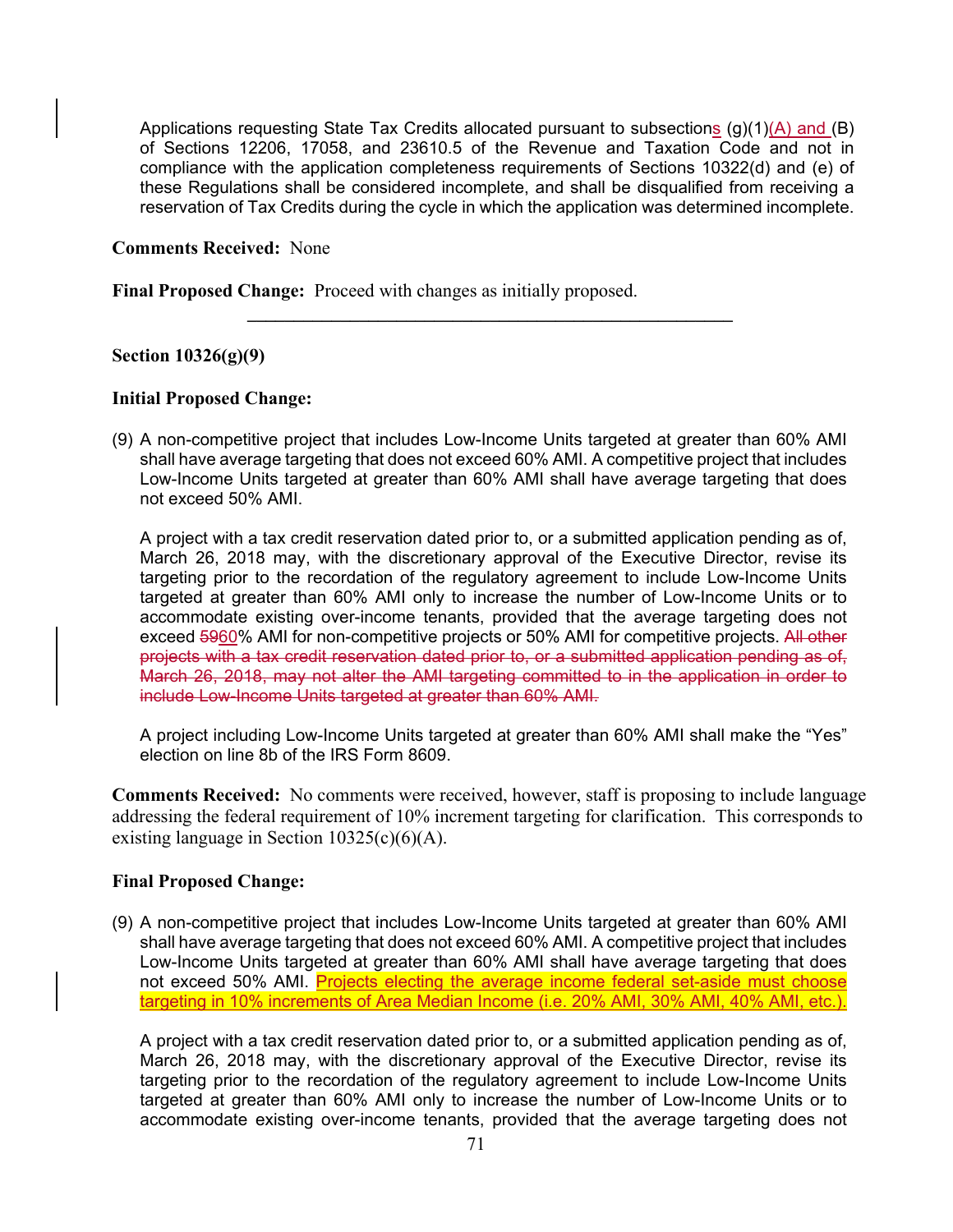exceed 5960% AMI for non-competitive projects or 50% AMI for competitive projects. All other projects with a tax credit reservation dated prior to, or a submitted application pending as of, March 26, 2018, may not alter the AMI targeting committed to in the application in order to include Low-Income Units targeted at greater than 60% AMI.

A project including Low-Income Units targeted at greater than 60% AMI shall make the "Yes" election on line 8b of the IRS Form 8609.

 $\mathcal{L} = \{ \mathcal{L} \mid \mathcal{L} \in \mathcal{L} \}$ 

### **Section 10326(h)**

### **Initial Proposed Change:**

(h) Except as provided in Section 10317(g)(4), if not currently possessing a bond allocation for the proposed project, the applicant shall have either applied for a bond allocation from the California Debt Limit Allocation Committee (CDLAC) prior to or concurrently with submitting an application to CTCAC, or shall have received an initial loan commitment from the California Housing Finance Agency (CalHFA)Reserved.

**Comments Received:** None

**Final Proposed Change:** Proceed with changes as initially proposed.

### **Section 10326(j)**

### **Initial Proposed Change:**

(j) Additional conditions on reservations. The following additional conditions shall apply to reservations of Tax Credits pursuant to this Section:

- (1) CDLAC allocation. The applicant shall receive a bond allocation from CDLAC for the proposed project within 90 days of receiving a reservation;
- $\left( \frac{2}{2} \right)$  Bonds issued. Bonds shall be issued within the time limit specified by CDLAC, if applicable; and,
- (32) Projects shall maintain at least 10% of the total Low-Income Units at rents affordable to tenants earning 50% or less of the Area Median Income, and shall maintain a minimum 30 year affordability period.
- (43) Projects proposing new construction shall provide CTCAC with an updated development timetable by December 31 of the second year following the year the project received its reservation of Tax Credits.
	- (i) The report shall include the actual placed-in-service date or the anticipated placedinservice date for the last building in the project and the date the project achieved full occupancy. The report shall detail the causes for any change from the original date.
	- (ii) Projects proposing new construction shall provide CTCAC with an updated development timetable by December 31 of the second year following the year the project received its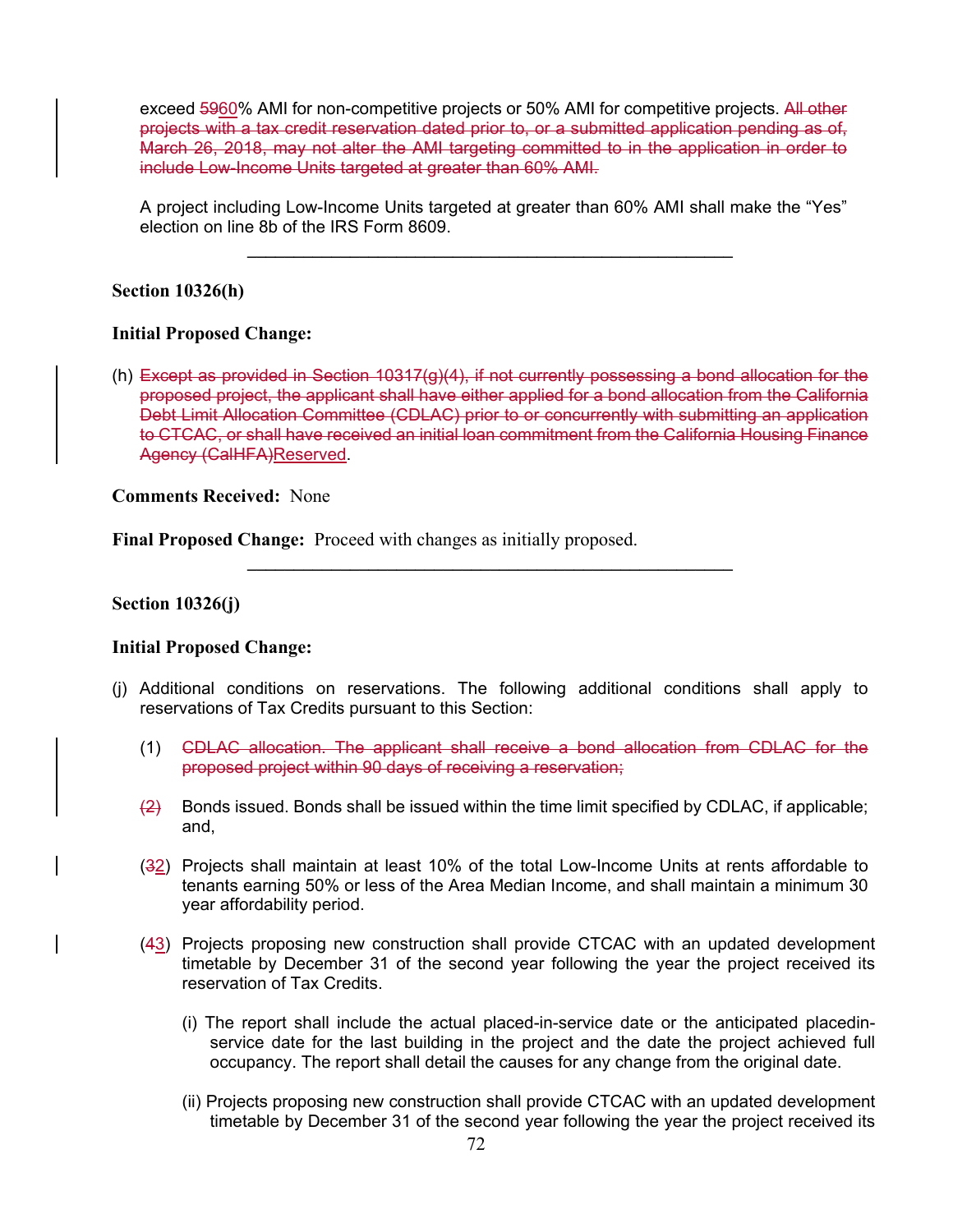reservation of Tax Credits. The update shall include the actual placed-in-service date for the last building in the project and the date that the project achieved full occupancy; or the date the project is anticipated to achieve full occupancy.

Other conditions, including cancellation, disqualification and other sanctions imposed by the Committee in furtherance of the purposes of the Credit programs.

(54) Projects intended for eventual tenant homeownership must submit, at application, evidence of a financially feasible program, incorporating, among other items, an exit strategy, home ownership counseling, funds to be set aside to assist tenants in the purchase of units, and a plan for conversion of the facility to home ownership at the end of the initial 15 year compliance period. In such a case, the regulatory agreement will contain provisions for the enforcement of such covenants.

**\_\_\_\_\_\_\_\_\_\_\_\_\_\_\_\_\_\_\_\_\_\_\_\_\_\_\_\_\_\_\_\_\_\_\_\_\_\_\_\_\_\_\_\_\_\_\_\_\_\_\_\_** 

#### **Comments Received:** None

**Final Proposed Change:** Proceed with changes as initially proposed.

#### **Section 10327(c)(2)**

#### **Initial Proposed Change:**

(2) Developer fee.

(A) The maximum developer fee that may be included in project costs and eligible basis for  $\triangleq 9\%$ competitive credit new construction, rehabilitation only, or adaptive reuse applications applying under Section 10325 of these regulations is the sum of the lesser of 15% of the project's unadjusted eligible basis plus and 15% of the basis for non-residential costs included in the project and allocated on a pro rata basis orup to two million two hundred thousand (\$2,000,0002,200,000) dollars. The maximum developer fee that may be included in project costs and eligible basis for a 9% competitive credit acquisition/rehabilitation application is the sum of the lesser of 15% of the project's unadjusted eligible construction related basis plus 5% of the project's unadjusted eligible acquisition basis and 15% of the basis for nonresidential costs included in the project allocated on a pro rata basis up to two million two hundred thousand (\$2,200,000) dollars. If acquisition Tax Credits are not requested, any unadjusted eligible acquisition basis shall be excluded from the developer fee calculation. The maximum developer fee that may be included in project costs for a 9% competitive credit new construction application shall be calculated as follows: The base fee limit shall be the lesser of 15% of the project's eligible basis plus 15% of the basis for non-residential costs included in the project and allocated on a pro rata basis or two million two hundred thousand (\$2,200,000) dollars. At placed in service, the maximum developer fee shall be re-calculated where the application base fee limit shall be multiplied by the difference between 2 and the project's high-cost test factor in the placed in service application, which equals the project's total eligible basis divided by its total adjusted threshold basis limits. In no case shall the base fee limit be increased from initial application. For purposes of this subparagraph, at placed in service TCAC shall use the higher of the unadjusted threshold basis limit from application or the year the project places in service.

For 9% competitive applications applying under section 10325 of these regulations, the cost limitation on developer fees that may be included in eligible basis, shall be as follows: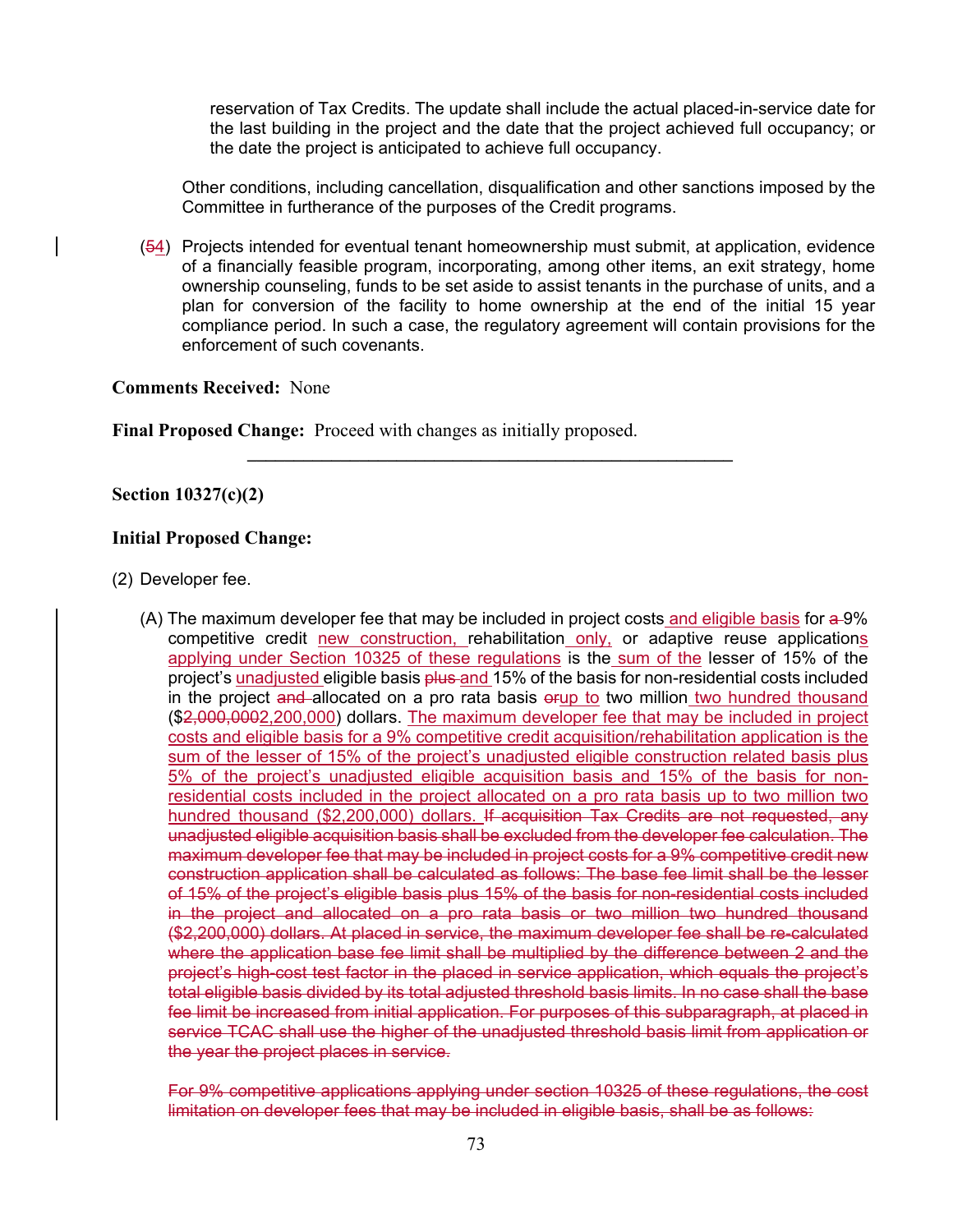- (i) the maximum developer fee that may be included in eligible basis for a new construction or rehabilitation only project is the lesser of 15% of the project's unadjusted eligible basis, or the developer fee amount allowed in project costs ; or
- (ii) the maximum developer fee that may be included in eligible basis for acquisition/rehabilitation projects is the lesser of 15% of unadjusted eligible construction related basis plus 5% of the unadjusted eligible acquisition basis, or the developer fee amount allowed in project costs.
- (B) For 4% credit projects applications applying under Section 10326 of these regulations, the maximum developer fee that may be included in project costs and eligible basis shall be as follows:
	- (i) for new construction,  $e^+e^-$  rehabilitation only, or adaptive reuse projects, the maximum developer fee that may be included in project costs and eligible basisis the sum of the lesser of is 15% of the project's unadjusted eligible basis and 15% of the basis for nonresidential costs included in the project allocated on a pro rata basis. All developer fees in excess of two million five hundred thousand (\$2,500,000) dollars plus \$40,00020,000 per unit for each Tax Credit unit in excess of 100 shall be deferred or contributed as equity to the project.
	- (ii) the maximum developer fee that may be included in project costs and eligible basis for acquisition/rehabilitation projects, the maximum developer fee is 15% of the unadjusted eligible construction related basis and 5% percent of the unadjusted eligible acquisition basis and 15% of the basis for non-residential costs included in the project allocated on a pro rata basis. All developer fees in excess of two million five hundred thousand (\$2,500,000) dollars plus \$10,00020,000 per unit for each Tax Credit Unit in excess of 100 shall be deferred or contributed as equity to the project. A 15% developer fee on the acquisition portion will be permitted for at-risk developments meeting the requirements of section 10325(g)(4) or for other acquisition/rehabilitation projects, except for existing tax credit projects applying for a new reservation of tax credits for acquisition (i.e., resyndication), whose hard construction costs per unit in rehabilitation expenditures are at least \$25,00050,000 or where the development will restrict at least 30% of its Low Income Units for those with incomes no greater than 50% of area median and restrict rents concomitantly.
- (C) For purposes of this subsection, the unadjusted eligible basis is determined without consideration of the developer fee. With exception of 4% projects with a 2016 or later reservation, Once established by a reservation of Tax Credits, the developer fee in cost and in basis for a 9% Tax Credit project or for a 4% Tax Credit project with a 2015 or earlier reservation cannot shall not be increased once established by a reservation of Tax Credits but may be decreased in the event of a modification in basis<del>, except that the adjustment factor</del> related to costs described in paragraph (A) shall be recalculated at placed in service where applicable. Once established by a reservation of Tax Credits, the developer fee in cost and in basis for a 4% project with a 2016 or later reservation may increase or decrease in the event of modification in basis, and in the case it is increased, provided that an the entire increase in the developer fee in cost shall only be allowed if the sum total of all permanent funding sources from related parties included in the initial application is maintained at placed in service and the entire increase is shall be additionally deferred or contributed as equity to the project. The provisions maximum developer fees above apply to projects developed as multiple simultaneous phases using the same credit type:  $ef(2)(A)$  applies to all simultaneous phases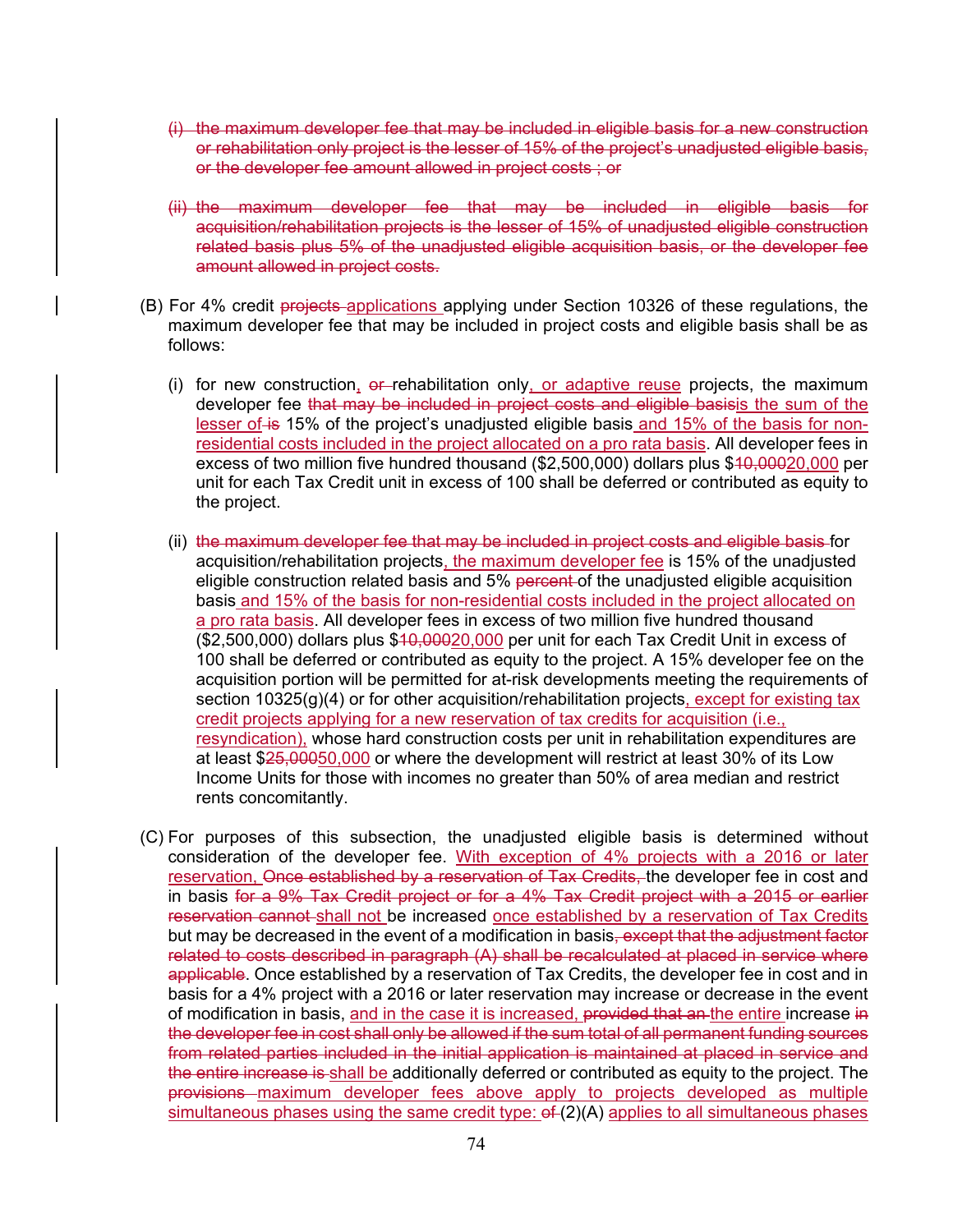using all  $9\%$  credits and  $(2)(B)$  above apply applies to projects developed asall multiple simultaneous phases using the same credit type (all 9% or all 4% credits) in both phases, except for an all 9% credit phased project in which the immediately preceding phase includes 150 or more total units. Only when the immediately preceding phase of an all 9% credit phased project equals or exceeds 150 units or when any other phased project is using both credit types shall the provision of (2)(A) and (2)(B) apply to each phase independently. For purposes of this limitation, "simultaneous" refers to projects consisting of a single building, or projects on the same parcel or on parcels within  $\frac{1}{4}$  mile of each other and with construction start dates within six twelve months of each other, or completion dates that are within six twelve months of each other.

Deferred developer fee notes and/or agreements must be included in the placed-in-service application and the interest rates of such notes shall not exceed eight percent (8%).

- (D) Deferred fees and costs. Deferral of project development costs shall not exceed an amount equal to seven-and-one-half percent (7.5%) of the unadjusted eligible basis of the proposed project prior to addition of the developer fee. Unless expressly required by a State or local public funding source, in no case may the applicant propose deferring project development costs in excess of half (50%) of the proposed developer fee. Tax-exempt bond projects shall not be subject to this limitation.
- (E) Persons of Color / Woman-Owned Business Enterprise (PCWBE) Projects. For projects which qualify for general partner experience pursuant to Section 5230(f)(1)(B) of the CDLAC Regulations, the 15% of project's unadjusted eligible basis limit stated in Section  $10327(c)(2)(B)$  shall be increased to 20% of the project's unadjusted eligible basis.

**Comments Received:** Multiple commenters supported the proposed changes to increase the developer fee, to allow the full developer fee cost included in basis for 9% projects, to increase the per unit hard cost minimum to access the higher 15% of acquisition basis, the elimination of the high-cost adjustment, and to establish the 8% interest rate limit on deferred fees. One commenter stated the current rate of 8% was high in this low-interest environment. Another commenter stated that developer fees have not kept pace with inflation associated with the costs of doing business and questions establishing a limit.

A couple of comments were received with regarding to the "sum of the lesser" and "lesser of" language stating noting them as possible drafting errors. In addition, a commenter noted an edit to the "2016" reference in subsection (C).

Some commenters recommended the proposed change with regard to the 15% developer fee on acquisition basis for re-syndication projects be withdrawn. One commenter stated that it limits the ability for non-at-risk projects to close funding gaps on difficult to finance but essential projects. One commenter noted the ability to include 15% of acquisition basis in the developer fee allows resyndication projects to generate unlimited 4% tax credits to close financing gaps, thereby reducing other public subsidy needs. The commenter added that developers do not receive additional cash out fee because it must be contributed back to the project. One commenter stated developers should be incentivized to rehabilitate existing tax credit projects for the tenants and their surrounding communities. The commenter explained that projects older than 15 years are often in need of significant capital work to avoid becoming dilapidated and an eyesore in the local community.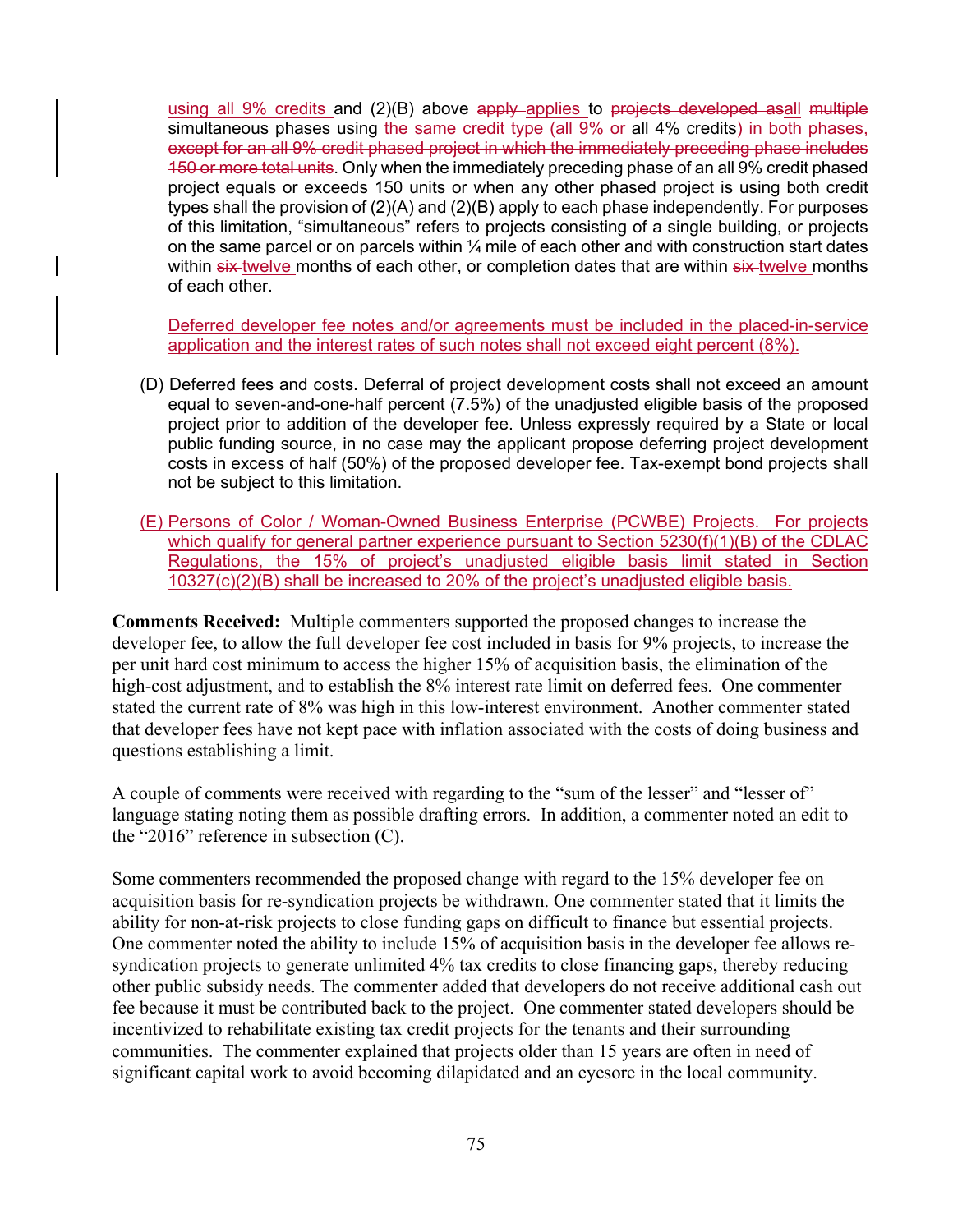TCAC staff received a number of comments opposing the proposed change to what constitutes a "simultaneous phases" of projects. The commenters recommended the proposed change either be withdrawn or a waiver provision be added to address the more dense locations.

Rather than increase the developer fee for PCWBE projects by increasing the 15% limit to 20%, two commenters instead suggested increasing the cash out limit from \$2.5 million to \$3 or \$3.5 million plus the \$20,000/unit over 100 units. Another commenter opposed the increase to the developer fee for PCWBE projects as it will increase projects cost unnecessarily. The commenter stated CDLAC's proposed changes will already open the door to more participation by PCWBE entities.

**Response to Comments:** As previously stated, TCAC staff noted the 8% was based on staff review where the majority of the developer fee notes reviewed utilized 8% and some as high as 10%. Staff believes an interest rate limit of 8% is an appropriate ceiling for the developer fee note. TCAC staff will continue to monitor the rate for future regulation changes to ensure the ceiling is appropriate and current.

TCAC staff reviewed the comments in regard to the "sum of the lesser" and "lesser of" language and concurs. TCAC staff has made minor revisions to clarify the language. TCAC staff reviewed the "2016" reference in subsection (C) and proposes no additional changes. The first sentence prohibits all projects (9% and 4%), with exception of the more recent 4% projects (2016 or later), from increasing the developer fee following credit reservation. The second sentence further explains that the more recent 4% projects (2016 or later) may increase or decrease their developer fee based on modification of basis following credit reservation.

TCAC staff appreciates the comments relating to the 15% developer fee for acquisition basis not being available to re-syndication projects. As previously stated, TCAC staff review of these applications have shown that these projects to be primarily related party transfers that staff do not believe these justify the additional increase in developer fee on the acquisition portion. Given the current emphasis on unit production and efficiency, TCAC staff is proceeding the initial proposed change.

With regard to the comments to relating to "simultaneous phases" of projects, TCAC staff finds the comments compelling and is withdrawing the initial proposed change from six months to twelve months. TCAC staff will continue to research and monitor the requirement.

TCAC staff finds the comments to increase the cash out limit from \$2.5 million rather than increasing the 15%, would increase the actual cost of the developer fee. Given the proposed change was to incentivize the joint venture between an entity which received maximum general experience points and a PCWBE, TCAC is proceeding with the initial proposed change. TCAC staff has revised the language to further clarify that the increase from 15% to 20% is specific to construction related basis. In considering the comments, TCAC staff believes the proposed change alone may not produce intended outcome. For that reason, TCAC staff has revised the language to further incentivize this joint venture by also increasing the cash out limit to \$3 million.

**Final Proposed Change:** Proceed with changes as initially proposed with the highlighted changes.

(2) Developer fee.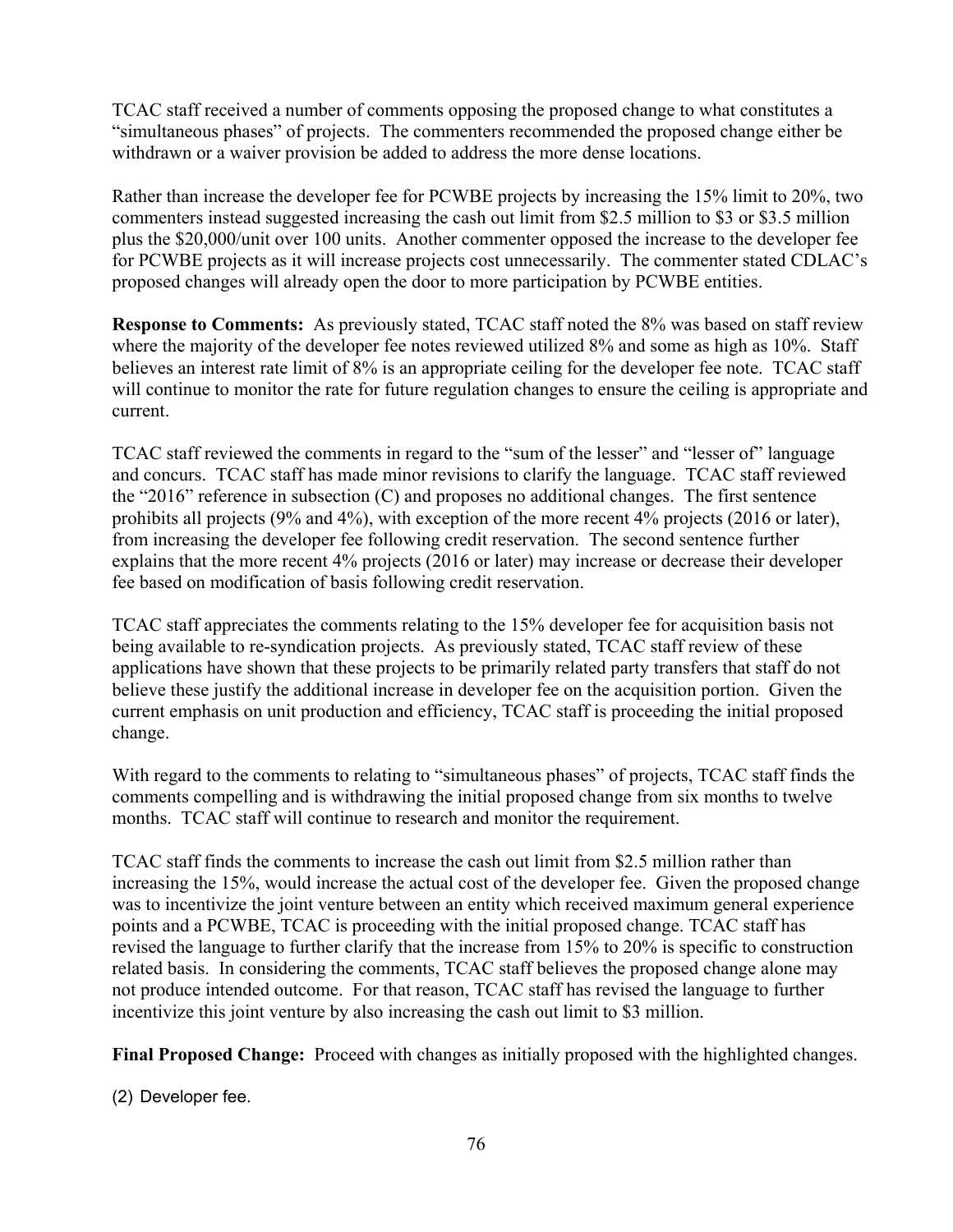$(A)$  The maximum developer fee that may be included in project costs and eligible basis for  $a$ -9% competitive credit new construction, rehabilitation only, or adaptive reuse applications applying under Section 10325 of these regulations is the sum of the lesser of 15% of the project's unadjusted eligible basis plus and 15% of the basis for non-residential costs included in the project and allocated on a pro rata basis **orup to** two million two hundred thousand (\$2,000,0002,200,000) dollars. The maximum developer fee that may be included in project costs and eligible basis for a 9% competitive credit acquisition/rehabilitation application is the sum of the lesser of 15% of the project's unadjusted eligible construction related basis plus 5% of the project's unadjusted eligible acquisition basis and 15% of the basis for nonresidential costs included in the project allocated on a pro rata basis or up to two million two hundred thousand (\$2,200,000) dollars. If acquisition Tax Credits are not requested, any unadjusted eligible acquisition basis shall be excluded from the developer fee calculation. The maximum developer fee that may be included in project costs for a 9% competitive credit new construction application shall be calculated as follows: The base fee limit shall be the lesser of 15% of the project's eligible basis plus 15% of the basis for non-residential costs included in the project and allocated on a pro rata basis or two million two hundred thousand (\$2,200,000) dollars. At placed in service, the maximum developer fee shall be re-calculated where the application base fee limit shall be multiplied by the difference between 2 and the project's high-cost test factor in the placed in service application, which equals the project's total eligible basis divided by its total adjusted threshold basis limits. In no case shall the base fee limit be increased from initial application. For purposes of this subparagraph, at placed in service TCAC shall use the higher of the unadjusted threshold basis limit from application or the year the project places in service.

For 9% competitive applications applying under section 10325 of these regulations, the cost limitation on developer fees that may be included in eligible basis, shall be as follows:

- (iii) the maximum developer fee that may be included in eligible basis for a new construction or rehabilitation only project is the lesser of 15% of the project's unadjusted eligible basis, or the developer fee amount allowed in project costs ; or
- (iv) the maximum developer fee that may be included in eligible basis for acquisition/rehabilitation projects is the lesser of 15% of unadjusted eligible construction related basis plus 5% of the unadjusted eligible acquisition basis, or the developer fee amount allowed in project costs.
- (B) For 4% credit projects applications applying under Section 10326 of these regulations, the maximum developer fee that may be included in project costs and eligible basis shall be as follows:
	- (ii) for new construction, or-rehabilitation only, or adaptive reuse projects, the maximum developer fee that may be included in project costs and eligible basisis the sum of the lesser of is 15% of the project's unadjusted eligible basis and 15% of the basis for nonresidential costs included in the project allocated on a pro rata basis. All developer fees in excess of two million five hundred thousand (\$2,500,000) dollars plus \$40,00020,000 per unit for each Tax Credit unit in excess of 100 shall be deferred or contributed as equity to the project.
	- (ii) the maximum developer fee that may be included in project costs and eligible basis for acquisition/rehabilitation projects, the maximum developer fee is 15% of the unadjusted eligible construction related basis and 5% percent of the unadjusted eligible acquisition basis and 15% of the basis for non-residential costs included in the project allocated on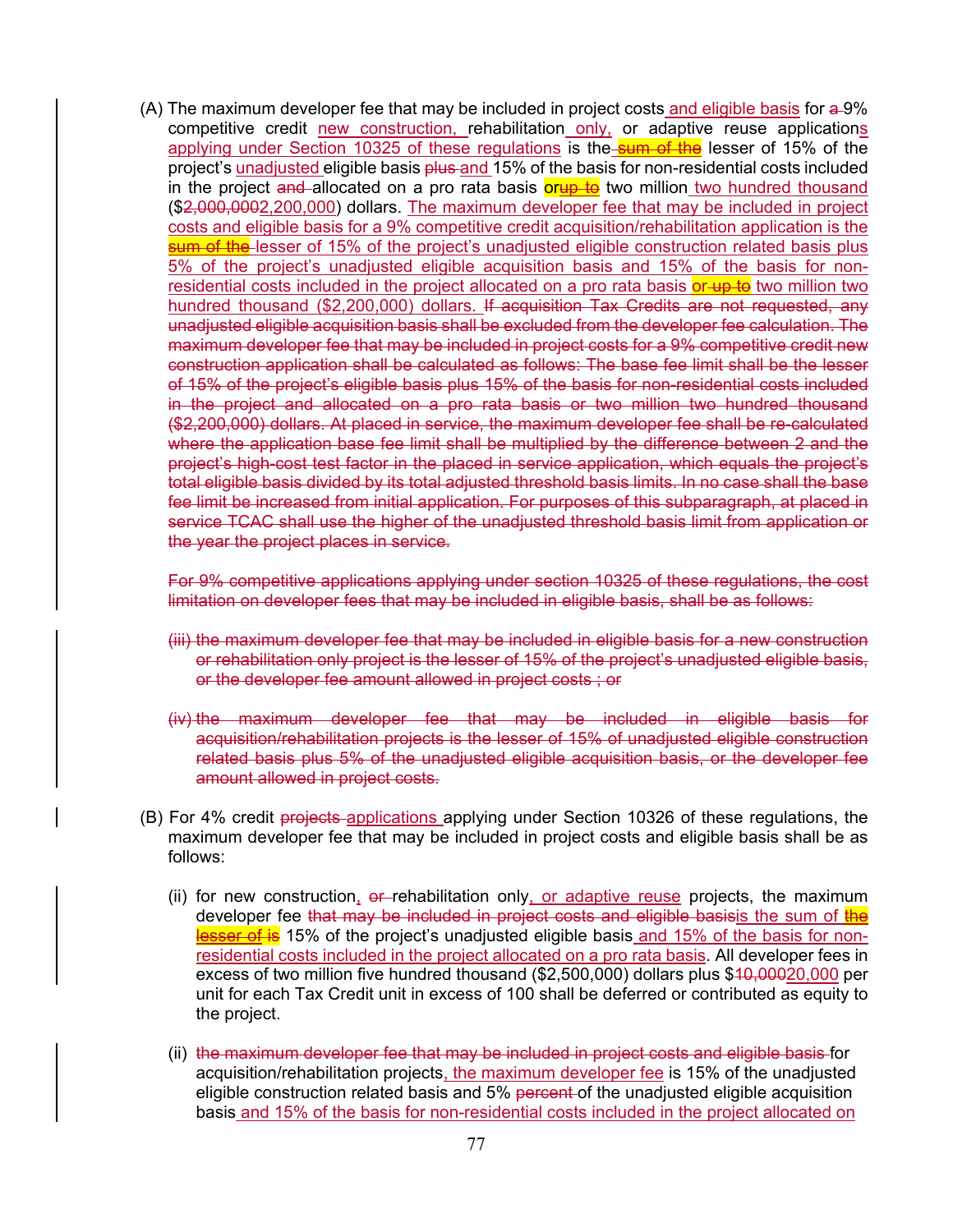a pro rata basis. All developer fees in excess of two million five hundred thousand  $($2,500,000)$  dollars plus  $$10,00020,000$  per unit for each Tax Credit Unit in excess of 100 shall be deferred or contributed as equity to the project. A 15% developer fee on the acquisition portion will be permitted for at-risk developments meeting the requirements of section 10325(g)(4) or for other acquisition/rehabilitation projects, except for existing tax credit projects applying for a new reservation of tax credits for acquisition (i.e., resyndication), whose hard construction costs per unit in rehabilitation expenditures are at least \$25,00050,000 or where the development will restrict at least 30% of its Low Income Units for those with incomes no greater than 50% of area median and restrict rents concomitantly.

(C) For purposes of this subsection, the unadjusted eligible basis is determined without consideration of the developer fee. With exception of 4% projects with a 2016 or later reservation, Once established by a reservation of Tax Credits, the developer fee in cost and in basis for a 9% Tax Credit project or for a 4% Tax Credit project with a 2015 or earlier reservation cannot shall not be increased once established by a reservation of Tax Credits but may be decreased in the event of a modification in basis<del>, except that the adjustment factor</del> related to costs described in paragraph (A) shall be recalculated at placed in service where applicable. Once established by a reservation of Tax Credits, the developer fee in cost and in basis for a 4% project with a 2016 or later reservation may increase or decrease in the event of modification in basis, and in the case it is increased, provided that an the entire increase in the developer fee in cost shall only be allowed if the sum total of all permanent funding sources from related parties included in the initial application is maintained at placed in service and the entire increase is shall be additionally deferred or contributed as equity to the project. The provisions maximum developer fees above apply to projects developed as multiple simultaneous phases using the same credit type:  $ef(2)(A)$  applies to all simultaneous phases using all 9% credits and (2)(B) above apply applies to projects developed asall multiple simultaneous phases using the same credit type (all 9% or all 4% credits) in both phases, except for an all 9% credit phased project in which the immediately preceding phase includes 150 or more total units. Only when the immediately preceding phase of an all 9% credit phased project equals or exceeds 150 units or when any other phased project is using both credit types shall the provision of (2)(A) and (2)(B) apply to each phase independently. For purposes of this limitation, "simultaneous" refers to projects consisting of a single building, or projects on the same parcel or on parcels within  $\frac{1}{4}$  mile of each other and with construction start dates within <mark>six <del>twelve</del> months of each other, or completion dates that are within six twelve</mark> months of each other.

Deferred developer fee notes and/or agreements must be included in the placed-in-service application and the interest rates of such notes shall not exceed eight percent (8%).

- (D) Deferred fees and costs. Deferral of project development costs shall not exceed an amount equal to seven-and-one-half percent (7.5%) of the unadjusted eligible basis of the proposed project prior to addition of the developer fee. Unless expressly required by a State or local public funding source, in no case may the applicant propose deferring project development costs in excess of half (50%) of the proposed developer fee. Tax-exempt bond projects shall not be subject to this limitation.
- (E) Persons of Color / Woman-Owned Business Enterprise (PCWBE) Projects. For projects which qualify for general partner experience pursuant to Section 5230(f)(1)(B) of the CDLAC Regulations, the 15% of project's unadjusted eligible construction related basis limit-stated in Section 10327(c)(2)(B) shall be increased to 20% of the project's unadjusted eligible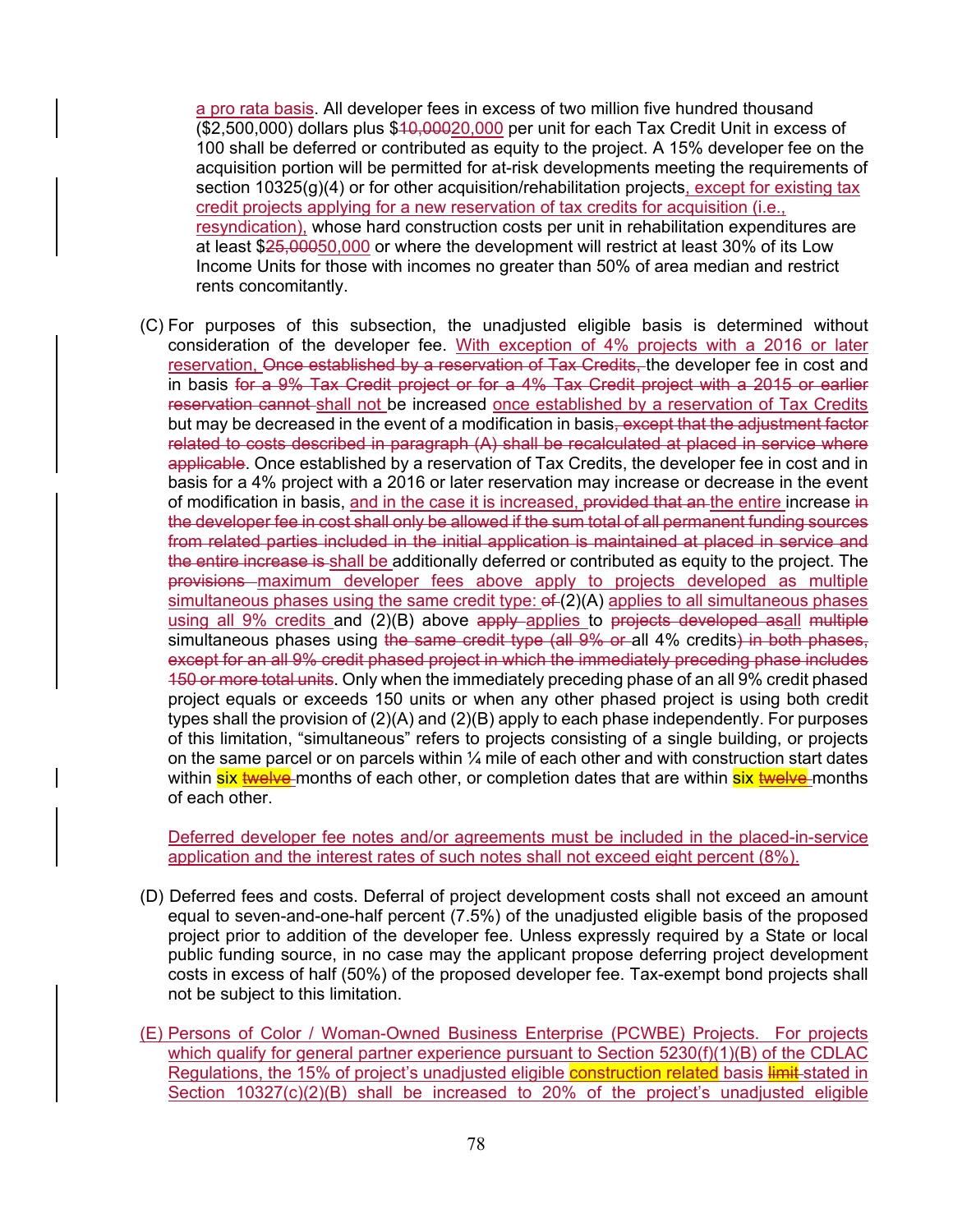construction related basis and the two million five hundred thousand (\$2,500,000) dollars in subsection (c)(2)(B)(ii) above, is increased to three million (\$3,000,000) dollars.

**\_\_\_\_\_\_\_\_\_\_\_\_\_\_\_\_\_\_\_\_\_\_\_\_\_\_\_\_\_\_\_\_\_\_\_\_\_\_\_\_\_\_\_\_\_\_\_\_\_\_\_\_** 

**Section 10327(c)(5)(A)** 

### **Initial Proposed Change:**

(A) Increases in the threshold basis limits shall be permitted as follows for projects applying under Section 10325 or 10326 of these regulations.

A twenty percent (20%) increase to limits for a development that is paid for in whole or in part out of public funds and is subject to a legal requirement for the payment of state or federal prevailing wages or financed in part by a labor-affiliated organization that requires the employment of construction workers who are paid at least state or federal prevailing wages. An additional five percent (5%) increase to the unadjusted eligible basis shall be available for projects that certify that they are subject to a project labor agreement within the meaning of Section 2500(b)(1) of the Public Contract Code that requires the employment of construction workers who are paid at least state or federal prevailing wages or that they will use a skilled and trained workforce, as defined in Section 25536.7 of the Health and Safety Code, to perform all onsite work within an apprenticeable occupation in the building and construction trades. All applicants under this paragraph shall certify that contractors and subcontractors will comply with Section 1725.5 of the Labor Code, if applicable;

A seven ten percent  $(710%)$  increase to the limits for a new construction development where parking is required to be provided beneath the residential units (but not "tuck under" parking) or through construction of an on-site parking structure of two or more levels;

A two percent (2%) increase to the limits where a day care center is part of the development;

A two percent (2%) increase to the limits where 100% of the Low Income Units are for special needs populations;

A ten percent (10%) increase to the limits for a development wherein at least 95% of the project's upper floor units are serviced by an elevator.

A fifteen percent (15%) increase to the limits for a development wherein at least 95% of the building(s) is constructed as Type I as defined in the California Building Code, in which case, the Type III increase below (10%) shall not be allowed.

A ten percent (10%) increase to the limits for a development wherein at least 95% of the building(s) is constructed as (1) a Type III as defined in the California Building Code, or (2) a Type III/Type I combination, in which case, the Type I increase above (15%) shall not be allowed.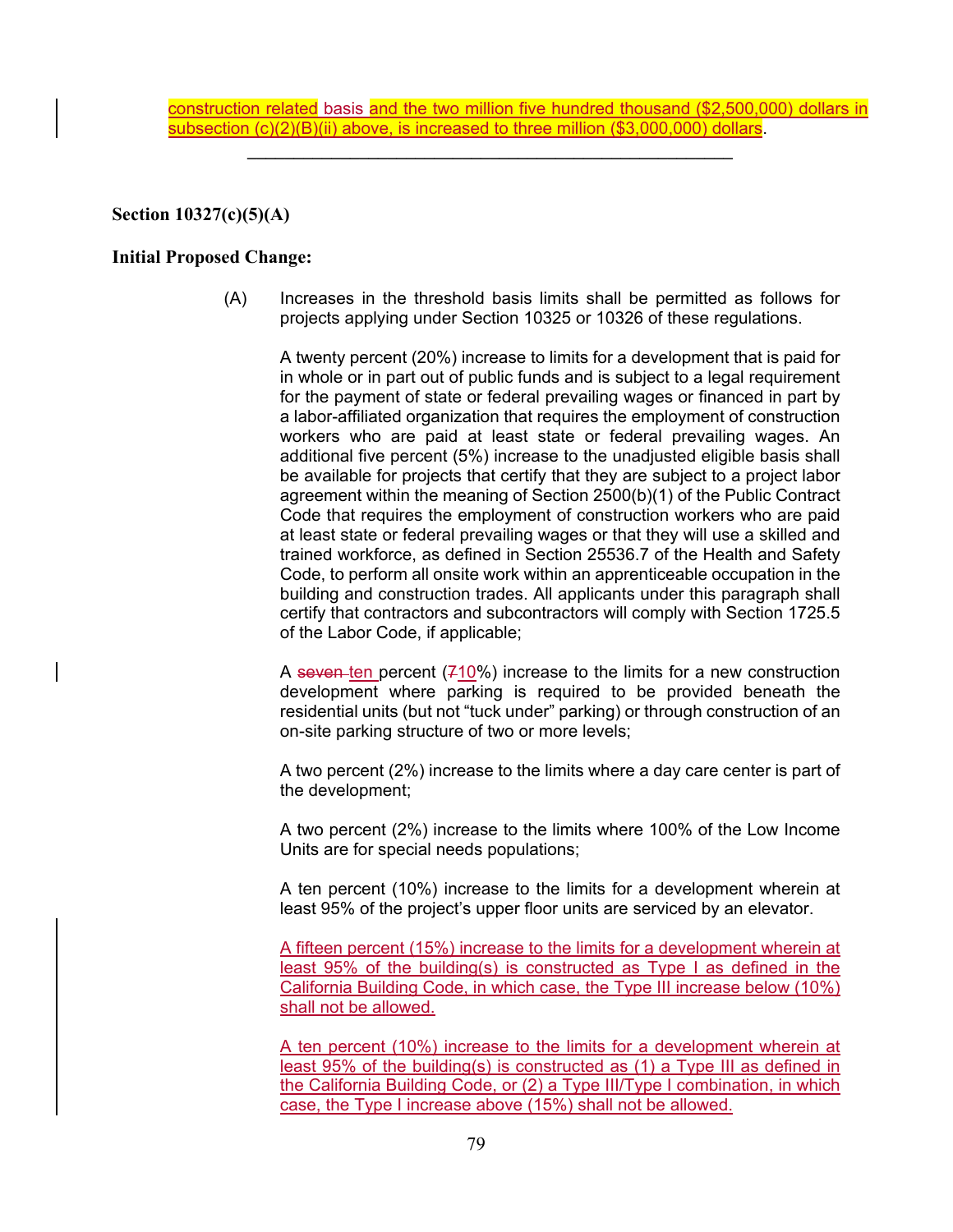With the exception of the prevailing wage increase, the Local Impact Fee increase, and the special needs increase, in order to receive the basis limit increases by the corresponding percentage(s) listed above, a certification signed by the project architect shall be provided within the initial and placed-in-service application confirming that item(s) listed above will be or have been incorporated into the project design, respectively.

**Comments Received:** Multiple commenters supported proposed changes with regard to the threshold basis limit increases for parking and construction type. Some of the commenters also suggested adding an option for all-electric projects to recognize the additional costs associated. One commenter suggested a revision making any project requiring a concrete podium eligible for the 10% park basis increase whether parking is provided or not. The commenter added that a basis limit increase for concrete podium will incentivize taller, more efficient projects on smaller sites. One commenter suggested making the increase available to off-site parking.

**Response to Comments:** TCAC staff finds the comments to all have merit, but is not proposing to make any additional changes at this time. As summarized in the Sustainable Building Methods point category, TCAC staff will continue to research all-electric projects and consider it for future regulation changes proposals. With regard to the comments relating to concrete podium with no parking, TCAC staff believes the proposed basis limit increase option for Type I construction will encourage taller, more efficient projects on smaller sites. TCAC staff will continue to do more research on concrete podium and consider it for future regulation changes proposals.

**\_\_\_\_\_\_\_\_\_\_\_\_\_\_\_\_\_\_\_\_\_\_\_\_\_\_\_\_\_\_\_\_\_\_\_\_\_\_\_\_\_\_\_\_\_\_\_\_\_\_\_\_** 

**Final Proposed Change:** Proceed with changes as initially proposed.

# **Section 10327(c)(6)**

## **Initial Proposed Change:**

(6) Acquisition costs. All applications must include the cost of land and improvements in the Sources and Uses budget, except that (i) competitive projects with donated land and/or improvements shall include the appraised value of the donated land and improvements that is not nominal, and (ii) projects on tribal trust land need only provide an improvement cost or value. If the acquisition for a new construction project involves a Related Party, the applicant shall disclose the relationship at the time of initial application.

Once established in the initial application, the acquisition cost of a new construction site shall not increase except as provided below for land and improvements donated or leased. Except as allowed pursuant to Section 10322(h)(9)(A) or by a waiver pursuant to this section below for projects basing cost on assumed debt, neither the purchase price nor the basis associated with existing improvements, if any, shall increase during all subsequent reviews including the placed in service review, for the purpose of determining the final award of Tax Credits.

If land or land and improvements (real property) are donated to the general partner or member of the project owner and if approved by CTCAC in advance, the general partner or member may sell the real property to the project for an amount equal to the donated value established in the application provided that: there must be a seller carryback loan for the full amount of the sale, the loan must be "soft," having a term of at least 15 years, a below market interest rate and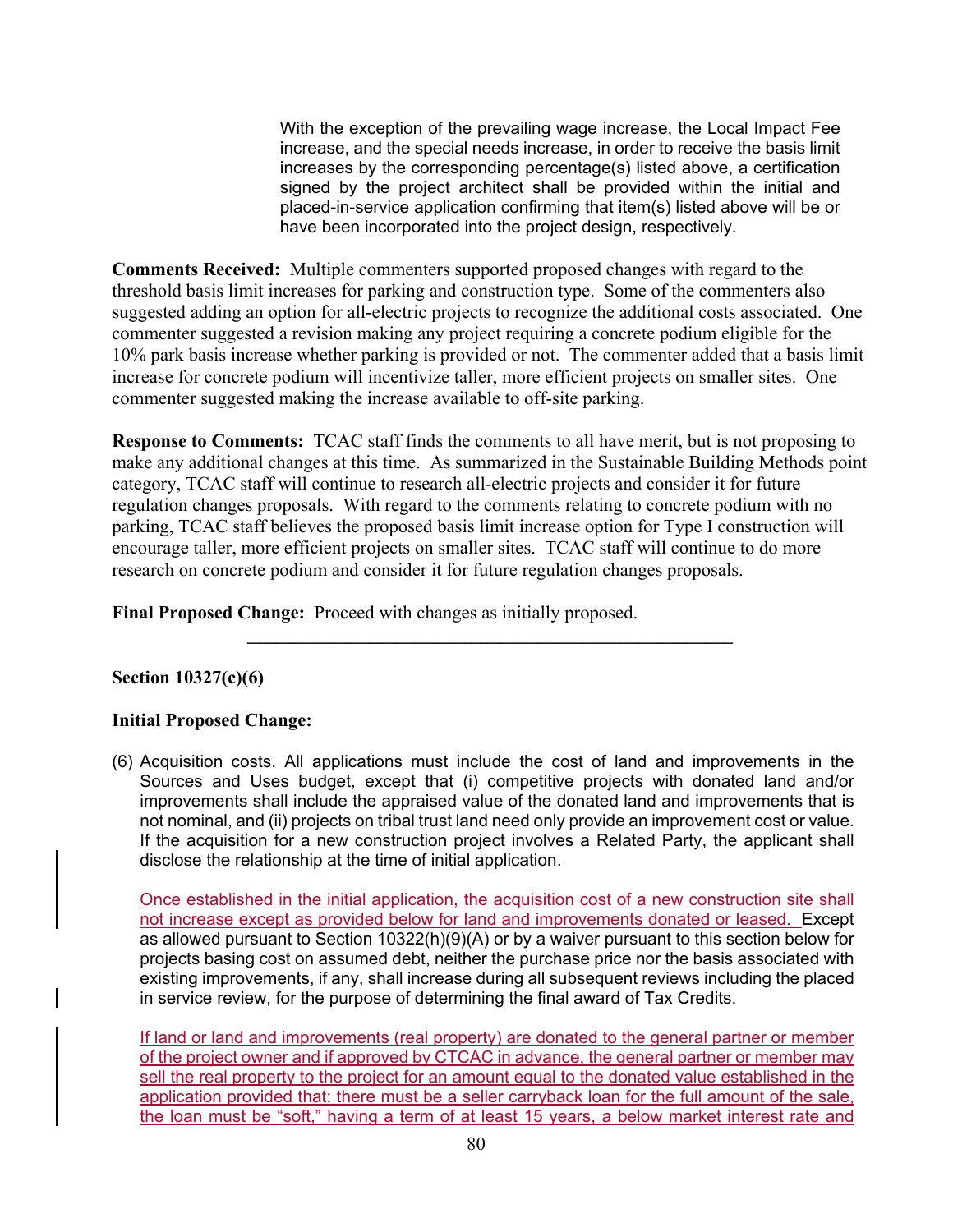interest accrual, and be either fully deferred or require only residual receipts payments for the loan term. Alternatively, the value may be a capital contribution of a general partner or member. Once established in the initial application, the donated value of the real property shall not increase.

If land or land and improvements (real property) are donated or are leased for a mandatory lease payment of \$100 per year or less, and if approved by CTCAC in advance, the donation value established in the application may be a capital contribution of a general partner or member. Once established in the initial application, the donated value of the real property/lease shall not increase.

**Comments Received:** A commenter group recommended that TCAC simplify the proposal to state that land included in initial applications, including leases with de minimus payments that are considered donations, may be structured as general partner capital contributions or 0% deferred loans. The comments also recommended that acquisition prices can increase to the extent the increase is balanced by such general partner capital or loan.

**Response to Comments:** TCAC staff appreciates the comments to simplify the proposal. Staff would like to proceed with the initial proposed change in establishing this process, but will consider the comments for future revisions. Consistent with the long-standing requirement that acquisition prices not increase once established in the application, staff continues to propose the original change. An unrelated party in a market-driven transaction would not agree to pay more for a site once a price has been established, and staff does not believe affordable housing transactions should differ in this regard. The proposed change supports cost containment.

 $\mathcal{L} = \{ \mathcal{L} \mid \mathcal{L} \in \mathcal{L} \}$ 

**Final Proposed Change:** Proceed with changes as initially proposed.

# **Section 10327(c)(6)(A)**

**New Proposed Change:** TCAC staff is proposing an additional change to align existing TCAC regulations with the proposed CDLAC leveraging point category. CDLAC's point system provides points for donated land, referencing  $TCAC$ 's section  $10325(c)(9)$ . Without this newly proposed change, the TCAC and CDLAC's treatment of donated land would be inconsistent and detrimental for CDLAC scoring purposes.

(A) New Construction. The cost of land acquired through a third party transaction with unrelated party shall be evidenced by a sales agreement, purchase contract, or escrow closing statement. The value of land acquired from a Related Party shall be underwritten using the lesser of the current purchase price or appraised value pursuant to Section 10322(h)(9). If the purchase price exceeds appraised value, the applicant shall, within the shortfall calculation section of the basis and credits page of the application only, reduce the project cost and the soft permanent financing by the overage. For all other purposes, the project cost shall include the overage.

**For competitive projects, tThe** value of donated land, including land donated as part of an inclusionary housing ordinance, must be evidenced by an appraisal pursuant to Section 10322(h)(9). For non-competitive projects, the value of donated land shall be zero.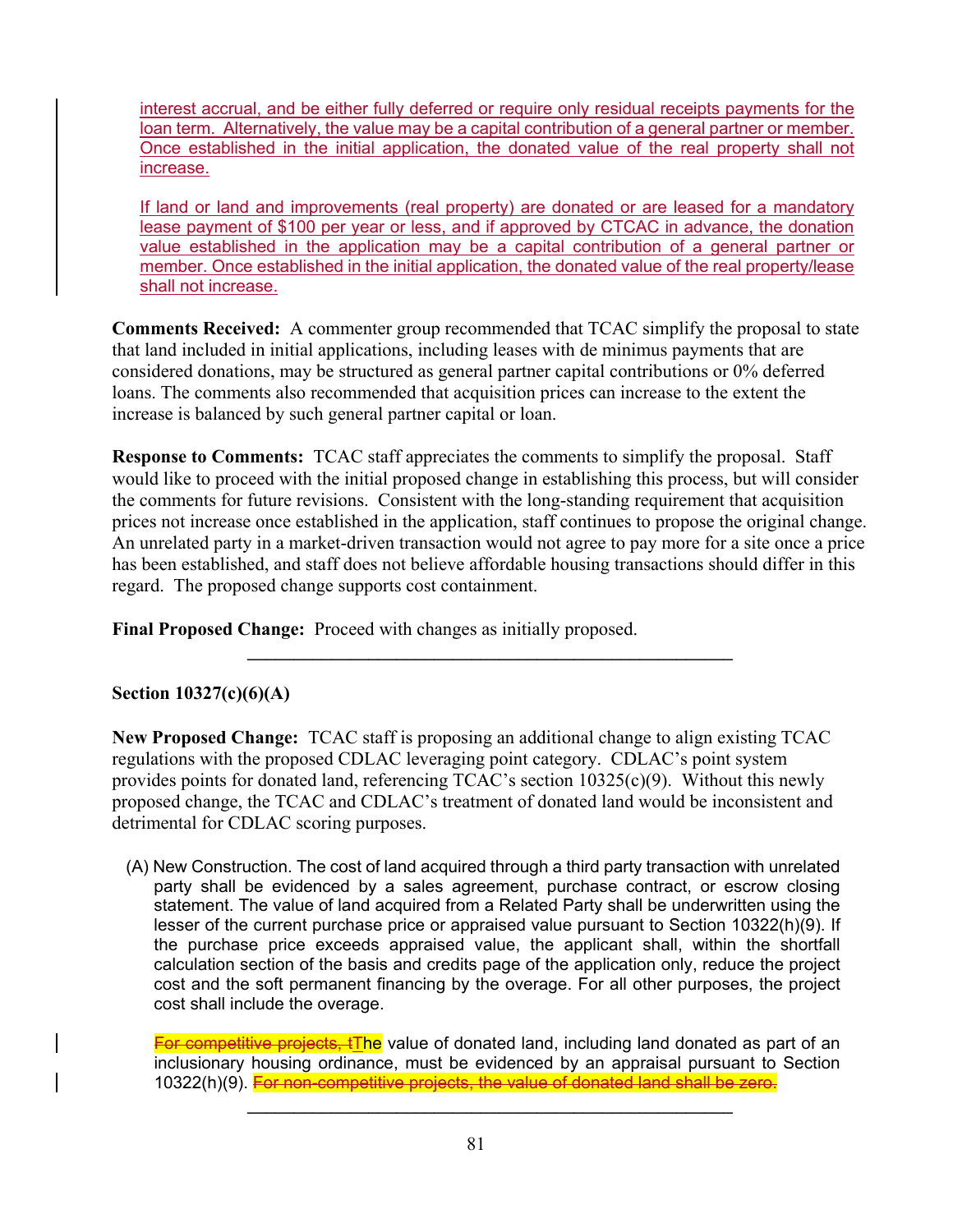# **Section 10327(c)(7)**

# **Initial Proposed Change:**

(7) Reserve accounts. All unexpended funds in project reserve All reserve accounts shall remain with the project to be used for the benefit ofto maintain the property (which does not include repayment of loans) and/or benefit its residents, and shall remain with the project except as provided in subparagraph (B) below. If ownership of a project is transferred, the reserve accounts may be purchased by the purchaser(s) or transferee(s) for an amount equal to the reserve account(s) balance(s).

**Comments Received:** One comment was received, with a concern related to service and rental subsidy reserves. "On some projects with supportive housing units, soft lenders have been willing to fund these reserves when there is concern that services funding or rent subsidy will not remain sufficient over time. In those case, those funders have also put requirements into their loan agreements that the funds must be repaid, generally after 10 or 15 years, if it becomes clear they are not needed. Accordingly, we request that this language be clearly specified to pertain to operating and replacement reserves only. Alternatively, language could be added to read "(which does not include repayment of loans except when a soft lender requires repayment of unused services or rent subsidy reserves)."

**Response to Comments:** TCAC staff concurs with the suggested change and has revised the original proposal.

**Final Proposed Change:** Proceed with changes as initially proposed with the highlighted changes

(7) Reserve accounts. All unexpended funds in project reserve All reserve accounts shall remain with the project to be used for the benefit ofto maintain the property (which does not include repayment of loans) and/or benefit its residents, and shall remain with the project except as provided in subparagraph (B) below and except when a public lender funds rent subsidy and/or service reserves and requires repayment of unused rent subsidy and/or service reserves. If ownership of a project is transferred, the reserve accounts may be purchased by the purchaser(s) or transferee(s) for an amount equal to the reserve account(s) balance(s).

 $\mathcal{L} = \{ \mathcal{L} \mid \mathcal{L} \in \mathcal{L} \}$ 

## **Section 10327(c)(10)**

## **Initial Proposed Change:**

- (10) Limits to fees and loans by related entities, and non-arm's length relationships ("related entities"). The following limits apply to a project applicant, developer, sponsor, owner, general partner, member, and to parent companies, principals of entities, and family members, as well as selling entities and individuals. For the purposes of this section, related or non-arm's length relationships are further defined as those having control or joint-control over an entity, having significant influence over an entity, or participating as key management of an entity. Related disclosure is required at the time of application.
	- (A) If not included in the developer entity fee, related entities are prohibited from charging fees or being reimbursed for preparing relocation plans, service plans, due diligence, or other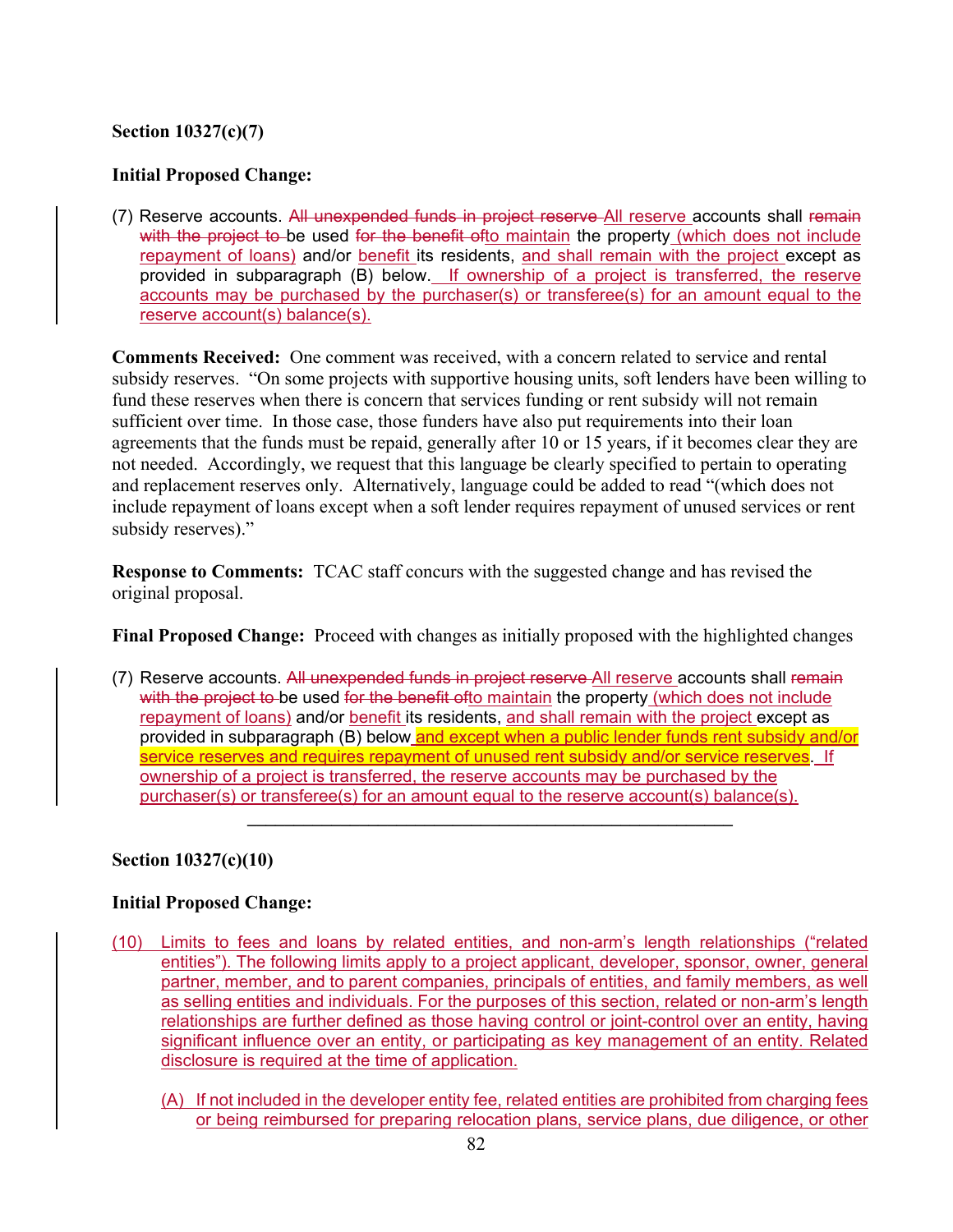similar work typically prepared by professional third parties. All related entity fees must be disclosed and described in the placed-in-service application and final cost certification.

(B) Related entities to the buyer and seller are prohibited from charging broker commissions for purchase of the project site. All broker commissions must be disclosed and described in the placed-in-service application and final cost certification.

**Comments Received:** TCAC received several comments opposing this change. Commenters stated that it is unfair to developers with vertical integration and to entities with a service provider general partner or in-house property management. Other comments stated the proposal is harsh and overly broad and complicated.

**Response to Comments:** TCAC staff is withdrawing the proposed change for the current proposal package, and will consider the comments for future proposals of limits to related party fees and loans.

 $\mathcal{L} = \{ \mathcal{L} \mid \mathcal{L} \in \mathcal{L} \}$ 

**Final Proposed Change:** None, retain existing language.

## **Section 10327(f)**

## **Initial Proposed Change:**

(f) Determination of feasibility. To be considered feasible, a proposed project shall exhibit positive cash flow after debt service for a 15-year minimum term beginning at stabilized occupancy, or in the case of acquisition/rehabilitation projects, at the completion of rehabilitation. "Cash flow after debt service" is defined as gross income (including  $(1)$  all rental income generated by proposed initial rent levels contained within the project application and (2) committed federal, state, and local rental subsidies; excluding income generated by tenant-based rental subsidies) minus vacancy, operating expenses, property taxes, service and site amenity expenses, operating and replacement reserves and must pay debt service (not including residual receipts debt payments). Expenses that do not continue through all 15 years of the pro forma shall be excluded from the evaluation of feasibility as well as from the minimum debt service coverage ratio and cash flow parameters pursuant to Section  $10327(g)(6)$ . For Applications-applications that qualify for a reservation of Tax Credits:  $(1)$  from the Nonprofit set-aside homeless assistance apportionment, or (2) from the Special Needs set-aside as described in subsections 10315(b) and (e),with special needs units comprising at least 25% of the low-income units, or (3) with an average targeted affordability of 40% of Area Median Income or less, capitalized operating reserves in excess of the 3-month minimum amount may be added to gross income for purposes of determining "cash flow after debt service." In addition, applications with a committed capitalized operating subsidy reserve from HCD, CalHFA, or another public entity approved by the Executive Director may add withdrawals from this reserve to gross income for purposes of determining "cash flow after debt service."

## **Comments Received:** None.

**Final Proposed Change:** Proceed with changes as initially proposed.

**Section 10327(g)(1)**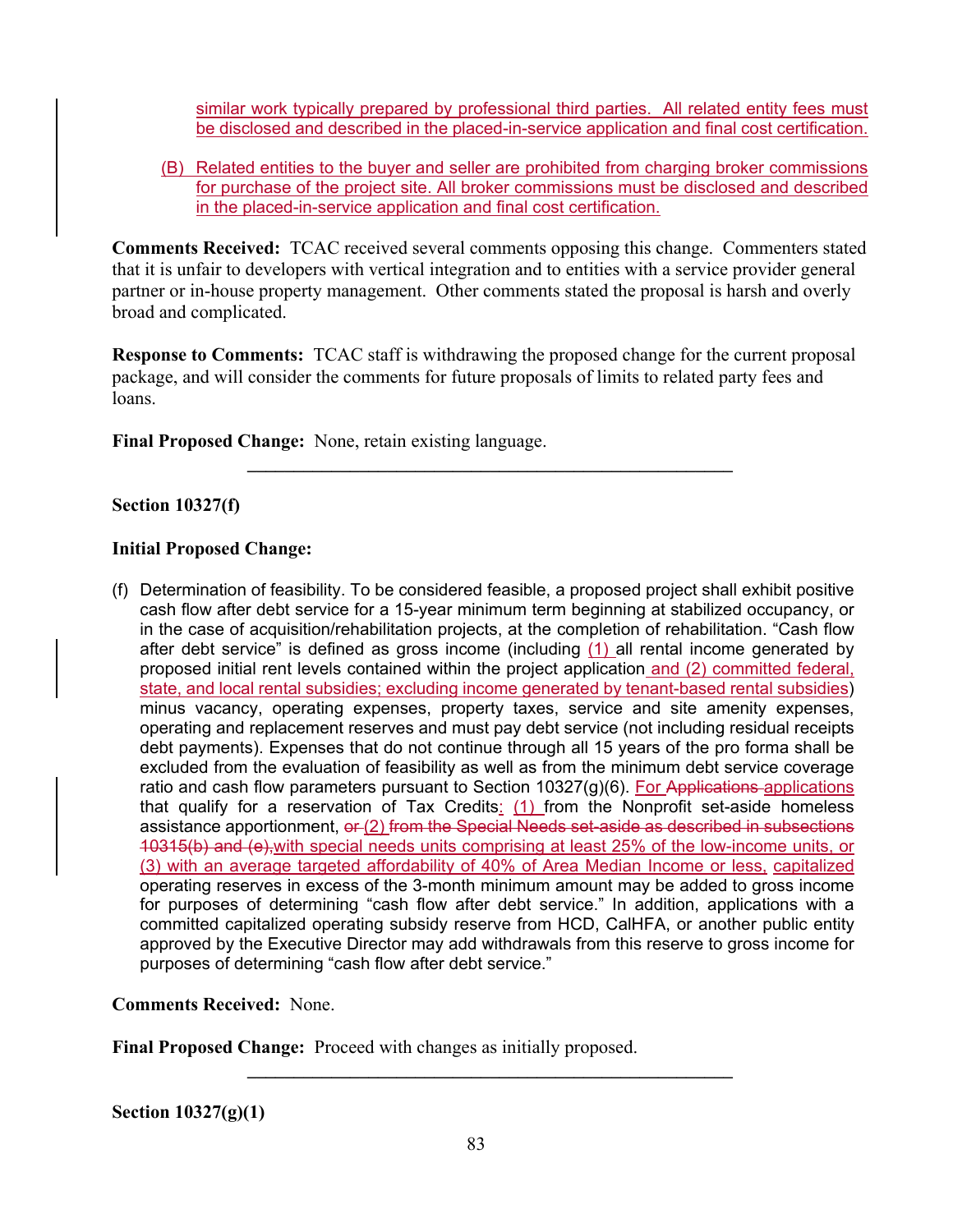## **Initial Proposed Change:**

- (1) The fifteen year pro forma revenue and expense projection calculations shall utilize a two-andone-half percent (2.5%) increase in gross income, a three-and-one-half percent (3.5%) increase in operating expenses (excluding operating and replacement reserves set at prescribed amounts), and a two percent (2%) increase in property taxes.
	- (A) Where a private conventional lender and project equity partner use a 2% gross income and 3% operating expense increase underwriting assumption, CTCAC shall accept this methodology as well.
	- (B) For projects with a HUD rental subsidy that will receive a subsidy layering review from CTCAC, CTCAC shall accept 2% gross income, 3% operating expense increase, and 7% vacancy underwriting assumptions.

For purposes of the pro forma projections only, the application form Subsidy Contract Calculation may utilize post-rehabilitation rental subsidy contract rent assumptions when applicable.

Minimum operating expenses shall include expenses of all manager units and market rate units, and must be at least equal to the minimum operating expense standards published by the Committee staff annually. The published minimums shall be established based upon periodic calculations of operating expense averages annually reported to CTCAC by existing tax credit property operators. The minimums shall be displayed by region, and project type (including large family, senior, and Special Needs), and shall be calculated at the reported average or at some level discounted from the reported average. The Executive Director may, in his/her sole discretion, utilize operating expenses up to 15% less than required in this subsection for underwriting when the equity investor and the permanent lender are in place and provide evidence that they have agreed to such lesser operating expenses. These minimum operating expenses do not include property taxes, replacement reserves, depreciation or amortization expense, compliance monitoring or lender fees, or the costs of any site or service amenities. Out-year calculations shall be a two-and-one-half percent (2.5%) increase in gross income, a three-and-one-half percent (3.5%) increase in operating expenses (excluding operating and replacement reserves set at prescribed amounts), and a two percent (2%) increase in property taxes. However, where a private conventional lender and project equity partner use a 2% gross income and 3% operating expense increase underwriting assumption, CTCAC shall accept this methodology as well.

(A) Special needs projects that are less than 100% special needs shall prorate the operating expense minimums, using the special needs operating expenses for the special needs units, and the other applicable operating expense minimums for the remainder of the units.

**\_\_\_\_\_\_\_\_\_\_\_\_\_\_\_\_\_\_\_\_\_\_\_\_\_\_\_\_\_\_\_\_\_\_\_\_\_\_\_\_\_\_\_\_\_\_\_\_\_\_\_\_** 

**Comments Received:** None

**Final Proposed Change:** Proceed with changes as initially proposed.

## **Section 10335(a)**

## **Initial Proposed Change:**

(a) Application fee.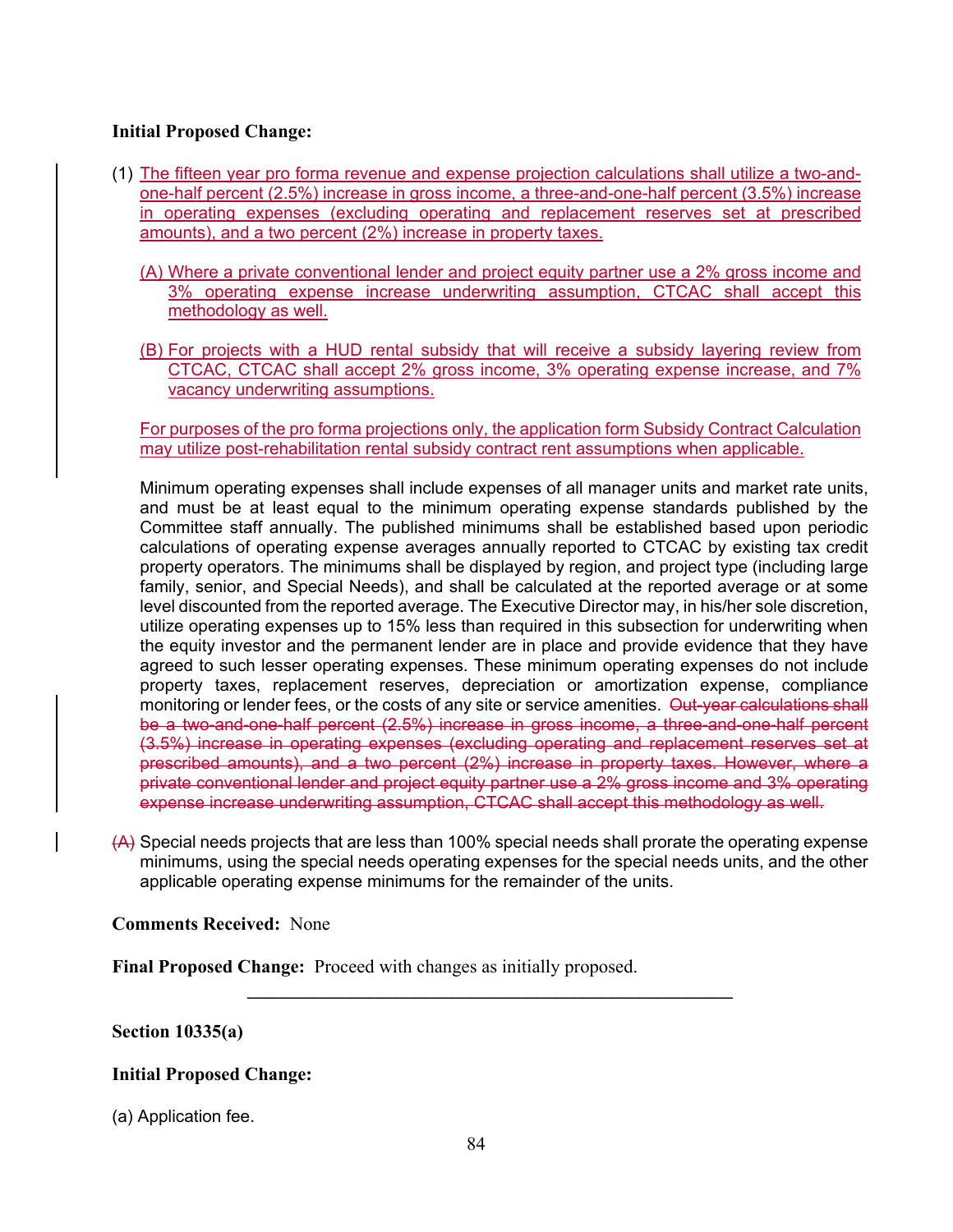- (1) Every applicant for non-competitive tax credits shall be required to pay an application filing fee of \$1,000. Scattered site applications and resyndication applications shall be required to pay an application filing fee of \$1,500. This fee shall be paid to the Committee and shall be submitted with the application. This fee is not refundable.
- (2) Every applicant for competitive tax credits shall be required to pay an application filing fee of \$2,000, except for projects with sites within the jurisdictions of multiple Local Reviewing Agencies (LRA) for which applicants shall be required to pay an additional \$1,000 application fee for each additional LRA. This fee shall be paid to the Committee and shall be submitted with the application. This fee is not refundable. Applicants reapplying in the same calendar year for an essentially similar project on the same project site shall be required to pay an additional \$1,000 filing fee to be considered in a subsequent funding round, regardless of whether any amendments are made to the re-filed application. At the request of the applicant and upon payment of the applicable fee by the application filing deadline, applications remaining on file will be considered as is, or as amended, as of the date of a reservation cycle deadline. It is the sole responsibility of the applicant to amend its application prior to the reservation cycle deadline to meet all application requirements of these regulations, and to submit a "complete" application in accordance with Section 10322. \$1,000 of the initial application filing fee shall be provided to each official LRA which completes a project evaluation for the Committee. A LRA may waive its portion of the application filing fee. Such waiver shall be evidenced by written confirmation from the LRA, included with the application.
- (3) Every project owner submitting an incomplete or inaccurate placed-in-service application shall be required to pay a non-refundable application filing fee of \$1,000 within 20 days of notification by CTCAC staff.

**Comments Received:** No comments were received regarding the scattered site application fee increases. Comments for the placed in service application fee were in opposition, although some commenters expressed understanding for the intent of the proposal. Commenters requested concrete information about "incomplete or inaccurate" applications.

**Response to Comments:** TCAC staff proposes to proceed with the scattered site application fee increase and withdraw the placed in service application fee. Staff will continue to work toward providing solutions to placed in service application errors.

**Final Proposed Change:** Proceed with changes as initially proposed with the highlighted changes

(a) Application fee.

- (1) Every applicant for non-competitive tax credits shall be required to pay an application filing fee of \$1,000. Scattered site applications and resyndication applications shall be required to pay an application filing fee of \$1,500. This fee shall be paid to the Committee and shall be submitted with the application. This fee is not refundable.
- (2) Every applicant for competitive tax credits shall be required to pay an application filing fee of \$2,000, except for projects with sites within the jurisdictions of multiple Local Reviewing Agencies (LRA) for which applicants shall be required to pay an additional \$1,000 application fee for each additional LRA. This fee shall be paid to the Committee and shall be submitted with the application. This fee is not refundable. Applicants reapplying in the same calendar year for an essentially similar project on the same project site shall be required to pay an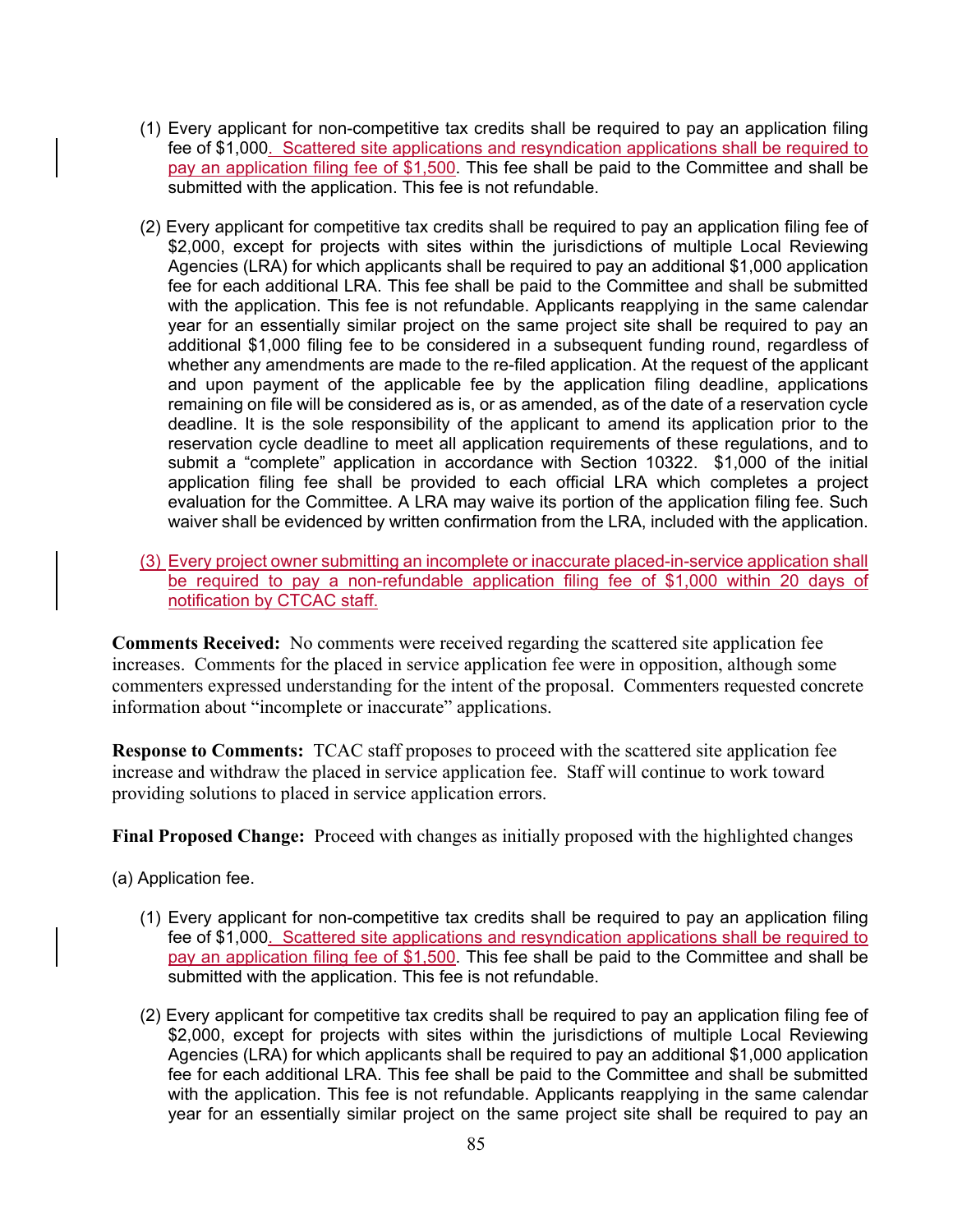additional \$1,000 filing fee to be considered in a subsequent funding round, regardless of whether any amendments are made to the re-filed application. At the request of the applicant and upon payment of the applicable fee by the application filing deadline, applications remaining on file will be considered as is, or as amended, as of the date of a reservation cycle deadline. It is the sole responsibility of the applicant to amend its application prior to the reservation cycle deadline to meet all application requirements of these regulations, and to submit a "complete" application in accordance with Section 10322. \$1,000 of the initial application filing fee shall be provided to each official LRA which completes a project evaluation for the Committee. A LRA may waive its portion of the application filing fee. Such waiver shall be evidenced by written confirmation from the LRA, included with the application.

(3) Every project owner submitting an incomplete or inaccurate placed-in-service application shall be required to pay a non-refundable application filing fee of \$1,000 within 20 days of notification by CTCAC staff.

 $\mathcal{L} = \{ \mathcal{L} \mid \mathcal{L} \in \mathcal{L} \}$ 

### **Section 10335(e)**

### **Initial Proposed Change:**

(e) Performance deposit. Each applicant receiving a preliminary reservation of Federal, or Federal and State (including State Farmworker), Tax Credits shall submit a performance deposit equal to four percent (4%) of the first year's Federal Credit amount reserved, but not to exceed \$100,000, including applicants with a reservation of credit on or after October 14, 2020. Notwithstanding the other provisions of this subsection, an applicant requesting Federal Tax Credits not subject to the Federal housing Credit Ceiling and requesting State Tax Credits or State Farmworker Tax Credits, shall be required to submit a performance deposit in an amount equal to two percent (2%) of the first year's State Credit amount reserved for the project, but not to exceed \$100,000<del>, including applicants with a January 15, 2020 reservation of State Credit.</del> Notwithstanding the other provisions of this Section, an applicant requesting only Federal Tax Credits not subject to the Federal Credit Ceiling, shall not be required to submit a performance deposit.

### **Comments Received:** None

**Final Proposed Change:** Proceed with changes as initially proposed.

## **Section 10335(g)**

### **Initial Proposed Change:**

(g) Tax form amendment revision fee. An owner who requests an amendment to 8609 or 3521A tax forms, including a request that occurs after CTCAC completes the drafting of these forms, shall pay a fee of \$1000 unless the Executive Director determines that the amendment is necessary due to a CTCAC error.

**\_\_\_\_\_\_\_\_\_\_\_\_\_\_\_\_\_\_\_\_\_\_\_\_\_\_\_\_\_\_\_\_\_\_\_\_\_\_\_\_\_\_\_\_\_\_\_\_\_\_\_\_** 

### **Comments Received:** None

**Final Proposed Change:** Proceed with changes as initially proposed.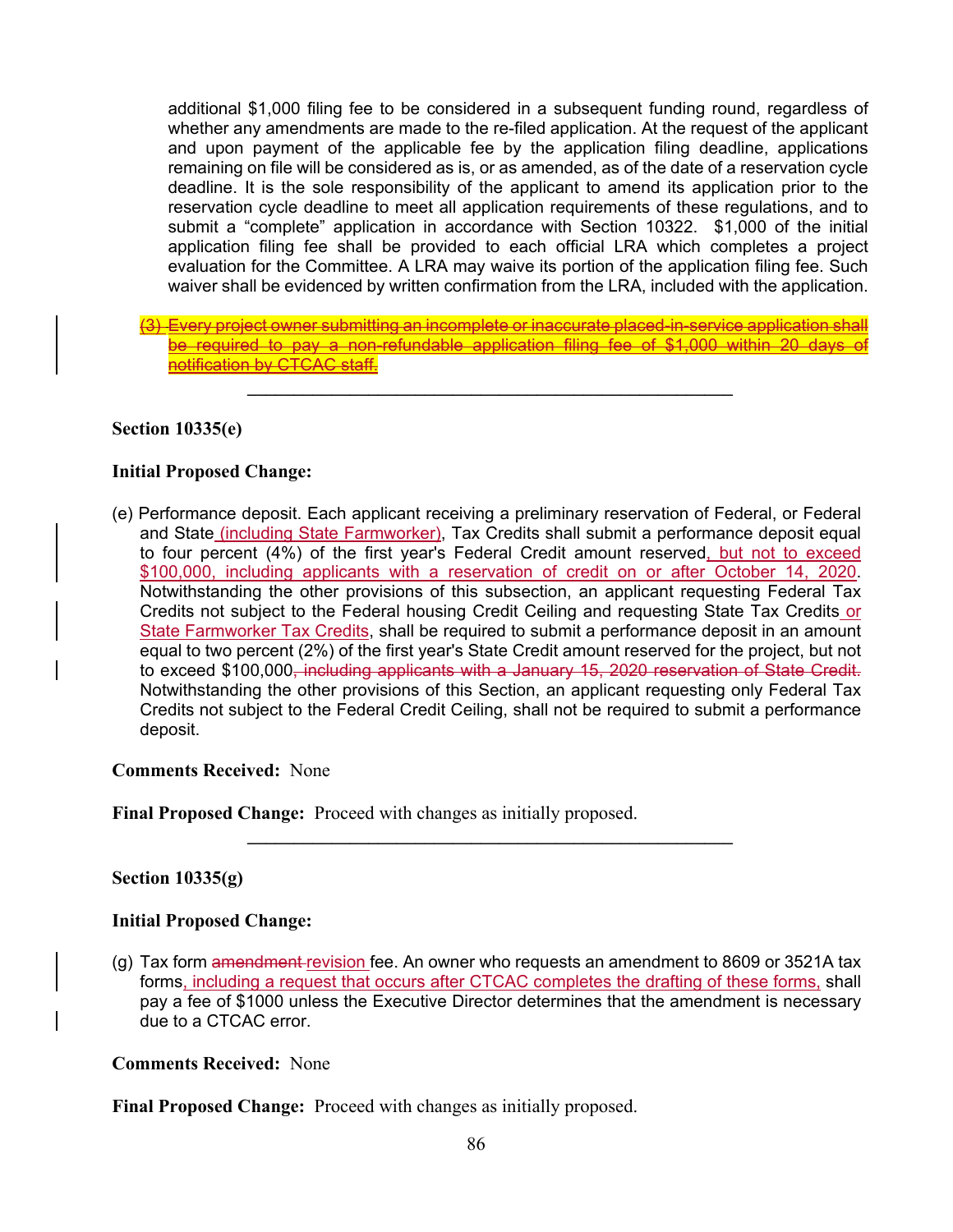## **Section 10337(d)**

## **Initial Proposed Change:**

(d) Change in ownership and property management. It is the project owner's responsibility to comply with the requirements of Section 10320(b) and to inform the Committee of any change in the project owner's mailing address.

 $\mathcal{L}_\mathcal{L} = \{ \mathcal{L}_\mathcal{L} = \{ \mathcal{L}_\mathcal{L} \}$ 

(1) Any property management change during the 15-year federal compliance and extended use period must be to a party earning equal capacity points pursuant to Section 10325(c)(1)(A) as the exiting property management company. At a minimum this must be six (6) projects in service more than three years, or the demonstrated training required under Section 10326(g)(5). Two of the six projects must be Low Income Housing Tax Credit projects in California. If the new property management company does not meet these experience requirements, then substitution of property management shall not be permitted.

**Comments Received:** One commenter opposed the change, stating that it would limit the ability of a mission-driven nonprofit to build, renovate, or manage a low-income housing tax credit (LIHTC) project to its fullest benefit to the communities they serve and in which they operate, and force permanent outsourcing of property management.

**Response to Comments:** As stated previously, the proposed change is not a new change, but rather clarifies existing practice that an incoming property management company have equal experience as the exiting property management company. The propose language is specific to projects previously allocated credits now proposing to replace the property management company for which points were received or where the minimum threshold requirements were met. For a project proposing to replace a property management company where no experience points were originally received, the change allows for training of a proposed replacement property manager to take place. However, this regulation section is not applicable to existing property management that has not intent to make a change, and so should not result in any displacement or outsourcing of those property management staff.

**Final Proposed Change:** Proceed with changes as initially proposed.

**Section 10337(f)(5)** 

## **Initial Proposed Change:**

(5) If a fine assessed against a property owner is not paid within six months from the date when the fine was initially assessed and after reasonable notice has been provided to the property owner, the Committee may record a lien against the property. If the violation(s) for which the fine(s) is assessed is not corrected within 90 days of the assessed fine, the Committee may record a lien against the property.

**\_\_\_\_\_\_\_\_\_\_\_\_\_\_\_\_\_\_\_\_\_\_\_\_\_\_\_\_\_\_\_\_\_\_\_\_\_\_\_\_\_\_\_\_\_\_\_\_\_\_\_\_** 

**Comments Received:** None